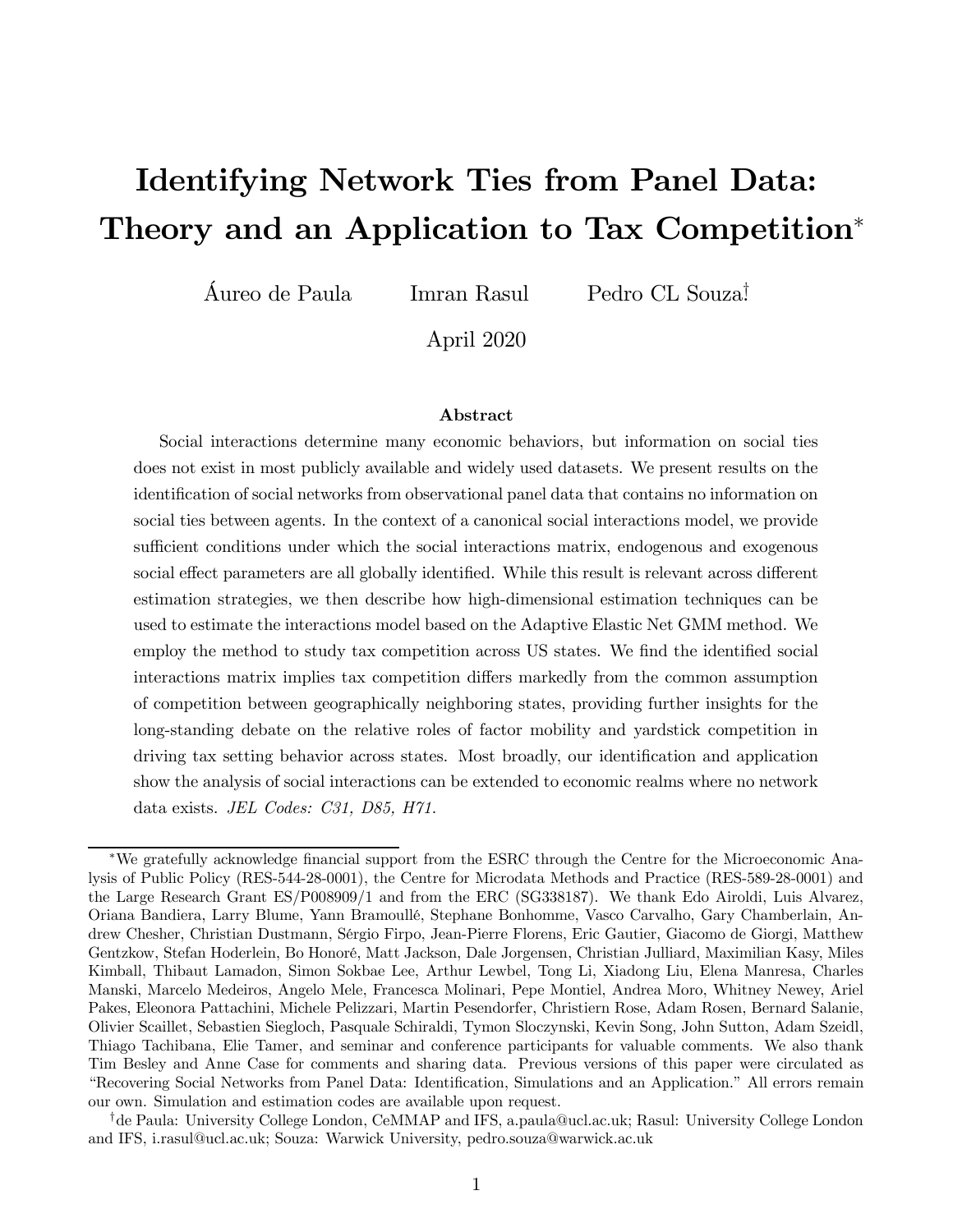### 1 Introduction

In many economic environments, behavior is shaped by social interactions between agents. In individual decision problems, social interactions have been key to understanding outcomes as diverse as educational test scores, the demand for financial assets, and technology adoption (Sacerdote, 2001; Bursztyn *et al.*, 2014; Conley and Udry, 2010). In macroeconomics, the structure of firm's production and credit networks propagate shocks, or help firms to learn (Acemoglu *et al.*, 2012; Chaney, 2014). In political economy, ties between jurisdictions are key to understanding tax setting behavior (Tiebout, 1956; Shleifer, 1985; Besley and Case, 1994).

Underpinning all these bodies of research is some measurement of the underlying social ties between agents. However, information on social ties does not exist in most publicly available and widely used datasets. To overcome this limitation, studies of social interaction either *postulate* ties based on common observables or homophily, or *elicit* data on networks. However, it is increasingly recognized that postulated and elicited networks remain imperfect solutions to the fundamental problem of missing data on social ties, because of econometric concerns that arise with either method, or simply because of the cost of collecting network data.<sup>1</sup>

Two consequences are that: (i) classes of problems in which social interactions occur are understudied, because social networks data is missing or too costly to collect; (ii) there is no way to validate social interactions analysis in contexts where ties are postulated. In this paper we tackle this challenge by deriving sufficient conditions under which global identification of the *entire structure* of social networks is obtained, using only observational panel data that itself contains *no* information on network ties. Our identification results allow the study of social interactions without data on social networks, and the validation of structures of social interaction where social ties have hitherto been postulated. The recovered networks are economically meaningful to explain the effects under study since they are entirely estimated from the data itself, and not driven by *ex ante* assumptions on how individuals interact.

A researcher is assumed to have panel data on individuals  $i = 1, ..., N$  for instances  $t = 1, ..., T$ . An instance refers to a specific observation for  $i$  and need not correspond to a time period (for example if i refers to a firm,  $t$  could refer to market  $t$ ). The outcome of interest for individual  $i$  in

<sup>&</sup>lt;sup>1</sup>As detailed in de Paula (2017), elicited networks are often self-reported, and can introduce error for the outcome of interest. Network data can be censored if only a limited number of links can feasibly be reported. Incomplete survey coverage of nodes in a network may lead to biased aggregate network statistics. Chandrasekhar and Lewis (2016) show that even when nodes are randomly sampled from a network, partial sampling leads to non-classical measurement error, and biased estimation. Collecting social network data is also a time and resource intensive process. In response to these concerns, a nascent strand of literature explores cost-effective alternatives to full elicitation to recover aggregate network statistics (Breza *et al.*, 2019).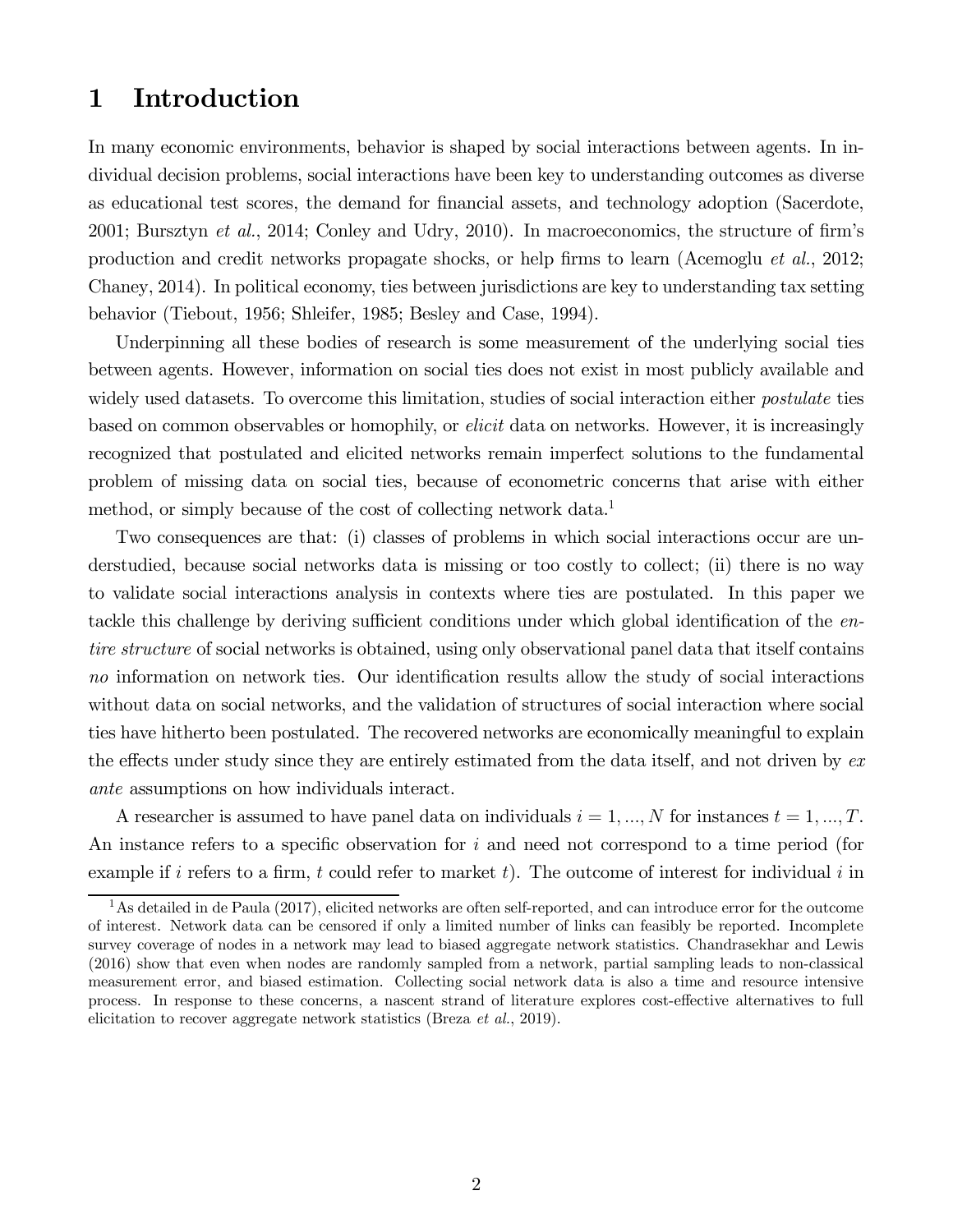instance t is  $y_{it}$  and is generated according to a canonical structural model of social interactions:<sup>2</sup>

$$
y_{it} = \rho_0 \sum_{j=1}^{N} W_{0,ij} y_{jt} + \beta_0 x_{it} + \gamma_0 \sum_{j=1}^{N} W_{0,ij} x_{jt} + \alpha_i + \alpha_t + \epsilon_{it}
$$
 (1)

Outcome  $y_{it}$  depends on the outcome of other individuals to whom i is socially tied,  $y_{jt}$ , and  $x_{jt}$  includes characteristics of those individuals (or lagged values of  $y_{it}$ ).  $W_{0,ij}$  measures how the outcome and characteristics of  $j$  causally impact the outcome for  $i$ . As outcomes for all individuals obey equations analogous to (1), the system of equations can be written in matrix notation where the structure of interactions is captured by the adjacency matrix, denoted  $W_0$ . Our approach allows for unobserved heterogeneity across individuals  $\alpha_i$  and common shocks to all individuals  $\alpha_t$ . This framework encompasses the classic linear-in-means specification of Manski (1993). In his terminology,  $\rho_0$  and  $\gamma_0$  capture endogenous and exogenous social effects, and  $\alpha_t$  captures correlated effects. The distinction between endogenous and exogenous peer effects is critical, as only the former generates social multiplier effects.

Manski's seminal contribution set out the reflection problem of separately identifying endogenous, exogenous and correlated effects in linear models. However, it has been somewhat overlooked that he also set out another challenge on the identification of the social network in the first place.<sup>3</sup> This is the problem we tackle and so expand the scope of identification beyond  $\rho_0$ ,  $\beta_0$  and  $\gamma_0$ . Our point of departure from much of the literature is to therefore presume  $W_0$  is *entirely unknown* to the researcher. We derive sufficient conditions under which all the entries in  $W_0$ , and the endogenous and exogenous social effect parameters,  $\rho_0$  and  $\gamma_0$ , are globally identified. By identifying the social interactions matrix  $W_0$ , our results allow the recovery of aggregate network characteristics such as the degree distribution and patterns of homophily, as well as node-level statistics such as the strength of social interactions between nodes, and the centrality of nodes. This is useful because such aggregate and node-level statistics often map back to underlying models of social interaction (Ballester *et al.*, 2006; Jackson *et al.*, 2017; de Paula, 2017).

The mathematical strategy for our identification result is new and fundamentally different from those employed elsewhere in this nascent literature (and does not rely on requirements on network sparsity). However it delivers sufficient conditions that are mild, and relate to existing results on the identification of social effects parameters when  $W_0$  is known (Bramoullé *et al.*, 2009; De Giorgi

<sup>2</sup>Blume *et al.* (2015) present micro-foundations based on non-cooperative games of incomplete information for individual choice problems, that result in this estimating equation for a class of social interaction models.

<sup>&</sup>lt;sup>3</sup>Manski (1993) highlights difficulties (and potential restrictions) for identifying  $\rho_0$ ,  $\beta_0$  and  $\gamma_0$  when all individuals interact with each other, and when this is observed by the researcher. In (1), this corresponds to  $W_{0,ij} = N^{-1}$ , for  $i, j = 1, \ldots, N$ . At the same time, he states (p. 536), "I have presumed that researchers know how individuals form reference groups and that individuals correctly perceive the mean outcomes experienced by their supposed reference groups. There is substantial reason to question these assumptions (...) If researchers do not know how individuals form reference groups and perceive reference-group outcomes, then it is reasonable to ask whether observed behavior can be used to infer these unknowns  $(...)$  The conclusion to be drawn is that informed specification of reference groups is a necessary prelude to analysis of social effects."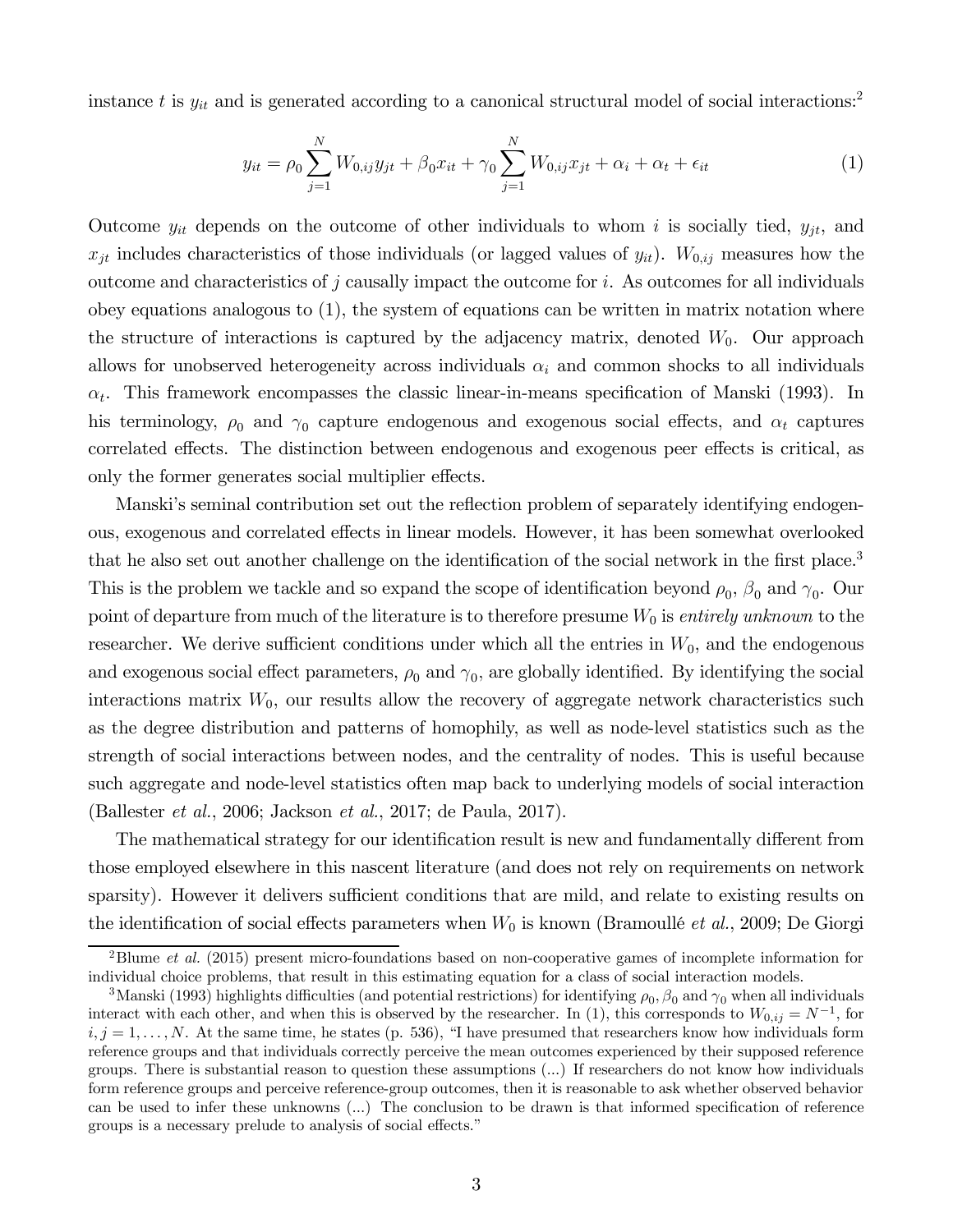*et al.*, 2010; Blume *et al.*, 2015). Our identification result is also useful in other estimation contexts, such as when a researcher has partial knowledge of  $W_0$ <sup>4</sup>, or in navigating between priors on reducedform (later denoted  $\Pi$ ) and structural (later denoted  $\theta$ ) parameters in a Bayesian framework, thus avoiding issues raised in Kline and Tamer (2016).

Global identification is a necessary requirement for consistency of extremum estimators such as those based on GMM (Hansen 1982; Newey and McFadden 1994). Our identification analysis thus provides primitives for this important condition. To estimate the model, we employ the Adaptive Elastic Net GMM method (Caner and Zhang, 2014) because this allows us to deal with a potentially high-dimensional parameter vector (in comparison to the time dimension in the data) including all the entries of the social interactions matrix  $W_0$ , though other estimation protocols may also be entertained (e.g. using Bayesian methods or *a priori* information).<sup>5</sup>

We showcase the method using Monte Carlo simulations based on stylized random network structures as well as real world networks. In each case, we take a fixed network structure  $W_0$ , and simulate panel data as if the data generating process were given by (1). We then apply the method on the simulated panel data to recover estimates of all elements in  $W_0$ , as well as the endogenous and exogenous social effect parameters  $(\rho_0, \gamma_0)$ . The networks considered vary in size, complexity, and their aggregate and node-level features. Despite this heterogeneity, we find the method to perform well in all simulations. In a reasonable dimension of panel data  $T$  and with varying node numbers across simulations  $(N)$ , we find the true network structure  $W_0$  is well recovered. For each simulated network, the majority of true links are correctly identified even for  $T = 5$ , and the proportion of true non-links (zeroes in  $W_0$ ) captured correctly as zeros is over 85% even when  $T=5$ . Both proportions rapidly increase with T. The endogenous and exogenous social effects are also correctly captured as  $T$  increases. Of course, small- $T$  biases are as expected, being analogous to well-known results for autoregressive time series models. *A fortiori*, we estimate aggregate and node-level statistics of each network, demonstrating the accurate recovery of key players in networks for example. Furthermore, biases in the estimation of endogenous and exogenous effects

<sup>4</sup>One such example is the nascent literature of Aggregate Relational Data (ARD) as in Breza *et al.* (2019). Another possibility is that individuals are known to belong to subgroups, so  $W_0$  is block diagonal. We also interpret this situation generally as partial network knowledge. Partial information on the network is readily incorporated in this setup and may, in some circumstances, greatly reduce the number of parameters to be estimated. For example, Barrenho *et al.* (2019) study spillovers in the adoption of laparascopy using consultants in the UK health service. With a sample of  $N = 1,500$  consultants and  $T = 15$  years, they restrict links to occur between doctors who have worked in the same hospital.

 $5$ The elastic net was introduced by Zou and Hastie, 2005 in part to circumvent difficulties faced by alternative estimation protocols (e.g., LASSO) when the number of parameters,  $p$ , exceeds the number of observations,  $n$ (where  $p$  and  $n$  follow the notation in that paper). Whereas the theoretical results on the large sample properties of elastic net estimators usually have not exploited sparsity, several articles have demonstrated its performance in data scenarios where this occurs. For example, Zou and Hastie, 2005 consider an application to leukemia classification where  $p = 7,129$  and  $n = 72$  (see their Section 6) and Zou and Zhang, 2009 explore a scenario where  $p = 1,000$ and  $n = 200$ . The favourable performance of the elastic net in these cases also relates to the literature on the 'effective number of parameters' (or 'effective degrees of freedom') in the estimation of sparse models (Tibshirani and Taylor, 2012). In Section 3 we provide an informal calculation for the minimum number of time periods such that penalized estimation is feasible in our context.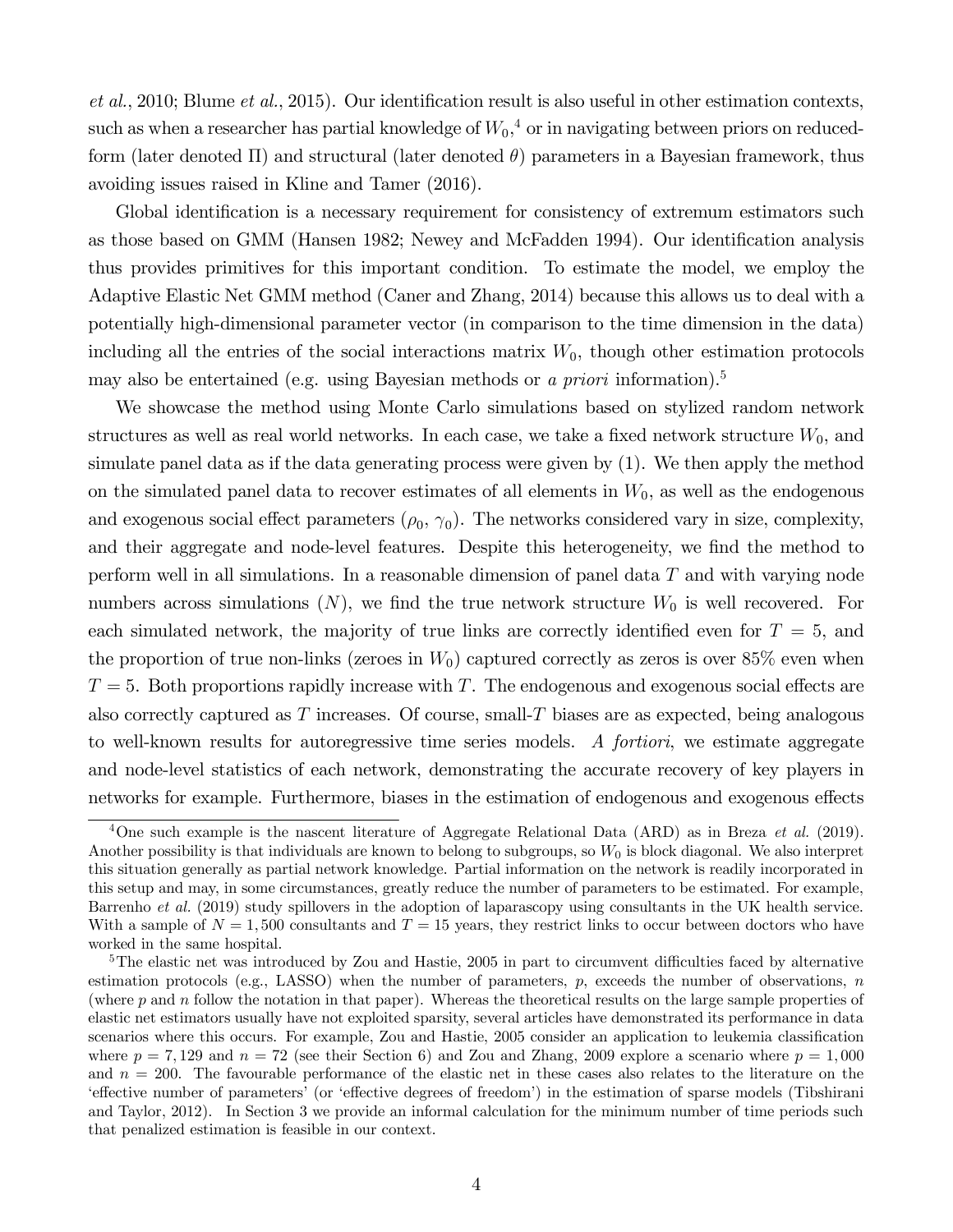parameters  $(\hat{\rho}, \hat{\gamma})$  fall quickly with T and are close to zero for large sample sizes.

The practical use of our proposed method is already being demonstrated in a range of applications. For example, Fetzer *et al.* (2020) study the impact on conflict of the transition of security responsibilities between international and Afghan forces. Our proposed method is used to control for violation of SUTVA-type hypotheses that might occur because of spillover and displacement effects of insurgent forces across districts. Since the pattern of displacement is unobserved – and, in fact, insurgents have incentives to obfuscate their strategy – the current method is applied to fully recover the network and bound the effects of the end of the military occupation on conflict.

Our identification results have also been applied, for instance, by Zhou (2019), who focusses on unobserved networks with grouped heterogeneity, and suggests a nonlinear least squares procedure for estimation on a single network observation. We believe our technical arguments may also be useful in related models (e.g., Vector Auto-Regressions).

In the final part of our analysis, we apply the method to shed new light on a classic real world social interactions problem: tax competition between US states. The literatures in political economy and public economics have long recognized the behavior of state governors might be influenced by decisions made in 'neighboring' states. The typical empirical approach has been to postulate the relevant neighbors as being geographically contiguous states. Our approach allows us to infer the set of economic neighbors determining social interactions in tax setting behavior from panel data on outcomes and covariates alone. In this application, the panel data dimensions cover mainland US states,  $N = 48$ , for years 1962-2015,  $T = 53$ .

We find the identified network structure of tax competition to differ markedly from the common assumption of competition between geographic neighbors. The identified network has fewer edges than the geography-based network, that gets reflected in the far lower clustering coefficient in the identified network than in the geographic network  $(0.026 \text{ versus } 0.194)$ . With the recovered social interactions matrix we establish, beyond geography, what covariates correlate to the existence of ties between states and the strength of those ties. We identify non-adjacent states that influence tax setting and, more broadly, we establish that social interactions are highly asymmetric: some states – such as Delaware, a well known low-tax state – are especially focal in driving tax setting in other jurisdictions. We use all these results to shed new light on the main hypotheses for social interactions in tax setting: factor mobility and yardstick competition (Tiebout, 1956; Shleifer, 1985; Besley and Case, 1994).

Our paper contributes to the literature on the identification of social interactions models. The first generation of papers studied the case where  $W_0$  is known, so only the endogenous and exogenous social effects parameters need to be identified. It is now established that if the known  $W_0$  differs from the linear-in-means example,  $\rho_0$  and  $\gamma_0$  can be identified (Bramoullé *et al.*, 2009; De Giorgi *et al.*, 2010). Intuitively, identification in those cases can use peers-of-peers, that are not necessarily connected to individual  $i$  and can be used to leverage variation from exclusion restrictions in (1), or can use groups of different sizes within which all individuals interact among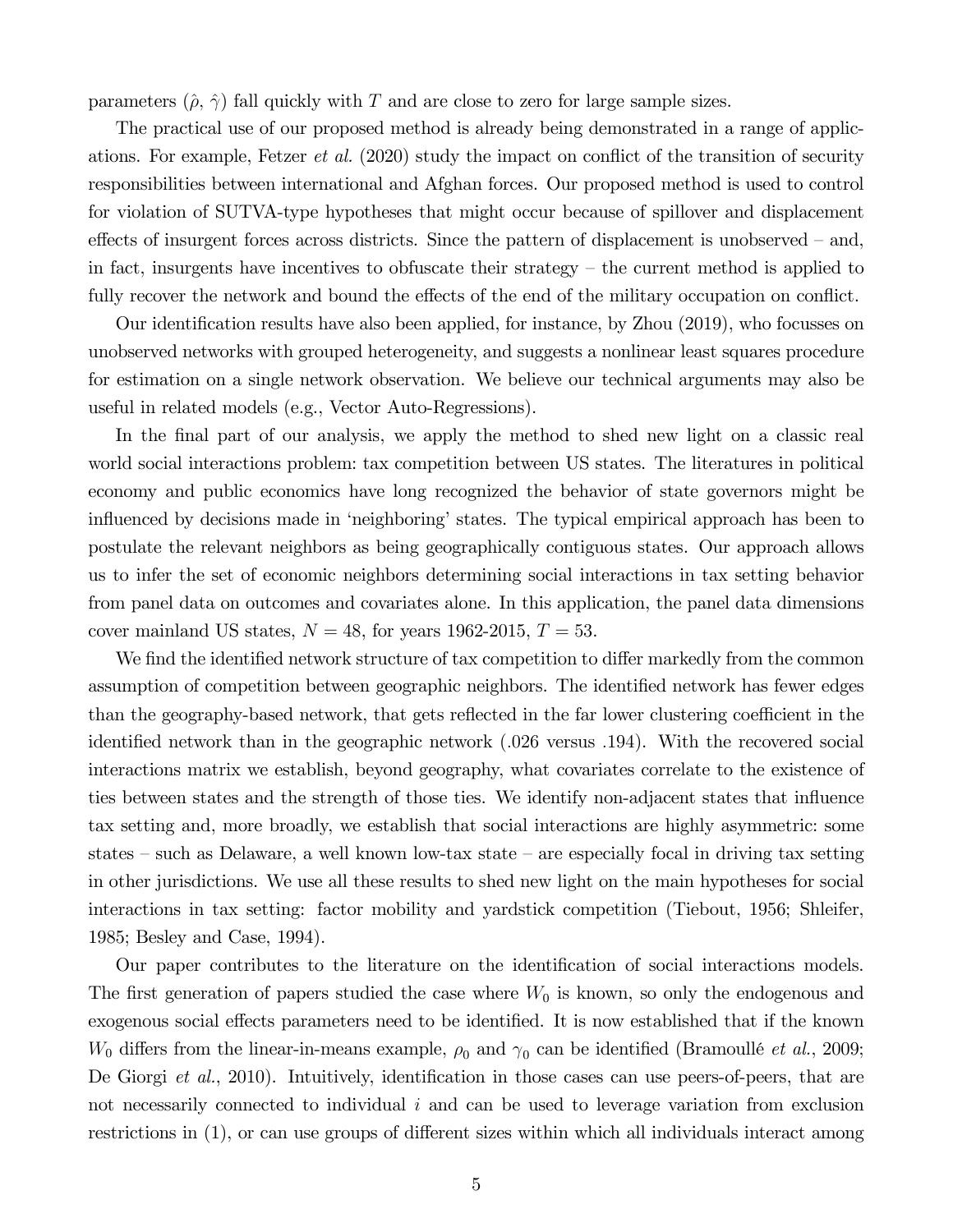each other (Lee, 2007). Bramoullé *et al.* (2009) show these conditions are met if  $I$ ,  $W_0$  and  $W_0^2$  are linearly independent, which is shown to hold generically by Blume *et al.* (2015). However, as made precise in Section 2, the linear algebraic arguments employed in Bramoullé *et al.* (2009) or Blume *et al.* (2015) do not apply when  $W_0$  is unobserved and other arguments have to be used instead.<sup>6</sup>

Our paper builds on these papers by studying the problem where  $W_0$  is entirely unknown to the researcher. In so doing, we open up the study of social interactions to the many realms where complete social network data does not actually exist. Closely related to our work, Blume *et al.* (2015) investigate the case when  $W_0$  is *partially* observed. Specifically, Blume *et al.* (2015, Theorem 6) show that if two individuals are *known* to not be directly connected, the parameters of interest in a model related to  $(1)$  can be identified. An alternative approach is taken in Blume *et al.* (2011, Theorem 7): they suggest a parameterization of  $W_0$  according to a pre-specified distance between nodes. We do not impose such restrictions, but note that partial observability of  $W_0$  (as in Blume *et al.*, 2015) or placing additional structure on  $W_0$  (as in Blume *et al.*, 2011) is complementary to our approach as it reduces the number of parameters in  $W_0$  to be retrieved.

Bonaldi *et al.* (2015) and Manresa (2016) estimate models like  $(1)$  when  $W_0$  is not observed, but where  $\rho_0$  is restricted to be zero so there are no endogenous social effects. They use sparsityinducing methods from the statistics literature, but the presence of  $\rho_0$  in our case complicates identification non-trivially because it introduces issues of simultaneity that we address.<sup>7</sup>

Rose  $(2015)$  also presents related identification results for linear models like  $(1)$ . Assuming sparsity of the neighborhood structure, Rose  $(2015)$  offers identification conditions under rank restrictions on sub-matrices of the reduced form coefficient matrix from a regression of outcomes  $(y_{it})$ on covariates  $(x_{it})$ . Intuitively, given two observationally equivalent systems, sparsity guarantees the existence of pairs that are not connected in either. Since observationally equivalent systems are linked via the reduced-form coefficient matrix, this pair allows one to identify certain parameters in the model. Having identified those parameters, Rose (2015) shows that one can proceed to identify other aspects of the structure (see also Gautier and Rose, 2016). This is related to the ideas in Blume *et al.* (2015, Theorem 6), who show identification results can be leveraged if individuals are *known* not to be connected. Our main identification results do *not* rely on properties of sparse networks, and make use of plausible and intuitive conditions, whereas the auxiliary rank conditions necessary in Rose (2015) may be computationally complex to verify. More recently, Lewbel *et al.* (2019) propose an estimation strategy for the parameters  $\rho_0$ ,  $\beta_0$  and  $\gamma_0$  of model (1) in the absence of network links if many different groups are able to be observed. Battaglini *et al.* (2019) estimate a structural model specifically for the case of unobserved social connections in the U.S. Congress.

Finally, in the statistics literature, Lam and Souza (2019) study the penalized estimation of

 $6$ Alternative identification approaches when  $W_0$  is known focus on higher moments (variances and covariances across individuals) of outcomes (de Paula, 2017), and rely on additional restrictions on higher moments of  $\epsilon_{it}$ . Note that  $(1)$  is a spatial autoregressive model. In that literature,  $W_0$  is also typically assumed known (Anselin, 2010).

<sup>&</sup>lt;sup>7</sup>Manresa (2016) allows for unit-specific  $\beta_0$  parameters. While in many applications those are taken to be homogeneous, we also discuss extensions on how heterogeneity in those parameters can be handled when  $\rho_0 \neq 0$ .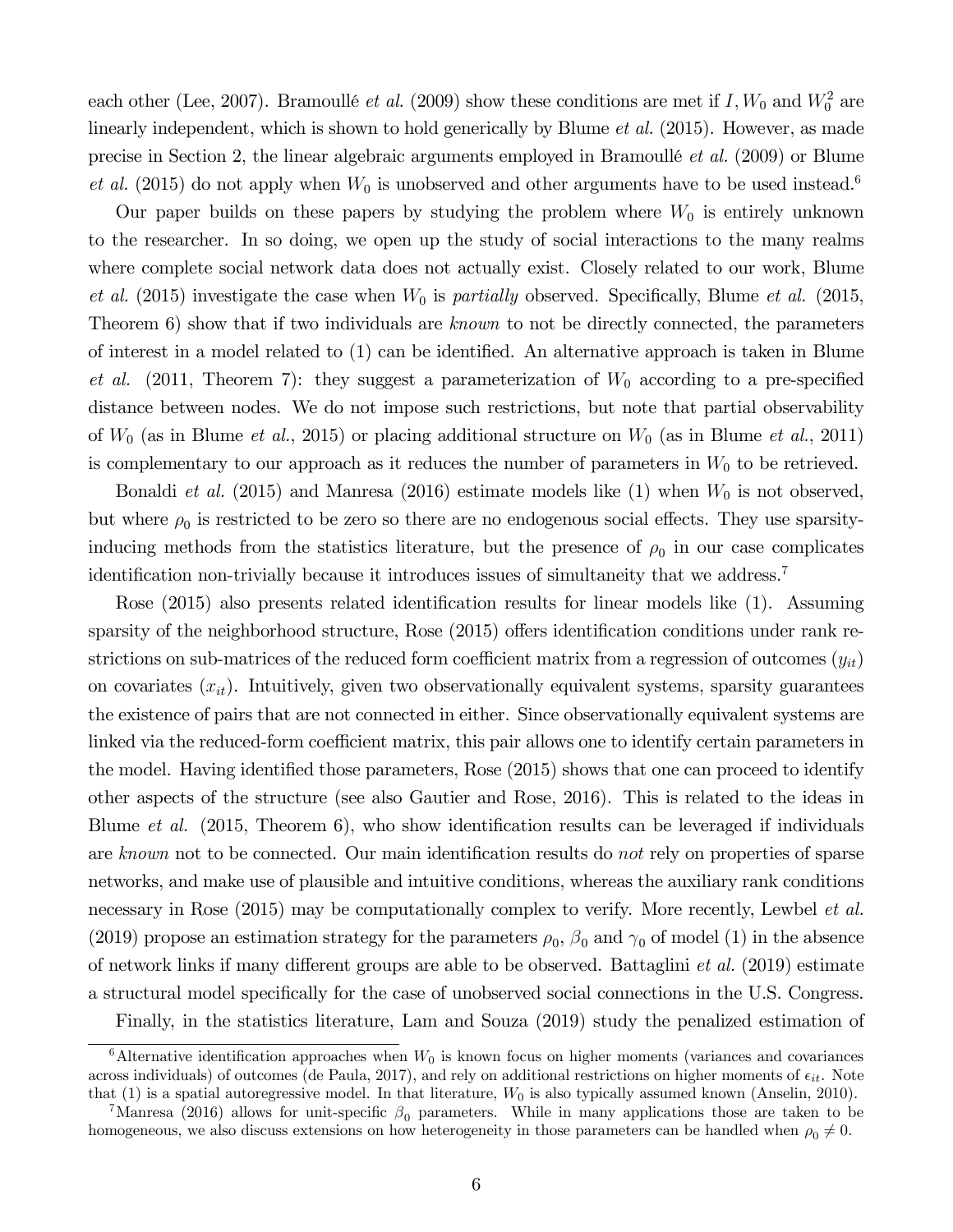model (1) when  $W_0$  is not observed, assuming the model and social interactions are identified. The statistical literature on graphical models has investigated the estimation of neighborhoods defined by the covariance structure of the random variables at hand (Meinshausen and Buhlmann, 2006). This corresponds to a model where  $y_t = (I - \rho_0 W_0)^{-1} \epsilon_t$  is jointly normal (abstracting from covariates). On a graph with  $N$  nodes corresponding to the variables in the model, an edge between two nodes (variables)  $i$  and  $j$  is absent when these two variables are conditionally independent given the other nodes. In this Gaussian model, this corresponds to a zero  $i\dot{j}$  entry in the inverse covariance matrix for  $y_t$  (see, e.g., Yuan and Lin, 2007, p. 19). In the model above, the inverse covariance matrix is  $(I - \rho_0 W_0)^\top \Sigma_{\epsilon}^{-1} (I - \rho_0 W_0)$ , where  $\Sigma_{\epsilon}$  is the variance covariance structure for  $\epsilon_t$ . The discovery of zero entries in this matrix is not equivalent to the identification of  $W_0$  as we study, and involves  $\Sigma_{\epsilon}$  (as do identification strategies using higher moments when  $W_0$ is known).<sup>8</sup> Related studies in the statistics literature also focus on higher moments and define neighborhoods differently (Diebold and Yilmaz, 2015; Rothenhäusler *et al.*, 2015).

Our conclusions discuss how our approach can be modified, and assumptions weakened, to integrate in partial knowledge of  $W_0$ . We also discuss the next steps required to simultaneously identify models of network formation and the structure of social interactions.

The paper is organized as follows. Section 2 presents our core result: the sufficient conditions under which the social interactions matrix, endogenous and exogenous social effects are globally identified. Section 3 describes the high-dimensional estimation techniques used, based on the Adaptive Elastic Net GMM method and presents simulation results from stylized and real-world networks. Section 4 applies our methods to study tax competition between US states. Section 5 concludes. The Appendix provides proofs and further details on estimation and simulations.

### 2 Identification

### 2.1 Setup

Consider a researcher with panel data covering  $i = 1, \ldots, N$  individuals repeatedly observed over  $t = 1, \ldots, T$  instances. We consider that the number of individuals N in the network is fixed, but potentially large. The aim is to use this data to identify a social interactions model, with no data on actual social ties being available. For expositional ease, we first consider identification in a simpler version of the canonical model in (1), where we drop individual-specific  $(\alpha_i)$  and time-constant fixed effects  $(\alpha_t)$ , and assume  $x_{it}$  is a one-dimensional regressor for individual i and instance t. Of course, we later extend the analysis to include individual-specific and time-constant fixed effects, and also allow for multidimensional covariates  $x_{k, it}$ ,  $k = 1, \ldots, K$ . We adopt the subscript "0" to

<sup>8</sup> In fact, Meinshausen and Buhlmann (2006)'s neighborhood estimates (as also Lam and Souza (2019)'s) rely on (penalized) regressions of  $y_{it}$  on  $y_{1t}, \ldots, y_{i-1,t}, y_{i+1,t}, \ldots, y_{N,t}$ , which do not address the econometric endogeneity in estimating  $W_0$ .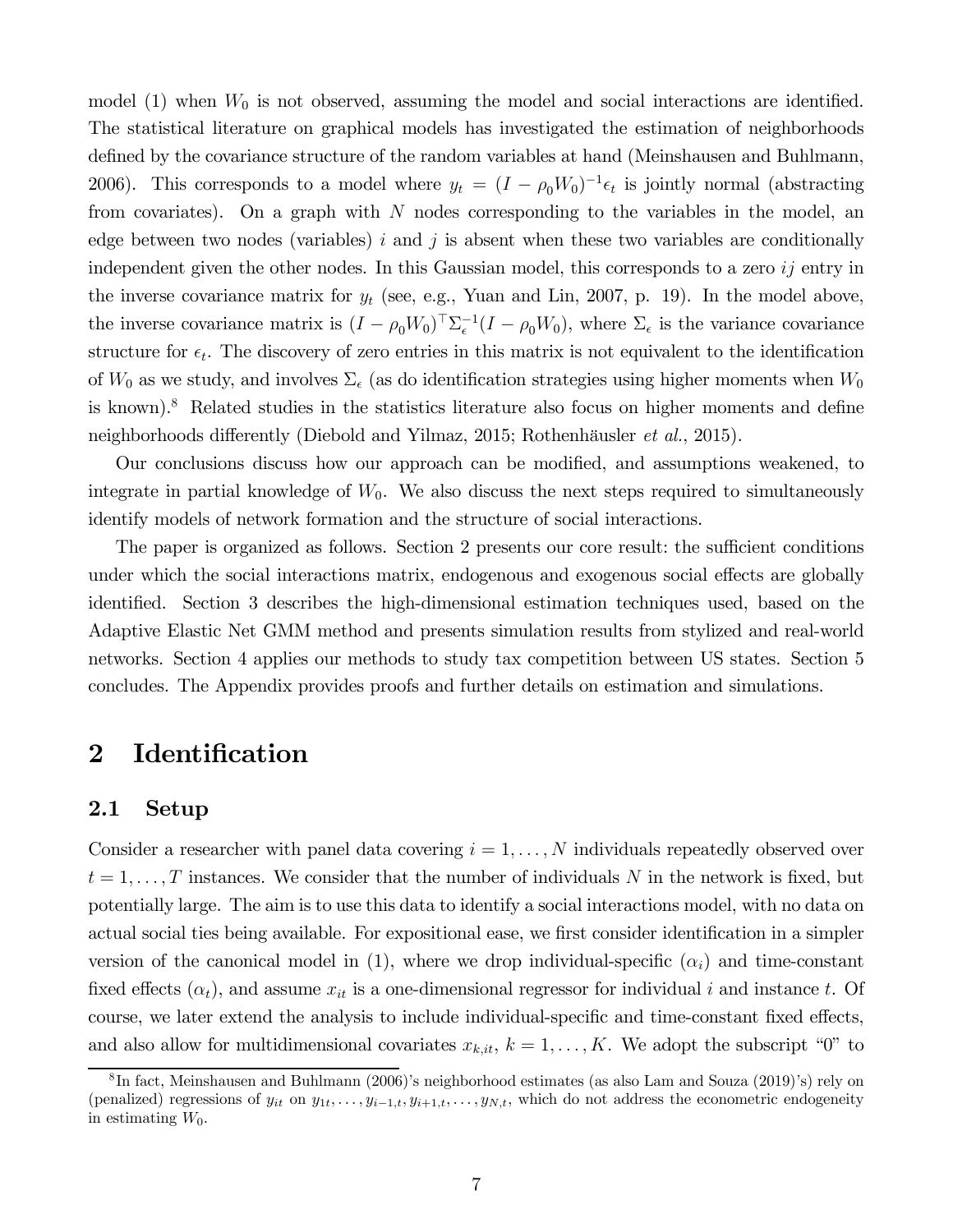denote parameters generating the data, and non-subscripted parameters are generic values in the parameter space:

$$
y_{it} = \rho_0 \sum_{j=1}^{N} W_{0,ij} y_{jt} + \beta_0 x_{it} + \gamma_0 \sum_{j=1}^{N} W_{0,ij} x_{jt} + \epsilon_{it}.
$$
 (2)

As outcomes for all individuals  $i = 1, \ldots, N$  obey equations analogous to (2), the system of equations can be more compactly written in matrix notation as:

$$
y_t = \rho_0 W_0 y_t + \beta_0 x_t + \gamma_0 W_0 x_t + \epsilon_t.
$$
\n
$$
\tag{3}
$$

The vector of outcomes  $y_t = (y_{1t}, \ldots, y_{Nt})'$  assembles the individual outcomes in instance t; the vector  $x_t$  does the same with individual characteristics.  $y_t$ ,  $x_t$  and  $\epsilon_t$  have dimension  $N \times 1$ , the social interactions matrix  $W_0$  is  $N \times N$ , and  $\rho_0$ ,  $\beta_0$ , and  $\gamma_0$  are scalar parameters. We do not make any distributional assumptions on  $\epsilon_t$  beyond  $\mathbb{E}(\epsilon_t|x_t) = 0$  (or  $\mathbb{E}(\epsilon_t|z_t) = 0$  for an appropriate instrumental variable  $z_t$  if  $x_t$  is also endogenous). We assume the network structure is predetermined and constant, and that the number of individuals N is fixed. The network structure  $W_0$  is a parameter to be identified and estimated.<sup>9</sup>

A regression of outcomes on covariates corresponds, then, to the reduced form for (3),

$$
y_t = \Pi_0 x_t + \nu_t,\tag{4}
$$

with  $\Pi_0 = (I - \rho_0 W_0)^{-1} (\beta_0 I + \gamma_0 W_0)$  and  $\nu_t \equiv (I - \rho_0 W_0)^{-1} \epsilon_t$ . If  $W_0$  is observed, Bramoullé *et al.* (2009) note that a structure  $(\rho, \beta, \gamma)$  that is observationally equivalent to  $(\rho_0, \beta_0, \gamma_0)$  is such that  $(I - \rho_0 W_0)^{-1} (\beta_0 I + \gamma_0 W_0) = (I - \rho W_0)^{-1} (\beta I + \gamma W_0)$ . This equation can be written as a linear equation in  $I, W_0$  and  $W_0^2$  and identification is established if those matrices are linearly independent. If  $W_0$  is not observed, the putative unobserved structure now comprises  $W$  and an observationally equivalent parameter vector will instead satisfy  $(I - \rho_0 W_0)^{-1} (\beta_0 I + \gamma_0 W_0) =$  $(I - \rho W)^{-1}(\beta I + \gamma W)$ . Following the strategy in Bramoullé *et al.* (2009) would lead to an equation in  $I, W, W_0$  and  $WW_0$ , and the insights obtained in that paper then do *not* carry over for the case we study when  $W_0$  is unknown.

We establish identification of the structural parameters of the model, including the social interactions matrix  $W_0$ , from the coefficients matrix  $\Pi_0$ . Without data on the network  $W_0$ , we treat it as an additional parameter in an otherwise standard model relating outcomes and covariates. Our identification strategy relies on how changes in covariates  $x_{it}$  reverberate through the system and impact  $y_{it}$ , as well as outcomes for other individuals. These are summarized by the entries

 $9^9$ A related set of papers instead focuses on the distribution of networks generating the pattern in data and aims to estimate aggregate network effects. Souza (2014) offers several identification and estimation results in this spirit. In particular, he infers the network distribution within a certain class of statistical network formation models from outcome data from many groups, such as classrooms, in few time periods. We instead concentrate on estimating the set of links for one group of size N followed over  $t = 1, \ldots, T$  instances.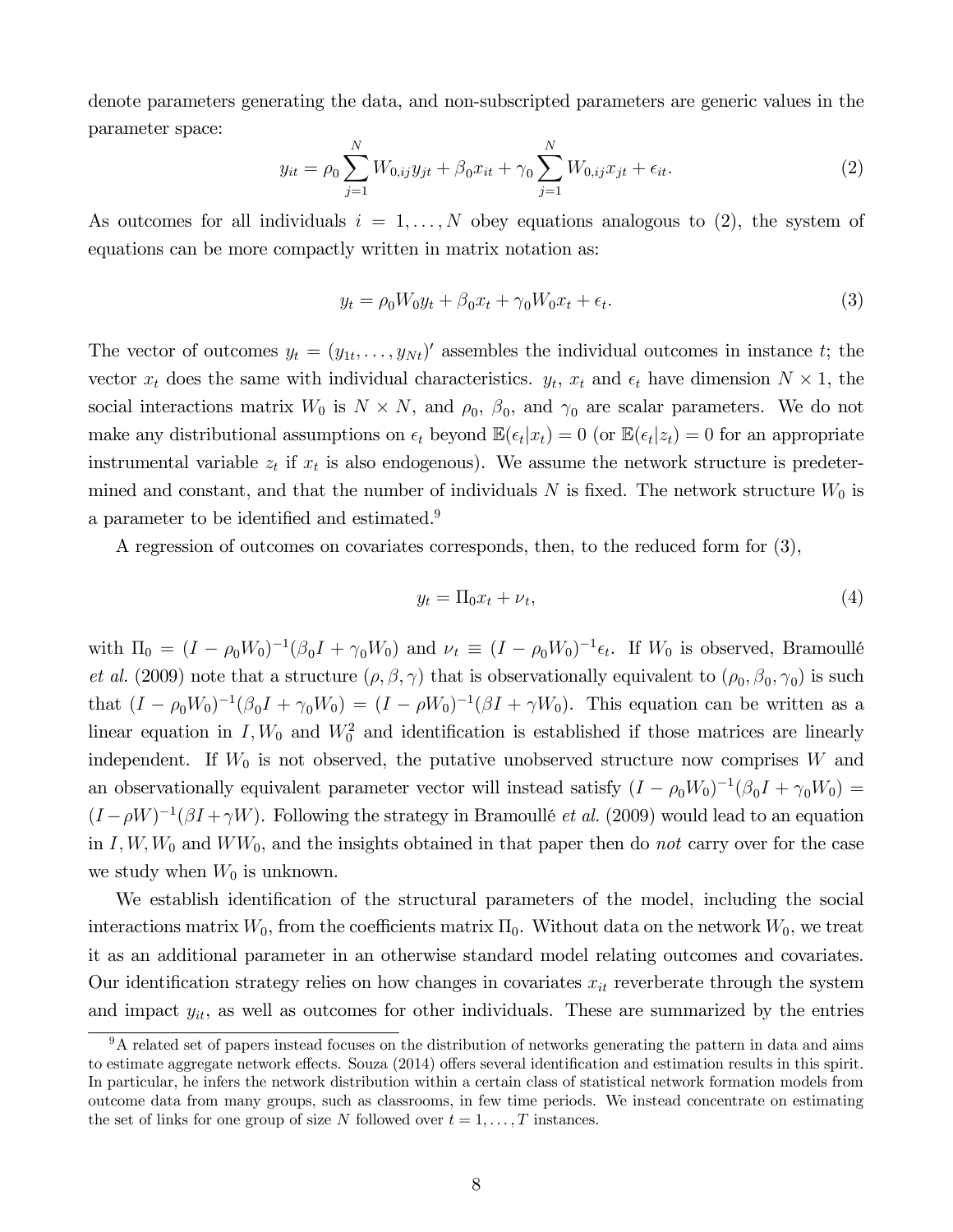of the coefficient matrix  $\Pi_0$ , which, in turn, encode information about  $W_0$  and  $(\rho_0, \beta_0, \gamma_0)$ . A non-zero partial effect  $x_{it}$  of  $y_{jt}$  indicates the existence of direct *or* indirect links between *i* and j. When  $\rho_0 = 0$  (and  $\Pi_0 = \beta_0 I + \gamma_0 W_0$ ), only direct links would produce such a correlation. When  $\rho \neq 0$ , both direct and indirect connections may generate a non-zero response but distant connections will lead to a lower response. Our results formally determine sufficient conditions to precisely disentangle these forces.

We first set out five assumptions underpinning our main identification results. Three of these are entirely standard in the social interactions. A fourth is a normalization required to separately identify  $(\rho_0, \gamma_0)$  from  $W_0$ , and the fifth is closely related to known results on the identification of  $(\rho_0, \gamma_0)$  when  $W_0$  is known (Bramoullé *et al.*, 2009). These Assumptions (A1-A5) deliver an identified set of up to two points.

Our first assumption explicitly states that no individual affects himself and is a standard condition in social interaction models:

 $(A1)$   $(W_0)_{ii} = 0, i = 1, \ldots, N$ .

With Assumption  $(A1)$ , we can omit elements on the diagonal of  $W_0$  from the parameter space. We thus can denote a generic parameter vector as  $\theta = (W_{12}, \ldots, W_{N,N-1}, \rho, \gamma, \beta)' \in \mathbb{R}^m$ , where  $m = N (N - 1) + 3$ , and  $W_{ij}$  is the  $(i, j)$ -th element of W. Reduced-form parameters can be tied back to the structural model (3) by letting  $\Pi : \mathbb{R}^m \to \mathbb{R}^{N^2}$  define the relation between structural and reduced-form parameters:

$$
\Pi(\theta) = (I - \rho W)^{-1} (\beta I + \gamma W),
$$

where  $\theta \in \mathbb{R}^m$ , and  $\Pi_0 \equiv \Pi(\theta_0)$ .

As  $\epsilon_t$  (and, consequently,  $\nu_t$ ) is mean-independent from  $x_t$ ,  $\mathbb{E}[\epsilon_t | x_t] = 0$ , the matrix  $\Pi_0$  can be identified as the linear projection of  $y_t$  on  $x_t$ . We do not impose additional distributional assumptions on the disturbance term, except for conditions that allow us to identify the reducedform parameters in (4). If  $x_t$  is endogenous, i.e.  $\mathbb{E}[\epsilon_t | x_t] \neq 0$ , a vector of instrumental variables  $z_t$  may still be used to identify  $\Pi_0$ . In either case, identification of  $\Pi_0$  requires variation of the regressor across individuals *i* and through instances *t*. In other words, either  $\mathbb{E}[x_t x_t']$  (if exogeneity holds) or  $\mathbb{E}[x_t z_t']$  (otherwise) are full-rank.

Our next assumption controls the propagation of shocks and guarantees they die as they reverberate through the network. This provides adequate stability in the system, and is closely related to the concept of stationarity in network models. It implies the maximum eigenvalue norm of  $\rho_0W_0$ is less than one. It also ensures  $(I - \rho_0 W_0)$  is a non-singular matrix, and so the variance of  $y_t$  exists, the transformation  $\Pi(\theta_0)$  is well-defined, and the Neumann expansion  $(I-\rho_0W_0)^{-1} = \sum_{j=0}^{\infty} (\rho_0W_0)^j$ is appropriate.

(A2) 
$$
\sum_{j=1}^{N} |\rho_0(W_0)_{ij}| < 1
$$
 for every  $i = 1, \ldots, N$ ,  $||W_0|| < C$  for some positive  $C \in \mathbb{R}$  and  $|\rho_0| < 1$ .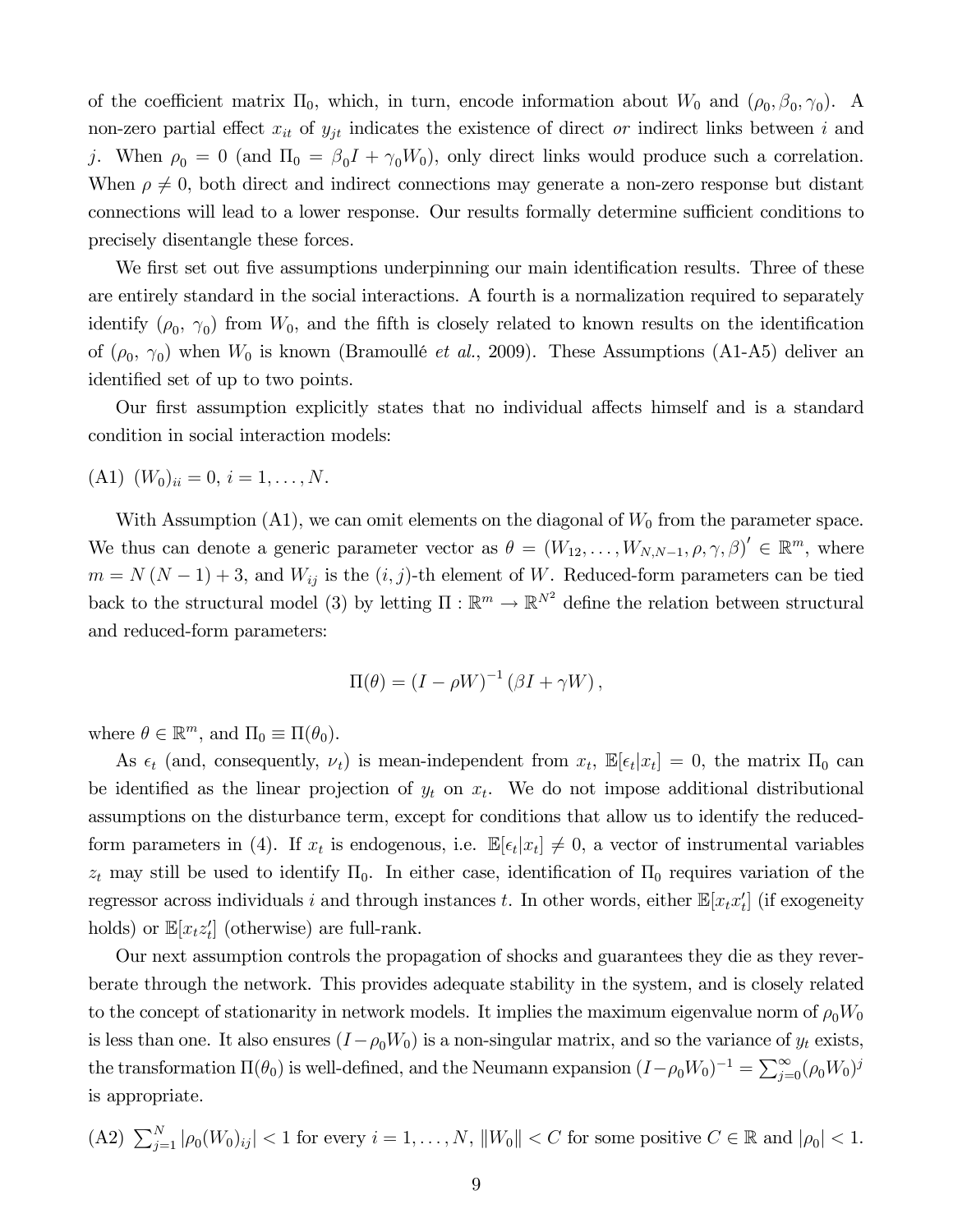We next assume that network effects do not cancel out, another standard assumption.

$$
(A3) \ \beta_0 \rho_0 + \gamma_0 \neq 0.
$$

The need for this assumption can be shown by expanding the expression for  $\Pi(\theta_0)$ , which is possible by  $(A2)$ :

$$
\Pi(\theta_0) = \beta_0 I + (\rho_0 \beta_0 + \gamma_0) \sum_{k=1}^{\infty} \rho_0^{k-1} W_0^k.
$$
 (5)

If Assumption (A3) were violated,  $\beta_0 \rho_0 + \gamma_0 = 0$  and  $\Pi_0 = \beta_0 I$  so the endogenous and exogenous effects balance each other out, and network effects are altogether eliminated in the reduced form.<sup>10</sup>

Identification of the social effects parameters  $(\rho_0, \gamma_0)$  requires that at least one row of  $W_0$  adds to a fixed and known number. Otherwise,  $\rho_0$  and  $\gamma_0$  cannot be separately identified from  $W_0$ . Clearly, no such condition would be required if  $W_0$  was observed.

(A4) There is an *i* such that  $\sum_{j=1,\dots,N} (W_0)_{ij} = 1$ .

Letting  $W_y \equiv \rho_0 W_0$  and  $W_x \equiv \gamma_0 W_0$  denote the matrices that summarize the influence of peers' outcomes (the endogenous social effects) and characteristics on one's outcome (the exogenous social effects), respectively, the assumption above can be seen as a normalization. In this case,  $\rho_0$  and  $\gamma_0$ represent the row-sum for individual i in  $W_y$  and  $W_x$ , respectively.<sup>11</sup> In line with the literature, we maintain that the same  $W_0$  governs the structure of both endogenous  $(W_y)$  and exogenous  $(W_x)$ effects. We later discuss relaxing this assumption when more than one regressor is used.

Our final assumption provides for a specific kind of network asymmetry. We require the diagonal of  $W_0^2$  not to be constant as one of our sufficient conditions for identification.

(A5) There exists *l*, *k* such that  $(W_0^2)_{ll} \neq (W_0^2)_{kk}$ , i.e. the diagonal of  $W_0^2$  is not proportional to  $\iota$ , where  $\iota$  is the  $N \times 1$  vector of ones.

In unweighted networks, the diagonal of the square of the social interactions matrix captures the number of reciprocated links for each individual or, in the case of undirected networks, the popularity of those individuals. Assumption  $(A5)$  hence intuitively suggests differential popularity across individuals in the social network.

This assumption is related to the network asymmetry condition proposed elsewhere, such as in Bramoullé *et al.* (2009). They show that when  $W_0$  is known, the structural model (2) is identified

<sup>&</sup>lt;sup>10</sup>One important case is when networks do not determine outcomes, which we interpret as  $\rho_0 = \gamma_0 = 0$  or with  $W_0$ representing the empty network. From equation (5), it is clear that if  $\Pi(\theta_0)$  is *not* diagonal with constant entries, then it must be that  $(\rho_0 \beta_0 + \gamma_0) \neq 0$ , which implies that  $\rho_0 \neq 0$  or  $\gamma_0 \neq 0$ , and also that  $W_0$  is non-empty. Taken together, this suggests that the observation that  $\Pi(\theta_0)$  is not diagonal is sufficient to ensure that network effects are present and Assumption (A3) is not violated.

 $11$ An alternative to Assumption  $(A4)$  is to impose the normalization on the parameters. For example, one could normalize  $\rho^* = 1$  and allow the network to be rescaled accordingly. In this case,  $W^* = \rho_0 W_0$  would be identified instead. Also  $W_x = \frac{\gamma_0}{\rho_0}$  $\frac{\gamma_0}{\rho_0} W^*$  so  $\gamma_0$  would be identified relative to  $\rho_0$ .  $W_y$  and  $W_x$  are unchanged.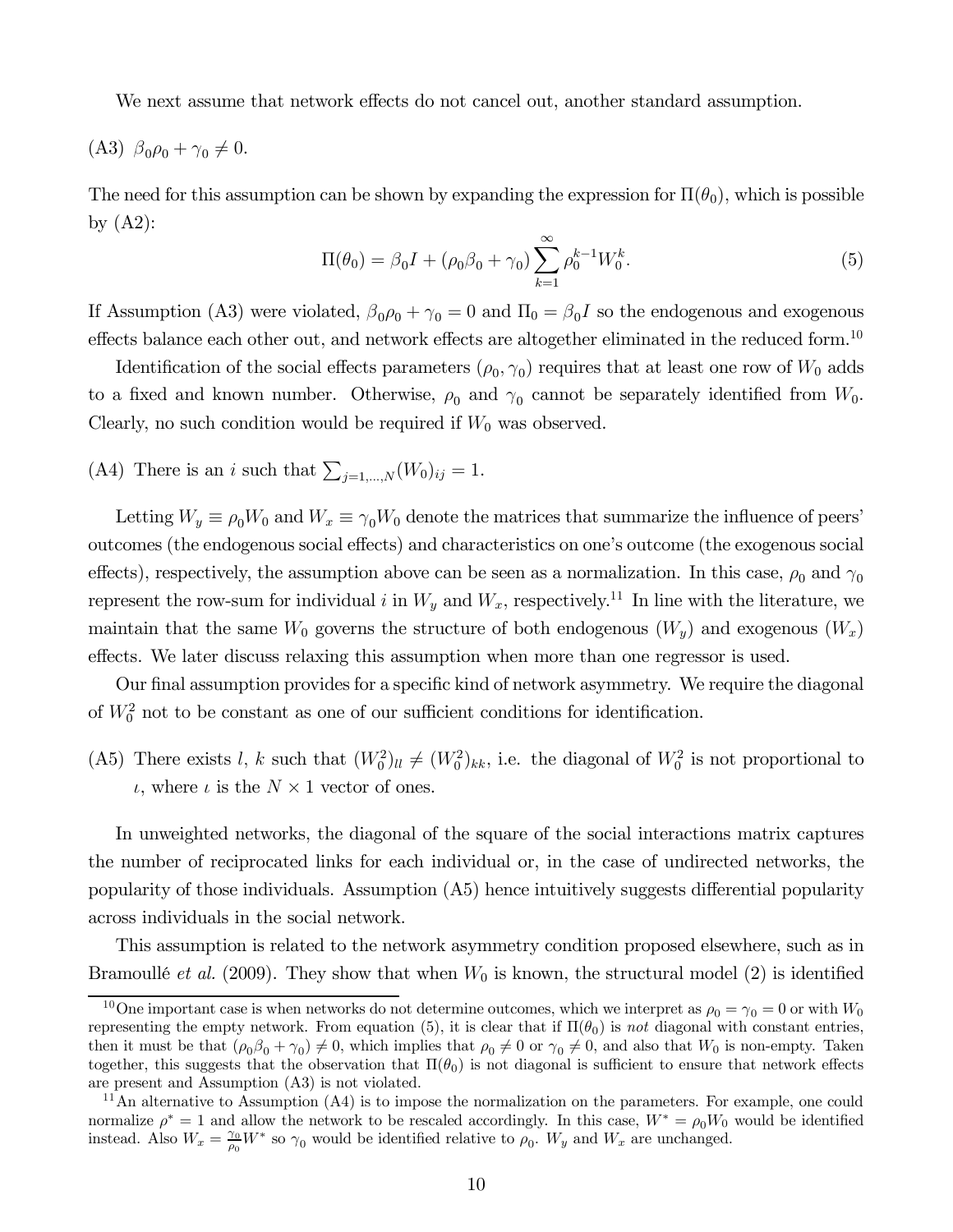if I,  $W_0$ , and  $W_0^2$  are linearly independent. Given the remaining assumptions, this condition is satisfied if  $(A5)$  is satisfied, but the converse is *not* true: one can construct examples in which  $I$ ,  $W_0$ , and  $W_0^2$  are linearly independent when  $W_0^2$  has a constant diagonal, so that  $\Pi_0$  does not pin down  $\theta_0$ . The strengthening of this hypothesis is the formal price to pay for the social interactions matrix  $W_0$  being unknown to the researcher.<sup>12</sup>

Before proceeding to our formal results, we provide a very simple illustration to shed light on how the assumptions above come together to provide identification. Suppose the observed reduced-form matrix is,

$$
\Pi_0 = \frac{1}{455} \left[ \begin{array}{ccc} 275 & 310 & 0 \\ 310 & 275 & 0 \\ 0 & 0 & 182 \end{array} \right],
$$

and that, following (A4), the first row is normalized to one. From the third row and column of  $\Pi_0$ , we see there is no path of any length connecting the individual in row 3 to or from those in rows 1 or 2 since her outcome is not affected by their covariates and their outcomes are not affected by her covariates. In other words, individual 3 is isolated and  $(W_0)_{13} = (W_0)_{23} = (W_0)_{31} = (W_0)_{32} = 0.$ On the other hand, individuals 1 and 2 cannot be isolated as their covariates are correlated with the other individual's outcome, reflecting  $(A5)^{13}$  Due to the row-sum normalization of the first row,  $(W_0)_{12} = 1$ . Using (A3), it can be seen that  $W_0$  is symmetric if  $\Pi_0$  is symmetric. We thus find that  $(W_0)_{21} = 1$ . This and (A1) map all elements of  $W_0$ , and thus,

$$
W_0 = \left[ \begin{array}{rrr} 0 & 1 & 0 \\ 1 & 0 & 0 \\ 0 & 0 & 0 \end{array} \right].
$$

As the third individual is isolated, she will be only be affected by her exogenous  $x_i$  and not by

<sup>&</sup>lt;sup>12</sup>To see the strength of the assumption of Bramoullé *et al.* (2009) when  $W_0$  is known, choose constants  $c_1, c_2$ , and  $c_3$  such that  $c_1I + c_2W_0 + c_3W_0^2 = 0$ . Focusing on diagonal elements of this condition, we see that if the diagonal of  $W_0^2$  is not proportional to the diagonal of I, then  $c_1 = c_3 = 0$  because  $\text{diag}(W_0) = 0$ . It follows that  $c_2 = 0$  if at least one (off-diagonal) element of  $W_0$  is non-zero. However, the converse is not true, so that if Assumptions A1-A5 do not hold, one can construct examples where  $\Pi_0$  does not pin down  $\theta_0$ . Take, for instance,  $N=5$  with  $\theta_0$  and  $\theta$ where  $\beta = \beta_0 = 1$ ,  $\rho = 1.5$ ,  $\rho_0 = 0.5$ ,  $\gamma = -2.5$ ,  $\gamma_0 = 0.5$ ,

| $W_0 = \begin{bmatrix} 0 & 0.5 & 0 & 0.5 & 0 \end{bmatrix}$ | $\begin{bmatrix} 0 & 0.5 & 0 & 0 & 0.5 \end{bmatrix}$<br>$\begin{array}{cccc} 0.5 & 0 & 0.5 & 0 & 0 \end{array}$ |  | $0 \t 0 \t 0.5 \t 0 \t 0.5$ | and $W = \begin{bmatrix} 0.5 & 0 & 0 & 0 & 0.5 \end{bmatrix}$ . | $\left[\begin{array}{cccc} 0 & 0 & 0.5 & 0.5 & 0 \\ 0 & 0 & 0 & 0.5 & 0.5 \end{array}\right]$<br>$\begin{array}{cccc} \n\end{array}$ 0.5 0.5 0 0 0<br>$\left[\begin{array}{cccccc} 0.5 & 0.5 & 0 & 0 & 0 \ 0 & 0.5 & 0.5 & 0 & 0 \end{array}\right]$ |  |  |  |
|-------------------------------------------------------------|------------------------------------------------------------------------------------------------------------------|--|-----------------------------|-----------------------------------------------------------------|------------------------------------------------------------------------------------------------------------------------------------------------------------------------------------------------------------------------------------------------------|--|--|--|
|                                                             | $\begin{array}{cccccc} 0.5 & 0 & 0 & 0.5 & 0 \end{array}$                                                        |  |                             |                                                                 |                                                                                                                                                                                                                                                      |  |  |  |

Both W and  $W_0$  violate (A5)  $((W^2)_{kk} = (W_0^2)_{kk} = 0.5$  for any k, and  $\rho$  violates (A2). Nonetheless, I,  $W_0$ and  $W_0^2$  are linearly independent and, likewise, so are  $I, W$ , and  $W^2$ . In this case, *both* parameter sets produce  $\Pi = (I - \rho_0 W_0)^{-1} (\beta_0 I + \gamma_0 W_0) = (I - \rho W)^{-1} (\beta I + \gamma W)$ . This arises even as W and W<sub>0</sub> represent very different network structures: any pair connected under  $W$  is not connected under  $W_0$  and *vice-versa*.

<sup>13</sup>If on the other hand,  $(W_0)_{ij} = 0.5, i \neq j$  in violation of (A5) and all agents were connected, the model would not be identified.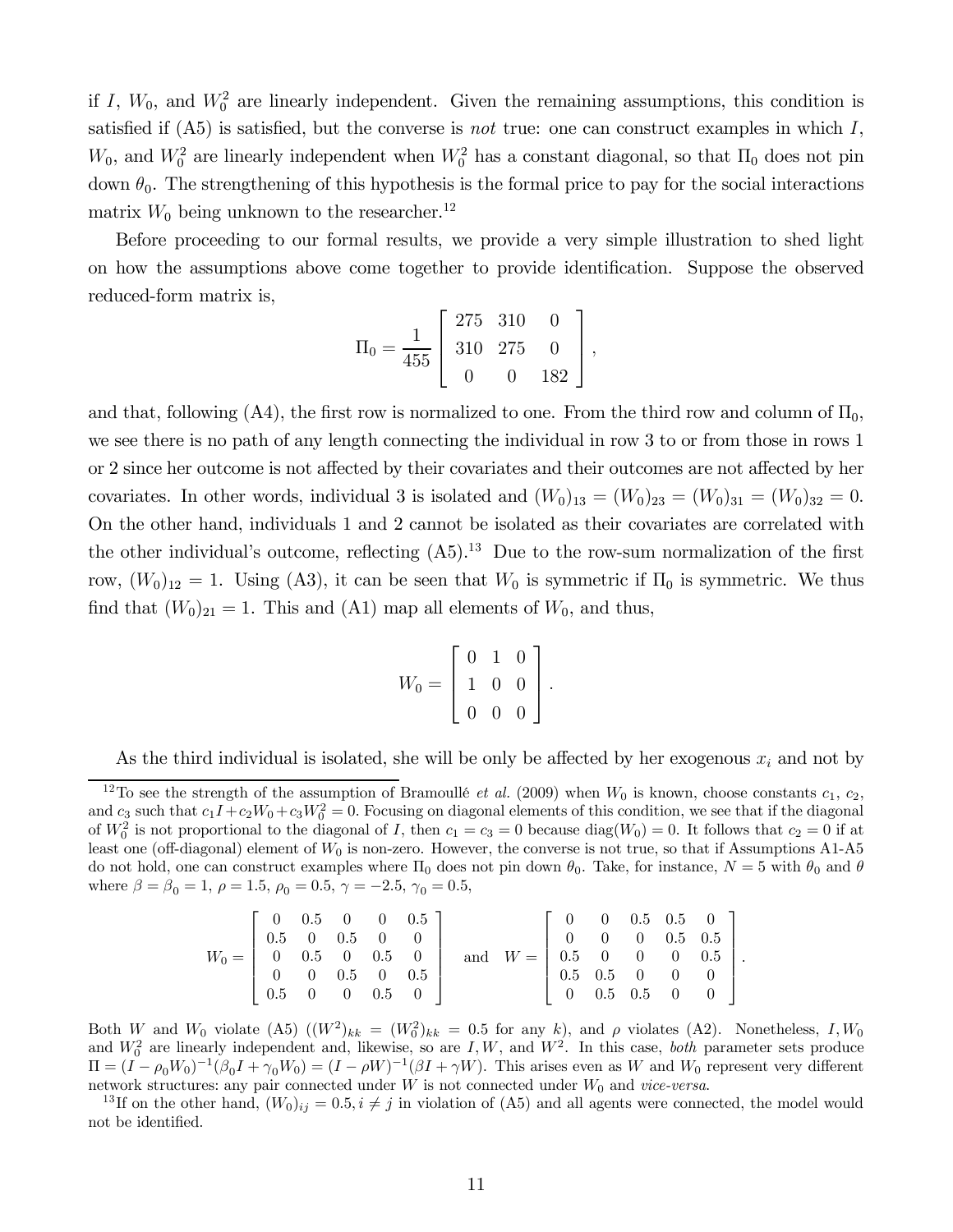endogenous or exogenous peer effects. Hence the  $(3,3)$  element of  $\Pi_0$  is equal to  $\beta_0 = \frac{182}{455} = .4$ . To find  $\rho_0$ , note that  $(I - \rho_0 W_0) \Pi_0 = \beta_0 I + \gamma_0 W_0$ . Hence focussing on the (1,1) elements of the matrices above, we find that  $\frac{275}{455} - \rho_0 \frac{310}{455} = .4$ , implying  $\rho_0 = .3$  (complying with (A2)). Finally,  $\gamma_0$ is identified from entry  $(1, 2)$ , giving  $\gamma_0 = \frac{310}{455} - 0.3\frac{275}{455} = 0.5$ .

### 2.2 Main Identification Results

Under the relatively mild assumptions above, we can begin to identify parameters related to the network. These results are then useful for our main identification theorems. Let  $\lambda_{0j}$  denote an eigenvalue of  $W_0$  with corresponding eigenvector  $v_{0,j}$  for  $j = 1, \ldots, N$ . Assumptions (A2) and (A3) allow us to identify the eigenvectors of  $W_0$  directly from the reduced form. As  $|\rho_0| < 1$ :

$$
\Pi_0 v_{0,j} = \beta_0 v_{0,j} + (\rho_0 \beta_0 + \gamma_0) \sum_{k=1}^{\infty} \rho_0^{k-1} W_0^k v_{0,j}
$$
  
\n
$$
= \left[ \beta_0 + (\rho_0 \beta_0 + \gamma_0) \sum_{k=1}^{\infty} \rho_0^{k-1} \lambda_{0,j}^k \right] v_{0,j}
$$
  
\n
$$
= \frac{\beta_0 + \gamma_0 \lambda_{0,j}}{1 - \rho_0 \lambda_{0,j}} v_{0,j}.
$$
 (6)

The infinite sum converges as  $|\rho_0 \lambda_{0,j}| < 1$  by (A2). The equation above implies that  $v_{0,j}$  is also an eigenvector of  $\Pi_0$  with associated eigenvalue  $\lambda_{\Pi,j} = \frac{\beta_0 + \gamma_0 \lambda_{0,j}}{1 - \rho_0 \lambda_{0,j}}$  $\frac{\partial_0 + \gamma_0 \lambda_{0,j}}{1 - \rho_0 \lambda_{0,j}}$ . The fact that eigenvectors of  $\Pi_0$  are also eigenvectors of  $W_0$  has a useful implication: eigencentralities may be identified from the reduced form, even when  $W_0$  is not identified. As detailed in de Paula (2017) and Jackson *et al.* (2017), such eigencentralities often play an important role in empirical work as they allow a mapping back to underlying models of social interaction.<sup>14</sup>

Now let  $\Theta = \{ \theta \in \mathbb{R}^m : \text{Assumptions (A1)-(A5) are satisfied} \}$  be the structural parameter space of interest. Our first theorem establishes local identification of the mapping. A parameter point  $\theta_0$  is locally identifiable if there exists a neighborhood of  $\theta_0$  containing no other  $\theta$  which is observationally equivalent. Using classical results in Rothenberg (1971), we show that our assumptions are sufficient to ensure that the Jacobian of  $\Pi$  relative to  $\theta$  is non-singular, which, in turn, suffices to establish local identification.

#### **Theorem 1.** Assume (A1)-(A5).  $\theta_0 \in \Theta$  is locally identifiable.

An immediate consequence of local identification is that the set  $\{\theta \in \Theta : \Pi(\theta) = \Pi(\theta_0)\}\$ is discrete (i.e. its elements are isolated points). The following corollary establishes that  $\Pi$  is a proper function, i.e. the inverse image  $\Pi^{-1}(K)$  of any compact set  $K \subset \mathbb{R}^{N^2}$  is also compact (Krantz and Parks, 2013, p. 124). Since it is discrete, the identified set must be finite.

<sup>&</sup>lt;sup>14</sup>To identify the eigencentralities, we identify the eigenvector that corresponds to the dominant eigenvalue. If  $W_0$ is non-negative and irreducible, this is the (unique) eigenvector with strictly positive entries, by the Perron-Frobenius Theorem for non-negative matrices (see Horn and Johnson, 2013, p.534).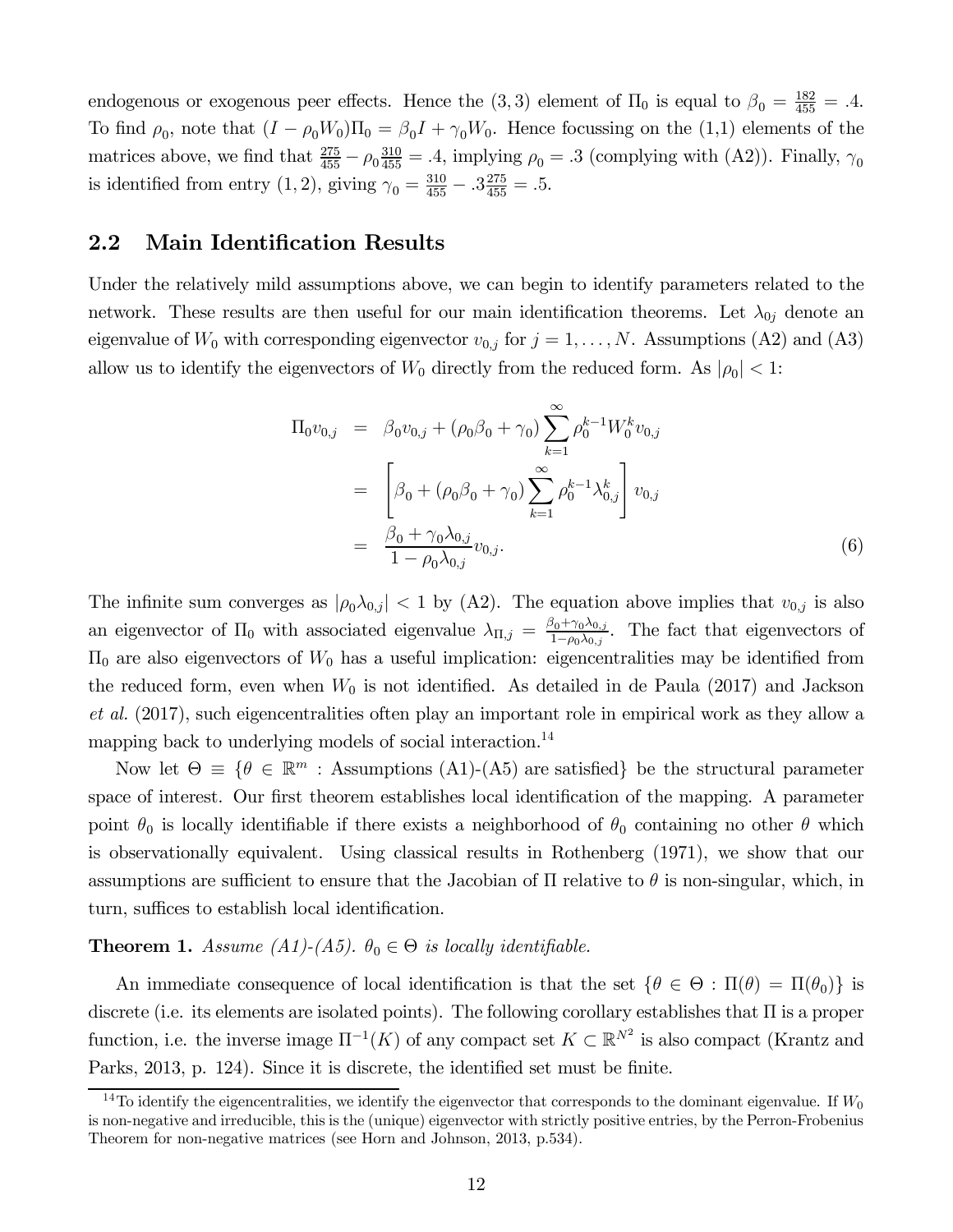**Corollary 1.** Assume (A1)-(A5). Then  $\Pi(\cdot)$  is a proper mapping. Moreover, the set  $\{\theta : \Pi(\theta) =$  $\Pi(\theta_0)$ *} is finite.* 

Under additional assumptions, the identified set is at most a singleton in each of the partitioning sets  $\Theta_{-} \equiv \Theta \cap {\rho\beta + \gamma < 0}$  and  $\Theta_{+} \equiv \Theta \cap {\rho\beta + \gamma > 0}$ .<sup>15</sup> Since  $\Theta = \Theta_{-} \cup \Theta_{+}$ , if the sign of  $\rho_0 \beta_0 + \gamma_0$  is unknown, the identified set contains, at most, two elements. In the theorem that follows, we show global identification only for  $\theta \in \Theta_+$ , since arguments are mirrored for  $\theta \in \Theta_-$ .

**Theorem 2.** Assume (A1)-(A5), then for every  $\theta \in \Theta_+$  we have  $\Pi(\theta) = \Pi(\theta_0) \Rightarrow \theta = \theta_0$ . That *is,*  $\theta_0$  *is globally identified with respect to the set*  $\Theta_+$ *.* 

Similar arguments apply if Theorem 2 instead were to be restricted to  $\theta \in \Theta_{-}$ . The proof of the corollary below is immediate and therefore omitted.

**Corollary 2.** *Assume (A1)-(A5). If*  $\rho_0\beta_0 + \gamma_0 > 0$ , then the identified set contains at most one *element, and similarly if*  $\rho_0 \beta_0 + \gamma_0 < 0$ . Hence, if the sign of  $\rho_0 \beta_0 + \gamma_0$  is unknown, the identified *set contains, at most, two elements.*<sup>16</sup>

We now turn our attention to the problem of identifying the sign of  $\rho_0 \beta_0 + \gamma_0$  from the observation of  $\Pi_0$ . This would then allow us to establish global identification using Theorem 2. It is apparent from (5) that if  $\rho_0 > 0$  and  $(W_0)_{ij} \geq 0$ , for all  $i, j = \{1, ..., N\}$  the off-diagonal elements of  $\Pi_0$  identify the sign of  $\rho_0 \beta_0 + \gamma_0$ .

**Corollary 3.** Assume (A1)-(A5). If  $\rho_0 > 0$  and  $(W_0)_{ij} \geq 0$ , the model is globally identified.

Real world applications often suggest endogenous social interactions are positive  $(\rho_0 > 0)$ , in which case global identification is fully established by Corollary 3. On the other hand, if  $\rho_0 < 0$ (e.g. if outcomes are strategic substitutes),  $\rho_0^k$  in (5) alternates signs with k, and the off-diagonal elements no longer carry the sign of  $\rho_0\beta_0 + \gamma_0$ . Nonetheless, if  $W_0$  is non-negative and irreducible (i.e., not permutable into a block-triangular matrix or, equivalently, a strongly connected social network), the model is also identifiable without further restrictions on  $\rho_0$ :

**Corollary 4.** Assume (A1)-(A5),  $(W_0)_{ij} \geq 0$  and  $W_0$  is irreducible. If  $W_0$  has at least two real *eigenvalues or*  $|\rho_0| < \sqrt{2}/2$ , then the model is globally identified.

 $15$ The global inversion results we use are related to, but different from, those used by Komunjer (2012), Lee and Lewbel (2013) and Chiappori *et al.* (2015). Those authors use variations on a classical inversion result of Hadamard. In contrast, we employ results on the cardinality of the pre-image of a function, relying on less stringent assumptions. Specifically, while the classical Hadamard result requires that the image of the function be simplyconnected (Theorem 6.2.8 of Krantz and Parks, 2013), the results we rely on do not.

<sup>&</sup>lt;sup>16</sup>Under some special conditions, the mirror image of  $\theta_0$  can be characterized from equation (5). If  $-W_0$  satisfies Assumption (A4), we may set  $\rho^* = -\rho_0$ ,  $\beta^* = \beta_0$ ,  $\gamma^* = -\gamma_0$  and  $W^* = -W_0$ . Then  $\rho_0\beta_0 + \gamma_0 =$  $-(\rho^*\beta^* + \gamma^*)$ . Also note that  $\sum_{k=1}^{\infty} \rho_0^{k-1} W_0^k = -\sum_{k=1}^{\infty} (\rho^*)^{k-1} (W^*)^k$ , and so  $(\rho_0\beta_0 + \gamma_0) \sum_{k=1}^{\infty} \rho_0^{k-1} W_0^k =$  $(\rho^*\beta^* + \gamma^*)\sum_{k=1}^{\infty} (\rho^*)^{k-1}(W^*)^k$ . It follows that  $\Pi(\theta_0) = \Pi(\theta^*)$ , where  $\theta^* = (\rho^*, \beta^*, \gamma^*, W^*)$ .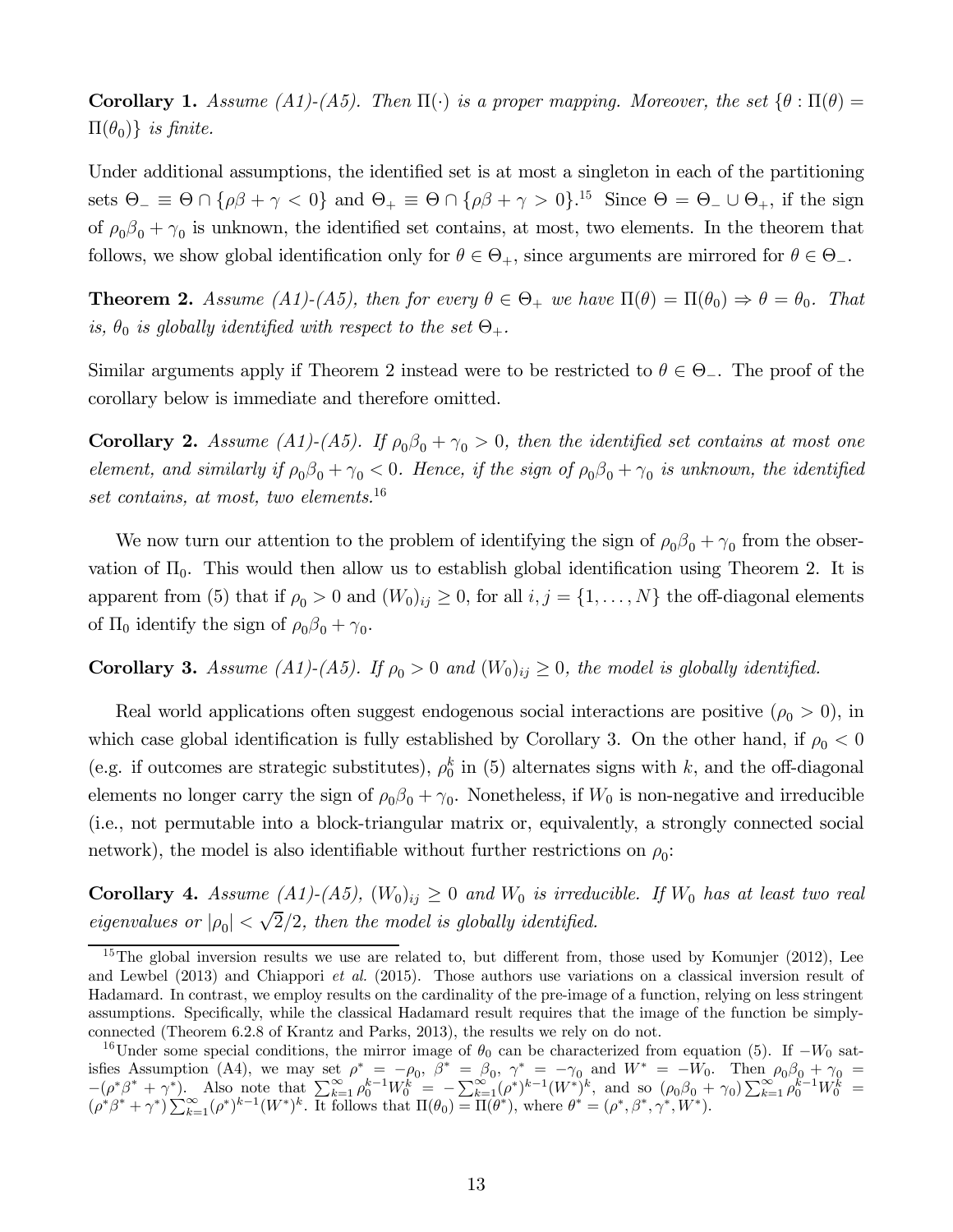Corollary 4 holds if there are at least two real eigenvalues, or if  $\rho_0$  is appropriately bounded. Since  $W_0$  is non-negative, it has at least one real eigenvalue, by the Perron-Frobenius Theorem. If  $W_0$  is symmetric, for example, its eigenvalues are all real, and Corollary 4 holds. It also holds if  $(W_0)_{ij} \leq 0$ , as we can re-write the model as  $\rho W_0 = -\rho |W_0|$  where  $|W_0|$ , is the matrix whose entries are the absolute values of the entries in  $W_0$ . In any case, the bound on  $|\rho_0|$  is sufficient and holds in most (if not all) empirical estimates we are aware of obtained from either elicited or postulated networks, and in our application on tax competition.

### 2.3 Extensions

#### 2.3.1 Individual Fixed Effects

We observe outcomes for  $i = 1, ..., N$  individuals repeatedly through  $t = 1, ..., T$  instances. If  $t$  corresponds to time, it is natural to think of there being unobserved heterogeneity across individuals,  $\alpha_i$ , to be accounted for when estimating  $\Pi_0$ . The structural model (2) is then,

$$
y_{it} = \rho_0 \sum_{j=1}^{N} W_{0,ij} y_{jt} + \beta_0 x_{it} + \gamma_0 \sum_{j=1}^{N} W_{0,ij} x_{jt} + \alpha_i + \epsilon_{it},
$$

which can be written in matrix form as,

$$
y_t = \rho_0 W_0 y_t + x_t \beta_0 + W_0 x_t \gamma_0 + \alpha^* + \epsilon_t,
$$

where  $\alpha^*$  is the vector of fixed effects. Individual-specific and time-constant fixed effects can be eliminated using the standard subtraction of individual time averages. Defining  $\bar{y}_t = T^{-1} \sum_{t=1}^T y_t$ ,  $\bar{x}_t = T^{-1} \sum_{t=1}^T x_t \text{ and } \bar{\epsilon}_t = T^{-1} \sum_{t=1}^T \epsilon_t,$ 

$$
y_t - \bar{y}_t = \rho_0 W_0 \left( y_t - \bar{y}_t \right) + \left( x_t - \bar{x}_t \right) \beta_0 + W_0 \left( x_t - \bar{x}_t \right) \gamma_0 + \epsilon_t - \bar{\epsilon}_t,
$$

if  $W_0$  is does not change with time. Identification from the reduced form follows from previous theorems, since  $\Pi_0$  is unchanged when regressing  $y_t - \bar{y}_t$  on  $x_t - \bar{x}_t$ <sup>17</sup>

#### 2.3.2 Common Shocks

We next allow for unobserved common shocks to all individuals in the network in the same instance t. Such correlated effects  $\alpha_t$  can confound the identification of social interactions. As we have not placed any distributional assumption on the covariance matrix of the disturbance term, our analysis readily incorporates correlated effects that are orthogonal to  $x_t$ . When this is not the case, one

<sup>&</sup>lt;sup>17</sup>As is the case in panel data, this would require strict exogenity ( $\mathbb{E}[\epsilon_s | x_t] = 0$  for any s and t) or predetermined errors ( $\mathbb{E}[\epsilon_s | x_t] = 0$  for  $s \ge t$ ) so that the matrix  $\Pi_0$  can be consistently estimated.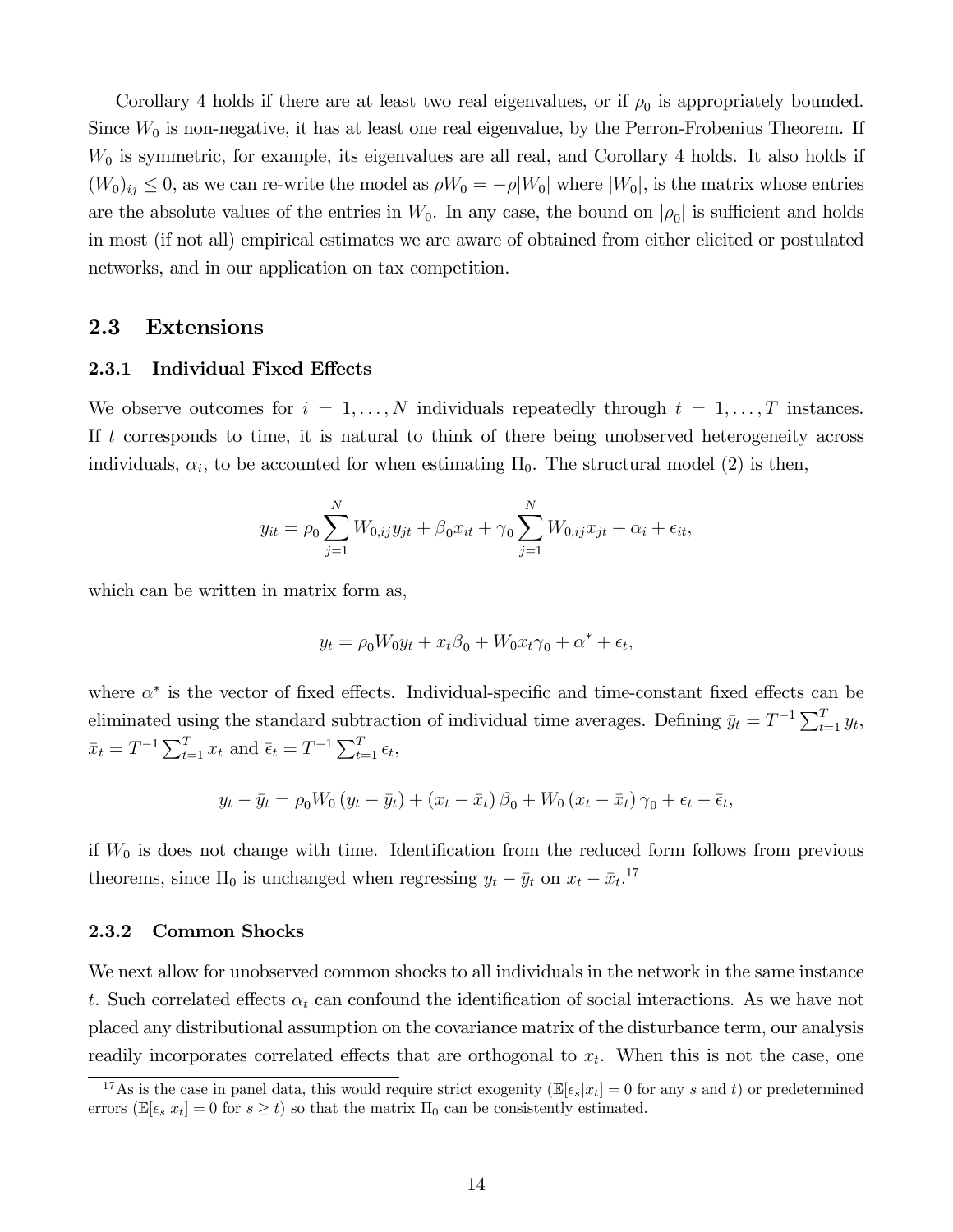possibility is to model the corrected effects  $\alpha_t$  explicitly. The model then is,

$$
y_t = \rho_0 W_0 y_t + x_t \beta_0 + \gamma_0 W_0 x_t + \alpha_t \mu + \epsilon_t,
$$

where  $\alpha_t$  is a scalar capturing shocks in the network common to all individuals. Let  $\Pi_{01}$  =  $(I - \rho_0 W_0)^{-1}$  and  $\Pi_{02} = (\beta_0 I + \gamma_0 W_0)$  such that  $\Pi_0 = \Pi_{01} \Pi_{02}$ . The reduced-form model is,

$$
y_t = \Pi_0 x_t + \alpha_t \Pi_{01} t + v_t.
$$

We propose a transformation to eliminate the correlated effects: exclude the individual-invariant  $\alpha_t$ , subtracting the mean of the variables at a given period (global differencing). For this purpose, define  $H=\frac{1}{n}$  $\frac{1}{n}u'$ . We note that in empirical and theoretical work it is customary to strengthen Assumption  $(A4)$  and require that *all* rows of  $W_0$  sum to one if no individual is isolated (see for example Blume *et al.*, 2015). This strengthened assumption is usually referred to as row-sum normalization, and is stated below:

(A4') For all  $i = 1, ...N$  we have that  $\sum_{j=1,...,N} (W_0)_{ij} = 1$ .

This can be written compactly as  $W_0 \iota = \iota$ . In this case,  $W_0$  can be interpreted as the normalized adjacency matrix. Under row-sum normalization we have that,

$$
(I - H) y_t = (I - H) (I - \rho_0 W_0)^{-1} (\beta_0 I + \gamma_0 W_0) x_t + (I - H) (I - \rho_0 W_0)^{-1} \epsilon_t
$$
  
= 
$$
(I - H) \Pi_0 x_t + (I - H) v_t,
$$

because  $(I - H)(I - \rho_0 W_0)^{-1} \alpha_t t = 0$  if Assumption (A4') holds. It then follows that  $\tilde{\Pi}_0$  =  $(I - H)\Pi_0$  is identified. The next proposition shows that, under row-sum normalization of  $W_0$ ,  $\Pi_0$ is identified from  $\tilde{\Pi}_0$  (and, as a consequence, the previous results immediately apply).

### **Proposition 1.** If  $W_0$  is diagonalizable and row-sum normalized,  $\Pi_0$  is identified from  $\tilde{\Pi}_0$ .

Under row-sum normalization of  $W_0$ , a common group-level shock affects individuals homogeneously since  $(I - \rho_0 W_0)^{-1} \alpha_t \iota = \alpha_t (I + \rho_0 W_0 + \rho_0^2 W_0^2 + \cdots) \iota = \frac{\alpha_t}{1 - \rho_0^2}$  $\frac{\alpha_t}{1-\rho_0}\iota$ , which is a vector with no variation across entries. Consequently, global differencing eliminates correlated effects and  $(I - H)(I - \rho_0 W_0)^{-1} \alpha_t t = (I - \rho_0 W_0)^{-1} \alpha_t (I - H) t = 0$ . In the absence of row-sum normalization, global differencing does not ensure that correlated effects are eliminated. To see this, note that  $(I - \rho_0 W_0)^{-1}$  is no longer row-sum normalized and, crucially,  $\alpha_t (I - \rho_0 W_0)^{-1} \iota$  is not a vector with constant entries.

The next proposition makes this point formally, that the stronger Assumption (A4') is *necessary* to eliminate group-level shocks, by showing it is not possible to construct a data transformation that eliminates group effects in the absence of row-sum normalization.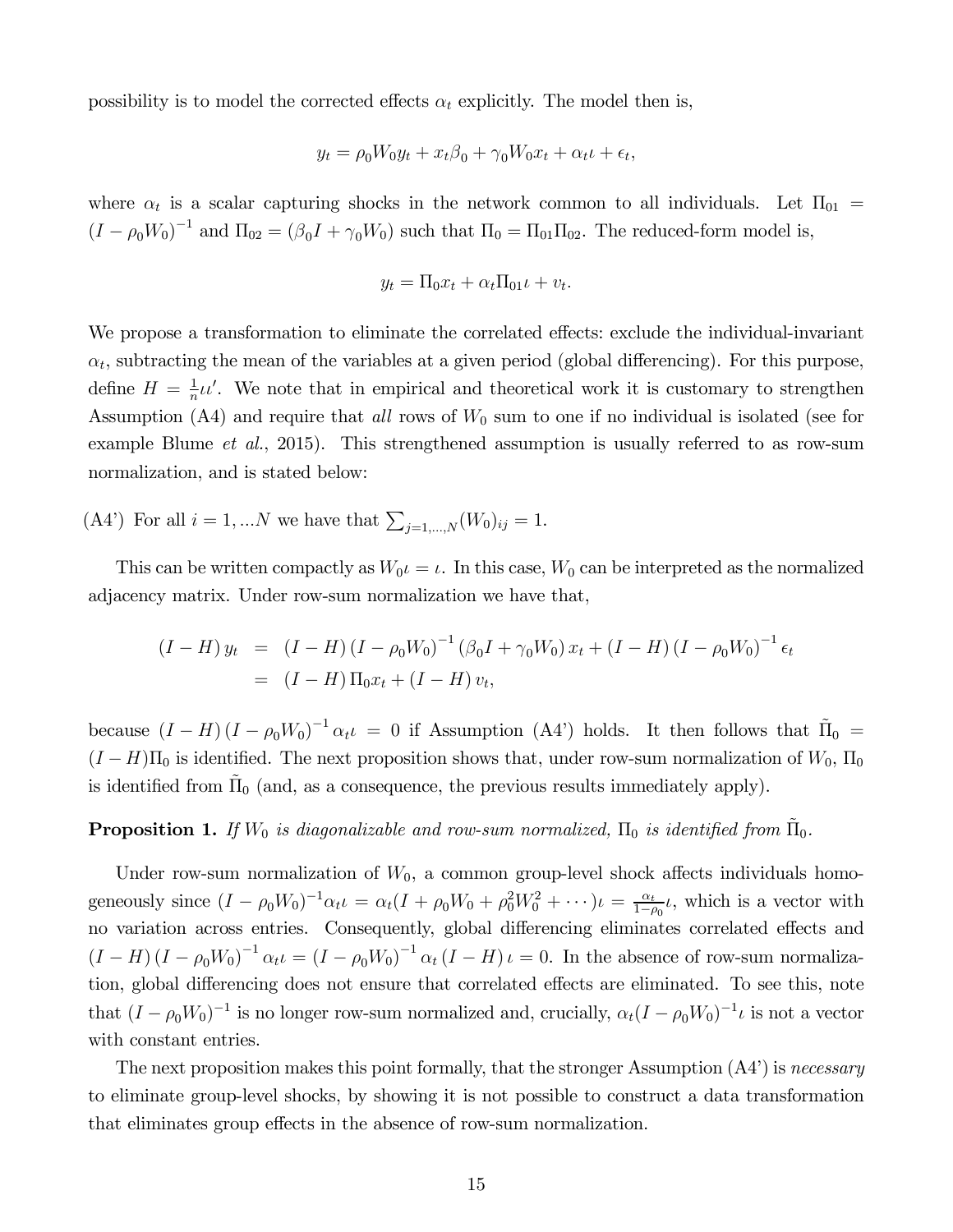**Proposition 2.** Define  $r_{W_0} = (I - \rho_0 W_0)^{-1} \iota$ . If in space  $\Theta = \{ \theta \in \mathbb{R}^m : \text{Assumptions (A1)-(A5)} \}$ are satisfied<sub>f</sub> there are  $N$  matrices  $W_0^{(1)}$  $U_0^{(1)},\ldots, W_0^{(N)}$  $\int_0^{(N)} \; such \; that \; [r_{W_0^{(1)}} \; \cdots \; r_{W_0^{(N)}}] \; \; has \; rank \; N, \; then$ *the only transformation such that*  $(I - \tilde{H})(I - \rho_0 W_0)^{-1} \iota = 0$  *is*  $\tilde{H} = I$ .

It is useful to be able to test for row-sum normalization (A4') as it enables common shocks to be accounted for in the social interactions model. This is possible as,

$$
\Pi_{0}\iota = \beta_{0}\iota + (\rho_{0}\beta_{0} + \gamma_{0})\sum_{k=1}^{\infty} \rho_{0}^{k-1}W_{0}^{k}\iota
$$
\n
$$
= \left[\beta_{0} + (\rho_{0}\beta_{0} + \gamma_{0})\sum_{k=1}^{\infty} \rho_{0}^{k-1}\right]\iota
$$
\n
$$
= \frac{\beta_{0} + \gamma_{0}}{1 - \rho_{0}}\iota.
$$
\n(7)

The last equality follows from the observation that, under row-normalization of  $W_0$ ,  $W_0^k \iota = W_0 \iota =$  $\iota, k > 0$ . This implies  $\Pi_0$  has constant row-sums, which suggests row-sum normalization is testable. In the Appendix we derive a Wald test statistic to do so.<sup>18</sup>

#### 2.3.3 Multivariate Covariates

Next, allowing for multivariate  $x_t$  of dimension  $n \times k$ , the reduced-form model (4) is,

$$
y_t = \sum_{k=1}^{K} \Pi_{0,k} x_{k,t} + \nu_t,
$$

where  $\Pi_{0,k} = (I - \rho_0 W_0)^{-1} (\beta_{0,k} + \gamma_{0,k} W_0)$ ,  $x_{k,t}$  refers to the k-th column of  $x_t$ , and  $\beta_{0,k}$  and  $\gamma_{0,k}$  select the k-th element of K-dimensional  $\beta_0$  and  $\gamma_0$ , respectively. The previous identification results then apply sequentially to each  $\Pi_{0,k}$ ,  $k = 1, \ldots, K$ . In fact, we only then need to maintain  $W_x = \gamma_0 W_0$  for one covariate. It is therefore possible to allow the structure of endogenous and exogenous social effects to differ for  $K-1$  of the covariates. With K covariates, equation (3) is,

$$
y_t = \rho_0 W_0 y_t + \sum_{k=1}^K \beta_{0,k} x_t + \sum_{k=1}^K \gamma_{0,k} W_{0,k} x_{k,t} + \epsilon_t.
$$

Let  $W_{0,k} = W_0$  be the case for  $k = 1$ . Then, having identified  $\rho_0$  and  $W_0$  from  $\Pi_{0,1}$ ,

$$
(I - \rho_0 W_0) \Pi_{0,k} = \beta_{0,k} I + \gamma_{0,k} W_{0,k},
$$

<sup>&</sup>lt;sup>18</sup>For ease of explanation, in the Appendix we derive the test under the asymptotic distribution of the OLS estimator. The test generally holds with minor adjustments for estimators with known asymptotic distributions.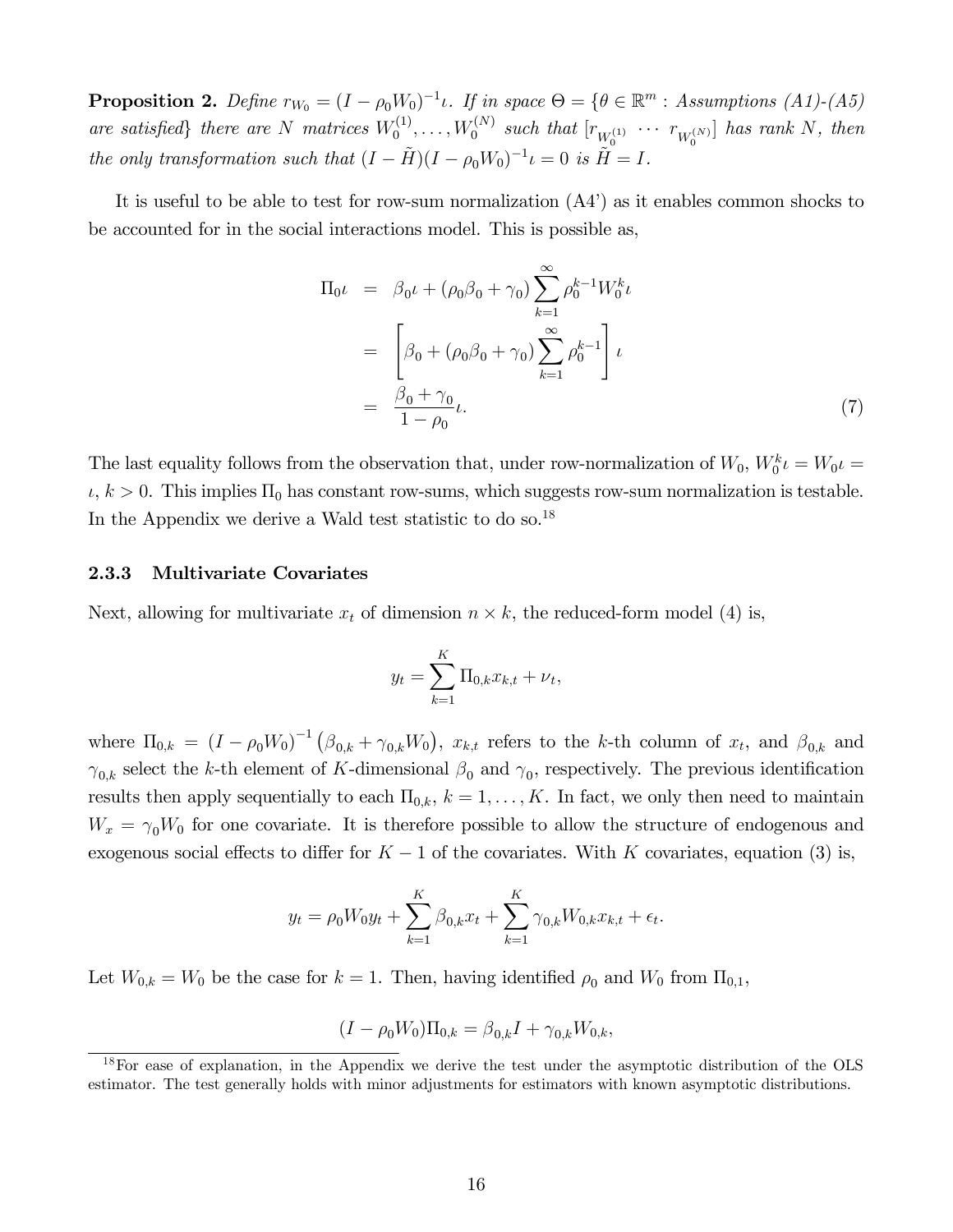for  $k = 2, \ldots, K$ . The parameter  $\beta_{0,k}$  then corresponds to the diagonal elements of  $(I - \rho_0 W_0) \Pi_{0,k}$ and the off-diagonal entries correspond to the off-diagonal elements of  $\gamma_{0,k}W_{0,k}$ . If Assumption (A4) holds for every  $k = 1, ..., K$ , we can identify  $\gamma_{0,k}$  and thus  $W_{0,k}$  for every  $k = 1, ..., K$ .<sup>19</sup>

#### **2.3.4** Heterogeneous  $\beta_0$

While many applications assume  $\beta_0$  to be homogeneous across individual units, we here consider possible avenues allowing for heterogeneous coefficients. In a slight abuse of notation, consider for this subsection  $\beta_0$  in equation system (3) to be  $diag(\beta_{01}, \ldots, \beta_{0N})_{N \times N}$ . Instead of a homogeneous scalar,  $\beta_0$  is a diagonal matrix with the individual-specific coefficients  $\beta_{01}, \ldots, \beta_{0N}$  along its diagonal. When  $\rho_0 = 0$  as in Manresa (2016),  $\Pi_0 = \beta_0 + \gamma_0 W_0$ . In this case, under Assumption (A1),  $\beta_0$  is identified from the diagonal elements in  $\Pi_0$  and  $\gamma_0 W_0$  is identified from its off-diagonal elements.

With multiple covariates, as long as coefficients are homogeneous for one of the covariates, one can also identify heterogeneous coefficients on the remaining covariates as done in the previous Subsection. For example, let there be K covariates and  $\beta_{0,k} = diag(\beta_{01,k}, \ldots, \beta_{0N,k})$  for  $k =$  $1, \ldots, N$ . Suppose  $\beta_{01,k} = \cdots = \beta_{0N,k}$  for one of these covariates and let this  $k = 1$  without loss of generality. Having identified  $\rho_0$  and  $W_0$  from  $\Pi_{0,1}$ ,

$$
(I - \rho_0 W_0) \Pi_{0,k} = \beta_{0,k} + \gamma_{0,k} W_{0,k},
$$

for  $k = 2, \ldots, K$ . Then, under Assumption (A1),  $\beta_{0,k}$  is identified from the diagonal elements in  $(I - \rho_0 W_0) \Pi_{0,k}$  and  $\gamma_{0,k} W_{0,k}$  is identified from its off-diagonal elements for  $k = 2, \ldots, K - 1$ .

Alternatively, when  $\gamma_0 = 0$  one can apply traditional simultaneous equation methods to attain identification. For example, let  $B \equiv [(I - \rho_0 W_0)'$ ,  $-(\beta_0 + \gamma_0 W)']'_{2N \times N}$  and  $R_{(N-1) \times 2N}$  $[0_{(N-1)\times(N+1)}$   $I_{N-1}].$  The restriction that  $\gamma_0 = 0$  in the first equation in equation system (3) can then be expressed as  $RB_{1,1} = 0_{(N-1)\times 1}$ , where  $B_{1,1}$  is the first column in B. The rank condition for the identification of the first equation is then given by,

$$
RB = \left[ \begin{array}{cccc} 0 & -\beta_{0,2} & \dots & 0 \\ & \dots & \\ 0 & 0 & \dots & -\beta_{0,N} \end{array} \right]
$$

having rank equal to  $N-1$  (see Theorem 9.2 in Wooldridge, 2002). This will be the case if  $\beta_{0,2}, \ldots, \beta_{0,N} \neq 0$ . Intuitively, this guarantees that individual specific covariates are valid in-

<sup>19</sup>Blume *et al.* (2015) also study the case in which the social structure mediating endogenous and exogenous social effects might differ. When  $W_x$  is known and there is partial knowledge of the endogenous social interaction matrix  $W_0$ , they show that the parameters of the model can be identified (their Theorem 6). Analogously, when there are enough unconnected nodes in each of the social interaction matrices represented by  $W_x$  and  $W_0$ , and the identity of those nodes is known, identification is also (generically) possible (their Theorem 7).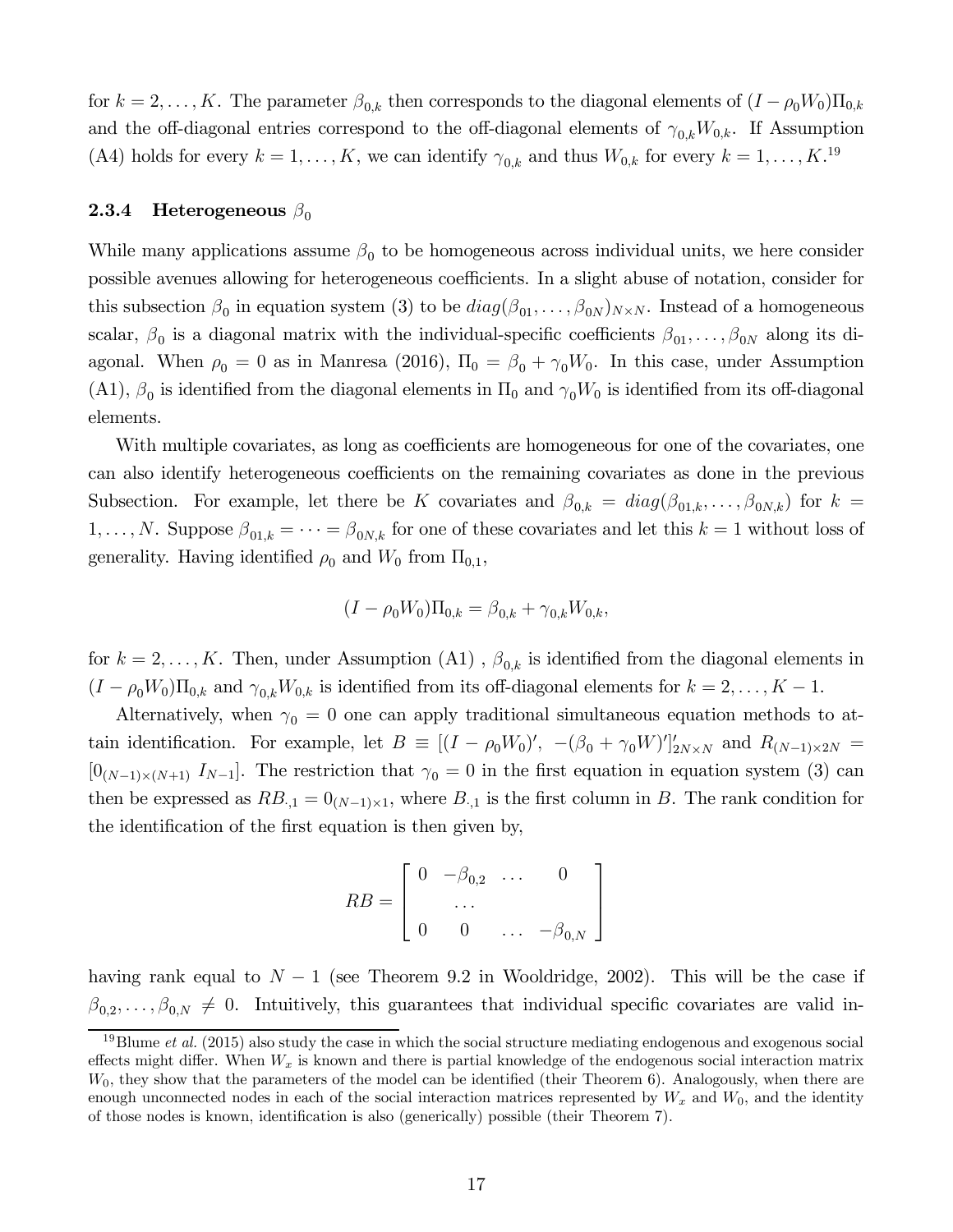strumental variables for their outcomes. Hence, if  $\beta_{0,1}, \ldots, \beta_{0,N}$  are each different from zero, identification from  $\Pi_0$  is obtained.

More generally, because there are  $N^2$  equations corresponding to the entries in  $\Pi_0$  and, allowing for heterogeneity in  $\beta_0$  and imposing assumptions (A1)-(A5), there are  $N^2 + 1$  parameters, further restrictions (like row-sum normalization) would be necessary. We conjecture that adequate restrictions would deliver positive identification results, but focus in the more conventional setting with homogeneous  $\beta_0$ .

### 3 Implementation

We now transition from our core identification results to their practical implementation. As this is a high-dimensional estimation problem, our preferred approach makes use of the Adaptive Elastic Net GMM (Caner and Zhang, 2014), that is based on the penalized GMM objective function. Given the identification results presented in Section 2, the populational version of the GMM objective function will be uniquely minimized at the true parameter vector.

After setting out the estimation procedure, we showcase the method using Monte Carlo simulations based both on stylized random network structures as well as real world networks. In each case, we take a fixed network structure  $W_0$ , and simulate panel data as if the data generating process were given by (1). We apply the method on the simulated panel data to recover estimates of all elements in  $W_0$ , as well as the endogenous and exogenous social effect parameters.

### 3.1 Estimation

The parameter vector to be estimated is high-dimensional:  $\theta = (W_{12}, \ldots, W_{N,N-1}, \rho, \gamma, \beta)' \in \mathbb{R}^m$ , where  $m = N(N-1) + 3$  and  $W_{ij}$  is the  $(i, j)$ -th element of the  $N \times N$  social interactions matrix  $W_0$ . To be clear, in a network with N individuals, there are  $N(N-1)$  potential interactions because individuals could interact with everyone else but herself (which would violate Assumption A1). As a consequence, even with a modest  $N$ , there are many more parameters to estimate and m is large. For example, a network with  $N = 50$  implies more than two thousand parameters to estimate. While we consider N (and thus m) is fixed, we still refer to  $\theta$  as high-dimensional. OLS estimation requires  $m \ll NT (\Rightarrow N \ll T)$ , so many more time periods than individuals: a requirement often met in finance data sets (van Vliet, 2018) or in other fields (see, e.g., Section 4.2 in Rothenhäusler *et al.*, 2015). Instead, to estimate a large number of parameters with limited data we utilize high-dimensional estimation methods, that are the focus of a rapidly growing literature. However, the identification results presented in Section 2 apply more broadly and irrespective of the estimation procedure.

Sparsity is a key assumption underlying many high-dimensional estimation techniques. In the context of social interactions, we say that  $W_0$  is sparse if  $\tilde{m}$ , the number of non-zero elements of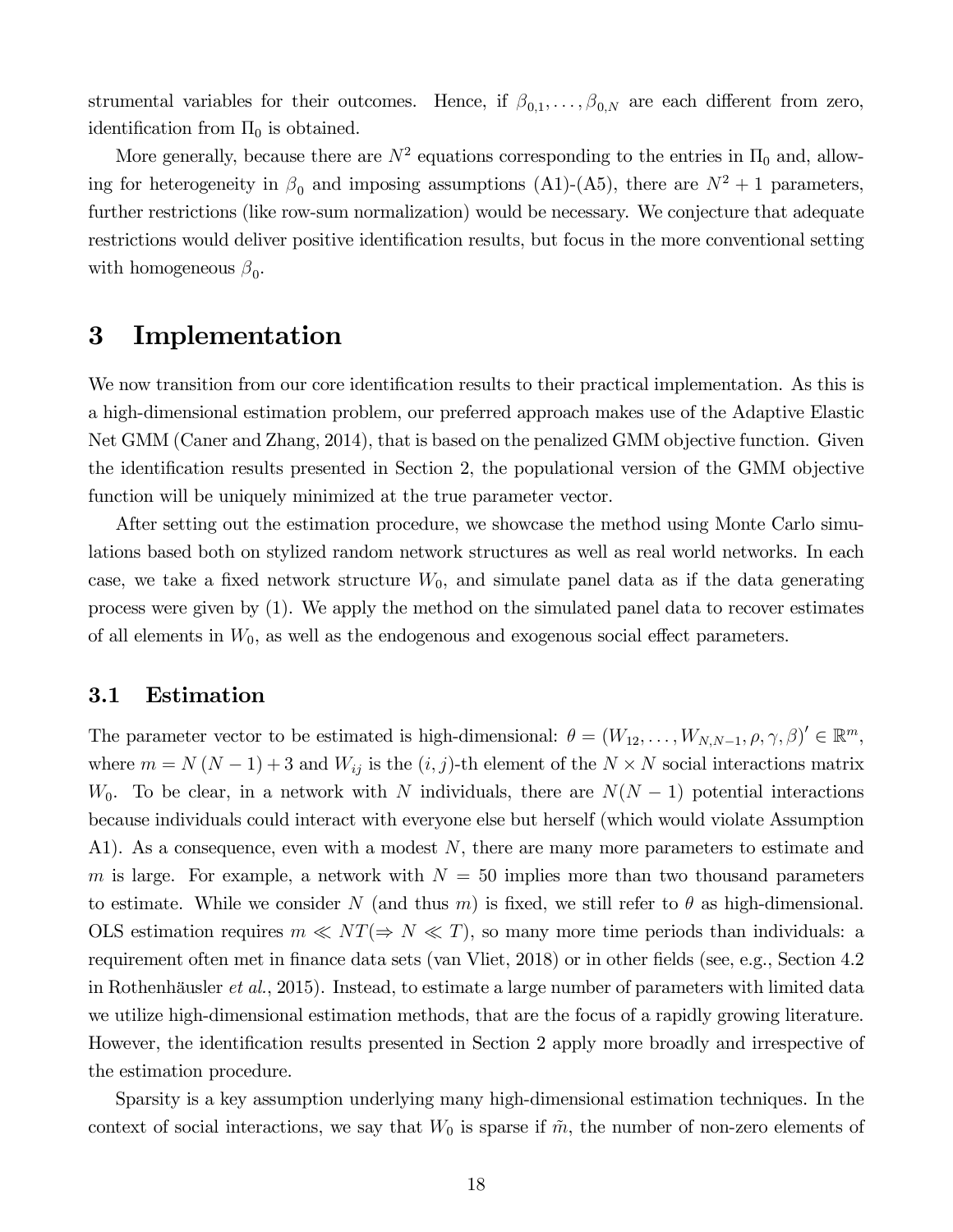$W_0$ , is such that  $\tilde{m} \ll NT$ . The notion of sparsity thus depends on the number of of time periods: although N and m are fixed,  $\tilde{m}$  itself can grow with T. Sparsity corresponds to assuming that individuals influence or are influenced by a small number of others, relative to the overall size of the potential network and the time horizon in the data. As such, sparsity is typically *not* a binding constraint in social networks analysis.<sup>20</sup>

In the estimation of sparse models, the "effective number of parameters" (or "effective degrees of freedom") relates to the number of variables with non-zero estimated coefficients (Tibshirani and Taylor, 2012). In the context of the current social network model (and the Elastic Net estimator on which the estimation strategy below builds on), this is approximately equivalent to the density of the network times the number of parameters  $m$ . We then require this number to be smaller than  $T$ . Implicitly, this calculation provides a rough assessment on the minimum required  $T$ . For example, with  $N = 30$  and a network with  $2\%$  of potential links in place, this implies T should be larger than 18.

Finally, to reiterate, our identification results themselves do *not* depend on the sparsity of networks. In particular, Assumptions (A1) to (A5) *do not* impose restrictions on the number of links in  $W_0$ , or  $\tilde{m}.^{21}$ 

Our preferred approach estimates the interaction matrix in the reduced form while penalizing and imposing sparsity on the structural object  $W_0$ . We impose sparsity and penalization in the structural-form matrix  $W_0$  because this is a weaker requirement than imposing sparsity and penalization in the reduced-form matrix  $\Pi_0$ <sup>22</sup> To accomplish this, we make use of the Adaptive Elastic Net GMM (Caner and Zhang, 2014), that is based on the penalized GMM objective function,

$$
G_{NT}(\theta, p) \equiv g_{NT}(\theta)' M_T g_{NT}(\theta) + p_1 \sum_{\substack{i,j=1 \\ i \neq j}}^N |W_{i,j}| + p_2 \sum_{\substack{i,j=1 \\ i \neq j}}^N |W_{i,j}|^2
$$
 (8)

where  $\theta = (W_{1,2}, \ldots, W_{N,N-1}, \rho, \gamma, \beta)'$  with dimension  $m = N(N-1) + 3$ , and  $p_1$  and  $p_2$  are the penalization terms. The term  $g_{NT}(\theta)' M_T g_{NT}(\theta)$  is the unpenalized GMM objective function with

 $^{20}$ For example, common stylized networks are sparse, such as: (i) star: all individuals receive spillovers from the same individual; (ii) lattice: each individual is a source of spillover only to one other individual; (iii) interactions in pairs or triads or small groups, such as those described by De Giorgi *et al.* (2010); and (iv) small world networks (Watts, 1999). Prominent real world economic networks are also sparse. For example, in individual-level elicited data from *AddHealth* on teenage friendships (defined as reciprocated nominations), the density of links is around  $2\%$  of all feasible links. In firm-level data, the density of production networks in the US is less than  $1\%$  of all feasible links (Atalay *et al.*, 2011).

<sup>&</sup>lt;sup>21</sup> If  $N \to \infty$ , Assumption (A2) would imply vanishing  $(W_0)_{ij}$  entries. As highlighted previously, we consider N to be fixed, in line with many practical applications. Furthermore, Assumption  $(A2)$  is used to represent inverse matrices as Neumann series in our identification results. What is necessary for this to hold is that a sub-multiplicative norm on  $\rho W$  be less than one. Here we use a specific norm (i.e., the maximum row sum norm), but other (induced) norms are also possible (i.e., the 2-norm or the 1-norm) (see Horn and Johnson, 2013, Chapter 5.6).

<sup>&</sup>lt;sup>22</sup>Note that even if W is sparse,  $\Pi$  may not be sparse. In Appendix B.1, we show that  $[\Pi_0]_{ij} = 0$  if, and only if, there are no paths between *i* and *j* in  $W_0$ , and so the pair is not connected. So sparsity in  $\Pi_0$  is understood as  $W_0$ being 'sparsely connected', which is a stronger assumption than sparsity in  $W_0$ .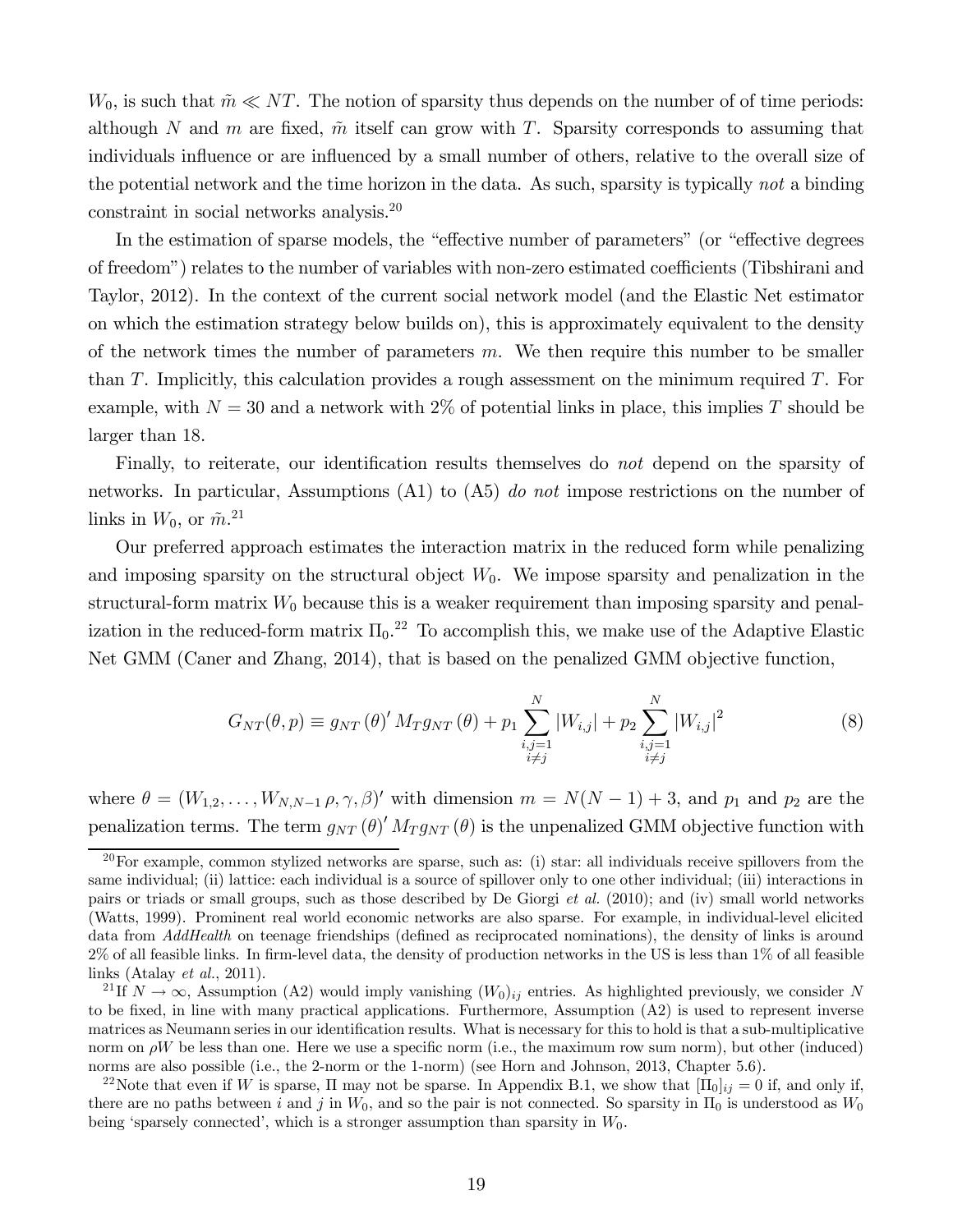moment conditions based on the orthogonality between the structural disturbance term and the covariates:  $g_{NT}(\theta) = \sum_{t=1}^T [x_{1t}e_t(\theta)' \cdots x_{Nt}e_t(\theta)']', e_t(\theta) = y_t - (I - \rho W)^{-1} (\beta I + \gamma W) x_t$ . There are  $q \equiv N^2$  moment conditions since  $x_{it}$  is orthogonal to  $e_{jt}$ , for each  $i, j = 1, ..., N$ . Hence the GMM weight matrix  $M_T$  is of dimension  $N^2 \times N^2$ , symmetric, and positive definite. For simplicity, we use  $M_T = I_{N^2 \times N^2}$ . Note that if  $x_t$  is econometrically endogenous, one can also exploit moment conditions with respect to available instrumental variables.<sup>23</sup>

Given the identification results presented in Section 2, if  $\theta \neq \theta_0$  and does not belong to the identified set, then  $\Pi(\theta) \neq \Pi(\theta_0)$ . Consequently, the populational version of the GMM objective function is uniquely minimized at the true parameter vector  $\theta_0$ .

The penalization terms in  $(8)$  is what makes this different from a standard GMM problem. The first term,  $p_1 \sum_{i,j=1, i \neq j}^{N} |W_{i,j}|$ , penalizes the sum of the absolute values of  $W_{ij}$ , i.e. the sum of the strength of links, for all node-pairs. The second term,  $p_2 \sum_{i,j=1, i \neq j}^{N} |W_{i,j}|^2$ , penalizes the sum of the square of the parameters. This term has been shown to provide better model-selection properties, especially when explanatory variables are correlated (Zou and Zhang, 2009). The first stage estimate is,

$$
\tilde{\theta}(p) = (1 + p_2/T) \cdot \underset{\theta \in \mathbb{R}^p}{\text{arg min}} \ G_{NT}(\theta, p) \tag{9}
$$

where  $(1 + p_2/T)$  is a bias-correction term also used by Caner and Zhang (2014).

Depending on the choice of  $p_1$ , some  $W_{i,j}$ 's will be estimated as exact zeros. A larger share of parameters will be estimated as zeros if  $p_1$  increases. The penalization also shrinks non-zero estimates towards zero. A second (adaptive) step provides improvements by re-weighting the penalization by the inverse of the first-step estimates  $(Zou, 2006)$ :

$$
\hat{\theta}(p) = (1 + p_2/T) \cdot \underset{\theta \in \mathbb{R}^p}{\arg \min} \left\{ g_{NT}(\theta)' M_T g_{NT}(\theta) + p_1^* \sum_{\substack{\{i,j: \tilde{W}_{ij} \neq 0, \\ i,j = 1, ..., N, \\ i \neq j\}}} \frac{|W_{i,j}|}{|\tilde{W}_{i,j}|^{\gamma}} + p_2 \sum_{\substack{\{i,j: \tilde{W}_{ij} \neq 0, \\ i,j = 1, ..., N, \\ i \neq j\}}} |W_{i,j}|^2 \right\},
$$
\n(10)

where  $\tilde{W}_{i,j}$  is the  $(i, j)$ -th element of the first-step estimate of W, and we follow Caner and Zhang (2014) to set  $\gamma = 2.5$ . Elements  $\tilde{W}_{i,j}$  estimated as zeros in the first stage are kept as zero in the second stage, because  $\tilde{W}_{i,j} = 0$  implies the effective penalization is infinite. We write  $p = (p_1, p_1^*, p_2)$ as the final set of penalization parameters. Conditional on  $p$ , the estimate of the Adaptive Elastic Net GMM procedure is  $\hat{\theta}(p)$ . Finally, we update the estimates of  $\rho_0$ ,  $\beta_0$  and  $\gamma_0$  on a regression using peers-of-peers as instruments, similar to Bramoullé *et al.* (2009), but using the network as estimated in  $(10)$ . This final step is not necessary but performs better in small samples. As in Caner and Zhang  $(2014, p. 35)$ , the penalization parameters p are chosen by the BIC criterion.

<sup>&</sup>lt;sup>23</sup>For expositional ease, we describe estimation in the context of the reduced form model  $(4)$ , thereby abstaining from individual fixed or correlated effects. As the GMM estimator uses moments between the structural disturbance terms and covariates, this endogeneity is built into the estimation procedure.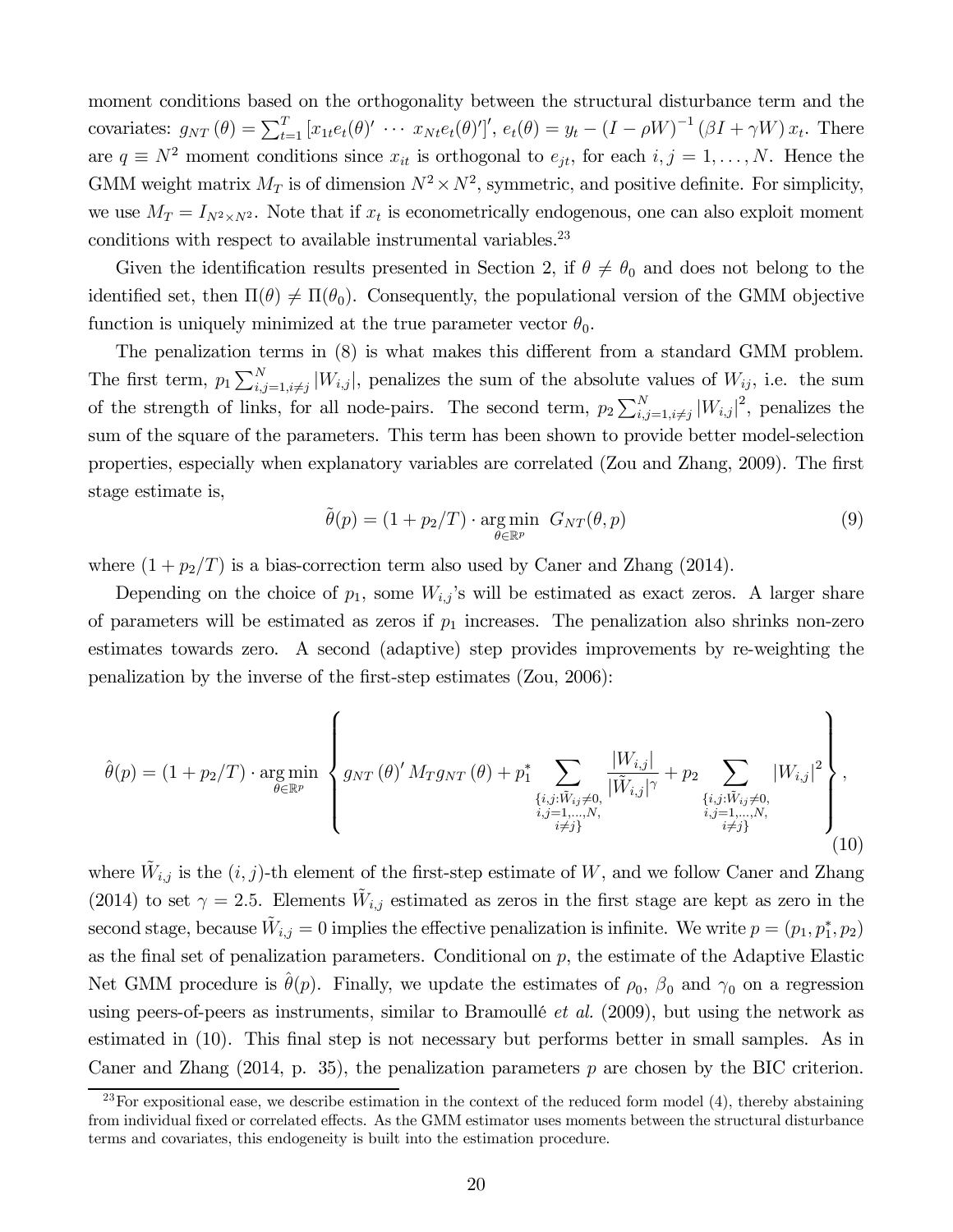This balances model fit with the number of parameters included in the model.<sup>24</sup>

In Appendix B.2 we provide further implementation details, including the choice of initial conditions. Of course, other estimation methods are available and our identification results do not hinge on any particular estimator. Our aim is to demonstrate the practical feasibility of using the Adaptive Elastic Net estimator, rather than claim it is the optimal estimator.<sup>25</sup> Indeed, in Appendix B.3 we show how OLS can also be used to estimate  $\theta$  if T is sufficiently large. This makes precise the benefits of penalized estimation for any given  $T$  and highlights that sparsity is not required for our identification results.

### 3.2 Simulations

We showcase the method using Monte Carlo simulations based both on stylized random network structures as well as real world networks. We describe the simulation procedures, results and robustness checks in more detail in the Appendix. Here we just provide a brief overview to highlight how well the method works to recover social networks even in relatively short panels.

For each simulated network, we take a fixed network structure  $W_0$ , and simulate panel data as if the data generating process were given by (1). We then apply the method on the simulated panel data to recover estimates of all elements in  $W_0$ , as well as the endogenous and exogenous social effect parameters  $(\rho_0, \gamma_0)$ . Our result identifies entries in  $W_0$  and so naturally recovers links of varying strength. It is long recognized that link strength might play an important role in social interactions (Granovetter, 1973). Data limitations often force researchers to postulate some ties to be weaker than others (say, based on interaction frequency). In contrast, our approach identifies the continuous strength of ties,  $W_{0,ij}$ , where  $W_{0,ij} > 0$  implies node j influences node i.

The stylized networks we consider are a random network, and a political party network in which two groups of nodes each cluster around a central node. The real world networks we consider are the high-school friendship network in Coleman (1964) from a small high school in Illinois, and one of the village networks elicited in Banerjee *et al.* (2013) from rural Karnataka, India. These networks vary in size, complexity, and their aggregate and node-level features. All four networks are also sparse. For the stylized networks, we first assess the performance of the estimator for a fixed network size,  $N = 30$ . We simulate the real-world networks using non-isolated nodes in each

$$
\text{BIC}(p) = \log \left[ g_{NT} \left( \hat{\theta}(p) \right)' M_T g_{NT} \left( \hat{\theta}(p) \right) \right] + A \left( \hat{\theta}(p) \right) \cdot \frac{\log T}{T}
$$

where  $A(\hat{\theta}(p))$  counts the number of non-zero coefficients among  $\{W_{1,2}, \ldots, W_{N,N-1}\}$ . (See also Zou *et al.*, 2007.)

<sup>&</sup>lt;sup>24</sup>Following Caner and Zhang, 2014, the choice of p, which we denote as  $\hat{p}$ , is the one that minimizes

<sup>&</sup>lt;sup>25</sup>For example, Manresa (2016) also relies on a Lasso-related methodology but restricts  $\rho_0$  to be zero and so ignores endogenous social effects. If instrumental variables are available, Lam and Souza (2016) propose estimating (1) directly using the Adaptive Lasso and exploiting sparsity of the estimated  $W_0$ . Gautier and Rose (2016) extend the (identification-robust) Self-Tuning Instrumental Variable estimator in Gautier and Tsybakov (2014).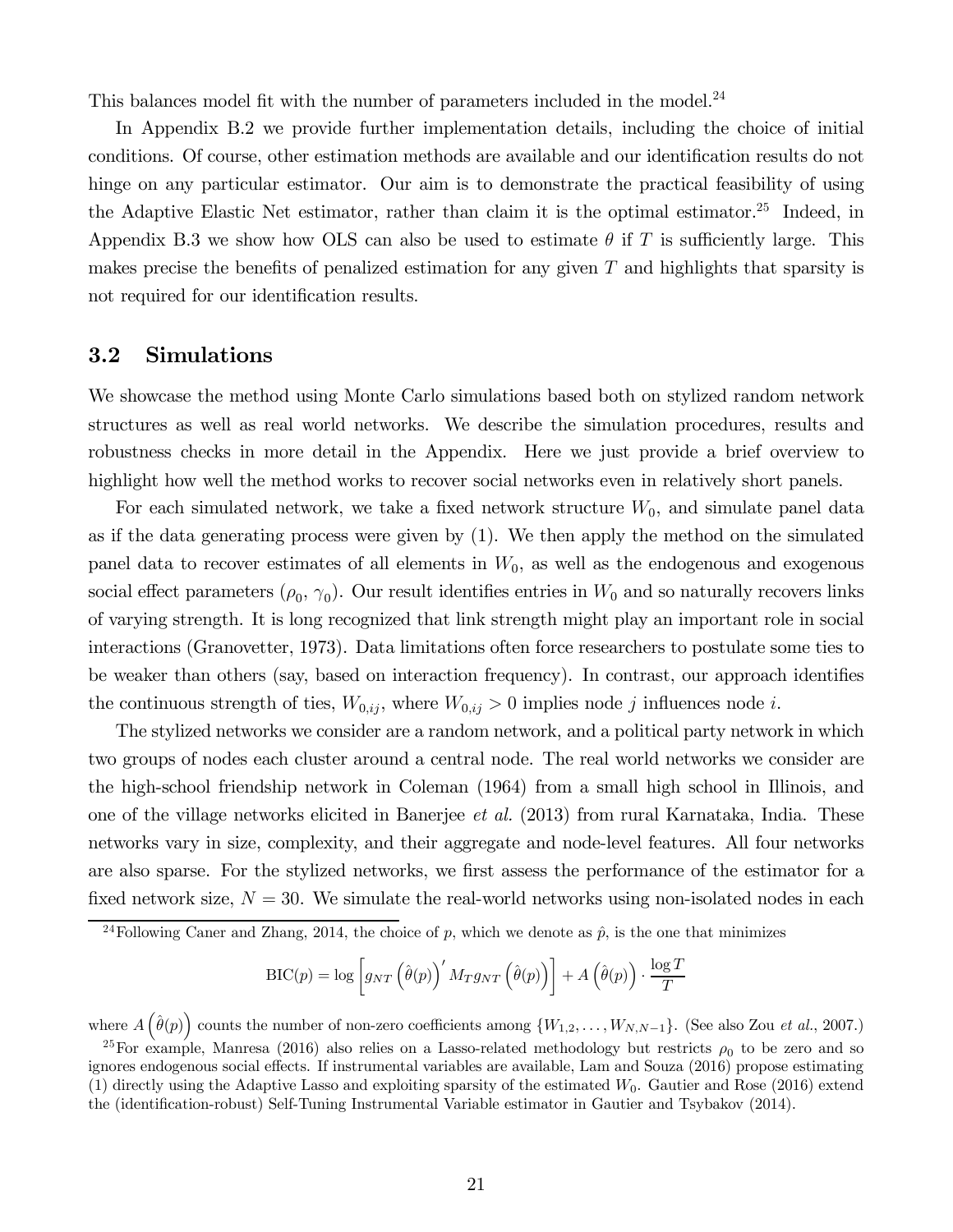(so  $N = 70$  and 65 respectively).<sup>26</sup>

Despite the heterogeneity across networks, the method performs well in all simulations: Figure A1 shows the simulation results. Each Panel presents a different metric as we vary  $T$  for each simulated network. Panel A shows that for each network, the proportion of zero entries in  $W_0$ correctly estimated as zeros is above 90% even when  $T = 5$ . The proportion approaches 100% as grows. Conversely, Panel B shows the proportion of non-zeros entries estimated as non-zeros is also high for small T. It is above 70% from  $T = 5$  for the Erdos-Renyi network, being at least 85% across networks for  $T = 25$ , and increasing as T grows. As discussed above, the Adaptive Elastic Net estimator is better in recovering true zero entries because it is a well-known feature that shrinkage estimators tend to shrink small parameters to zero.

Panels C and D show that for each simulated network, the mean absolute deviation between estimated and true networks for  $\hat{W}$  and  $\hat{\Pi}$  falls quickly with T and is close zero for large sample sizes. Finally, Panels  $E$  and  $F$  show that biases in the endogenous and exogenous social effects parameters,  $\hat{\rho}$  and  $\hat{\gamma}$ , also fall quickly in T. The fact that biases are not zero is as expected for small  $T$ , being analogous to well-known results for autoregressive time series models.<sup>27</sup>

In the Appendix we show the robustness of the simulation results to: (i) varying network sizes and node definitions in the real work network of Banerjee *et al.* (2013); (ii) alternative parameter choices and richening up the structure of shocks across nodes. We demonstrate the gains from using the Adaptive Elastic Net GMM estimator over alternative estimators, such as the Adaptive Lasso estimator and OLS, and also show how incorporating partial knowledge on  $W_0$  provides for performance gains.

### 4 Application: Tax Competition Between US States

Our identification result can be used to shed new light on a classic social interactions problem: tax competition between US states (Wilson, 1999). Since the seminal empirical studies in tax competition between jurisdictions (Case *et al.*, 1989; Case *et al.*, 1993), it has been well-recognized that defining competing 'neighbors' is the central empirical challenge, and theory cannot resolve the issue. Two mechanisms have been argued to drive the structure of interactions across jurisdictions: factor mobility and yardstick competition.

On factor mobility, Tiebout (1956) first argued that labor and capital can move in response to differential tax rates across jurisdictions. Factor mobility leads naturally to the postulated social interactions matrix being: (i) geographic neighbors given labor mobility; and (ii) jurisdictions with similar economic or demographic characteristics, given capital mobility (Case *et al.*, 1989).<sup>28</sup>

<sup>26</sup>As in Bramoullé *et al.*, 2009, we exclude isolated nodes because they do not conform with row-sum normalization.

<sup>27</sup>The bias in spatial auto-regressive models with small number of observations *even when the network is observed* is similarly documented by Mizruchi and Neuman (2008), Farber *et al.* (2009), Smith (2009), Neuman and Mizruchi (2010), and Wang *et al.* (2014).

 $^{28}$ A body of evidence finds that tax bases are mobile in response to tax differentials (Hines, 1996; Devereux and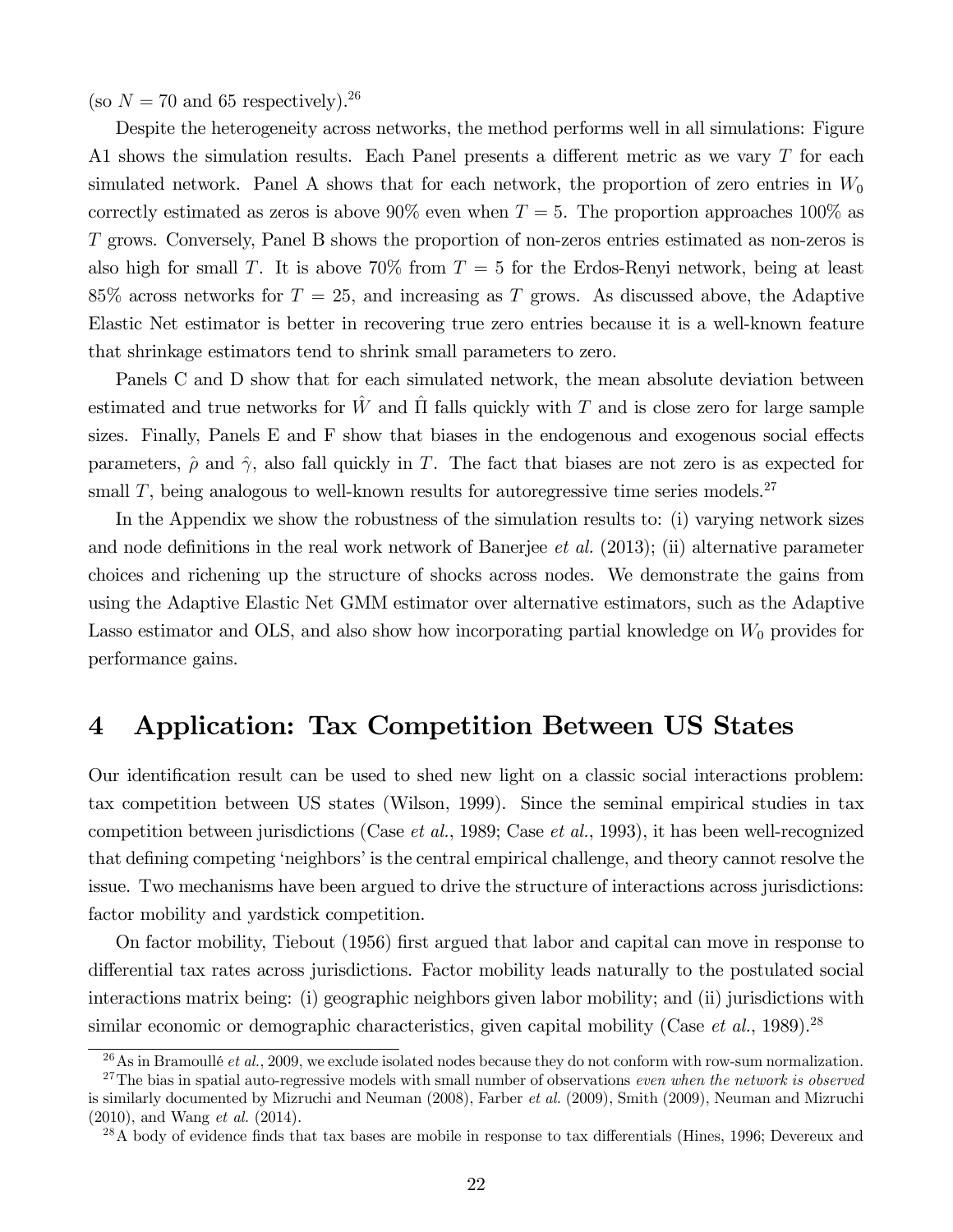A second mechanism occurs through political economy channels (Shleifer, 1985). In particular, yardstick competition between jurisdictions is driven by voters making comparisons between states to learn about their own politician's quality. Besley and Case (1995) formalize the idea in a model where voters use taxes set by governors in neighboring states to infer their own governor's quality. This generates informational externalities across jurisdictions, forcing incumbents into yardstick competition, where their tax setting behavior is determined by what other incumbents do. Yardstick competition leads naturally to the postulated interactions matrix corresponding to a matrix of 'political neighbors': other states that voters make comparisons to.

This application shows the practical use of our approach to recover social interactions in a setting in which the number of nodes and time periods is relatively low: the data covers mainland US states,  $N = 48$ , for years 1962-2015,  $T = 53$ . Our approach identifies the structure of social interactions among 'economic neighbors', that we denote  $W_{econ}$ . We contrast this against a null hypothesis that states are only influenced by their geographic neighbors,  $W_{\text{geo}}$ , as postulated by Besley and Case, 1995 and shown in Figure 1A. With  $W_{econ}$  recovered, we can establish, beyond geography, what predicts the existence and strength of ties between states. Finally, relative to  $W_{geo}$ , we conduct simulations using  $W_{econ}$  to assess the equilibrium propagation of tax setting shocks across mainland US states. Taken together, this body of evidence allows us to provide novel insights related to the role of factor mobility and yardstick competition in driving tax setting behavior across US states.

### 4.1 Data and Empirical Specification

We denote state tax liabilities for state  $i$  in year  $t$  as  $\tau_{it}$ , covering state taxes collected from real per capita income, sales and corporate taxes. We measure this using a series constructed from data published annually in the Statistical Abstract of the United States. Our series covers mainland states ( $N = 48$ ) for years 1962-2015, ( $T = 53$ ), therefore extending the sample used by Besley and Case (1995), that runs from 1962-1988 ( $T = 26$ ).<sup>29</sup> The outcome considered,  $\Delta \tau_{it}$ , is the change in tax liabilities between years t and  $(t-2)$  because it might take a governor more than a year to implement a tax program. Their model implies a standard social interactions specification for the tax setting behavior of state governors:

$$
\Delta \tau_{it} = \rho \sum_{j=1}^{N} W_{0,ij} \Delta \tau_{jt} + \gamma \sum_{j=1}^{N} W_{0,ij} x_{jt} + \beta x_{it} + \alpha_i + \alpha_t + \epsilon_{it}.
$$
 (11)

Griffith, 1998; Kleven *et al.*, 2013, 2014)

 $^{29}$ Besley and Case (1995) test their political agency model using a two equation set-up: (i) on gubernatorial re-election probabilities; and (ii) on tax setting. Our application focuses on the latter because this represents a social interaction problem. They use two tax series: (i) TAXSIM data (from the NBER) which runs from 1977-88; and (ii) state tax liabilities series constructed from data published annually in the Statistical Abstract of the US that runs from 1962-1988. All their results are robust to either series. We extend the second series.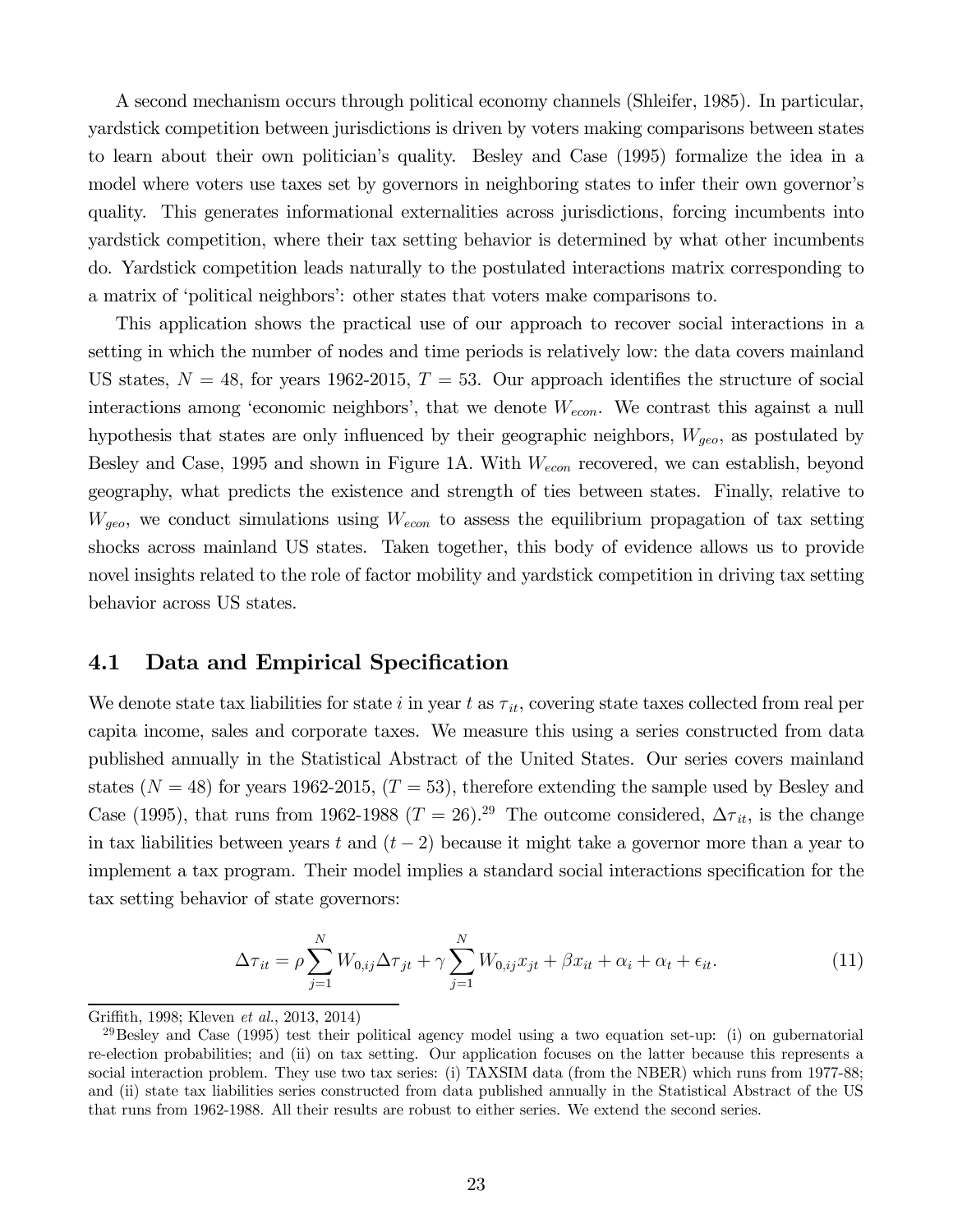Tax setting behavior is thus determined by (i) endogenous social effects arising through neighbors' tax changes  $(\sum_{j=1}^N W_{0,ij} \Delta \tau_{jt});$  (ii) exogenous social effects arising through the economic/demographic characteristics of neighbors  $(\sum_{j=1}^{N} W_{0,ij} x_{jt})$ ; (iii) state *i*'s characteristics  $(x_{it})$ , that include income per capita, the unemployment rate, and the proportion of young and elderly. All specifications include state and time effects  $(\alpha_i, \alpha_t)$ , so allowing for time-invariant unobserved heterogeneity across states, and for common (macroeconomic) shocks. Due to the inclusion of the time effects  $\alpha_t$ , we normalize the rows of  $W_{econ}$  to one. Table A7 presents descriptive statistics for the Besley and Case (1995) sample and our extended sample.

Much of the earlier literature focuses on endogenous social effects and ignores exogenous social effects by setting  $\gamma = 0$ . Our identification result allows us to relax this constraint and thus estimate the full typology of social effects described by Manski (1993). This is important because only endogenous social effects lead to social multipliers, and are crucial to identify as they can lead to a race-to-the-bottom or sub-optimal public goods provision (Brennan and Buchanan, 1980; Wilson, 1986; Oates and Schwab, 1988).

After estimating the neighborhood matrix, we follow Besley and Case (1995) and estimate the model instrumenting for  $\Delta \tau_{jt}$  using neighbors' lagged change in income per capita, and neighbors' lagged change in unemployment rate. These instruments are in the spirit of using exogenous social effects to instrument for neighbor's tax changes. However, given our approach allows us to estimate exogenous social effects ( $\gamma \neq 0$ ), these instruments will generally be weaker when estimating the full specification in (11). We thus follow Bramoullé *et al.* (2009) and De Giorgi *et al.* (2010), and also instrument neighbors' tax changes with neighbor-of-neighbor characteristics.

### 4.2 Preliminary Findings

Table 1 presents our preliminary findings and comparison to Besley and Case (1995). Column 1 shows OLS estimates of (11) where the postulated social interactions matrix is based on geographic neighbors, exogenous social effects are ignored so  $\gamma = 0$  and the panel includes all 48 mainland states but runs only from 1962-1988 as in Besley and Case (1995). Social interactions influence gubernatorial tax setting behavior:  $\hat{\rho}_{OLS} = .375$ . Column 2 shows this to be robust to instrumenting neighbors' tax changes using the instrument set proposed by Besley and Case (1995).  $\hat{\rho}_{2SLS}$  is more than double the magnitude of  $\hat{\rho}_{OLS}$  suggesting tax setting behaviors across jurisdictions are strategic complements, and OLS estimates are heavily downward-biased.

Columns 3 and 4 replicate both specifications over the longer sample period, and confirm Besley and Case's (1995) finding on social interactions to be robust in this longer sample. We again note that  $\hat{\rho}_{2SLS}$  is more than double the magnitude of  $\hat{\rho}_{OLS}$ . The result in Column 4 implies that for every dollar increase in the average tax rates among geographic neighbors, a state increases its own taxes by 61 cents. This is similar to the headline estimate of Besley and Case (1995).<sup>30</sup>

 $30$ Nor is the magnitude very different from earlier work examining fiscal expenditure spillovers. For example,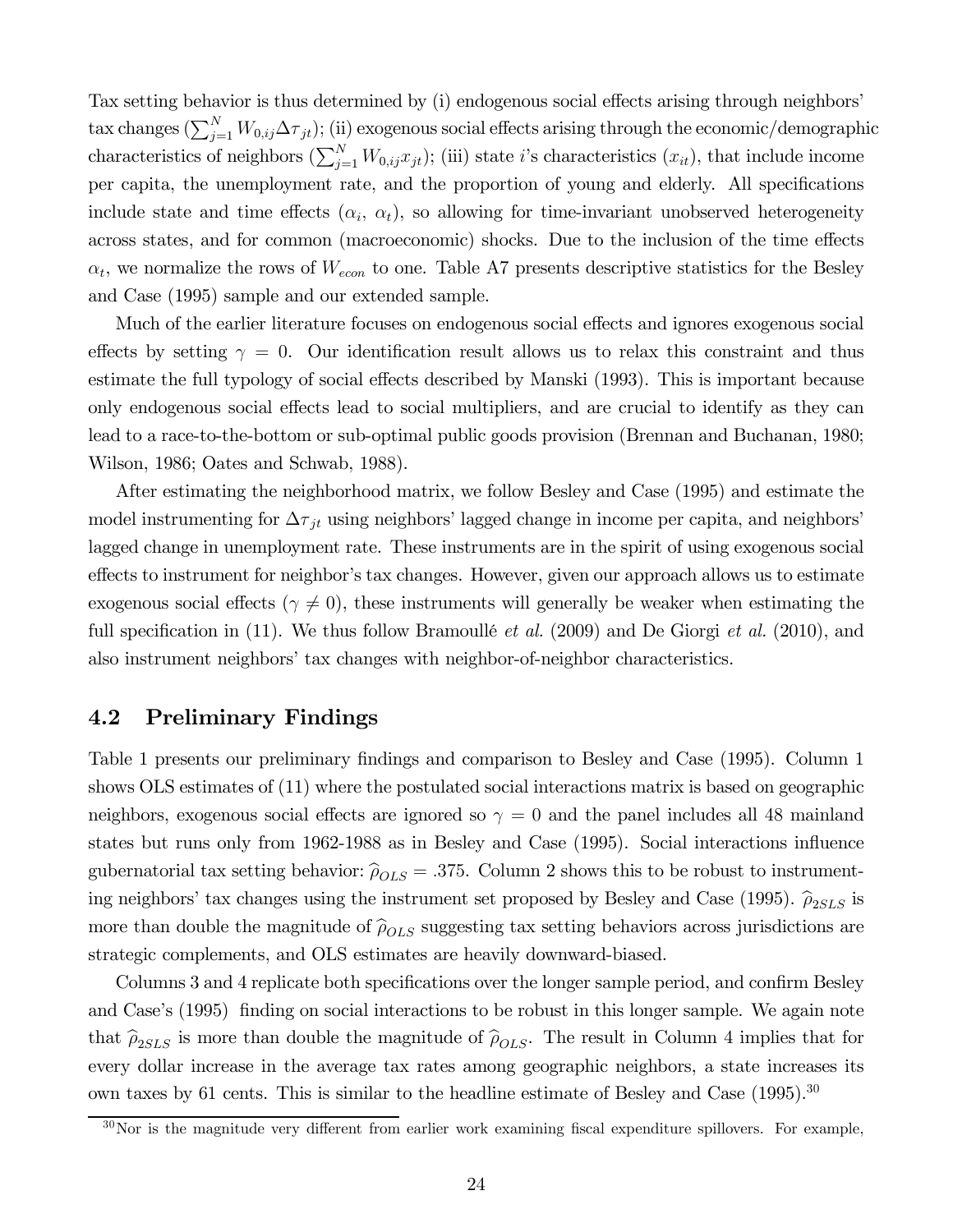### 4.3 Endogenous and Exogenous Social Interactions ( $\rho$  and  $\gamma$ )

We now move beyond much of the earlier political economy and public economics literature to first establish whether there are endogenous and exogenous social interactions in tax setting behavior. We first focus on the endogenous and exogenous social interaction parameters, and in the next subsection we detail the identified social interactions matrix,  $\hat{W}_{econ}$ . Column 1 of Table 2 shows the initial estimates obtained from the Adaptive Elastic Net procedure where  $\gamma = 0$ . Columns 2 and 3 show the resulting OLS and 2SLS estimates for  $\rho$ :  $\hat{\rho}_{2SLS} = .641 > \hat{\rho}_{OLS} = .378 > 0.31$ Columns 4 to 6 estimate the full model in (11). Columns 5 and 6 show the OLS and 2SLS estimates of  $\rho$  are smaller, and less precisely estimated when exogenous social effects are allowed. This is not surprising given that the instrument set is based on neighbors' characteristics, many of which are directly controlled for in  $(11)$ , thus reducing the effective variation induced by the instrument. Hence, in Column 7, we report 2SLS estimates based on instruments using neighbor-of-neighbor characteristics. This represents our preferred specification:  $\hat{\rho}_{2SLS} = .608$  (with a standard error of 220). This value also meets the requirements on  $\rho$  in Corollaries 3 and 4 for global identification.

In short, there is robust evidence of endogenous social interactions in tax setting behavior of governors across states.<sup>32</sup>

## 4.4 Identified Social Interactions Matrix  $(\hat{W}_{econ})$

Figure 1B shows how the structure of economic  $(\hat{W}_{econ})$  and geographic networks  $(W_{geo})$  differ, where connected edges imply that two states are linked in at least one direction (either state  $i$ causally impacts state taxes in  $j$ , and/or *vice versa*). This comparison makes it clear whether all states geographically adjacent to  $i$  matter for its tax setting behavior and whether there are non-adjacent states that influence its tax rate.

The left-hand panel of Figure 1B shows the network of geographic neighbors (whose edges are colored blue), onto which we have superimposed the edges that are *not* identified as links in  $W_{econ}$ ; these dropped edges are indicated in red. This first implies that not all geographically adjacent states are relevant for tax setting behavior. The right-hand panel of Figure 1B adds new edges identified in  $\hat{W}_{econ}$  that are *not* part of  $W_{geo}$ . These represent non-adjacent states through which social interactions occur. This implies the existence of spatially dispersed social interactions between states. The implication is that for tax-setting behavior, economic distance is imperfectly measured if we simply assume that interactions depend only on geographical distance. As detailed

Case *et al.* (1989) find that US state government levels of per-capita expenditures are significantly impacted by the expenditures of their neighbors, with the size of the impact being that a one dollar increase in neighbors' expenditures leads to an increase in own-state expenditures by seventy cents.

<sup>&</sup>lt;sup>31</sup>We report robust standard errors and so do not adjust them for the fact that  $\hat{W}_{econ}$  is estimated.

 $32$ Table A8 shows the full set of exogenous social effects (so Columns 1 to 4 refer to the same specifications as Columns 4 to 7 in Table 2). Exogenous social effects operate through economic neighbors' income per capita and unemployment rate. Demographic characteristics of economic neighbors to state  $i$  do not impact its tax rate.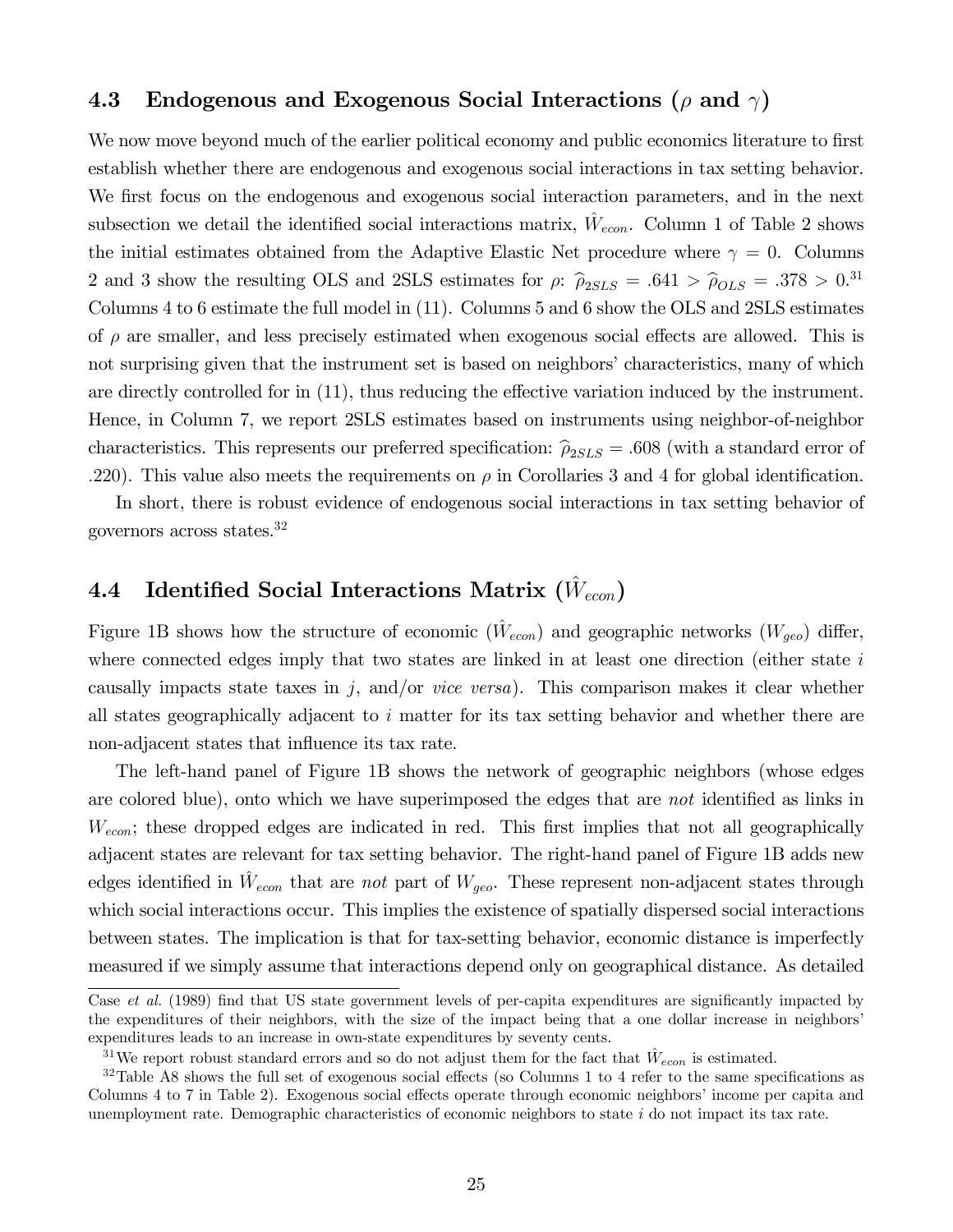below, this has many implications for the economics of tax competition.

As Table 3 summarizes,  $W_{geo}$  has 214 edges, while  $\hat{W}_{econ}$  has only 144 edges. States are less connected than implied by postulating geographic networks.  $\hat{W}_{econ}$  and  $W_{geo}$  have 79 edges in common. However,  $W_{geo}$  has 135 edges that are absent in  $\hat{W}_{econ}$ . Hence, while geography remains a key determinant of tax competition, the majority of geographical neighbors  $(135/214 = 63\%)$ are not relevant for tax setting. There are 65 edges that exist only in  $W_{geo}$ , so although there are fewer edges in  $\hat{W}_{econ}$ , the identified social interactions are more spatially dispersed than under the assumption of geographic networks. This is reflected in the far lower clustering coefficient in  $\hat{W}_{econ}$ than in  $W_{geo}$  (.026 versus .194).<sup>33</sup>

### 4.5 Strength of Ties and Reciprocity

Our estimation strategy identifies the continuous strength of ties,  $W_{0,ij}$ , where  $W_{0,ij} > 0$  is interpreted as state  $j$  influencing outcomes in state  $i$ . This is useful because recent developments in tax competition theory, using insights from the social networks literature, suggest links need not be reciprocal or of symmetric strength (Janeba and Osterleh, 2013).

Figure 2A shows the distribution of  $W_{0,ij}$ 's across edges in  $\hat{W}_{econ}$  (conditional on  $W_{0,ij} > 0$ ). The strength of ties between pairs of states varies greatly. The mean strength of ties is 19, that is higher than the median strength, 085, suggesting many weak ties. At the other end of the distribution, the strongest  $10\%$  of ties have weight above 6.

On the reciprocity of ties, Table 3 reveals that only 29.2% of edges in  $\hat{W}_{econ}$  are reciprocal (all edges in  $W_{geo}$  are reciprocal by construction). Hence, tax competition is both spatially disperse and highly asymmetric. In most cases where tax setting in state  $i$  is influenced by taxes in state  $j$ , the opposite is not true.

Panels B and C in Figure 2 illustrate this for California, indicating the strength of each tie  $(\hat{W}_{econ,CA,j})$ . Figure 2B shows the in-network for California: those states causally impacting taxsetting in California. Some geographic neighbors to California influence its tax setting behavior (Nevada and Oregon), although these ties are weak. On the other hand, non-adjacent states influence California (Colorado, Maine), and these in-network ties are stronger than geographically adjacent in-network ties. Figure 2C shows the out-network for California, again indicating each tie strength  $(\hat{W}_{econ,i,CA})$ : those states whose taxes are influenced by taxes in California. We see that none of the geographic neighbors to California are influenced by its tax setting behavior, whereas a number of non-adjacent states are influenced (including East Coast states such as Virginia, and Southern states, such as Louisiana). When states are influenced by taxes in California, these ties tend to be relatively strong:  $\hat{W}_{econ,i,CA} \geq 0.19$  for all five in-network ties.

 $33$ The clustering coefficient is the frequency of the number of fully connected triplets over the total number of triplets. Other metrics can also be used to provide a scalar comparison of  $W_{geo}$  and  $\hat{W}_{econ}$ . One way to do so is to reshape both matrices as vectors of length  $(48 \times 47)$  and to compute their correlation. Doing so, we obtain a correlation coefficient of .322.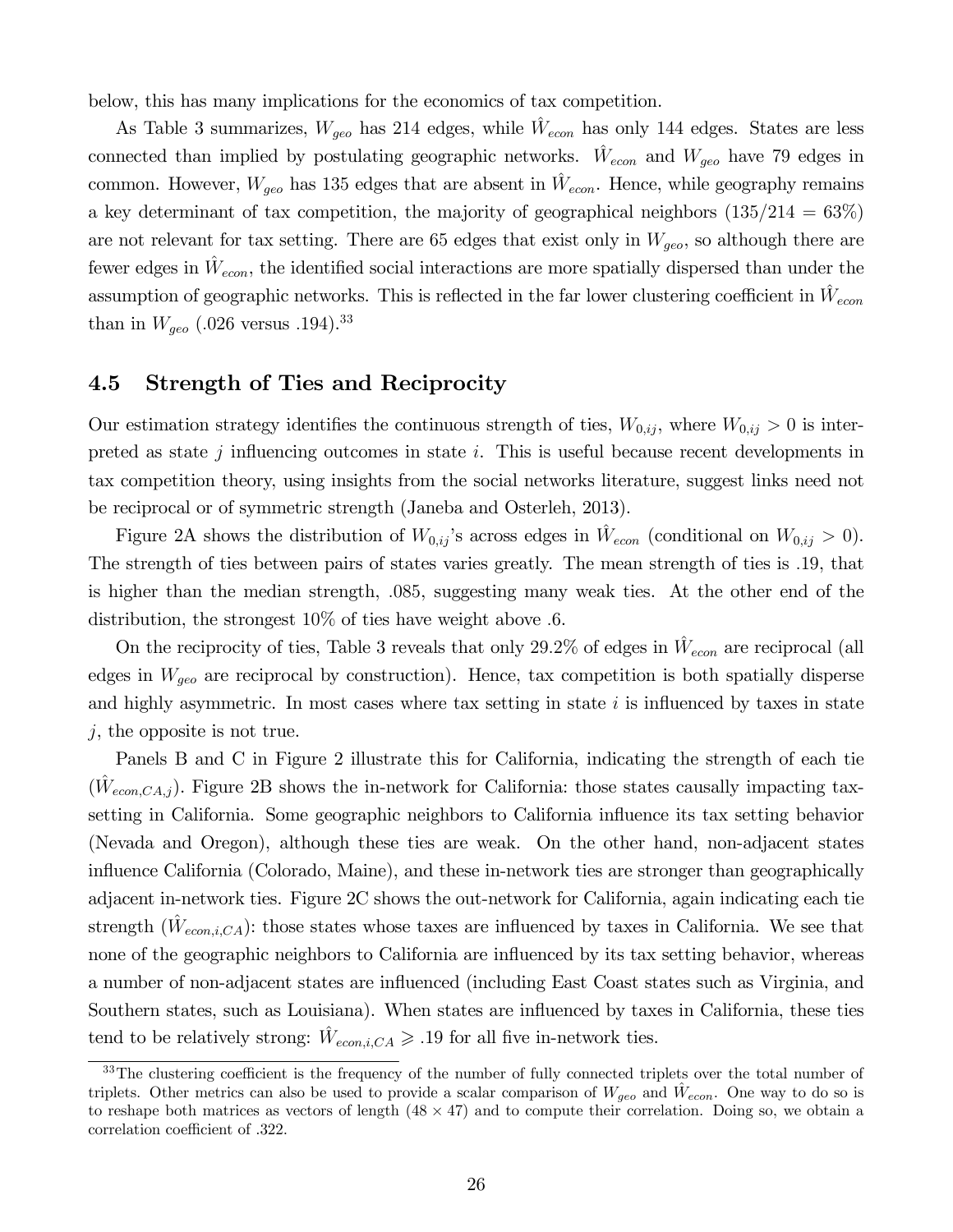Given common time shocks  $\alpha_t$  in (11), row-sum normalization is required and ensures  $\sum_j W_{0,ij} =$ 1. Hence, for every state i there will be at least one economic neighbor state  $j^*$  impacts it, so that  $W_{0,ij^*} > 0$ . This just reiterates that social interactions matter. On the other hand, our procedure imposes no restriction on the derived columns of  $\hat{W}_{econ}$ . It could be that a state does not affect any other state. Examining this possibility directly in  $\hat{W}_{econ}$ , we see this occurs for Minnesota, New Jersey, New Mexico, Vermont, and Wisconsin. These states have an out-degree of zero. Their tax rates impact no other states.

Table 3 reports the degree distribution across all nodes (states), splitting for in-networks and out-networks. In  $W_{geo}$ , the in-degree is by construction equal to the out-degree, as all ties are reciprocal. The greater sparsity of the network of economic neighbors is again reflected in the degree distribution being lower for  $\hat{W}_{econ}$  than for  $W_{geo}$ . In  $\hat{W}_{econ}$  the dispersion of in- and outdegree networks is very different (as measured by the standard deviation), being near double for the in-degree. This asymmetry in  $\hat{W}_{econ}$  further suggests that some highly focal or influential states drive tax setting behavior in other states.

Figures 3A and 3B show complete histograms for the in- and out-degree across states. The histogram on the left is for in-degree, and shows that states under  $\hat{W}_{econ}$  generally have lower in-degree than under  $W_{\text{geo}}$ . The states that are influenced by the highest number of other states are Utah, Pennsylvania and Ohio. The histogram on the right for out-degree, shows the five states described above that do not impact other states (Wisconsin, Vermont, New Mexico, New Jersey and Minnesota). Delaware is an outlier influential state in its out-degree in determining tax setting in other states: as discussed below, Delaware is a well-known potential tax haven.<sup>34</sup>

### 4.6 Factor Mobility or Yardstick Competition?

We conclude by presenting two strategies to shed light on whether factor mobility and yardstick competition drive these social interactions: (i) exploiting information in the identified social interactions matrix  $\hat{W}_{econ}$ ; (ii) following Besley and Case (1995), using gubernatorial re-election as an indirect test of the relevance of yardstick competition.

In our first strategy we estimate the factors correlated with the existence/strength of links between states *i* and *j* in  $\hat{W}_{econ}$  using the following dyadic regression:

$$
\hat{W}_{econ,ij} = \lambda_0 + \lambda_1 X_{ij} + \lambda_2 X_i + \lambda_3 X_j + u_{ij}.
$$

We discretize link strength so  $\hat{W}_{econ,ij} \in \{0,1\}$  and predict the existence of a link using a linear probability model. We then estimate the correlates of link strength  $\hat{W}_{econ,ij} \in [0, 1]$  using a Tobit

 $34$ Dyreng *et al.* (2013) find that taxes play an important role in determining whether firms locate subsidiaries in Delaware: a Delaware-based state tax avoidance strategy lowers state effective tax rates by around 1 percentage point. They also report that in June 2010, Delaware landed at the top of *National Geographic* magazine's published list of the most secretive tax havens in the world (ahead of foreign tax havens such as Luxembourg, Switzerland, and the Cayman Islands).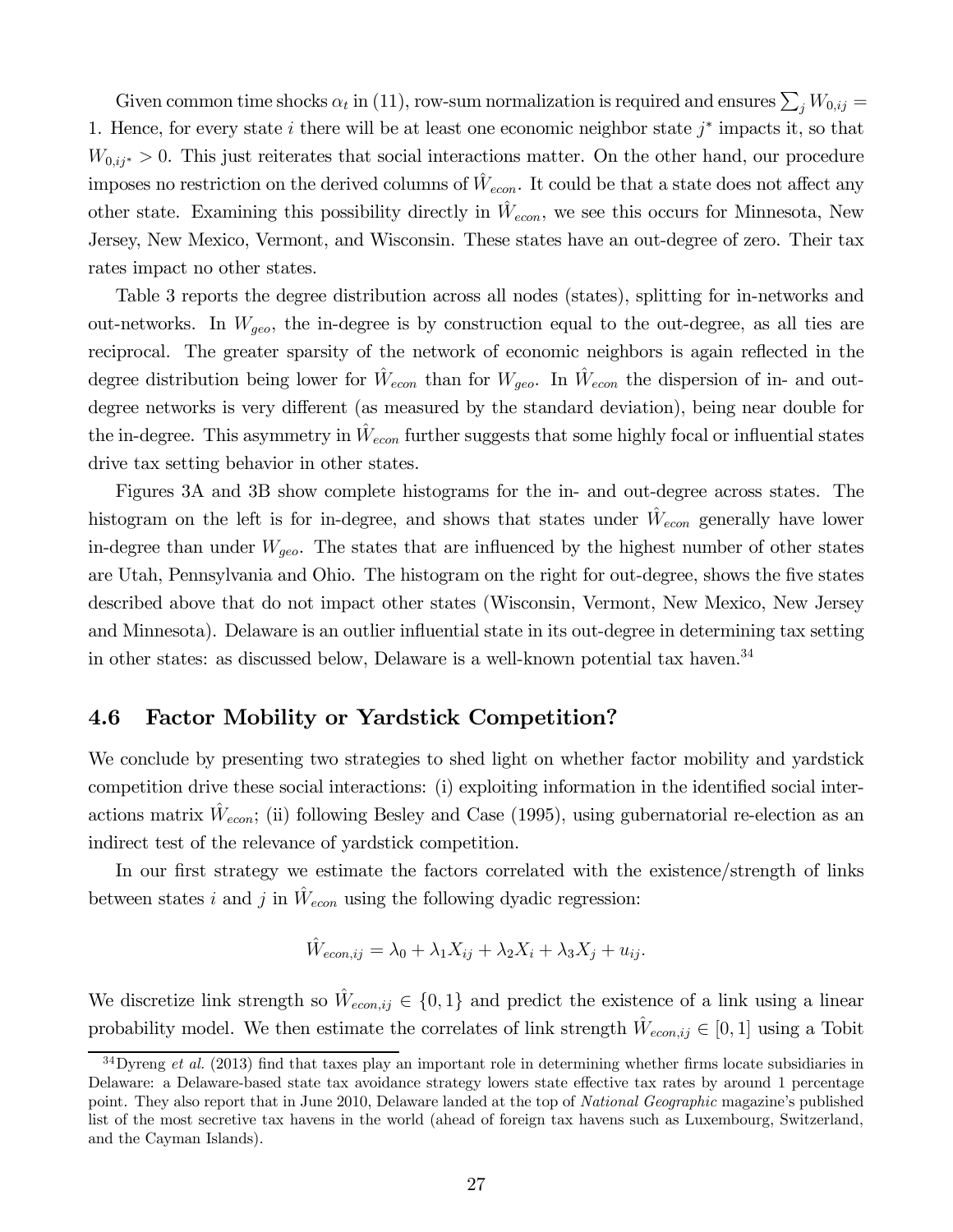model. The elements  $X_{ij}$ ,  $X_i$ , and  $X_j$  correspond to characteristics of the pair of states  $(i, j)$ , of state  $i$ , and state  $j$ , respectively. Covariates are time-averaged over the sample period, and robust standard errors are reported. The sample thus corresponds to  $N \times (N - 1) = 48 \times 47 = 2256$ potential  $ij$  links that could have formed.

Table 4 presents the results. Column 1 controls only for whether states  $i$  and  $j$  are geographic neighbors. This is highly predictive of a link between them. Columns 2 and 3 show that distance between states also negatively correlates with them being linked, but that when both geographic adjacency and distances are included, the former is more predictive. Hence, we control only for whether  $i$  and  $j$  are geographic neighbors in the remaining Columns.

The next set of specifications use the insight that economic neighbors are likely to be based on a mixture of similarity in geography, income per capita, and demography (Case *et al.*, 1989). Column 4 thus adds two  $X_{ij}$  covariates to capture the economic and demographic homophily between states  $i$  and  $j$ . GDP homophily is the absolute difference in the states GDP per capita. Demographic homophily is the absolute difference of the share of young people (aged 5-17) plus the absolute difference of the share of elderly people (aged  $65+)$ ) across the states. GDP homophily predicts ties, whereas demographic homophily does not.

Columns 5 to 7 then sequentially add in several sets of controls. For labor mobility, we use net state-to-state migration data to control for the net migration flow of individuals from state  $i$ to state *i* (defined as the flow from *i* to *j* minus the flow from *j* to *i*).<sup>35</sup> We then add a political homophily variable between states. For any given year, this is set to one if a pair of states have governors of the same political party. As this is time averaged over our sample, this element captures the share of the sample period in which the states have governors of the same party. Lastly, we include whether state  $i$  is considered a tax haven (and so might have disproportionate influence on other states). Based on Findley *et al.* (2012), the following states are coded as tax havens: Nevada, Delaware, Montana, South Dakota, Wyoming and New York. This corroborates earlier evidence in Figure 3B, where Delaware, Wyoming and Nevada were among the states with the highest out-degree.

The specification in Column 7 shows that with this full set of controls, geographic adjacency remains a robust predictor of the existence of links between states. However, the identified economic network highlights additional significant predictors of tax competition between states: political homophily *reduces* the likelihood of a link, suggesting any yardstick competition driving social interactions occurs when voters compare their governor to those of the opposing party in other states. The tax haven states appear to be especially influential in the tax setting behaviors of other

 $35\,\text{We}$  also experimented with alternative measures of labor migration, and results were qualitatively the same. State-to-state migration data are based on year-to-year address changes reported on individual income tax returns filed with the IRS. The data cover filing years 1991 through 2015, and include the number of returns filed, which approximates the number of households that migrated, the number of personal exemptions claimed, which approximates the number of individuals who migrated. The data are available at https://www.irs.gov/statistics/soitax-stats-migration-data (accessed September 2017).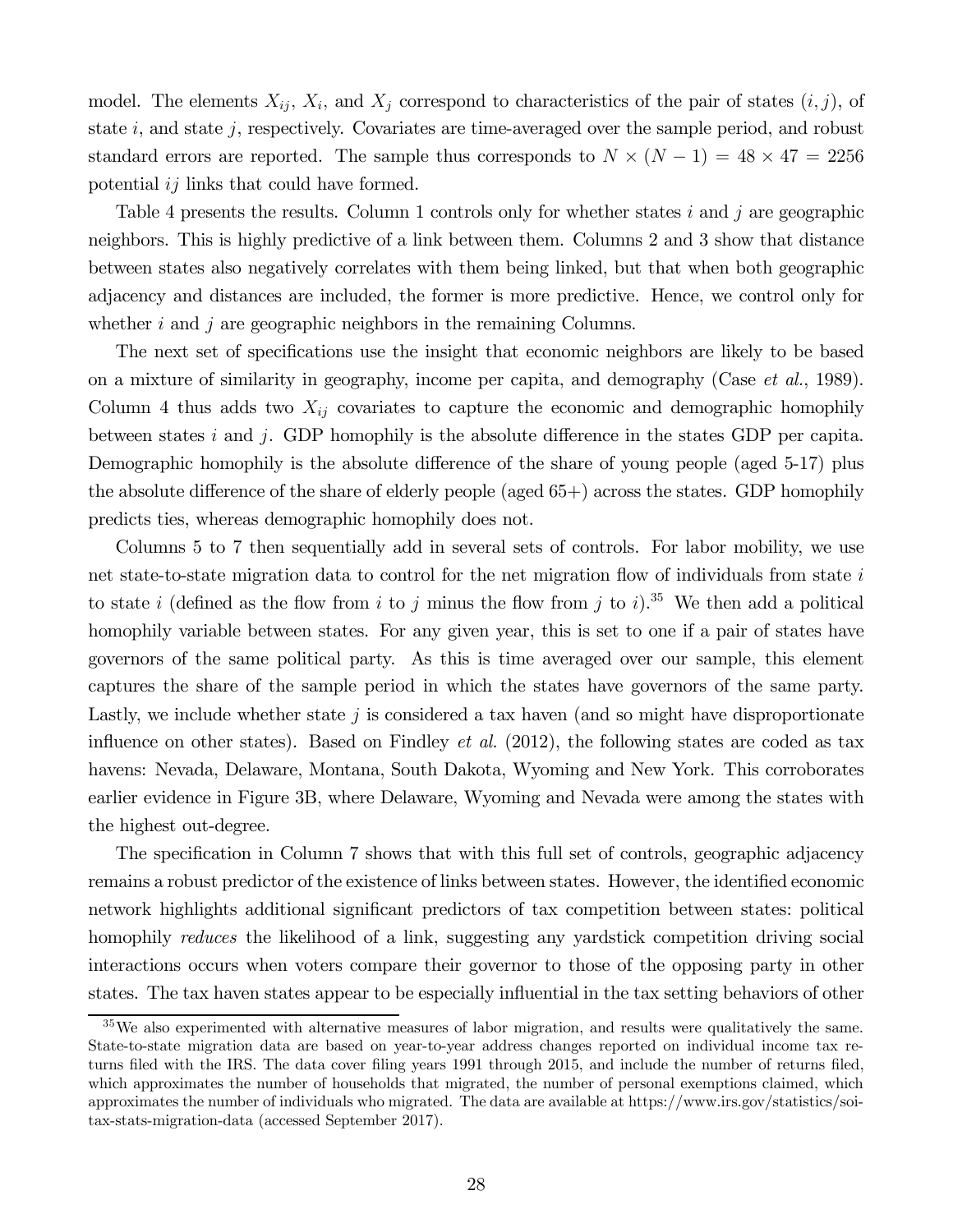states. The strong influence of tax haven states might lead to a race-to-the-bottom. Relative to these factors, the economic and demographic similarity between states play an insignificant role in determining interactions between states.

The final column considers the continuous link strength as an outcome and reports Tobit partial average effect estimates. This reinforces that geography, political homophily, and tax haven status all robustly correlate to the strength of influence states tax setting has on others. Labor mobility between states does not robustly predict either the existence or strength of ties.

Our second strategy to investigate factor mobility and yardstick competition follows the intuition of Besley and Case (1995). They suggest an indirect test of the relevance of yardstick competition is that this mechanism only applies to governors not facing term limits. Therefore we compare our main effects across two subsamples: state-years in which the governor can and cannot run for reelection. The results are reported in Table 5. The 2SLS results suggest that in both samples, endogenous social interaction effects exist, although they are more precisely estimated when governors *can* run for re-election.

Taken together, our evidence suggests that both factor mobility (of both labor and capital, as measured through the influence of tax havens), and yardstick competition (occurring through comparisons to governors of the other party), are important mechanisms driving the existence and strength of interactions in tax-setting behavior across US states.

Finally, in the Appendix, we contrast how shocks to tax setting in a given state propagate under the identified interactions matrix  $\hat{W}_{econ}$ , relative to what would have been predicted under a postulated network structure based on  $W_{geo}$ . As  $\hat{W}_{econ}$  is spatially more dispersed than  $W_{geo}$ , the general equilibrium effects might be very different under the two network structures. We therefore discuss the implications for tax inequality under  $\hat{W}_{econ}$  and the  $W_{geo}$  counterfactual.

### 5 Discussion

In a canonical social interactions model, we provide sufficient conditions under which the social interactions matrix, and endogenous and exogenous social effects are all globally identified, even absent information on social links. Our identification strategy is novel, and may bear fruit in other areas. We describe how high-dimensional estimation techniques can be used to estimate the model based on the Adaptive Elastic Net GMM method. We showcase our method in Monte Carlo simulations using two stylized and two real world networks: these highlight that even in panels as short as  $T = 5$ , the majority of social ties can be correctly identified. Finally, we employ this estimation strategy to provide novel insights in a classic social interactions problem: tax competition across US states.

Our method is immediately applicable to other classic social interactions problems. For example, in finance a long-standing question has been whether CEOs are subject to relative performance evaluation, and if so, what is the comparison set of  $\lim_{s \to s}$  (Edmans and Gabaix,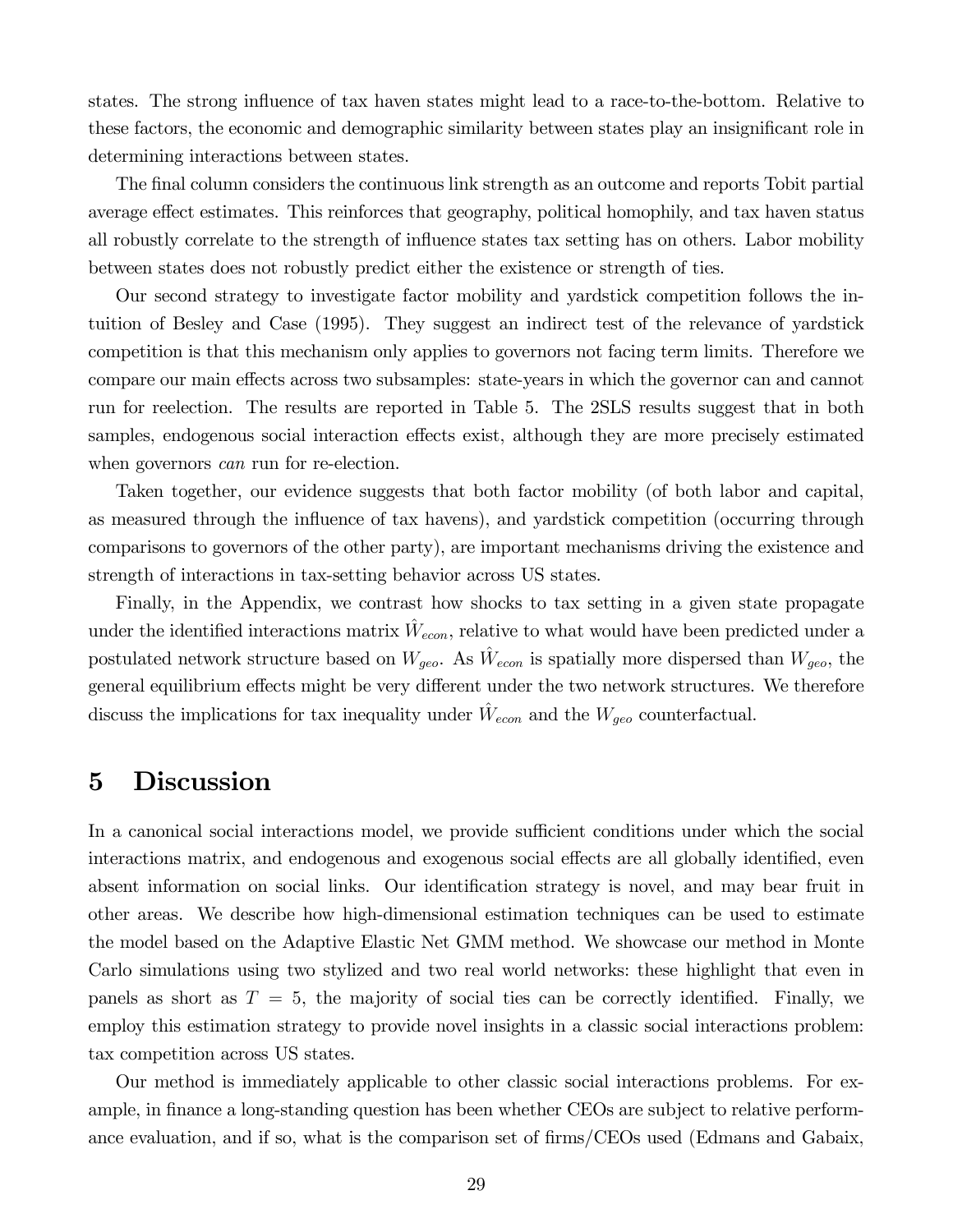$2016$ ).<sup>36</sup> Other fields such as macroeconomics, political economy and trade are all obvious areas where social interactions across jurisdictions/countries etc. could drive key outcomes, panel data exist, and the number of nodes is relatively fixed. Our approach can also be applied to new contexts where social interactions determine economic behavior but data on social links is absent. Advances in the availability of administrative data, data from social media or mobile technologies, and high frequency data in finance and from online economic transactions, all offer new possibilities to identify social interactions. For example, van Vliet (2018) studies the interconnectedness between the largest financial institutions in during the 2008 financial crisis using readlily available market data, in which  $N = 13$  and  $T = 500$ .

Three further directions for future research are of note. First, under partial observability of  $W_0$  (as in Blume *et al.*, 2015), the number of parameters in  $W_0$  to be retrieved falls quickly. Our approach can then still be applied to complete knowledge of  $W_0$ , such as if Aggregate Relational Data is available, and this could be achieved with potentially weaker assumptions for identification, and in even shorter panels. To illustrate possibilities, Figure 4 shows results from a final simulation exercise in which we assume the researcher starts with partial knowledge of  $W_0$ . We do so for the Banerjee *et al.* (2013) village family network, showing simulation results for scenarios in which the researcher knows the social ties of the three (five, ten) households with the highest out-degree. For comparison we also show the earlier simulation results when  $W_0$  is entirely unknown. This clearly illustrates that with partial knowledge of the social network, performance on all metrics improves rapidly for any given  $T$ .

Second, we have developed our approach in the context of the canonical linear social interactions model (1). This builds on Manski (1993) when  $W_0$  is known to the researcher, and the reflection problem is the main challenge in identifying endogenous and exogenous social effects. However, as established in Blume *et al.* (2011) and Blume *et al.* (2015), the reflection problem is functional-form dependent and may not apply to many non-linear models. An important topic for future research is thus to extend the insights gathered here to non-linear social interaction settings.

Finally, our approach has taken the network structure as predetermined and fixed. Clearly, an important part of the social networks literature examines endogenous network formation (Jackson *et al.*, 2017; de Paula, 2017). Our analysis allows us to begin probing the issue in two ways. First, the kind of dyadic regression analysis in Section 4 on the correlates of entries in  $W_{0,ij}$  suggests factors driving link formation and dissolution. Second, it is possible to examine whether the iden-

 $36$ Edmans and Gabaix (2016) overview the theory and empirics of executive compensation. Applying the informativeness principle in contract theory to CEO pay suggests peer performance is informative about the degree to which firm value is due to high CEO effort or luck. In a first generation of studies, Aggarwal and Samwick (1999) and Murphy (1999) showed that CEO pay is determined by absolute, rather than relative performance. However, this conclusion has been challenged by others such as Gong *et al.* (2011) who argue these conclusions arise from identifying relative performance evaluation (RPE) based on an implicit approach, assuming a peer group (e.g. based on industry and/or size). Indeed, when Gong *et al.* (2011) study the explicit use of RPE, based on the disclosure of peer firms and performance measures mandated by the SEC in 2006, they actually find that  $25\%$  of S&P 1500 firms explicitly using RPE. We are currently working on using our method to provide novel evidence on the matter.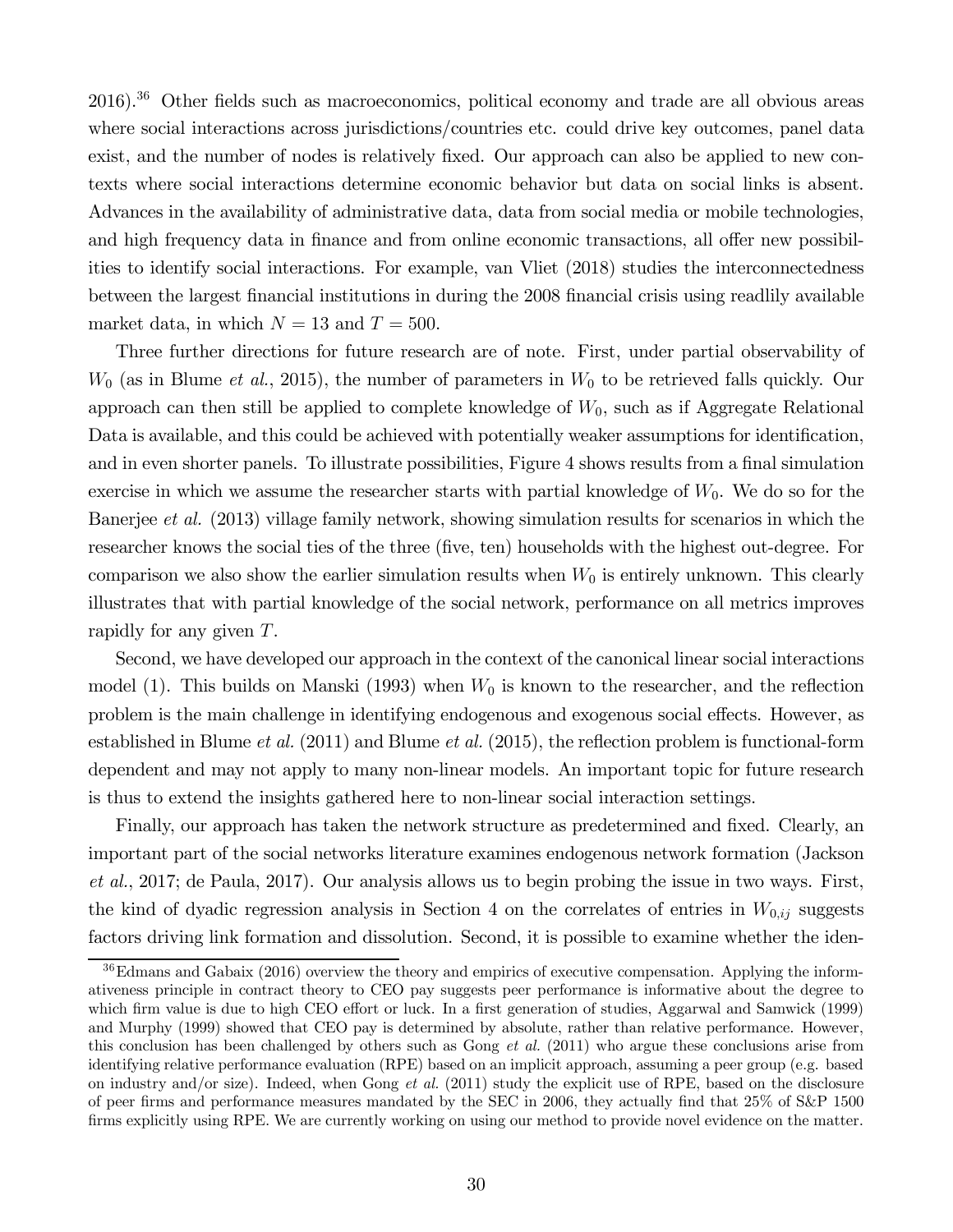tified social interactions matrix is stable over time. To illustrate the possibility in a real world setting, we extend our application on tax competition to investigate the stability of  $\hat{W}_{econ}$  by running the procedure in two subsamples, each with  $T = 26$  periods: 1962-88 and 1989-2015. Panels A and B in Figure 5 shows the resulting estimated economic networks in each subsample, and Panel C provides network statistics for each subsample panel (as well as for the earlier estimated economic network and the network based on geographic neighbors). This highlights that the network structure of tax competition has changed over time, with the later sample network from 1989-2015 having fewer edges, fewer reciprocated edges, lower clustering and lower degree distribution.

This analysis leads naturally to a broad agenda going forward, to address the challenge of simultaneously identifying and estimating time varying models of network formation and social interaction, all in cases where data on social networks is not required.

### References

- Acemoglu, D., V. Carvalho, A. Ozdaglar, and A. Tahbaz-Salehi (2012). The Network Origins of Aggregate Fluctuations. *Econometrica*, 80, 1977–2016.
- Aggarwal, R. K. and A. A. Samwick (1999). Executive Compensation, Strategic Competition, and Relative Performance Evaluation: theory and evidence. *The Journal of Finance*, 54.
- AMBROSETTI, A. AND G. PRODI (1972). On the Inversion of Some Differentiable Mappings with Singularities between Banach Spaces. *Annali di Matematica Pura ed Applicata*, 93, 231–46.

——— (1995). *A Primer of Nonlinear Analysis*, Cambridge University Press.

- Anselin, L. (2010). Thirty Years of Spatial Econometrics. *Papers in Regional Science*, 89, 3–25.
- Atalay, E., A. Hortacsu, J. Roberts, and C. Syverson (2011). Network Structure of Production. *Proceedings of the American Mathematical Society*, 108, 5199–202.
- Ballester, C., A. Calvo-Armendol, and Y. Zenou (2006). Who's Who in Networks. Wanted: The Key Player. *Econometrica*, 74, 1403–17.
- BANERJEE, A., A. G. CHANDRASEKHAR, E. DUFLO, AND M. O. JACKSON (2013). The Diffusion of Microfinance. *Science*, 341, 1236498.
- BARRENHO, E., M. MIRALDO, C. PROPPER, AND C. ROSE (2019). Peer and Network Effects in Medical Innovation: The Case of Laparoscopic Surgery in the English NHS. University of York Working Paper.
- BATTAGLINI, M., E. PATACCHINI, AND E. RAINONE (2019). Endogenous Social Connections in Legislatures. *NBER Working Paper 25988*.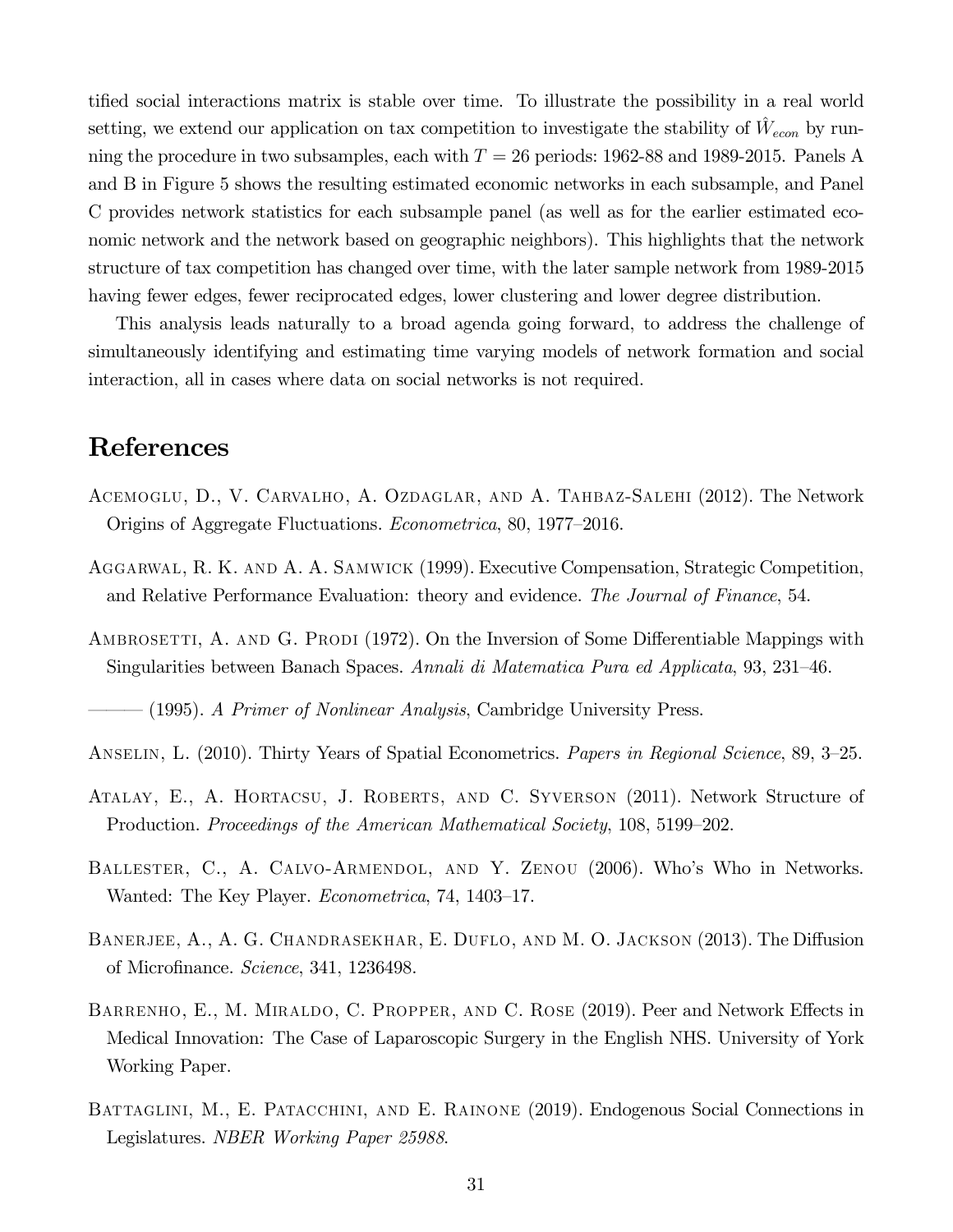- BESLEY, T. AND A. CASE (1994). Unnatural Experiments? Estimating the Incidence of Endogenous Policies. *NBER Working Paper 4956*.
- ——— (1995). Incumbent Behavior: Vote-seeking, Tax-setting, and Yardstick Competition. *American Economic Review*, 85, 25–45.
- BLUME, L., W. A. BROCK, S. N. DURLAUF, AND Y. IOANNIDES (2011). Identification of Social Interactions. in *Handbook of Social Economics*, ed. by J. Behabib, A. Bisin, and M. O. Jackson, Noth-Holland, vol. 1B.
- Blume, L. E., W. A. Brock, S. N. Durlauf, and R. Jayaraman (2015). Linear Social Interactions Models. *Journal of Political Economy*, 123, 444–96.
- Bonaldi, P., A. Hortacsu, and J. Kastl (2015). An Empirical Analysis of Funding Costs Spillovers in the EURO-zone with Application to Systemic Risk. Princeton University Working Paper.
- BRAMOULLÉ, Y., H. DJEBBARI, AND B. FORTIN (2009). Identification of Peer Effects Through Social Networks. *Journal of Econometrics*, 150, 41–55.
- Brennan, G. and J. Buchanan (1980). *The Power to Tax: Analytical Foundations of a Fiscal Constitution*, Cambridge University Press.
- Breza, E., A. Chandrasekhar, T. McCormick, and M. Pan (2019). Using Aggregated Relational Data to Feasibly Identify Network Structure without Network Data. *American Economic Review*.
- BURSZTYN, L., F. EDERER, B. FERMAN, AND N. YUCHTMAN (2014). Understanding Mechanisms Underlying Peer Effects: Evidence From a Field Experiment on Financial Decisions. *Econometrica*, 82, 1273–301.
- Caner, M. and H. H. Zhang (2014). Adaptive Elastic Net for Generalized Method of Moments. *Journal of Business and Economic Statistics*, 32, 30–47.
- Case, A., J. R. Hines, and H. S. Rosen (1989). Copycatting: Fiscal Policies of States and Their Neighborrs. *NBER Working Paper 3032*.
- Case, A., H. Rosen, and J. Hines (1993). Budget Spillovers and Fiscal Policy Interdependence: Evidence from the States. *Journal of Public Economics*, 52, 285–307.
- Chandrasekhar, A. and R. Lewis (2016). Econometrics of Sampled Networks. Working Paper.
- Chaney, T. (2014). The Network Structure of International Trade. *American Economic Review*, 104, 3600–34.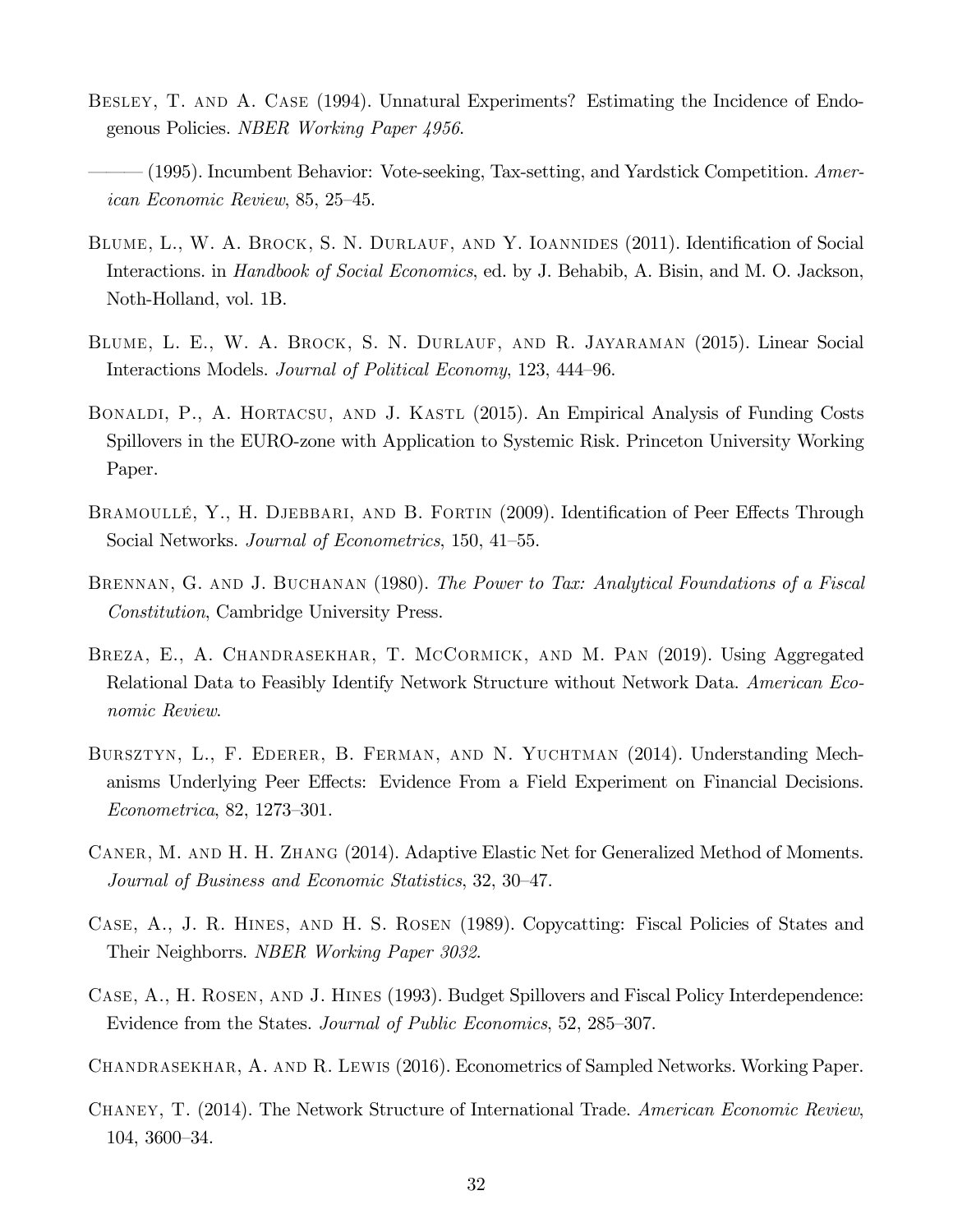- CHIAPPORI, P.-A., I. KOMUNJER, AND D. KRISTENSEN (2015). Nonparametric Identification and Estimation of Transformation Models. *Journal of Econometrics*, 188, 22–39.
- Coleman, J. S. (1964). *Introduction to Mathematical Sociology*, London Free Press Glencoe.
- CONLEY, T. G. AND C. R. UDRY (2010). Learning About a New Technology: Pineapple in Ghana. *American Economic Review*, 100, 35–69.
- DE GIORGI, G., M. PELLIZZARI, AND S. REDAELLI (2010). Identification of Social Interactions through Partially Overlapping Peer Groups. *American Economic Journal: Applied Economics*, 2, 241–75.
- de Marco, G., G. Gorni, and G. Zampieri (2014). Global Inversion of Functions: an Introduction. *ArXiv:1410.7902v1*.
- DE PAULA, A. (2017). Econometrics of Network Models. in *Advances in Economics and Econometrics: Theory and Applications*, ed. by B. Honore, A. Pakes, M. Piazzesi, and L. Samuelson, Cambridge University Press.
- DEVEREUX, M. AND R. GRIFFITH (1998). Taxes and the Location of Production: Evidence from a Panel of US Multinationals. *Journal of Public Economics*, 68, 335–67.
- Diebold, F. X. and K. Yilmaz (2015). *Financial and Macroeconomic Connectedness: A Network Approach to Measurement and Monitoring*, Oxford University Press.
- DYRENG, S., B. LINDSEY, AND J. THORNBOCK (2013). Exploring the Role Delaware Plays as a Domestic Tax Haven. *Journal of Financial Economics*, 108, 751–72.
- Edmans, A. and X. Gabaix (2016). Executive Compensation: a modern primer. *Journal of Economic literature*, 54, 1232–87.
- ERDOS, P. AND A. RENYI (1960). On the Evolution of Random Graphs. *Publ. Math. Inst. Hung. Acad. Sci*, 5, 17–60.
- FARBER, S., A. PÁEZ, AND E. VOLZ (2009). Topology and dependency tests in spatial and network autoregressive models. *Geographical Analysis*, 41, 158–180.
- FETZER, T., O. EYNDE, P. SOUZA, AND A. WRIGHT (2020). Security Transitions.
- Findley, M., D. Nielson, and J. Sharman (2012). Global Shell Games: Testing Money Launderers' and Terrorist Financiers' Access to Shell Companies. Griffith University Working Paper.
- GAUTIER, E. AND C. ROSE (2016). Inference in Social Effects when the Network is Sparse and Unknown. (in preparation).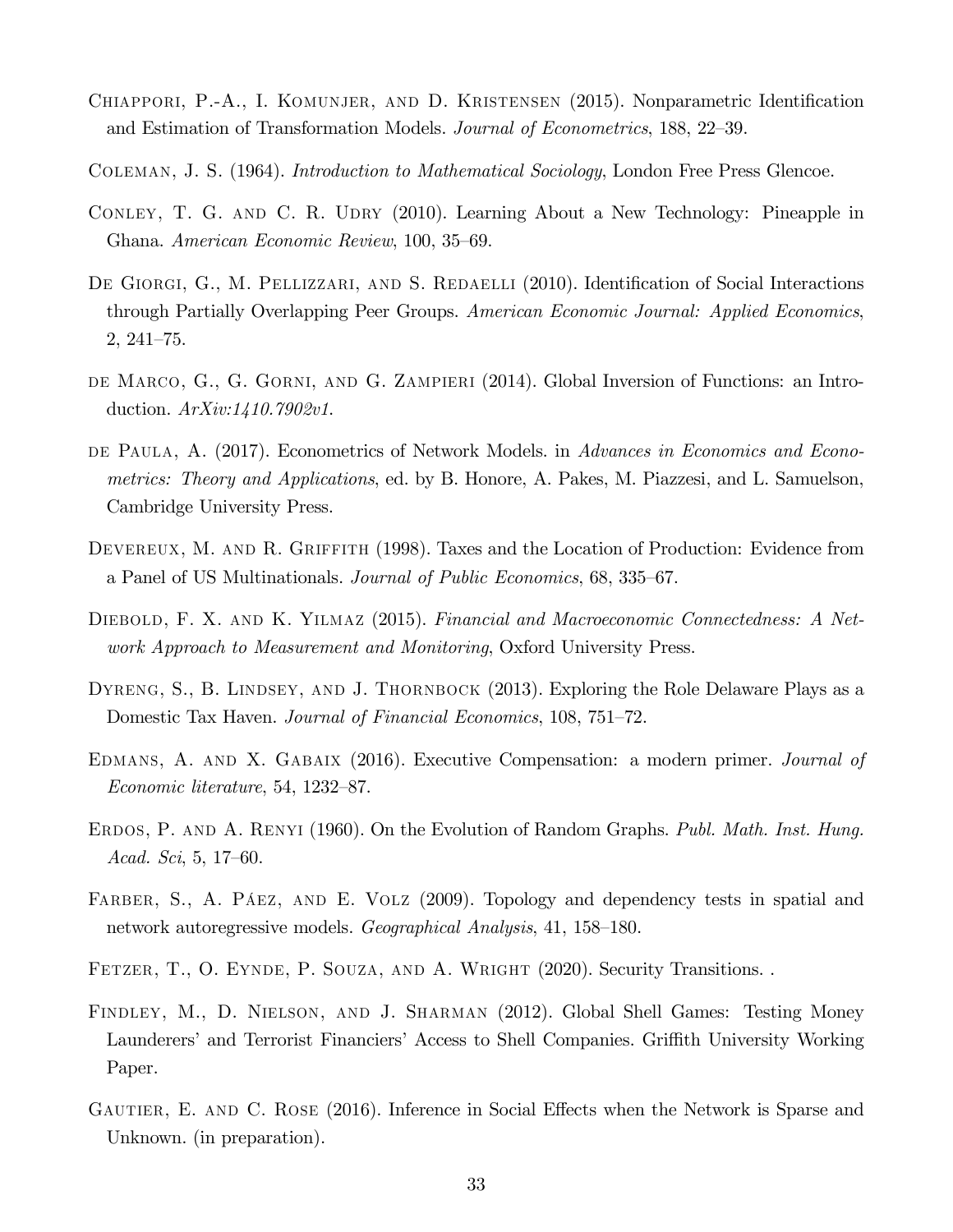- GAUTIER, E. AND A. TSYBAKOV (2014). High-Dimensional Instrumental Variables Regression and Confidence Sets. Working Paper CREST.
- GONG, G., L. Y. LI, AND J. Y. SHIN (2011). Relative Performance Evaluation and Related Peer Groups in Executive Compensation Contracts. *The Accounting Review*, 86, 1007–43.
- Granovetter, M. (1973). The Strength of Weak Ties. *American Journal of Sociology*, 6, 1360– 80.
- Hines, J. (1996). Altered States: Taxes and the Location of Foreign Direct Investment in America. *American Economic Review*, 86, 1076–94.
- Horn, R. A. and C. R. Johnson (2013). *Matrix Analysis*, Cambridge University Press.
- Jackson, M., B. Rogers, and Y. Zenou (2017). The Economic Consequences of Social Network Structure. *Journal of Economic Literature*, 55, 49–95.
- JANEBA, E. AND S. OSTERLEH (2013). Tax and the City A Theory of Local Tax Competition. *Journal of Public Economics*, 106, 89–100.
- Kennedy, J. and R. Eberhart (1995). Particle Swarm Optimization. *Proceedings of the IEEE International Conference on Neural Networks*, IV, 1942–8.
- KLEVEN, H., C. LANDAIS, AND E. SAEZ (2013). Taxation and International Mobility of Superstars: Evidence from the European Football Market. *American Economic Review*, 103, 1892–924.
- $(2014)$ . Migration and Wage Effects of Taxing Top Earners: Evidence from the Foreigners' Tax Scheme in Denmark. *Quarterly Journal of Economics*, 129, 333–78.
- KLINE, B. AND E. TAMER (2016). Bayesian Inference in a Class of Partially Identified Models. *Quantitative Economics*, 7, 329–366.
- KOMUNJER, I. (2012). Global Identification in Nonlinear Models with Moment Restrictions. *Econometric Theory*, 28, 719–29.
- Krantz, S. G. and H. R. Parks (2013). *The Implicit Function Theorem*, Birkhauser.
- LAM, C. AND P. C. SOUZA (2016). Detection and Estimation of Block Structure in Spatial Weight Matrix. *Econometric Reviews*, 35, 1347–1376.
- ——— (2019). Estimation and Selection of Spatial Weight Matrix in a Spatial Lag Model. *Journal of Business and Economic Statistics*, forthcoming.
- Lee, L.-F. (2004). Asumptotic Distributions of Quasi-Maximum Likelihood Estimators for Spatial Autoregressive Models. *Econometrica*, 72, 25.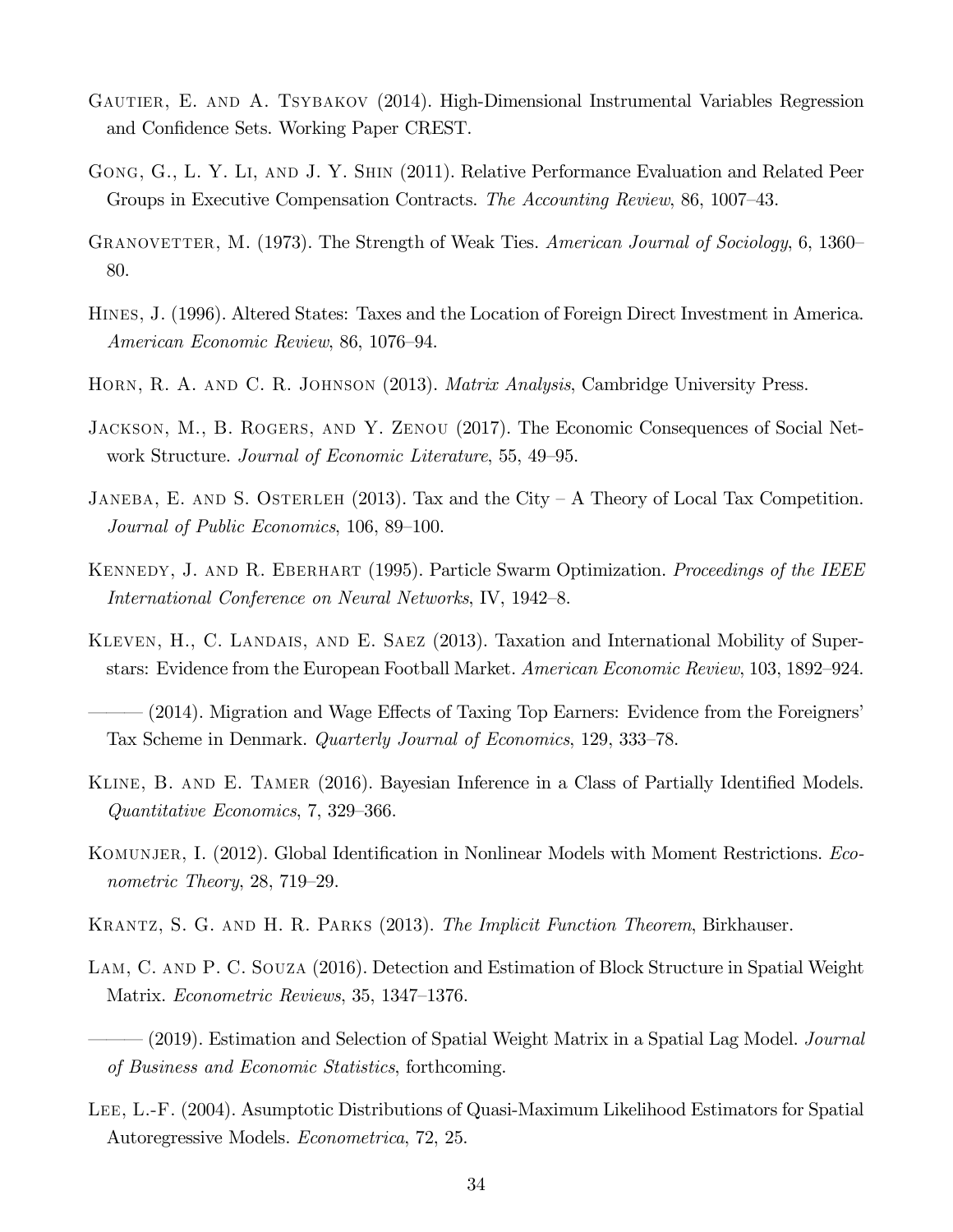(2007). Identification and Estimation of Econometric Models with Group Interactions, Contextual Factors and Fixed E¤ects. *Journal of Econometrics*, 60, 531–42.

- LEE, S. AND A. LEWBEL (2013). Nonparametric Identification of Accelerated Failure Time Competing Risks Models. *Econometric Theory*, 29, 905–19.
- LEWBEL, A., X.  $\mathbf{Q}(\mathbf{U})$ , AND X. TAN (2019). Social Networks with Misclassified or Unobserved Links. Manuscript.
- Manresa, E. (2016). Estimating the Structure of Social Interactions Using Panel Data. Manuscript.
- MANSKI, C. F. (1993). Identification of Endogenous Social Effects: the reflection problem. *The Review of Economic Studies*, 60, 531–42.
- Meinshausen, N. and P. Buhlmann (2006). High-Dimensional Graphs and Variable Selection with the Lasso. *The Annals of Statistics*, 34, 1436–1462.
- MIZRUCHI, M. S. AND E. J. NEUMAN  $(2008)$ . The effect of density on the level of bias in the network autocorrelation model. *Social Networks*, 30, 190–200.
- Murphy, K. J. (1999). Executive Compensation. *Handbook of Labor Economics*, 3, 2485–563.
- Neuman, E. J. and M. S. Mizruchi (2010). Structure and bias in the network autocorrelation model. *Social Networks*, 32, 290–300.
- OATES, W. AND R. SCHWAB (1988). Economic Competition Among Jurisdictions: Efficiencyenhancing or Distortion-inducing?. *Journal of Public Economics*, 35, 333–54.
- Rose, C. (2015). Essays in Applied Microeconometrics. Ph.D. thesis, University of Bristol.
- ROTHENBERG, T. (1971). Identification in Parametric Models. *Econometrica*, 39, 577–91.
- Rothenhäusler, D., C. Heinze, J. Peters, and N. Meinshausen (2015). BACKSHIFT: Learning causal cyclic graphs from unknown shift interventions. in *Advances in Neural Information Processing Systems*, 1513–1521.
- SACERDOTE, B. (2001). Peer Effects with Random Assingment: Results for Dartmouth Roommates. *The Quarterly Journal of Economics*, 116, 681–704.
- Shleifer, A. (1985). A Theory of Yardstick Competition. *Rand Journal of Economics*, 16.
- Smith, T. E. (2009). Estimation bias in spatial models with strongly connected weight matrices. *Geographical Analysis*, 41, 307–332.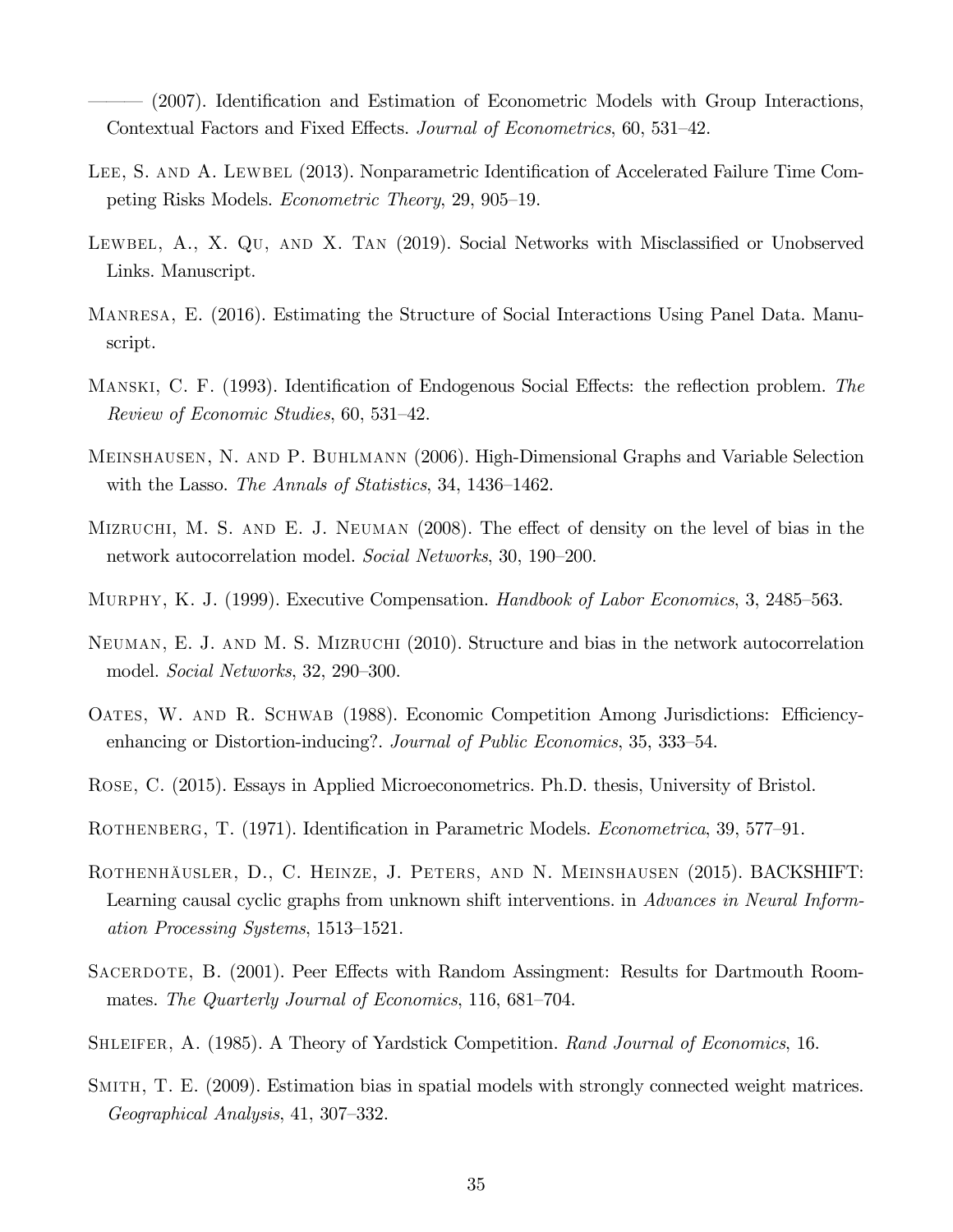- SOUZA, P. C. (2014). Estimating Network Effects without Network Data. PUC-Rio Working Paper.
- Tibshirani, R. J. and J. Taylor (2012). Degrees of freedom in lasso problems. *The Annals of Statistics*, 40, 1198–1232.
- Tiebout, C. (1956). A Pure Theory of Local Expenditures. *Journal of Political Economy*, 64, 416–24.
- van Vliet, W. (2018). Connections as Jumps: Estimating Financial Interconnectedness from Market Data. Manuscript.
- WANG, W., E. J. NEUMAN, AND D. A. NEWMAN (2014). Statistical power of the social network autocorrelation model. *Social Networks*, 38, 88–99.
- Watts, D. J. (1999). Networks, Dynamics, and the Small-World Phenomenon. *American Journal of Sociology*, 105, 493–527.
- Wilson, J. (1986). A Theory of Interregional Tax Competition. *Journal of Urban Economics*, 19, 296–315.
- ——— (1999). Theories of Tax Competition. *National Tax Journal*, 52, 269–304.
- Wooldridge, J. (2002). *Econometric Analysis of Cross Section and Panel Data*, The MIT Press.
- Yuan, M. and Y. Lin (2007). Model Selection and Estimation in the Gaussian Graphical Model. *Biometrika*, 94, 19–35.
- Zhou, W. (2019). A Network Social Interaction Model with Heterogeneous Links. *Economics Letters*, 180, 50–53.
- Zou, H. (2006). The Adaptive Lasso and Its Oracle Properties. *Journal of the American Statistical Association*, 101, 1418–29.
- Zou, H. and T. Hastie (2005). Regularization and Variable Selection via the Elastic Net. *Journal of the Royal Statistical Society: Series B (Statistical Methodology)*, 67, 301–320.
- ZOU, H., T. HASTIE, AND R. TIBSHIRANI (2007). On the "Degrees of Freedom" of the LASSO. *The Annals of Statistics*, 35, 2173–2192.
- Zou, H. and H. H. Zhang (2009). On the Adaptive Elastic-net with a Diverging Number of Parameters. *Ann. Statist.*, 37, 1733–51.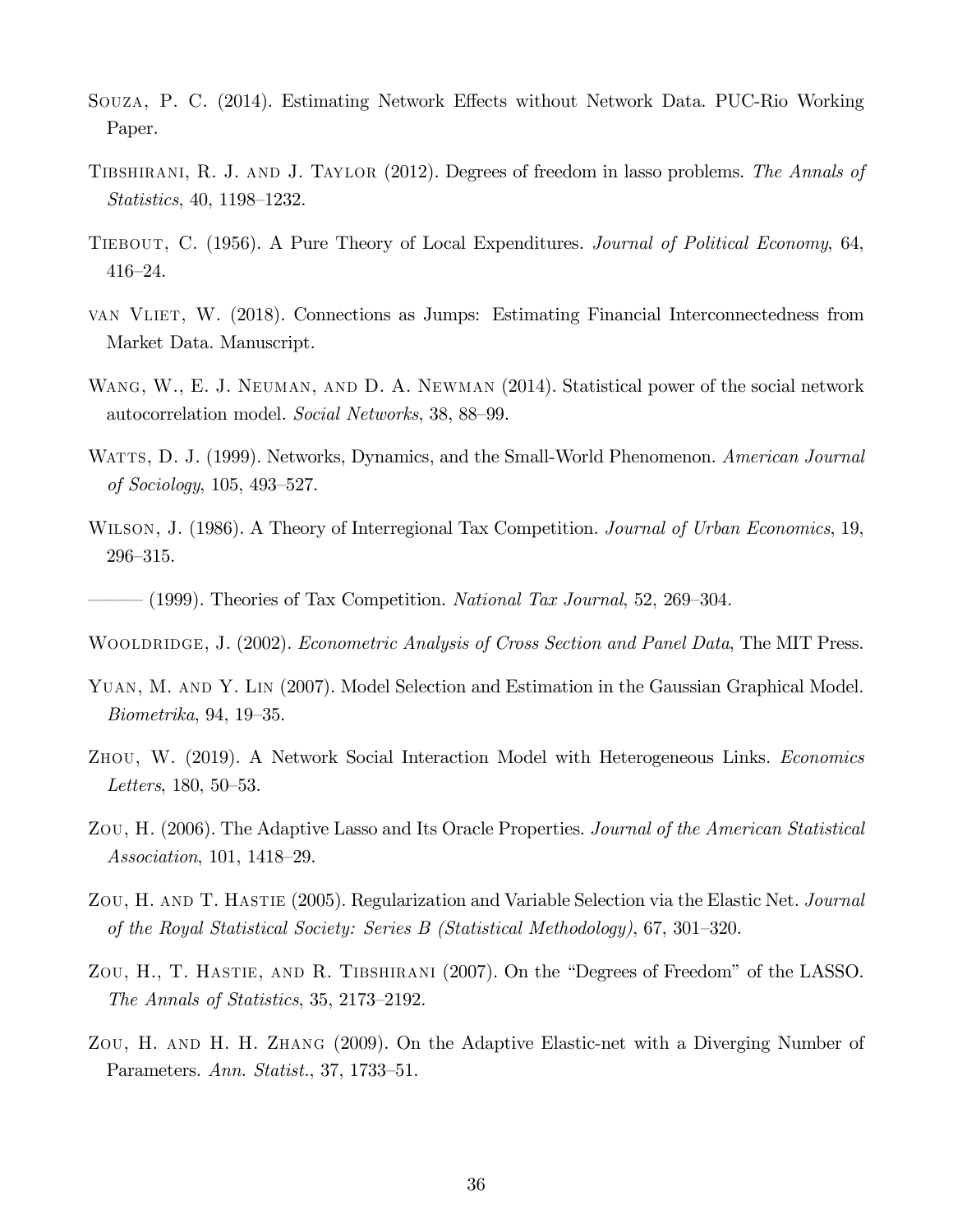# A Proofs

#### Theorem 1

*Proof.* The local identification result follows Rothenberg (1971). Under the assumptions in our model, the parameter space  $\Theta \subset \mathbb{R}^m$  is an open set (recall that  $m = N(N-1) + 3$ .) This corresponds to Assumption I in Rothenberg (1971).

We have that,

$$
\frac{\partial \Pi}{\partial W_{ij}} = \rho (I - \rho W)^{-1} \Delta_{ij} (I - \rho W)^{-1} (\beta I + \gamma W) + (I - \rho W)^{-1} \gamma \Delta_{ij}
$$
  
\n
$$
\frac{\partial \Pi}{\partial \rho} = (I - \rho W)^{-1} W (I - \rho W)^{-1} (\beta I + \gamma W)
$$
  
\n
$$
\frac{\partial \Pi}{\partial \gamma} = (I - \rho W)^{-1} W
$$
  
\n
$$
\frac{\partial \Pi}{\partial \beta} = (I - \rho W)^{-1},
$$

where  $\Delta_{ij}$  is the  $N \times N$  matrix with 1 in the  $(i, j)$ -th position and zero elsewhere. Write the  $N^2 \times m$  derivative matrix  $\nabla_{\Pi} \equiv \frac{\partial \text{vec}(\Pi)}{\partial \theta'}$  $\frac{\text{ec}(\Pi)}{\partial \theta'}$ . By assumption, row *i* in matrix *W* sums up to one, incorporated through the restriction that  $\varphi \equiv \sum_{j=1,j\neq i}^{N} W_{ij} - 1 = 0$ , for the unit-normalised row *i*. The derivative of the restriction  $\varphi$  is the *m*-dimensional vector  $\nabla'_W \equiv \frac{\partial \varphi}{\partial \theta'}$  $\frac{\partial \varphi}{\partial \theta'} = \begin{bmatrix} e'_i & v'_{N-1} & 0_{1 \times 3} \end{bmatrix}$ (where  $e_i$  is an N-dimensional vector with 1 in the *i*th component and zero, otherwise). Following Theorem 6 of Rothenberg (1971), the structural parameters  $\theta \in \Theta$  are locally identified if, and only if, the matrix  $\nabla \equiv [\nabla'_{\Pi} \nabla'_{W}]'$  has rank  $m^{37}$ 

If  $\nabla$  is does not have rank m, there is a nonzero vector  $\mathbf{c} \equiv (c_{W_{12}}, \ldots, c_{W_{N,N-1}}, c_{\rho}, c_{\gamma}, c_{\beta})'$  such that  $\nabla \cdot \mathbf{c} = 0$ . This implies that

$$
c_{W_{12}}\frac{\partial \Pi}{\partial W_{12}} + \dots + c_{W_{N,N-1}}\frac{\partial \Pi}{\partial W_{N,N-1}} + c_{\rho}\frac{\partial \Pi}{\partial \rho} + c_{\gamma}\frac{\partial \Pi}{\partial \gamma} + c_{\beta}\frac{\partial \Pi}{\partial \beta} = 0
$$
 (12)

and, for the unit-normalized row  $i$  (see A4),

$$
\sum_{j \neq i, j=1,\dots,n} c_{W_{ij}} = 0.
$$
 (13)

<sup>&</sup>lt;sup>37</sup>For a parameter vector to be locally identified, Rothenberg (1971) requires that the derivative matrix  $\nabla$  have rank  $m$  at that point and that this vector be (rank-)regular. A (rank-)regular point of the parameter space is one for which there is a neighborhood where the rank of  $\nabla$  is constant (see Definition 4 in Rothenberg, 1971). Because we show that the derivative matrix has rank  $m$  at every point in the parameter space, this also guarantees that every point in the parameter space is (rank-)regular.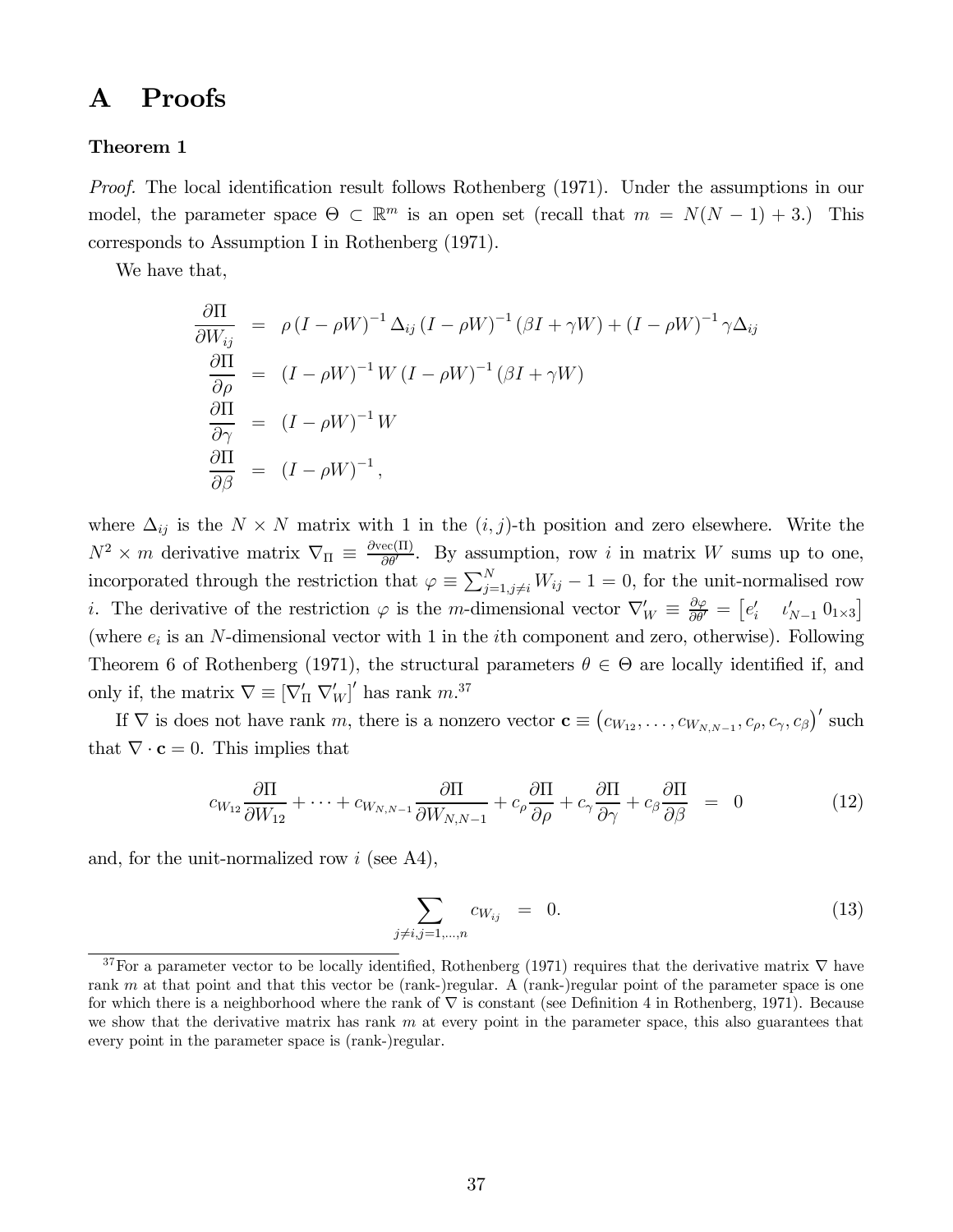Premultiplying equation (12) by  $(I - \rho W)$  and substituting the derivatives,

$$
\sum_{i,j=1,i\neq j}^{N} c_{W_{ij}} \left[ \rho \Delta_{ij} \left( I - \rho W \right)^{-1} \left( \beta I + \gamma W \right) + \gamma \Delta_{ij} \right] +
$$
  
+
$$
c_{\rho} W \left( I - \rho W \right)^{-1} \left( \beta I + \gamma W \right) + c_{\gamma} W + c_{\beta} I = 0.
$$

Define  $C \equiv \sum_{i,j=1, i \neq j}^{N} c_{W_{ij}} \Delta_{ij}$ . Since the spectral radius of  $\rho W$  is strictly less than one by A2, one can show (by representing  $(I - \rho W)^{-1}$  as a Neumann series, for instance) that  $(\beta I + \gamma W)$  and  $(I - \rho W)^{-1}$  commute. Then, the expression above is equivalent to

$$
\rho C \left(\beta I + \gamma W\right) \left(I - \rho W\right)^{-1} + \gamma C + c_{\rho} W \left(\beta I + \gamma W\right) \left(I - \rho W\right)^{-1} + c_{\gamma} W + c_{\beta} I = 0.
$$

Post-multiplying by  $(I - \rho W)$ , we obtain

$$
\rho C \left(\beta I + \gamma W\right) + \gamma C \left(I - \rho W\right) + c_{\rho} W \left(\beta I + \gamma W\right) + c_{\gamma} W \left(I - \rho W\right) + c_{\beta} \left(I - \rho W\right) = 0
$$

which, upon rearrangement, yields

$$
(\gamma + \rho \beta) C + c_{\beta} I + (\beta c_{\rho} - c_{\beta} \rho + c_{\gamma}) W + (c_{\rho} \gamma - \rho c_{\gamma}) W^{2} = 0.
$$
 (14)

Because  $C_{ii} = 0$  and  $W_{ii} = 0$  (by A1), we have that  $c_{\beta} + (c_{\rho} \gamma - \rho c_{\gamma}) (W^2)_{ii} = 0$  for all  $i = 1, ..., N$ . Since by assumption A5 there isn't a constant  $\kappa$  such that diag  $(W_0^2) = \kappa \iota$ , then  $c_{\beta} = c_{\rho} \gamma - \rho c_{\gamma} = 0$ . Plugging back in (14), we obtain

$$
(\gamma + \rho \beta) C + (\beta c_{\rho} + c_{\gamma}) W = 0.
$$

which implies that  $C = -\frac{\beta c_{\rho} + c_{\gamma}}{\gamma + \rho \beta} W$  since  $\gamma + \rho \beta \neq 0$  by assumption A3. Taking the sum of the elements in row  $i$ , we get

$$
(\gamma + \rho \beta) \sum_{j \neq i, j = 1, \dots, n} c_{W_{ij}} + (\beta c_{\rho} + c_{\gamma}) = 0.
$$

Note that, by equation (13),  $\sum_{j\neq i,j=1,\dots,n} c_{W_{ij}} = 0$ . So  $\beta c_{\rho} + c_{\gamma} = 0$  and  $C = -\frac{\beta c_{\rho} + c_{\gamma}}{\gamma + \rho \beta} W = 0$ . This implies that  $c_{W_{ij}} = 0$  for any *i* and *j*. Combining  $\beta c_{\rho} + c_{\gamma} = 0$  with  $c_{\rho} \gamma - \rho c_{\gamma} = 0$  obtained above, we get that  $c_{\rho}(\rho\beta + \gamma) = 0$ . Since  $\rho\beta + \gamma \neq 0$ , then  $c_{\rho} = 0$ . Given that  $\beta c_{\rho} + c_{\gamma} = 0$ , it follows that  $c_{\gamma} = 0$ . This shows that  $\theta \in \Theta$  is locally identified.  $\Box$ 

### Corollary 1

*Proof.* The parameter  $\theta_0$  being locally identified (see Theorem 1) implies that the set  $\{\theta : \Pi(\theta) =$  $\Pi(\theta_0)$  is discrete. If it is also compact, then the set is finite. To establish that we now show that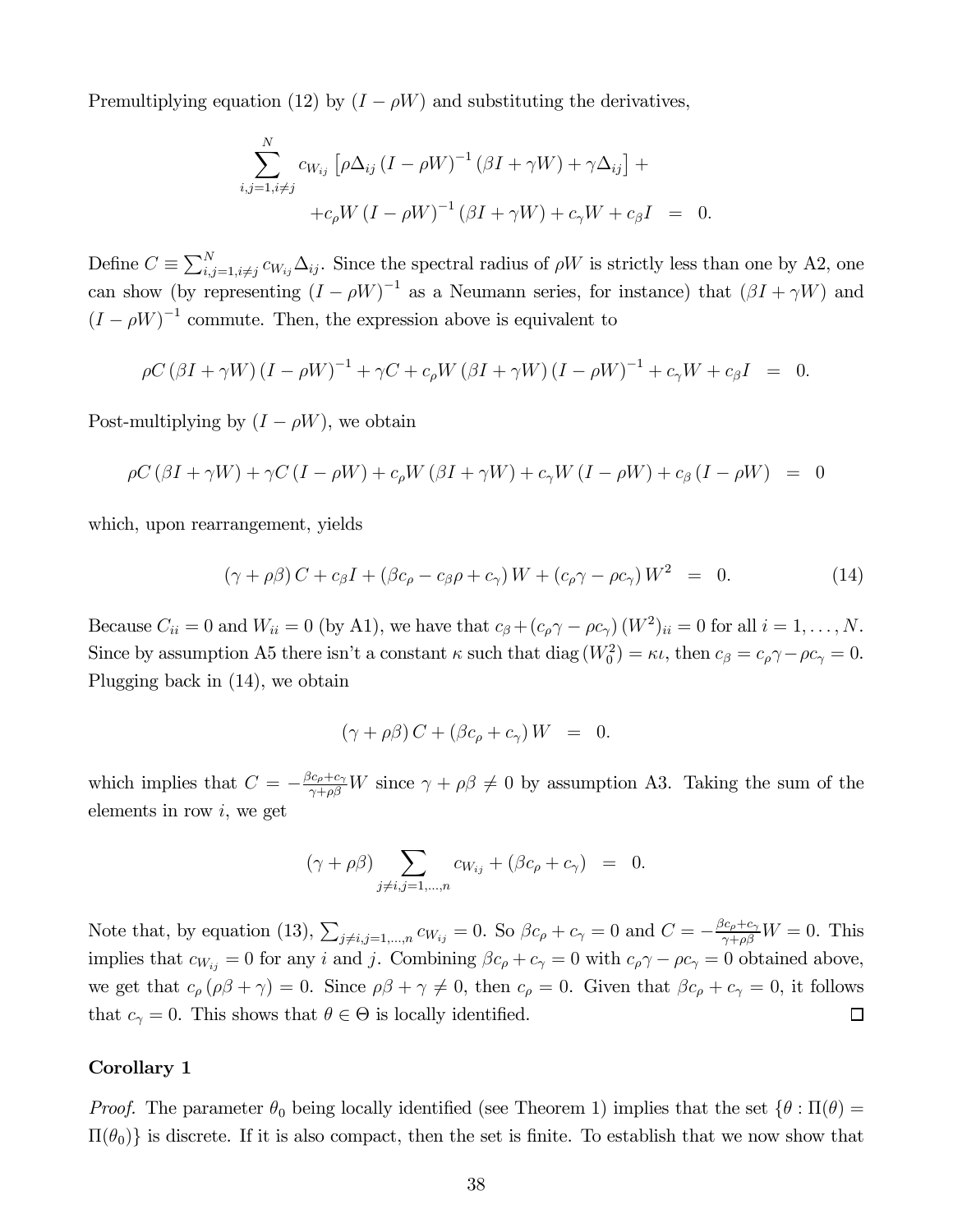$\Pi$  is a proper function: the inverse image  $\Pi^{-1}(K)$  of any compact set  $K \subset \mathbb{R}^m$  is also compact (see Krantz and Parks, 2013, p.124).

Let A be a compact set in the space of  $N \times N$  real matrices. Since it is a compact set in a finite dimensional space, it is closed and bounded. Since  $\Pi$  is a continuous function of  $\theta$ , the pre-image of a compact set, which is closed, is also closed. Because W is bounded and  $\rho \in (-1,1)$ , their corresponding coordinates in  $\theta \in \Pi^{-1}(\mathcal{A})$  are bounded. Suppose the coordinates for  $\beta$  or  $\gamma$  in  $\theta \in \Pi^{-1}(\mathcal{A})$  are not bounded. So one can find a sequence  $(\theta_k)_{k=1}^{\infty}$  such that  $|\beta_k| \to \infty$  or  $|\gamma_k| \to \infty$ .

Denote the Frobenius norm of the matrix A as  $||A||$ . By the submultiplicative property  $||AB|| \le$  $||A|| \cdot ||B||,$ 

$$
\|\beta I + \gamma W\| \leq \|(\beta I + \gamma W) (I - \rho W)^{-1}\| \cdot \|I - \rho W\|.
$$

Note that  $(I - \rho W)^{-1}$  and  $(\beta I + \gamma W)$  commute, and so

$$
\|(\beta I + \gamma W)(I - \rho W)^{-1}\| = \|(I - \rho W)^{-1}(\beta I + \gamma W)\| = \|\Pi\|.
$$

It follows that

$$
\frac{\|\beta I + \gamma W\|}{\|I - \rho W\|} \leq \| \Pi \|.
$$

Given  $W$  has zero main diagonal,

$$
\|\beta I + \gamma W\|^2 = \beta^2 \|I\|^2 + \gamma^2 \|W\|^2 = \beta^2 N + \gamma^2 \|W\|^2.
$$

Also,  $||I - \rho W||^2 = N + \rho^2 ||W||^2 \le N + \rho^2 C$ , for some constant  $C \in \mathbb{R}$ , since W is bounded by assumption A2. We then have that

$$
\frac{\sqrt{\beta^2 N + \gamma^2 ||W||^2}}{\sqrt{N + \rho^2 C}} \le ||\Pi||.
$$

Since  $|\rho|$  < 1 by Assumption (A2) the denominator above is bounded. Hence  $|\beta_k| \to \infty$   $\Rightarrow$  $\|\Pi(\theta_k)\| \to \infty$ . We now use the fact that  $\sum_j W_{ij} = 1$  to show that there is a lower bound on  $||W||^2$ , and so  $|\gamma_k| \to \infty \Rightarrow ||\Pi(\theta_k)|| \to \infty$ . To see this, note that

$$
\min_{\text{s.t. } \sum_{j} W_{ij} = 1} ||W||^2 \geq \min_{\text{s.t. } \sum_{j} W_{ij} = 1} \sum_{j=1}^{N} W_{ij}^2.
$$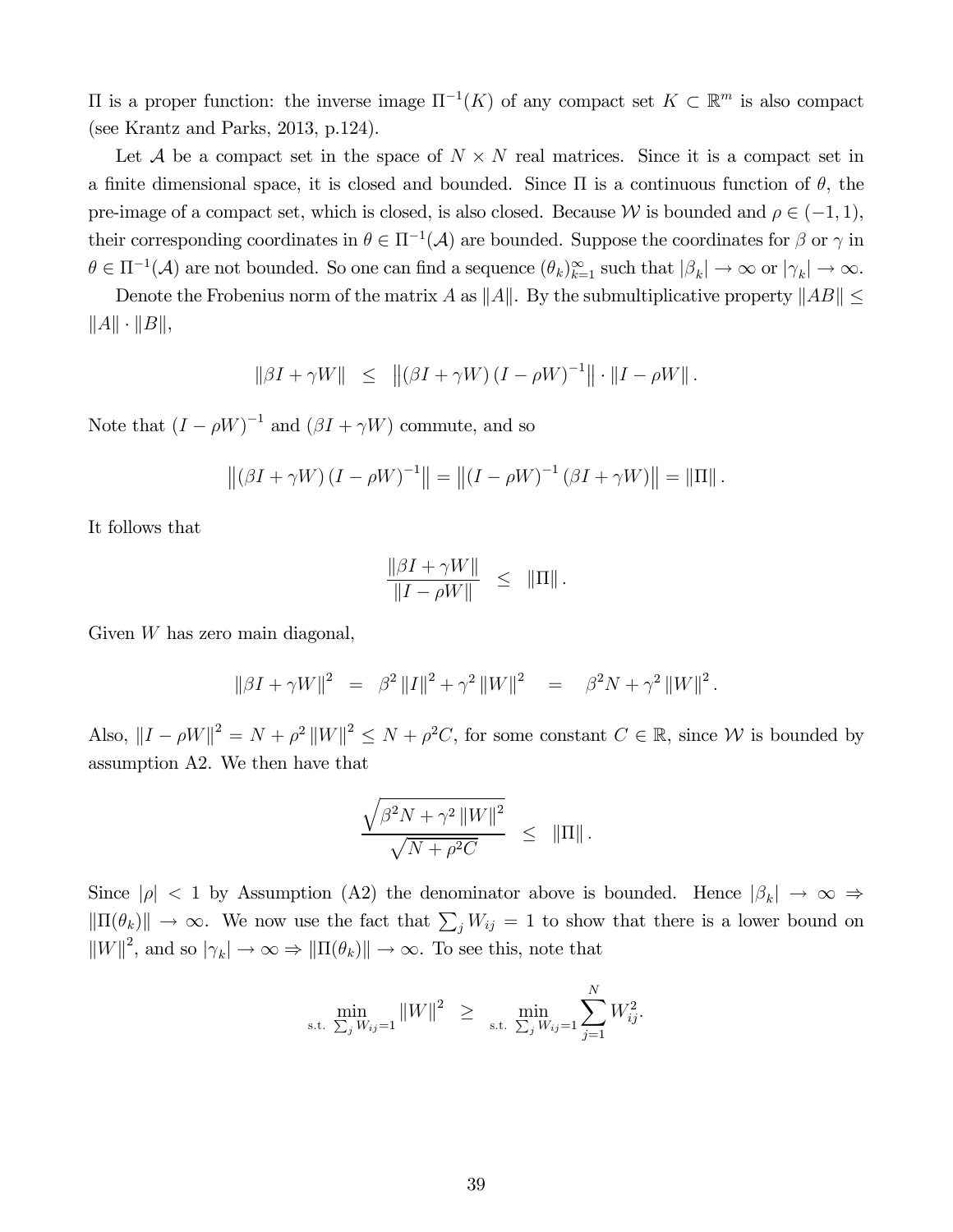The Lagrangean for the right-hand side minimization problem is:

$$
\mathcal{L}(W_{i1},\ldots,W_{i,i-1},W_{i,i+1},\ldots,W_{iN};\mu) = \sum_{j=1}^N W_{ij}^2 - \mu \left(\sum_j W_{ij} - 1\right).
$$

where  $\mu$  is the Lagrangean multiplier for the normalisation constraint. The first-order conditions for this convex minimization problem are:

$$
\frac{\partial \mathcal{L}}{\partial W_{ij}} = 2W_{ij} - \mu = 0, \text{ for any } j \neq i
$$

$$
\frac{\partial \mathcal{L}}{\partial \mu} = \sum_{j=1}^{N} W_{ij} - 1 = 0.
$$

The first equation implies that  $W_{ij} = \frac{\mu}{2}$  $\frac{\mu}{2}$  for  $j = 1, \ldots, i - 1, i + 1, \ldots, N$ . Using the fact that  $W_{ii} = 0$ , the second equation implies that  $\mu = 2/(N-1)$ . We have then that  $W_{ij} = \frac{1}{N-1}$  $\frac{1}{N-1}, j \neq i$ and, consequently,  $||W||^2 \ge (N-1) \frac{1}{(N-1)^2} = \frac{1}{N-1}$  $\frac{1}{N-1}$ . Hence, if  $|\gamma_k| \to \infty$ , the numerator in the lower bound for  $\|\Pi\|$  above also goes to infinity. Consequently, A would not be compact.

Therefore, if A is compact the coordinates in  $\theta \in \Pi^{-1}(\mathcal{A})$  corresponding to  $\beta$  and  $\gamma$  are also bounded. Hence,  $\Pi^{-1}(\mathcal{A})$  is bounded (and closed). Consequently it is compact.

For a given reduced form parameter matrix  $\Pi$ , the set  $\{\theta : \Pi(\theta) = \Pi(\theta_0)\}\$ is then compact. Since it is also discrete, it is finite.  $\Box$ 

The following lemmas are used in proving Theorem 2.

**Lemma 1.** *Assume (A1)-(A5). If*  $\gamma_0 = 0$ *, W<sub>0</sub> is such that*  $(W_0)_{1,2} = (W_0)_{2,1} = 1$  *and*  $(W_0)_{ij} = 0$ *otherwise, with*  $\rho_0 \neq 0$  *and*  $\beta_0 \neq 0$ *, then*  $\theta_0 \in \Theta$  *is identified.* 

*Proof.* Take  $\theta = (W_{12}, \ldots, W_{N,N-1}, \rho, \gamma, \beta) \in \Theta$  possibily different from  $\theta_0$  such that the models are observationally equivalent, so  $\Pi_0 = \Pi$ . Then

$$
(I - \rho_0 W_0)^{-1} (\beta_0 I + \gamma_0 W_0) = (I - \rho W)^{-1} (\beta I + \gamma W).
$$

Since  $\gamma_0 = 0$  and  $(I - \rho W)^{-1}$  and  $(\beta I + \gamma W)$  commute (see the proof for Theorem 1), it follows that

$$
\Pi_0 = \Pi \Leftrightarrow \beta_0 (I - \rho_0 W_0)^{-1} = (\beta I + \gamma W)(I - \rho W)^{-1}
$$

or, equivalently,

$$
\beta_0(I - \rho W) = (I - \rho_0 W_0)(\beta I + \gamma W).
$$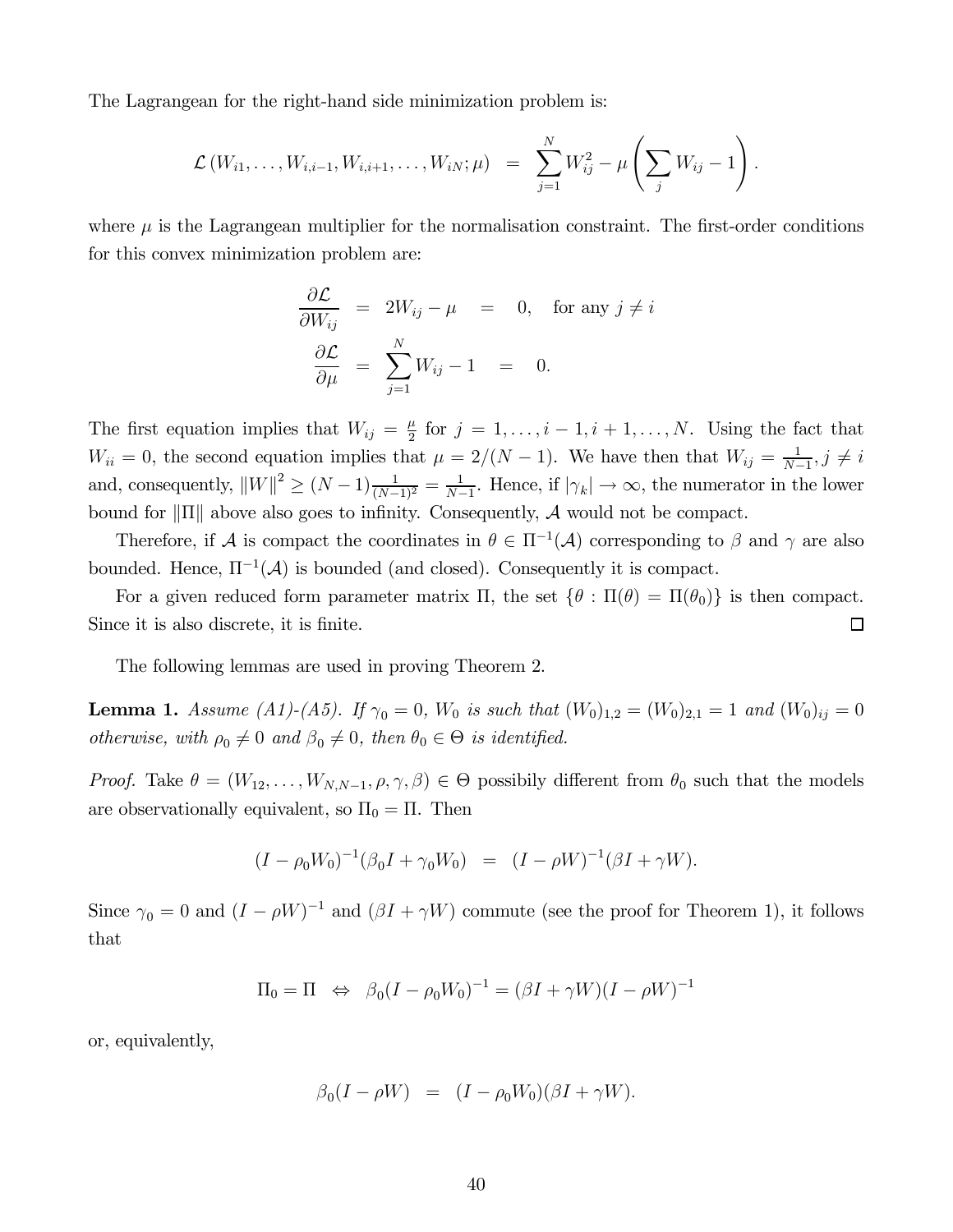This last equation implies that

$$
(\beta_0 - \beta)I - (\gamma + \beta_0 \rho)W + \rho_0 \beta W_0 + \rho_0 \gamma W_0 W = 0.
$$
 (15)

We first note that  $(W_0 W)_{N,N} = 0$  since  $(W_0)_{N,i} = 0$  for any  $1 \le i \le N$  and, by Assumption (A1),  $(W)_{N,N} = (W_0)_{N,N} = 0.$  So  $\beta_0 = \beta$ . Taking elements  $(i, j)$  such that  $i \geq 3$  and  $i \neq j$  in equation (15), and using the fact that  $\beta_0 = \beta$ , we find that  $-(\gamma + \beta_0 \rho)(W)_{ij} = -(\gamma + \beta \rho)(W)_{ij} = 0$  for any  $(i, j)$  such that  $i \geq 3$  and  $i \neq j$ . By Assumption (A3),  $\gamma + \beta \rho \neq 0$  and it follows that  $(W)_{ij} = 0$ for any  $(i, j)$  such that  $i \geq 3$  and  $i \neq j$ . In fact, since  $(W)_{i,i} = 0$  by Assumption (A1), we get that  $(W)_{ij} = 0$  for any  $(i, j)$  such that  $i \geq 3$ .

Using Assumption (A1) and since  $\beta_0 = \beta$ , elements (1,1) and (2,2) in equation (15) imply that  $\rho_0\gamma(W)_{2,1} = \rho_0\gamma(W)_{1,2} = 0$ . Given that  $\rho_0 \neq 0$ , we get that  $\gamma(W)_{2,1} = \gamma(W)_{1,2} = 0$ . From element (1, 2) in equation (15) we find that  $-(\gamma + \beta_0 \rho)(W)_{1,2} + \rho_0 \beta = 0$  or, equivalently,  $(\rho_0 - \rho(W)_{1,2})\beta_0 - \gamma(W)_{1,2} = 0.$  Given that  $\gamma(W)_{1,2} = 0$  and  $\beta_0 \neq 0$ , it must be that  $\rho_0 - \rho(W)_{1,2} = 0$ 0. Making the analogous argument for element  $(2, 1)$ , we would also obtain that  $\rho_0 - \rho(W)_{2,1} = 0$ .

If both  $(W)_{1,2}$  and  $(W)_{2,1}$  are equal to zero, using the fact that  $W_{ij} = 0$  for any  $(i, j)$  such that  $i \geq 3$ , we would then obtain that  $W^2$  is equal to

$$
\begin{bmatrix} 0 & 0 & (W)_{1,3} & \cdots & (W)_{1,N} \\ 0 & 0 & (W)_{2,3} & \cdots & (W)_{2,N} \\ 0 & 0 & 0 & \cdots & 0 \\ \vdots & \vdots & \vdots & \ddots & \vdots \\ 0 & 0 & 0 & \cdots & 0 \end{bmatrix} = \begin{bmatrix} 0 & 0 & 0 & \cdots & 0 \\ 0 & 0 & 0 & \cdots & 0 \\ 0 & 0 & 0 & \cdots & 0 \\ \vdots & \vdots & \vdots & \ddots & \vdots \\ 0 & 0 & 0 & \cdots & 0 \end{bmatrix},
$$

which contradicts Assumption (A5). Hence  $(W)_{1,2} \neq 0$  or  $(W)_{2,1} \neq 0$ . If  $(W)_{1,2} \neq 0$ , using the fact that  $\gamma(W)_{1,2} = 0$ , we get that  $\gamma = 0$ . Equivalently, if  $(W)_{2,1} \neq 0$ , and using the fact that  $\gamma(W)_{2,1} = 0$ , we again get that  $\gamma = 0$ . So, in either case,  $\gamma = \gamma_0 = 0$ .

Taking element  $(1, j)$  in equation (15), with  $j \geq 3$ , we get that  $-(\gamma + \rho \beta_0)W_{1,j} + \gamma \rho_0(W)_{2,j} =$  $-\rho \beta_0 W_{1,j} = 0$ . Similarly, element  $(2, j)$ , with  $j \ge 3$  implies that  $-(\gamma + \rho \beta_0)W_{2,j} + \gamma \rho_0(W)_{1,j} =$  $-\rho \beta_0 W_{2,j} = 0$ . Then, from  $-\rho \beta_0(W)_{1,j} = -\rho \beta_0(W)_{2,j} = 0$  for  $j \ge 3$ , it follows that  $-\rho(W)_{1,j} =$  $-\rho(W)_{2,j} = 0$  since  $\beta_0 \neq 0$ .

From  $\rho_0 - \rho(W)_{1,2} = 0$ , if  $(W)_{1,2} \neq 0$ , we get that  $\rho = \rho_0/(W)_{1,2} \neq 0$ . Equivalently, if  $(W)_{2,1} \neq 0$ , we get that  $\rho = \rho_0/(W)_{2,1} \neq 0$ . Since  $(W)_{1,2} \neq 0$  or  $(W)_{2,1} \neq 0$ , we obtain that  $\rho \neq 0$ . Then, because  $-\rho(W)_{1j} = \rho(W)_{2j} = 0$  for  $j \ge 3$ , we have that  $(W)_{1j} = (W)_{2j} = 0$  for  $j \ge 3$ .

Given that  $\rho_0 - \rho(W)_{1,2} = 0$ ,  $\rho_0 - \rho(W)_{2,1} = 0$  and  $\rho \neq 0$ , we obtain that  $(W)_{1,2} = (W)_{2,1} = \frac{\rho_0}{\rho}$  $\frac{\partial 0}{\rho}$ . Since  $(W)_{1,j} = 0$  for  $j \neq 2$ ,  $(W)_{2,j} = 0$  for  $j \neq 1$  and  $(W)_{ij} = 0$  for  $i \geq 3$ , by Assumption (A5) we get that  $(W)_{1,2} = (W)_{2,1} = 1$  and  $\rho = \rho_0$ . Hence,  $((W)_{1,2}, \ldots, (W)_{N,N-1}, \rho, \gamma, \beta) =$  $((W_0)_{1,2},\ldots,(W_0)_{N,N-1},\rho_0,\gamma_0,\beta_0).$  $\Box$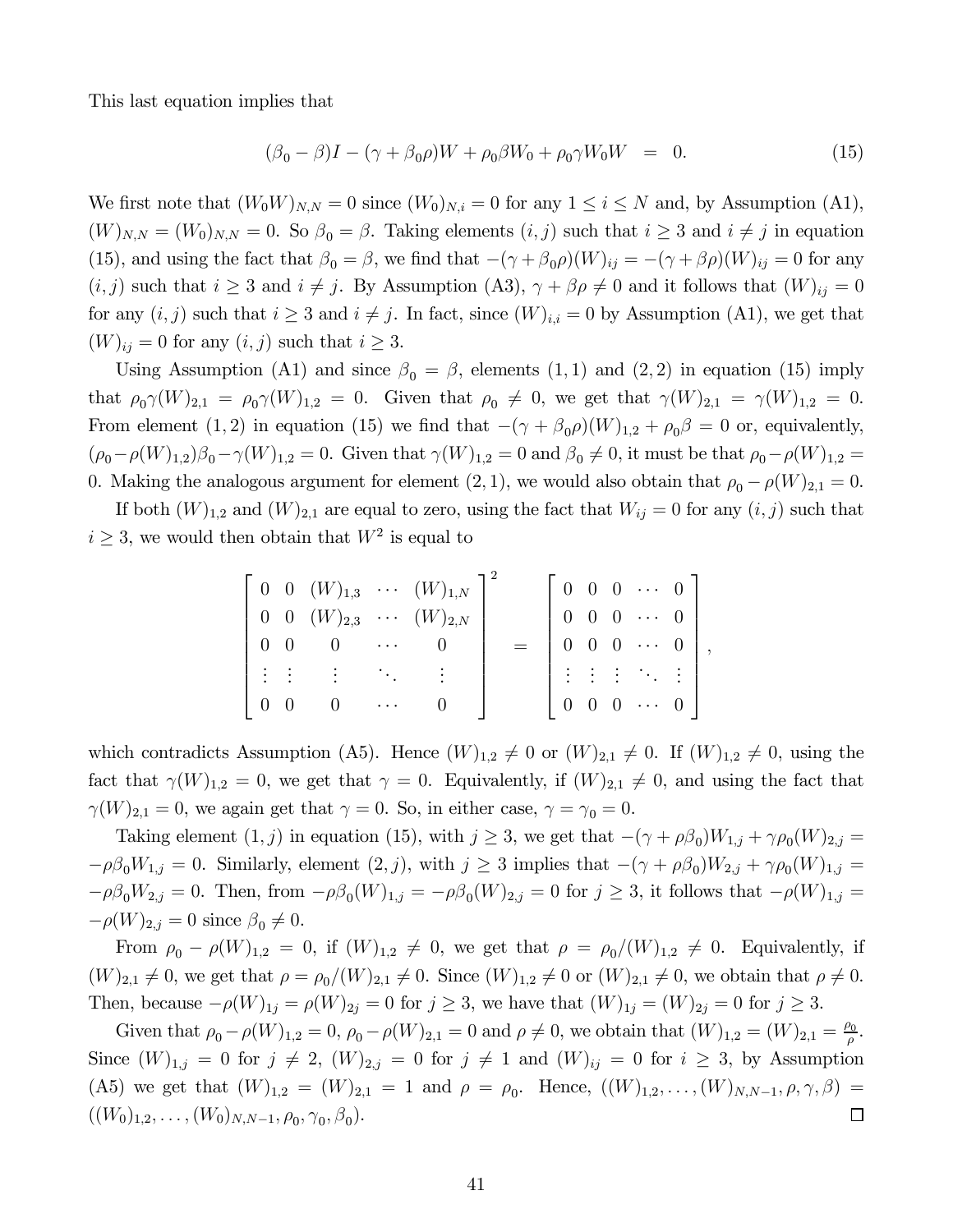**Lemma 2.** Assume (A1)-(A2) and (A4)-(A5). The image of  $\Pi(\cdot)$ , for  $\theta \in \Theta_+$ , is path-connected *and, therefore, connected.*

*Proof.* Take  $\theta$  and  $\theta^* \in \Theta_+$ . Consider first the subvectors corresponding to the adjacency matrices W and  $W^*$ . Without loss of generality, let  $1, \ldots, N$  be ordered such that  $(W^2)_{11} > (W^2)_{22}$ . Consider the adjacency matrix  $W_*$  corresponding to the network of directed connections  $\{(1, 2), (2, 1)\}$ and  $\{(3, 4), (4, 5), \ldots, (N-1, N), (N, 3)\}$ :

|  |  |                                                | $\begin{bmatrix} 0 & 1 & 0 & 0 & \cdots & 0 \\ 1 & 0 & 0 & 0 & \cdots & 0 \\ 0 & 0 & 0 & 1 & \cdots & 0 \end{bmatrix}$<br>$\cdots$ 0 |       |  |
|--|--|------------------------------------------------|--------------------------------------------------------------------------------------------------------------------------------------|-------|--|
|  |  |                                                |                                                                                                                                      | $0$ . |  |
|  |  | $\vdots$ $\vdots$ $\vdots$ $\ddots$<br>0 0 1 0 | $\sim$ $\pm$ $\pm$                                                                                                                   |       |  |
|  |  |                                                |                                                                                                                                      |       |  |

Note that  $diag(W_*^2) = (1, 1, 0, \ldots, 0)$  and this is an admissible adjacency matrix under assumptions  $(A1)$ - $(A2)$  and  $(A4)$ - $(A5)$ . We first show that W is path-connected to  $W_*$ .

Consider the path given by

$$
W(t) = tW_* + (1 - t)W
$$

which implies that

$$
\begin{aligned} (W(t)^2)_{11} &= (1-t)^2 (W^2)_{11} + t^2 + (1-t)t(W_{12} + W_{21}) \\ (W(t)^2)_{22} &= (1-t)^2 (W^2)_{22} + t^2 + (1-t)t(W_{12} + W_{21}). \end{aligned}
$$

Since  $(W(t)^2)_{11} - (W(t)^2)_{22} = (1-t)^2[(W^2)_{11} - (W^2)_{22}] > 0$  for  $t \in [0,1)$  and  $W(1) = W_*$ , (A5) is satisfied for any matrix  $W(t)$  such that  $t \in [0, 1]$ . Since all rows in  $W_*$  sum to one and  $(W_*)_{ii} = 0$  for any i, it is straightforward to see that  $W(t)$  also satisfies (A1) and (A4). Finally,  $\sum_{j=1}^{N} |W_{ij}(t)| \le t \sum_{j=1}^{N} |(W_*)_{ij}| + (1-t) \sum_{j=1}^{N} |W_{ij}| \le 1$  for every  $i = 1, ..., N$  and  $W(t)$  satisfies Assumption (A2).

If  $W^*$  is such that  $(W^{*2})_{11} \neq (W^{*2})_{22}$ , the convex combination of  $W^*$  and  $W_*$  is also seen to satisfy (A1)-(A2) and (A4)-(A5) and a path between  $W$  and  $W^*$  can be constructed via  $W_*$ . If, on the other hand  $(W^{*2})_{11} = (W^{*2})_{22}$ , suppose without loss of generality that  $(W^{*2})_{11} \neq (W^{*2})_{33}$ . In this case, one can construct a path between  $W^*$  and  $W_{**}$  where  $W_{**}$  represents the network of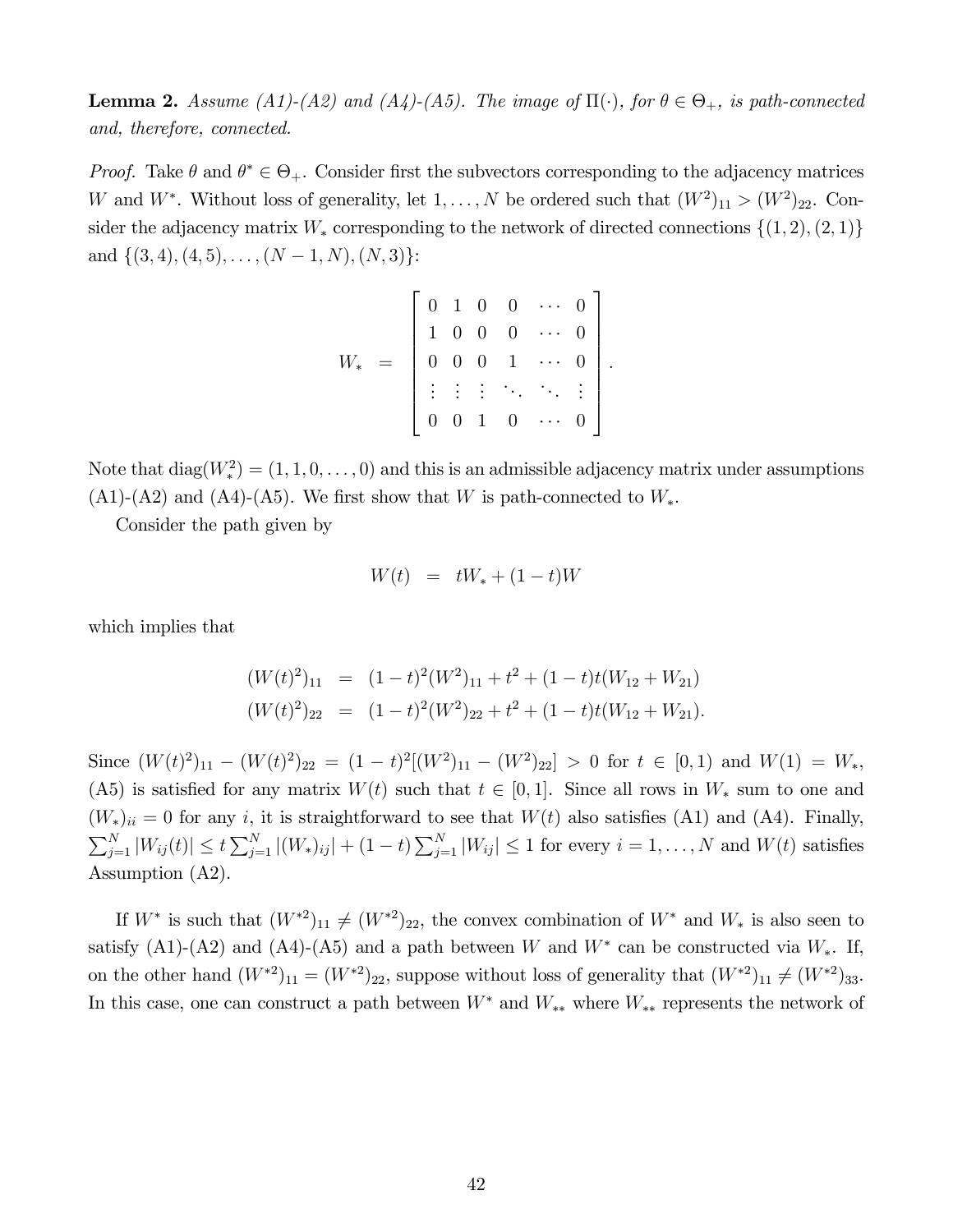directed connections  $\{(1, 3), (3, 1)\}\$  and  $\{(2, 4), (4, 5), \ldots, (N-1, N), (N, 2)\}\$ :

$$
W_{**} = \begin{bmatrix} 0 & 0 & 1 & 0 & \cdots & 0 \\ 0 & 0 & 0 & 1 & \cdots & 0 \\ 1 & 0 & 0 & 0 & \cdots & 0 \\ \vdots & \vdots & \vdots & \ddots & \ddots & \vdots \\ 0 & 1 & 0 & 0 & \cdots & 0 \end{bmatrix}.
$$

Like  $W(t)$  above, this path can be seen to satisfy assumptions  $(A1)-(A2)$  and  $(A4)-(A5)$ . Now note that a path can also be constructed between  $W_*$  and  $W_{**}$  as their convex combination also satisfies (A1)-(A2) and (A4)-(A5). For example, note that  $\hat{W}(t) = tW_* + (1 - t)W_{**}$  is such that  $(\hat{W}(t)^2)_{11} = t^2 + (1-t)^2$  and  $(\hat{W}(t)^2)_{NN} = 0$  so  $(\hat{W}(t)^2)_{11} - (\hat{W}(t)^2)_{NN} > 0$  for any  $t \in (0,1)$ and both  $\hat{W}(0)$  and  $\hat{W}(1)$  satisfy (A5). Hence, we can construct a path  $W(t)$  between W and  $W^*$ through  $W_*$  and  $W_{**}.$ 

Furthermore,  $\rho(t) = t\rho^* + (1-t)\rho, \beta(t) = (t\rho^*\beta^* + (1-t)\rho\beta)/(t\rho^* + (1-t)\rho), \gamma(t) = t\gamma^* + (1-t)\gamma$ are such that

$$
f(t) \equiv \rho(t)\beta(t) + \gamma(t) = t(\rho^*\beta^* + \gamma^*) + (1-t)(\rho\beta + \gamma) > 0,
$$

since  $\theta^*$  and  $\theta \in \Theta_+$ . (Note also that  $|\rho(t)| < 1$  so Assumption (A2) is satisfied.) These facts taken together imply that

$$
\theta(t) \equiv (W(t)_{12}, \dots, W(t)_{N,N-1}, \rho(t), \gamma(t), \beta(t)) \in \Theta_+.
$$

That is,  $\Theta_+$  is path-connected and therefore connected. Since  $\Pi(\cdot)$  is continuous on  $\Theta_+$ ,  $\Pi(\Theta_+)$  is connected.  $\Box$ 

#### Theorem 2

*Proof.* The proof uses Corollary 1.4 in Ambrosetti and Prodi (1995, p. 46),<sup>38</sup> which we reproduce here with our notation for convenience: *Suppose the function*  $\Pi(\cdot)$  *is continuous, proper and locally invertible with a connected image. Then the cardinality of*  $\Pi^{-1}(\overline{\Pi})$  *is constant for any*  $\overline{\Pi}$  *in the image of*  $\Pi(\cdot)$ *.* 

The mapping  $\Pi(\theta)$  is continuous and proper (by Corollary 1), with connected image (Lemma 2), and non-singular Jacobian at any point (as per the proof for Theorem 1) which guarantees local invertibility. Following Corollary 1.4 in Ambrosetti and Prodi (1995, p.46) reproduced above, we obtain that the cardinality of the pre-image of  $\Pi(\theta)$  is finite and constant. Take  $\theta \in \Theta_+$  such that

<sup>38</sup>Related results can be found in Ambrosetti and Prodi (1972) and de Marco *et al.* (2014)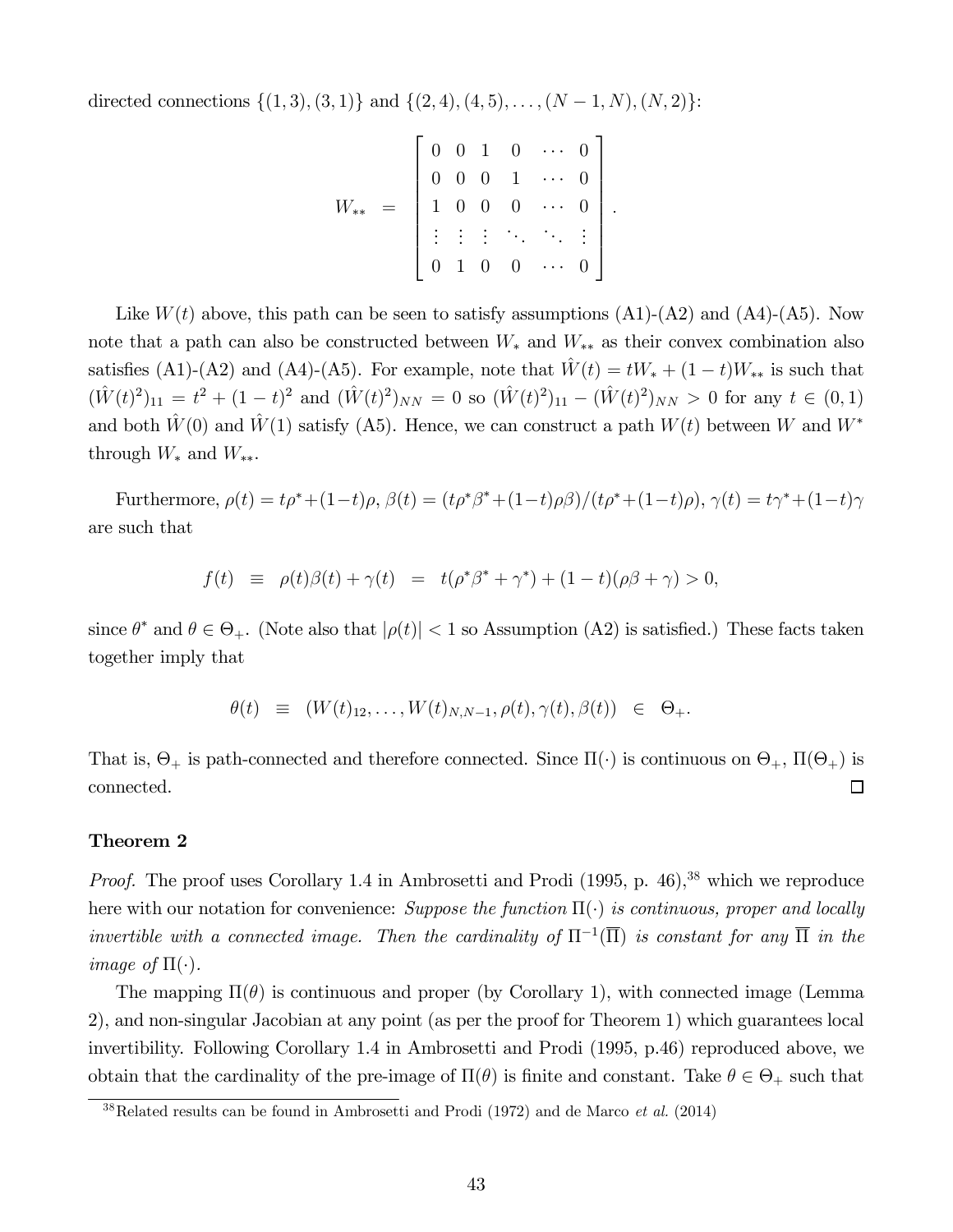$\gamma = 0$ ,  $(W)_{1,2} = (W)_{2,1} = 1$  and  $(W)_{i,j} = 0$  otherwise, with  $\rho \neq 0$  and  $\beta \neq 0$ . By Lemma 1, that cardinality is one.  $\Box$ 

#### Corollary 3

*Proof.* Since  $\rho \in (0,1)$  and  $W_{ij} \geq 0$ ,  $\sum_{k=1}^{\infty} \rho^{k-1} W^k$  is a non-negative matrix. By (5), the offdiagonal elements of  $\Pi(\theta)$  are equal to the off-diagonal elements of  $(\rho \beta + \gamma) \sum_{k=1}^{\infty} \rho^{k-1} W^k$ , the sign of those elements identifies the sign of  $\rho\beta + \gamma$ . By Theorem 2, the model is identified.  $\Box$ 

#### Corollary 4

*Proof.* Since  $W_0$  is non-negative and irreducible, there is a real eigenvalue equal to the spectral radius of  $W_0$  corresponding to the unique eigenvector whose entries can be chosen to be strictly positive (i.e., all the entries share the same sign). A generic eigenvalue of  $W_0$ ,  $\lambda_0$ , corresponds to an eigenvalue of  $\Pi_0$  according to:

$$
\lambda_{\Pi_0} = \beta_0 + (\rho_0 \beta_0 + \gamma_0) \frac{\lambda_0}{1 - \rho_0 \lambda_0}
$$

If  $\lambda_0 = a_0 + b_0 i$  where  $a_0, b_0 \in \mathbb{R}$  and  $i = \sqrt{-1}$ , then

$$
\lambda_{\Pi_0} = \beta_0 + (\rho_0 \beta_0 + \gamma_0) \frac{a_0 (1 - \rho_0 a_0) - \rho_0 b_0^2}{(1 - \rho_0 a_0)^2 + \rho_0^2 b_0^2} + (\rho_0 \beta_0 + \gamma_0) \frac{b_0}{(1 - \rho_0 a_0)^2 + \rho_0^2 b_0^2} i.
$$

If the eigenvalue  $\lambda_0$  is real,  $b_0 = 0$  and the corresponding  $\lambda_{\Pi_0}$  eigenvalue is also real. Differentiating  $Re(\lambda_{\Pi_0})$ , the real part of  $\lambda_{\Pi_0}$ , with respect to  $Re(\lambda_0) = a_0$ , we get:

$$
\frac{\partial Re(\lambda_{\Pi_0})}{\partial a_0} = \frac{(1 - \rho_0 a_0)^2 - \rho_0^2 b_0^2}{[(1 - \rho_0 a_0)^2 + \rho_0^2 b_0^2]^2} \times (\rho_0 \beta_0 + \gamma_0).
$$
\n(16)

If the eigenvalue  $\lambda_0$  is real, the expression (16) becomes:

$$
\frac{\partial Re(\lambda_{\Pi_0})}{\partial a_0} = \frac{\partial \lambda_{\Pi_0}}{\partial a_0} = \frac{1}{(1 - \rho_0 a_0)^2} \times (\rho_0 \beta_0 + \gamma_0).
$$

The fraction multiplying  $\rho_0 \beta_0 + \gamma_0$  is positive. If  $\rho_0 \beta_0 + \gamma_0 < 0$ , the real eigenvalues of  $\Pi_0$  are decreasing on the real eigenvalues of  $W_0$ . Consequently, the eigenvector corresponding to the largest (real) eigenvalue of  $W_0$  will be associated with smallest real eigenvalue of  $\Pi_0$ . If, on the other hand,  $\rho_0 \beta_0 + \gamma_0 > 0$  the eigenvector corresponding to the largest real eigenvalue of  $W_0$  will correspond to the largest real eigenvalue of  $\Pi_0$ . Since that eigenvector is the unique eigenvector that can be chosen to have strictly positive entries, the sign of  $\rho_0 \beta_0 + \gamma_0$  is identified by the  $\lambda_{\Pi_0}$  eigenvalue it is associated with and whether it is the largest or smallest real eigenvalue. By Theorem 2, the model is identified.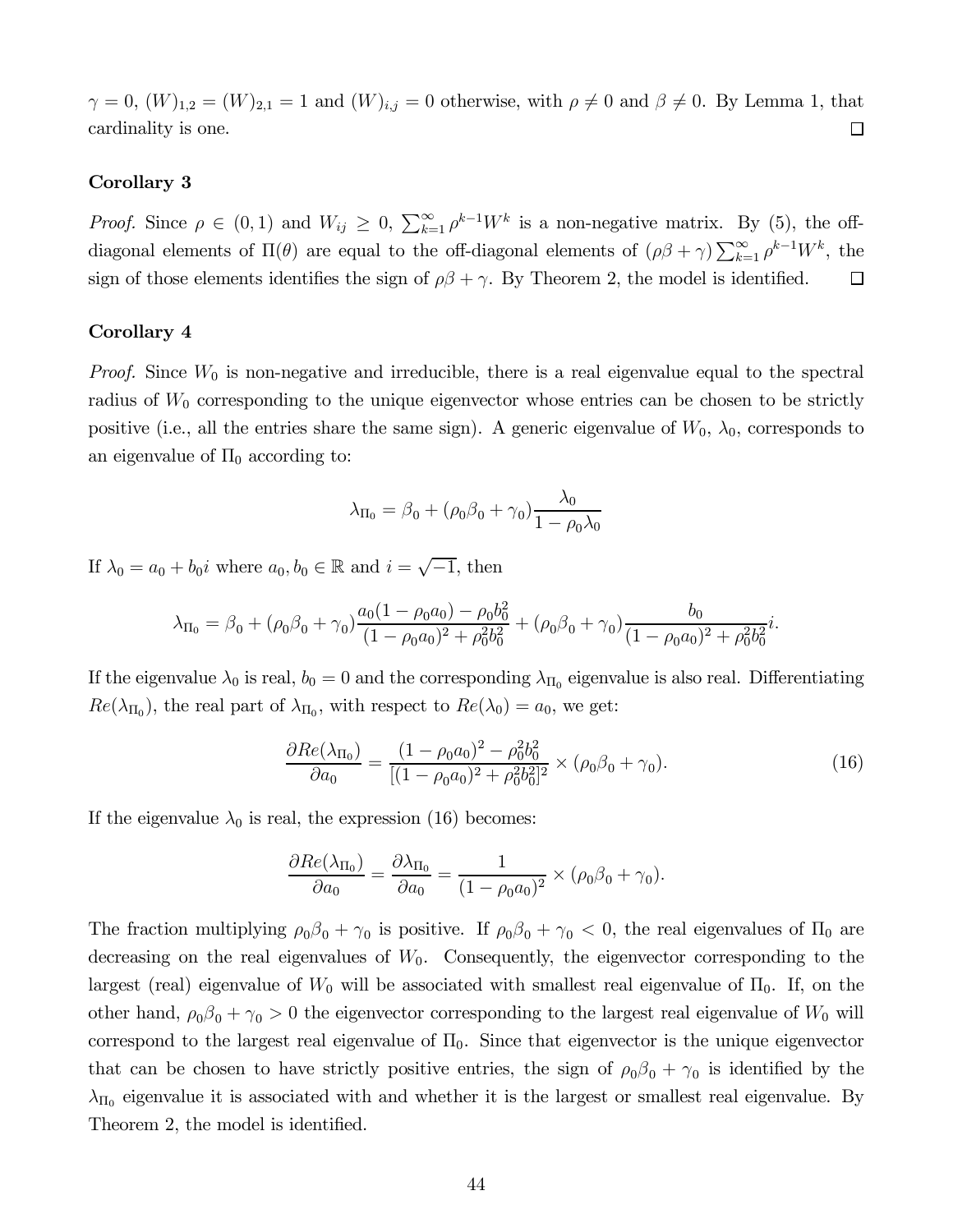If there is only one real eigenvalue, note that the denominator in the fraction in (16) is positive. The minimum value of the numerator subject to  $|\lambda_0|^2 = a_0^2 + b_0^2 \le 1$  is given by

$$
\min_{a_0, b_0} (1 - \rho_0 a_0)^2 - \rho^2 b_0^2 \text{ s.t. } a_0^2 + b_0^2 \le 1.
$$

The Lagrangean for this minimization problem is given by:

$$
\mathcal{L}(a_0, b_0; \mu) = (1 - \rho_0 a_0)^2 - \rho^2 b_0^2 + \mu (a_0^2 + b_0^2 - 1).
$$

where  $\mu$  is the Lagrange multiplier associated with the constraint  $a_0^2 + b_0^2 \leq 1$ . The Kuhn-Tucker necessary conditions for the solution  $(a_0^*, b_0^*, \mu^*)$  of this problem are given by:

$$
(\partial a_0:) \quad \rho_0(1 - \rho_0 a_0^*) - \mu^* a_0^* = 0
$$
  

$$
(\partial b_0:) \quad (\rho_0^2 - \mu^*) b_0^* = 0
$$
  

$$
\mu^* (a_0^{*2} + b_0^{*2} - 1) = 0
$$
  

$$
a_0^{*2} + b_0^{*2} \le 1 \text{ and } \mu^* \ge 0,
$$

Let  $\rho_0 \neq 0$ . (Otherwise, the objective function above is equal to one irrespective of  $a_0$  or  $b_0$  and the partial derivative is  $\rho_0\beta_0 + \gamma_0$ . If  $\mu^* = 0$ ,  $\partial b_0$  implies that  $b_0^* = 0$ . Then  $\partial a_0$  would have  $a_0^* = \rho_0^{-1}$ which violates  $a_0^{*2} + b_0^{*2} \le 1$ .

Hence, a solution should have  $\mu^* > 0$ . In this case, there are two possibilities:  $b_0^* = 0$  or  $b_0^* \neq 0$ . If  $b_0^* \neq 0$ , condition  $\partial b_0$  implies that  $\mu^* = \rho_0^2$  and  $\partial a_0$  then gives  $a_0^* = (2\rho_0)^{-1}$ . Because the constraint is binding,  $b_0^{*2} = 1 - (4\rho_0^2)^{-1}$ . In this case,  $a_0^{*2} \le 1$  and  $b_0^{*2} \ge 0$  requires that  $|\rho_0| \ge 1/2$ . The value of the minimised objective function in this case  $1/2 - \rho_0^2$ . This is positive if  $|\rho_0| < \sqrt{2}/2$ .

The other possibility is to have  $b_0 = 0$ . Because the constraint is binding,  $a_0 = 1$  and the objective function takes the value  $(1 - \rho_0)^2 > 0$ . Since  $(1 - \rho_0)^2 - 1/2 + \rho_0^2 = 2\rho_0^2 - 2\rho_0 + 1/2 \ge 0$ , this solution is dominated by the previous one when  $|\rho_0| \geq 1/2$ .

Consequently, the fraction multiplying  $\rho_0 \beta_0 + \gamma_0$  is non-negative and it can be ascertained that

$$
sgn\left[\frac{\partial Re(\lambda_{\Pi_0})}{\partial a_0}\right] = sgn[\rho_0\beta_0 + \gamma_0]
$$

as long as  $|\rho_0| < \sqrt{2}/2$ .

If  $\rho_0 \beta_0 + \gamma_0 < 0$ , the real part of the eigenvalues of  $\Pi_0$  is decreasing on the real part of the eigenvalues of  $W_0$ . Consequently, the eigenvector corresponding to the eigenvalue of  $W_0$  with the largest real part will correspond to the eigenvalue of  $\Pi_0$  with the smallest real part. If, on the other hand,  $\rho_0 \beta_0 + \gamma_0 > 0$  the eigenvector corresponding to the eigenvalue of  $W_0$  with the largest real part will correspond to the eigenvalue of  $\Pi_0$  with the largest real part. Since that eigenvector is the unique eigenvector that can be chosen to have strictly positive entries, the sign of  $\rho_0 \beta_0 + \gamma_0$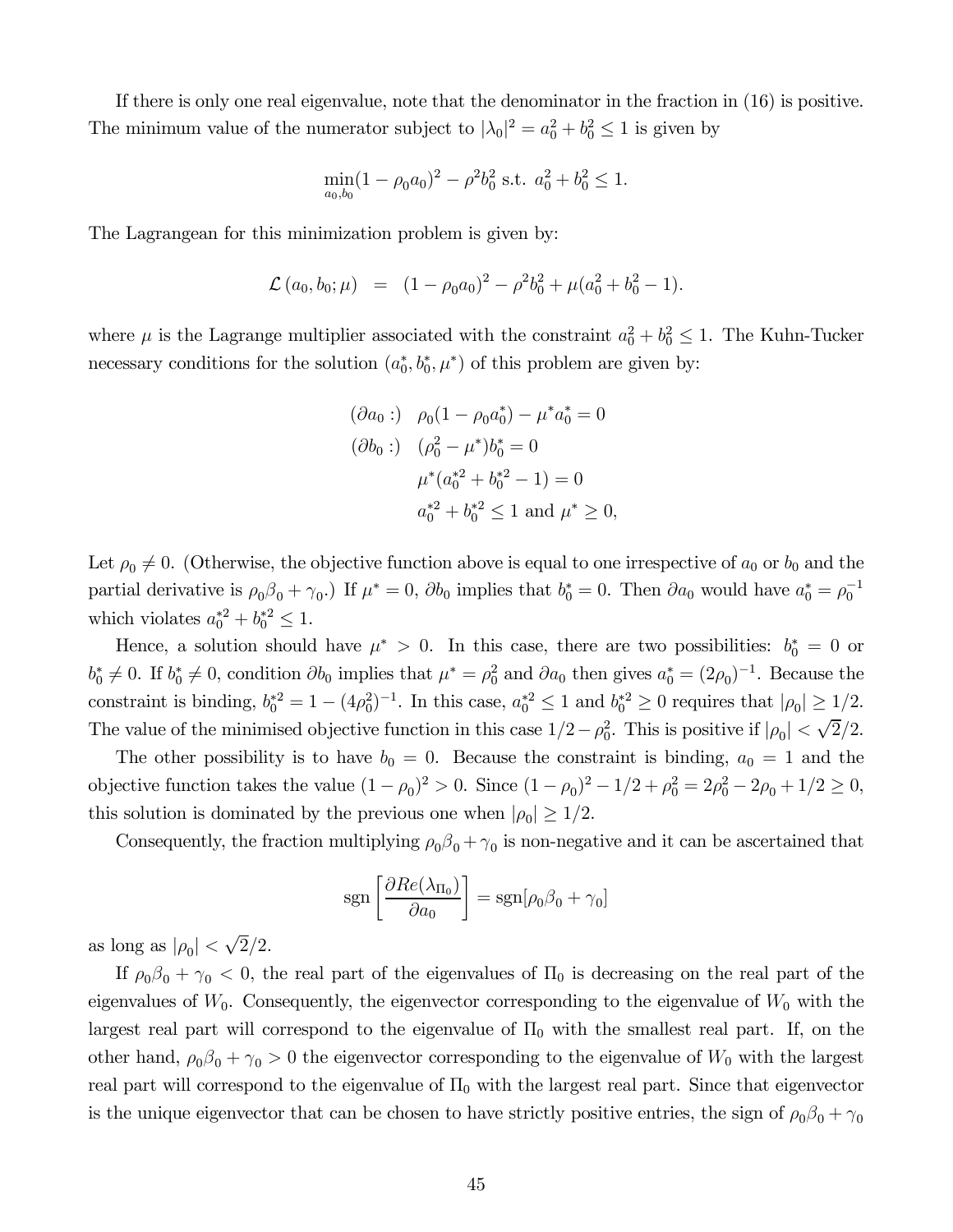is identified by the  $\lambda_{\Pi_0}$  eigenvalue it is associated with.

By Theorem 2, the model is identified.

#### Proposition 1

*Proof.* From equation (6) we observed that  $\Pi_0 v_j = \lambda_{\Pi_0, j} v_j$ , where  $v_j$  is an eigenvector of both  $W_0$ and  $\Pi_0$  with corresponding eigenvalue  $\lambda_{\Pi_0,j} = \frac{\beta_0 + \gamma_0 \lambda_{0,j}}{1 - \rho_0 \lambda_{0,j}}$  $\frac{\sum_{i=1}^{0} \lambda_{i} \lambda_{i}}{1-\rho_{0} \lambda_{0,j}}$ . Defining c as the row-sum of  $\Pi_{0}$ , we also have that

 $\Box$ 

$$
\tilde{\Pi}_0(I - H)v_j = (I - H)\Pi_0(I - H)v_j = (I - H)\Pi_0v_j - (I - H)\Pi_0Hv_j
$$
\n
$$
= \lambda_{\Pi_0,j}(I - H)v_j - (I - H)cHv_j = \lambda_{\Pi_0,j}(I - H)v_j - (H - H^2)cv_j
$$
\n
$$
= \lambda_{\Pi_0,j}(I - H)v_j - (H - H)cv_j = \lambda_{\Pi_0,j}(I - H)v_j,
$$

where the third equality obtains from  $\Pi_0 H = cH$  and the fifth equality holds since H is idempotent. So  $\tilde{\Pi}_0$  and  $\Pi_0$  have common eigenvalues, with corresponding eigenvector  $\tilde{v}_j = v_j - \bar{v}_j t$  for  $\tilde{\Pi}_0$ , where  $\bar{v}_j = \frac{1}{N}$  $\frac{1}{N}t'v_j, j=1,\ldots,N.$  Since  $\lambda_{\Pi_0,j}$  and  $\tilde{v}_j$  are observed from  $\tilde{\Pi}_0$ , identification of  $\Pi_0$  is equivalent to identification of  $\bar{v}_j$  (given diagonilizability).

To establish identification of  $\bar{v}_j$ , note that  $W_0(\tilde{v}_j + \bar{v}_j t) = \lambda_{0,j}(\tilde{v}_j + \bar{v}_j t)$  since  $v_j$  is an eigenvector of  $W_0$ . Consider an alternative constant  $\bar{v}_j^* \neq \bar{v}_j$  that satisfies the previous equation. Then

$$
W_0 \iota(\bar{v}_j - \bar{v}_j^*) = \lambda_{0,j} (\bar{v}_j - \bar{v}_j^*).
$$

Since  $W_0 \iota = \iota$ ,  $v_j$  must satisfy  $(1 - \lambda_{0,j})(\bar{v}_j - \bar{v}_j^*) = 0$ . For  $j = 2, \ldots, N$ ,  $|\lambda_{0,j}| < 1$ . So  $\bar{v}_j = \bar{v}_j^*$  and therefore identified. For  $j = 1$ , it is known that  $\lambda_1 = 1$  with eigenvector  $v_1 = \iota$ .  $\Box$ 

#### Proposition 2

*Proof.* Under row-sum normalization and  $|\rho_0| < 1$ ,  $(I - \rho_0 W_0)^{-1} \iota = \iota + \rho_0 W_0 \iota + \rho_0^2 W_0^2 \iota + \cdots =$  $\iota + \rho_0 \iota + \rho_0^2 \iota + \cdots = \iota \frac{1}{1-\iota}$  $\frac{1}{1-\rho_0}$ , so  $\Pi_{01} \equiv (I-\rho_0 W)^{-1}$  has constant row-sums. If row-sum normalization fails,  $\Pi_{01}$  may not have constant row-sums. Define  $h_{ij}$  as the  $(ij)$ -th element of  $H$ . The first row of the system  $(I - \tilde{H})(I - \rho_0 W)^{-1} \iota = (I - \tilde{H})r_{W_0} = 0$  is  $h_{11}^* r_{W_0,1} - h_{12} r_{W_0,2} - \cdots - h_{1N} r_{W_0,N} = 0$ where  $h_{11}^* = 1 - h_{11}$  and  $r_{W_0,l}$  is the *l*-th element of  $r_{W_0}$ . If there are N possible  $W_0$ ,  $W_0^{(1)}$  $U_0^{(1)}, \ldots, W_0^{(n)}$  $\begin{matrix} 0 & 0 \ 0 & 0 \end{matrix}$ such that  $[r_{W_0^{(1)}} \cdots r_{W_0^{(N)}}]$  has rank N, then  $h_{11}^* = h_{12} = \cdots = h_{1N} = 0$ . Since the same reasoning applies to all rows,  $H$  is the trivial transformation  $H = I$ .  $\Box$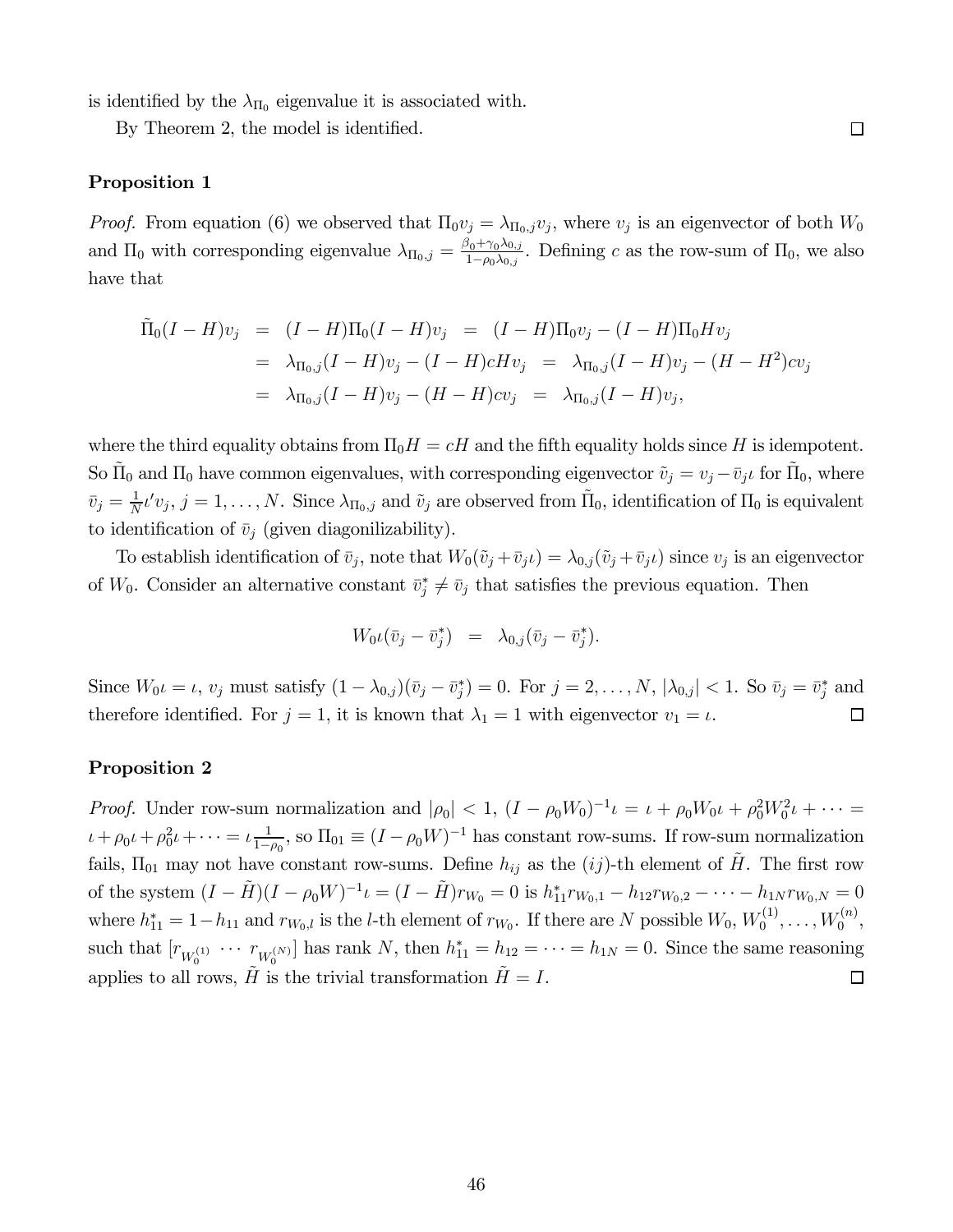# B Estimation

### **B.1** Sparsity of  $W_0$  and  $\Pi_0$

Define  $\tilde{M}$  as the number of non-zero elements of  $\Pi_0$ . We say that  $\Pi_0$  is sparse if  $\tilde{M} \ll NT$ . Denote the number of connected pairs in  $W_0$  via paths of any length as  $\tilde{m}_c$ . We equivalently say that  $W_0$ is "sparse connected" if  $\tilde{m}_c \ll NT$ . We show that sparsity of  $\Pi_0$  is related to sparse connectedness of  $W_0$ .

**Proposition 3.**  $\Pi_0$  *is sparse if, and only if, the number of unconnected pairs*  $W_0$  *is large.* 

*Proof.* For  $|\rho_0| < 1$ , we have that

$$
\Pi_0 \ = \ \beta_0 I + (\rho_0 \beta_0 + \gamma_0) \sum_{k=1}^{\infty} \rho_0^{k-1} W_0^k.
$$

Given that  $\rho_0 \beta_0 + \gamma_0 \neq 0$ , it follows directly that  $[\Pi_0]_{ij} = 0$  if, and only if, there are no paths between *i* and *j* in  $W_0$ . Therefore, sparsity of  $\Pi_0$  translates into a large number of  $(i, j)$  unconnected pairs in  $W_0$ .  $\Box$ 

On the one hand, sparsity does not imply sparse connectedness. A circular graph is clearly sparse, but all nodes connect with all other nodes through a path of length at most  $\frac{N}{2}$ . On the other hand, the sparse connectedness implies sparsity and therefore is a stronger requirement. To see this, take any arbitrary network G with  $\tilde{m}(G)$  non-zero elements and  $\tilde{m}_c(G)$  connected pairs. Now consider the operation of "completing"  $G$ : for every connected  $(i, j)$  pair, add a direct link between  $(i, j)$  if non-existent in G and denote the resulting matrix as  $\mathcal{C}(G)$ . It is clear that  $\tilde{m}(G) \leq \tilde{m}(\mathcal{C}(G)).$  Yet,  $\tilde{m}(\mathcal{C}(G)) = \tilde{m}_{c}(G).$ 

### B.2 Adaptive Elastic Net

#### B.2.1 Implementation and Initial Conditions

To make our procedure robust to the choice of initial condition, we use the particle swarm algorithm. This is an optimization algorithm tailored to more aptly find global optima, which does not depend on choice of initial conditions. It works as follows. The procedure starts from a large number of initial conditions covering the parameter space, known as "particles" (Kennedy and Eberhart, 1995). Each particle is iterated independently until convergence. The algorithm returns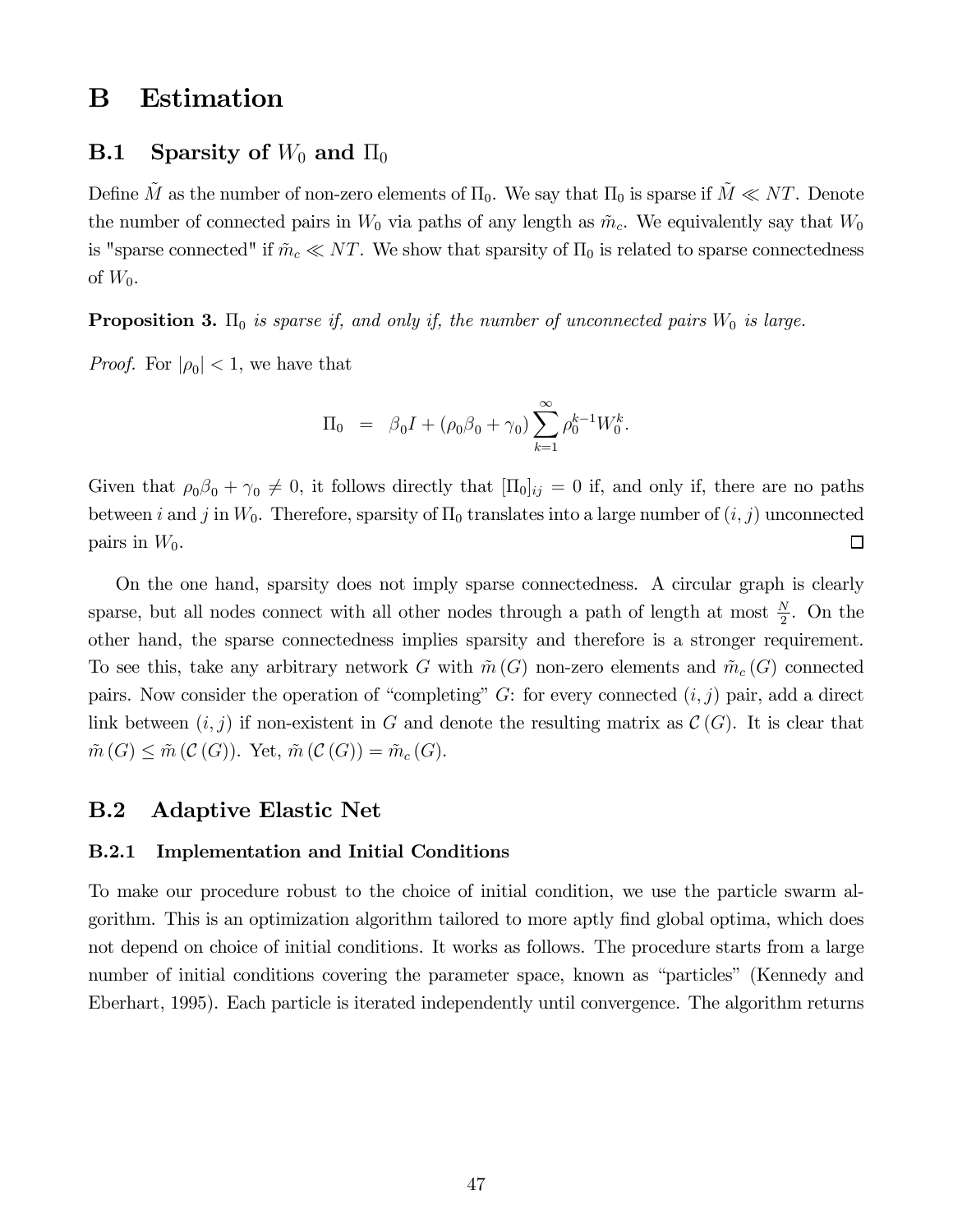the optimum calculated across particles.<sup>39,40</sup>

To ensure compliance with row-sum normalization for each row  $i$  of  $W$ , one non-zero parameter  $W_{i,j^*}$  is set to  $1 - \sum_{j=1,j\neq j^*}^N W_{i,j}$ . This avoids making use of constrained optimization routines.<sup>41</sup> We also impose the restriction that  $\rho \geq 0$  and  $W_{ij} \geq 0$  by minimizing the objective function with respect to  $\tilde{\rho}$  with  $\rho = \tilde{\rho}^2$  and  $\tilde{W}_{ij}$  with  $W_{ij} = \tilde{W}_{ij}^2$ .

Optimization of (8) starts from the initial condition selected by the particle swarm algorithm and is minimized with respect to the parameters that were neither set to zero nor were chosen to ensure row-sum normalization. Estimates from the first stage are subsequently used to adjust the penalization, as in the Adaptive Elastic Net GMM objective function (10).<sup>42</sup> The steps above are repeated for different combinations of  $p = (p_1, p_1^*, p_2)$ , selected on a grid. The final estimate is the one that minimizes the BIC criterion.

### B.3 OLS

For the purpose of estimation, it is convenient to write the model in the stacked form. Let  $x = [x_1, \ldots, x_T]'$  be the  $T \times N$  matrix of explanatory variables,  $y_i = [y_{i1}, \ldots, y_{iT}]'$  be the  $T \times 1$ vector of response variables for individual i and  $\pi_i^0 = [\pi_{i1}^0, \ldots, \pi_{iN}^0]'$  where  $\pi_{ij}^0$  is a short notation for the  $(i, j)$ -th element of  $\Pi_0$ . The concise model is then,

$$
y_i = x\pi_i^0 + v_i \tag{17}
$$

for each  $i = 1, ..., N$ , where also  $v_i = [v_{i1}, ..., v_{iT}]'$ . Model (17) can then be estimated equationby-equation. Denote  $\pi^0 = [\pi_1^{0'}, \ldots, \pi_N^{0'}]'$ . Stacking the full set of N equations,

$$
y = X\pi^0 + v \tag{18}
$$

<sup>41</sup>At each row, we pick the  $j^*$  closest to the main diagonal of W.

<sup>42</sup>Note that the Elastic Net penalty  $p_1 \sum |W_{i,j}|$  is invariant with respect to choices of W if row-sum normalization is imposed. Yet, the penalty affects the initial selection of arguments in which  $W_{i,j}$  is restricted to zero if the derivative of the objective function is smaller than  $p_1$  in absolute value.

 $39\,\text{We set Caner and Zhang's (2014) suggestion for the initial condition as one of those particles, with minor.}$ modifications. The authors suggest calculating the absolute value of the derivative of the unpenalized GMM objective function evaluated at zero,  $\nabla_W$ , and the set parameters smaller than  $p_1$  at zero. The rationale is that if the GMM objective function is invariant with respect to certain parameters, the Elastic Net problem achieves a corner solution (where parameters are set to zero). In our case, allowing only for positive interactions, we set to zero the elements such that  $-\nabla_W \leq p_1$ . All other elements of W gain equal weights such that row-sum normalization is respected. The derivative  $\nabla_W$  is mechanically zero if  $\rho = \gamma = 0$ . So we set  $\rho = .5$ , given that the parameter space is bounded and  $\rho \in [0, 1)$ . The other parameters that enter the derivative are  $\hat{\beta}$  estimated from a regression of  $y$  on x, with the full set of fixed effects, and  $\gamma = 0$ .

 $^{40}$ We also implemented an additional five particles. Particle 2: like Particle 1 but with size proportional to the magnitude of the derivatives conditional on  $-\nabla_W$  being greater than  $p_1$ ; Particle 3: sets to non-zero all positive elements of  $-\nabla_W$  with equal weights; Particle 4: selects 5% highest values of  $-\nabla_W$ , sets all others to zero, and nonzero gain equal weights; Particle 5: W obtained from the Lasso regression of  $y_t$  on the  $y_t$  of others with penalization  $p_1$ ; Particle 6: W obtained from the Lasso regression of  $y_t$  on the  $x_t$  of others with penalization  $p_1$ . In all cases, weights are rescaled by row-specific constants such that row-sum normalization is complied with. The remaining 94 particles are uniformly randomly selected by the built-in MATLAB particle swarm algorithm.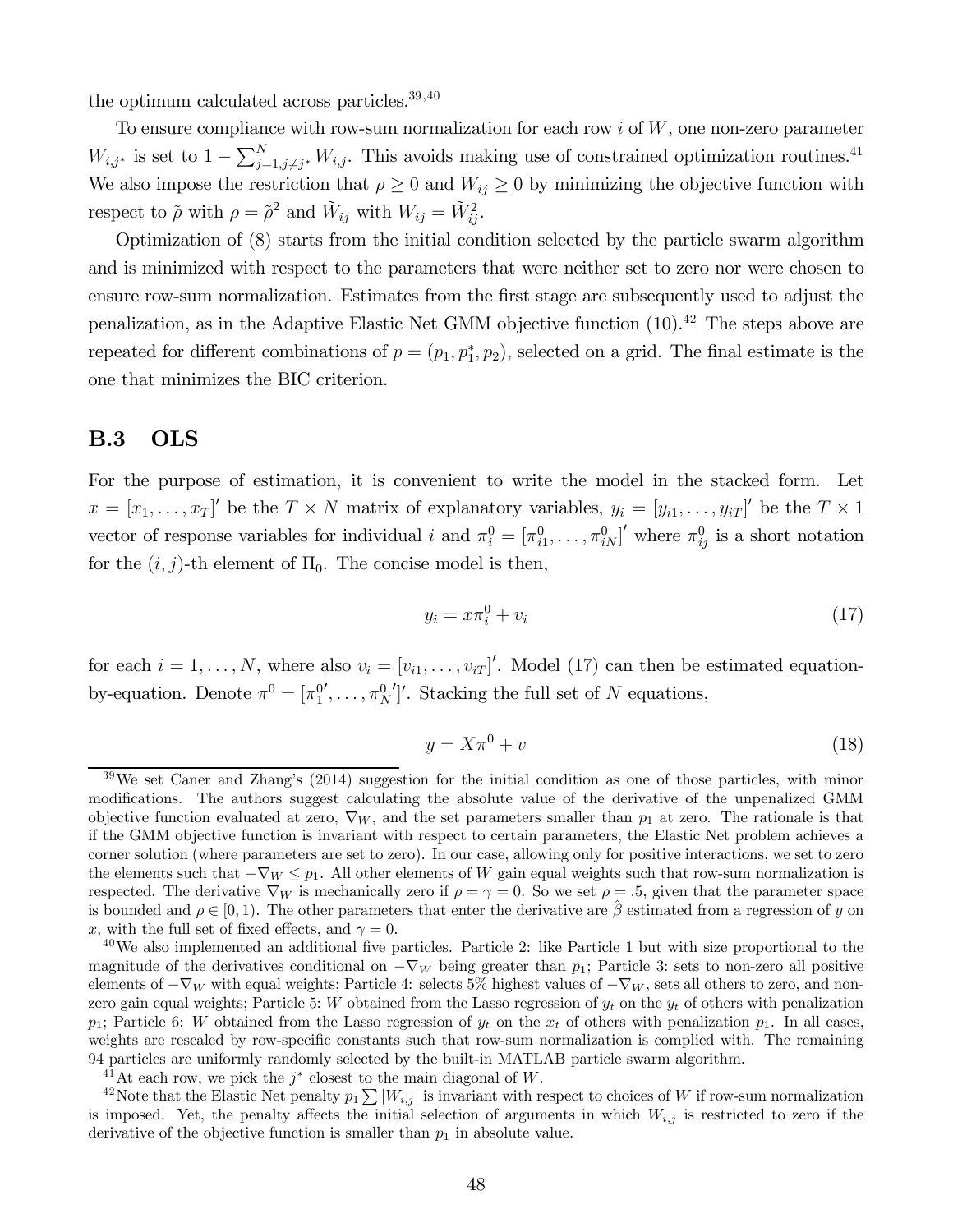where  $y = [y_1, \ldots, y_N], X = I_N \quad x, \pi^0 = \text{vec}(\Pi'_0), \text{and } v = [v_1, \ldots, v_N].$  If the number of individuals in the network N is fixed and much smaller than data points available,  $N^2 \ll NT$ , equation (18) can be estimated via ordinary least squares (OLS). Under suitable regularity conditions, the OLS estimator  $\hat{\pi} = (X'X)^{-1} X'y$  is asymptotically distributed,

$$
\sqrt{NT}(\hat{\pi} - \pi^0) \xrightarrow{d} \mathcal{N}(0, Q^{-1}\Sigma Q^{-1})
$$

where  $Q_T \equiv \frac{1}{NT} X'X$ ,  $Q \equiv p \lim_{T \to \infty} Q_T$ ,  $\Sigma_T \equiv \frac{1}{NT} X' vv'X$  and  $\Sigma \equiv p \lim_{T \to \infty} \Sigma_T$ . The proof is standard and omitted here. As noted above, in typical applications it is customary to row-sum normalize matrix W. If no individual is isolated, one obtains that, by equation  $(5)$ ,

$$
\Pi_{0}\iota_{N} = \beta_{0}\iota + (\rho_{0}\beta_{0} + \gamma_{0})\sum_{k=1}^{\infty} \rho_{0}^{k-1}W_{0}^{k}\iota
$$
\n
$$
= \frac{\beta_{0} + \gamma_{0}}{1 - \rho_{0}}\iota
$$
\n(19)

where  $\iota_N$  is the N-length vector of ones. The last equality follows from the observation that, under row-normalization of  $W_0$ ,  $W^k \iota = W \iota = \iota$ ,  $k > 0$ . Equation (19) implies that  $\Pi_0$  has constant row-sums, which implies that row-sum normalization is, in principle, testable. This suggests a simple Wald statistic applied to the estimates of  $\pi^0$ . Under the null hypothesis,

$$
\sqrt{NTR}\hat{\pi} \stackrel{d}{\longrightarrow} \mathcal{N}\left(0, RQ^{-1}\Sigma Q^{-1}R'\right)
$$

where  $R = [I_{N-1} \t l'_N; -\iota_{N-1} \t l'_N]$ . The Wald statistic is  $W = NT (R\hat{\pi})' (Q^{-1} \Sigma Q^{-1})^{-1} (R\hat{\pi}) \sim$  $\chi^2_{N-1}$  which is a convenient expression for testing row-sum normalization of  $W_0$ . We also note that the asymptotic distribution of  $\hat{\theta}$  can be immediately obtained by the Delta Method,

$$
\sqrt{T}(\hat{\theta} - \theta_0) \xrightarrow{d} \mathcal{N}\left(0, \nabla_{\theta}^{\prime -1} Q^{-1} \Sigma Q^{-1} \nabla_{\theta}\right)
$$

where  $\nabla_{\theta}$  is the gradient of  $\hat{\theta}$  with respect to  $\hat{\pi}$ . We note that the derivation of the Wald statistic for testing the row-sum normalization and the asymptotic distribution of  $\hat{\theta}$  does not depend on the OLS implementation, and can be easily adjusted for any estimator for which the asymptotic distribution is known.

# C Simulations

### C.1 Set-Up

The simulations are based on two stylized random network structures, and two real world networks. These networks vary in their size, complexity, and aggregate and node-level features. All four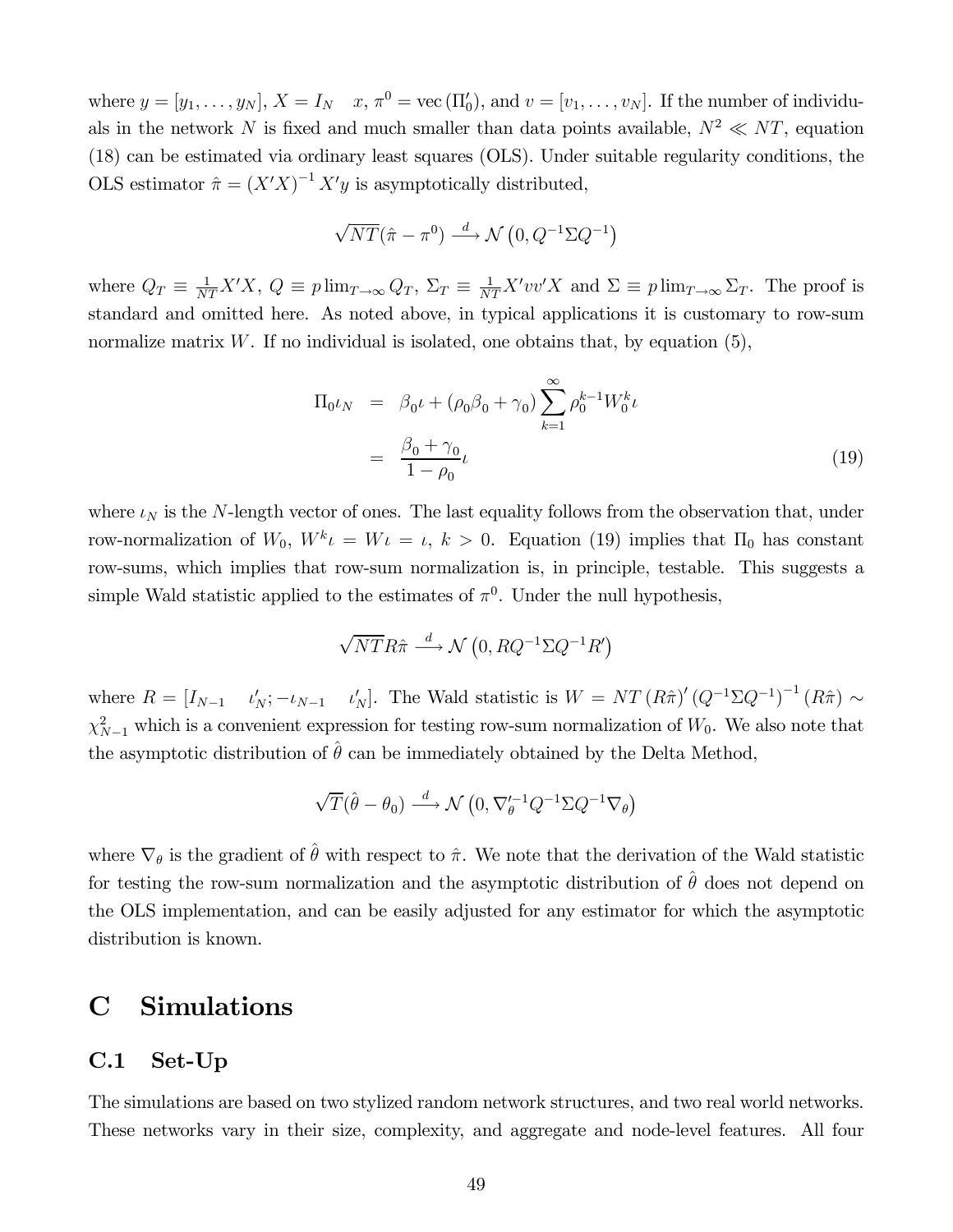networks are also sparse. The two stylized networks considered are:

- (*i*) Erdos-Renyi network: we randomly pick exactly one element in each row of  $W_0$  and set that element to 1. This is a random graph with in-degree equal to 1 for every individual (Erdos and Renyi, 1960). Such a network could be observed in practice if connections are formed independently of one another. With  $N = 30$ , the resulting density of links is 3.45%.
- (*ii*) Political party network: there are two parties, each with a party leader. The leader directly affects the behavior of half the party members. We assume that one party has twice the number of members as the other. More specifically, we assume individuals  $i = 1, \ldots, \frac{N}{3}$  $\frac{N}{3}$  are affiliated to Party A and are led by individual 1; individuals  $i = \frac{N}{3} + 1, \ldots, N$  are affiliated to Party B and are led by individual  $\frac{N}{3}+1$ . This difference in party size allows us to evaluate our ability to recover and identify central leaders, even in the smaller party. To test the procedure further, we add one random link per row to represent ties that are not determined by links to the Party leader. We simulate this network for various choices of  $N$ . If  $N$  is not a multiple of three, we round  $\frac{N}{3}$  to the nearest integer. With  $N = 30$ , this network has a density of  $5.17\%$ .
- *(iii)* Coleman's (1964) high school friendship network survey: in 1957/8, students in a small high school in Illinois were asked to name, "fellows that they go around with most often." A link was considered if the student nominated a peer in either survey wave. The full network has  $N = 73$  nodes, of which 70 are non-isolated and so have at least one link to another student. On average, students named just over five friendship peers. This network has density 7.58%. Furthermore, the in-degree distribution shows that most individuals received a small number of links, while a small number received many peer nominations.
- (*iv*) Banerjee *et al.*'s (2013) village network survey: these authors conducted a census of households in 75 villages in rural Karnataka, India, and survey questions include several about relationships with other households in the village. To begin with, we use social ties based on family relations (later examining insurance networks). We focus on village 10 that is comprised of  $N = 77$  households, and so similar in size to network *(iii)*. In this village there are 65 non-isolated households, with at least one family link to another household. This network has density  $5.07\%$ .

For the stylized networks  $(i)$  and  $(ii)$ , we first assess the performance of the estimator for a fixed network size,  $N = 30$ . We later show how performance varies with alternative network sizes. We simulate the real-world networks *(iii)* and *(iv)* using non-isolated nodes in each (so  $N = 70$ ) and 65 respectively). As in Bramoullé *et al.*, 2009, we exclude isolated nodes because they do not conform with row-sum normalization.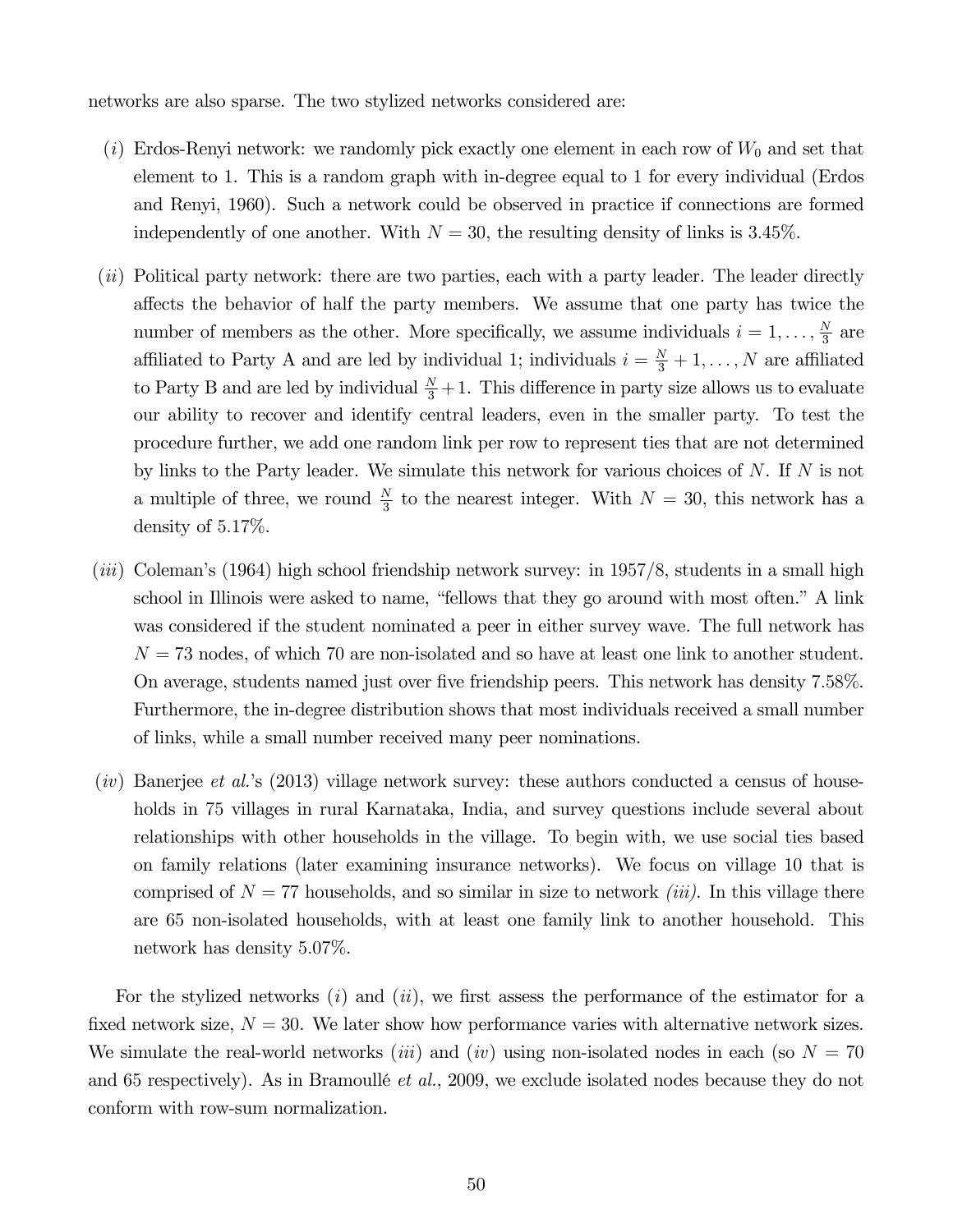Our result identifies entries in  $W_0$  and so naturally recovers links of varying strength. Data limitations often force researchers to postulate some ties to be weaker than others (say, based on interaction frequency). This is in sharp contrast to our approach, that identifies the continuous strength of ties,  $W_{0,ij}$ , where  $W_{0,ij} > 0$  implies node j influences node i.

To establish the performance of the estimator in capturing variation in link strength, we proceed as follows for each network. First, for each node we randomly assign one of their links to have value  $W_{0,ij} = .7$ . As the underlying data generating process is assumed to allow for common time effects  $(\alpha_t)$ , we then set the weight on all other links from the node to be equal and such that row-sum normalization  $(A4')$  is complied with.<sup>43</sup> As we consider larger networks, we typically expect them to have more non-zero entries in each row of  $W_0$ , but row-sum normalization means that each weaker link will be of lower value. This works *against* the detection of weaker links using estimation methods involving penalization, because they impose small parameter estimates shrink to zero.<sup>44</sup> Finally, to aid exposition, we set a threshold value for link strength to distinguish 'strong' and 'weak' links. A strong (weak) link is defined as one for which  $W_{0,ij} > (\le)$ .3.

Summary statistics for each network are presented in Panel A of Table A1. Following Jackson *et al.* (2017), we consider the following network-wide statistics: number of edges, number of strong and weak edges, number of reciprocated edges, clustering coefficient, number of components, and the size of the maximal component. In addition, we report the standard deviation calculated across elements of the diagonal of  $W_0^2$ . If this is zero, then the diagonal of  $W_0^2$  is either zero or proportional to the vector of ones, and Assumption A5 would not be satisfied. We can see that for each case this statistic is well above zero.

Following Jackson *et al.* (2017), we consider the following node-level statistics: in- and outdegree distribution (mean and standard deviation), and the three most central individuals. The four networks differ in their size, complexity, and the relative importance of strong and weak ties. For example, the Erdos-Renyi network only has strong ties, the political party network has twice as many strong as weak ties. For the real world networks, the mean out-degree distributions are higher so the majority of ties are weak, with the high school network having around 80% of its edges being weak ties.

Panel data for each of the four simulations is generated as,

$$
y_t = (I - \rho_0 W_0)^{-1} (x_t \beta + W_0 x_t \gamma + \alpha_t \iota + \alpha^* + \epsilon_t),
$$

<sup>&</sup>lt;sup>43</sup>For example, if in a given row of  $W_0$  there are two links, one will be randomly selected to be set to .7, and the other set to 3. If there are three links one is set to 7 and the other two set to each have weight 15 to maintain row-sum normalization, and so on. For the Erdos-Renyi network, there are thus only strong ties as each node has only one link to another node.

<sup>&</sup>lt;sup>44</sup>Caner and Zhang (2014) state that "local to zero coefficients should be larger than  $T^{-\frac{1}{2}}$  to be differentiated from zero."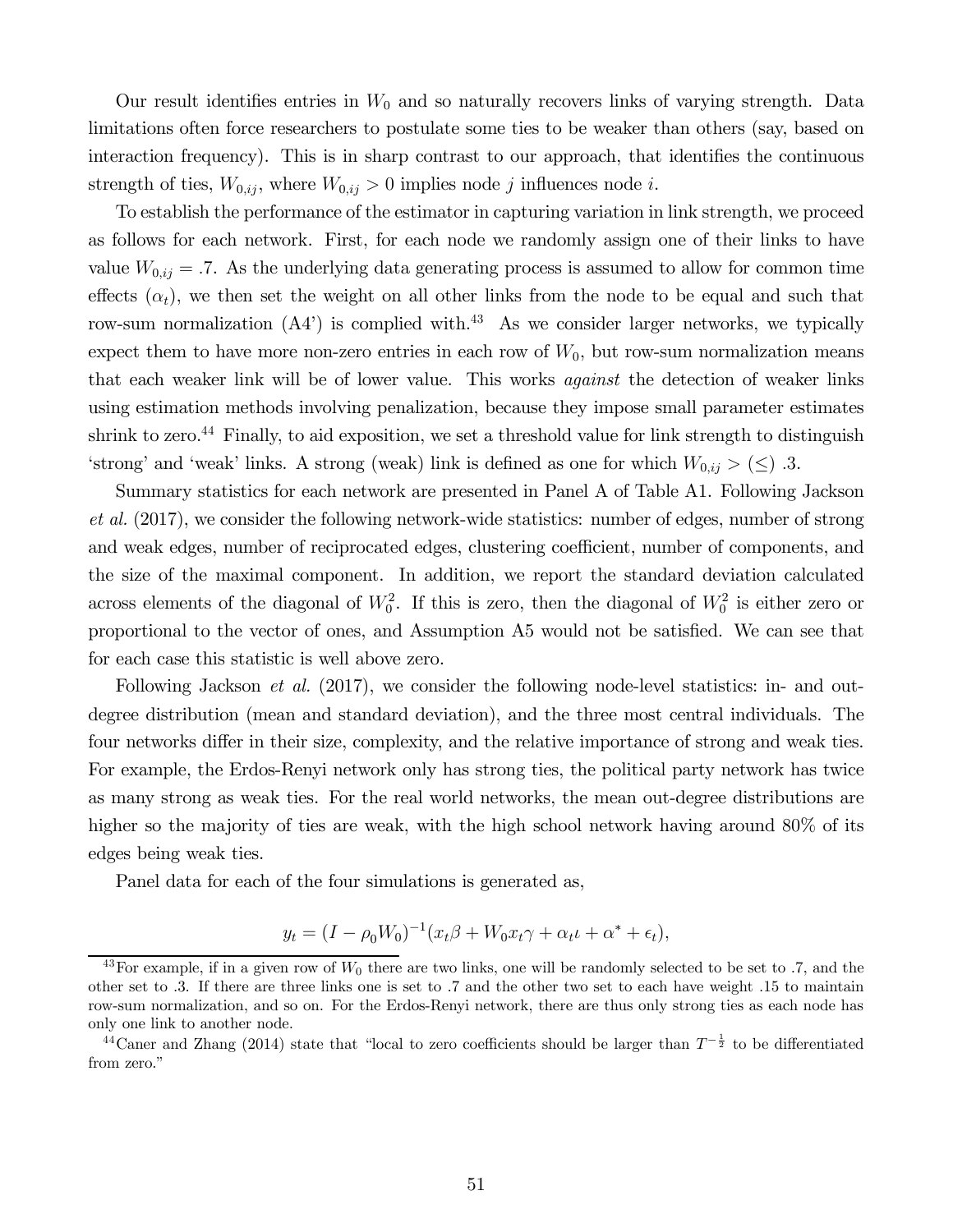where  $\alpha_t$  is a (scalar) time effect and  $\alpha^*$  is a  $N \times 1$  vector of fixed effects, drawn respectively from  $N(1, 1)$  and  $N(\iota, I_{N\times N})$  distributions. We consider  $T = \{5, 10, 15, 25, 50, 75, 100, 125, 150\}.$  The true parameters are set to  $\rho_0 = .3$ ,  $\beta_0 = .4$  and  $\gamma_0 = .5$  (thus satisfying Assumption A3). The exogenous variable  $(x_t)$  and error term  $(\epsilon_t)$  are simulated as standard Gaussian, both generated from  $N(0_N, I_{N\times N})$  distributions. This is similar to variance terms set in other papers, e.g., Lee (2004). We later conduct a series of robustness checks to evaluate the sensitivity of the simulations to alternative parameters choices, and the presence of common- and individual-level shocks.

For each combination of parameters, we conduct 1,000 simulation runs. On the initial 50 runs, we choose penalization parameters  $p$  that minimize the BIC criteria on a grid. This is computationally intensive because it requires running the optimization procedure described in Section 3.1 as many times as the number of points in the grid for  $p<sup>45</sup>$  To reduce the computational burden, we do so only in the initial 50 runs and consider these simulation runs as a calibration of p. For the remaining 950 iterations, the penalization parameter  $p$  is set fixed at the median  $p$ computed over the calibration runs. This only worsens the performance of the estimator, since a sub-optimal  $p$  is chosen for the majority of the iterations.

### C.2 Results

We evaluate the procedure over varying panel lengths (starting from short panels with  $T = 5$ ), using the following metrics. Given our core contribution is to identify the social interactions matrix, we first examine the proportion of true zero entries in  $W_0$  estimated as zeros, and the proportion of true non-zero entries estimated as non-zeros. A global perspective of the proximity between the true and estimated network can be inferred from their average absolute distance between elements. This is the mean absolute deviation of  $\hat{W}$  and  $\hat{\Pi}$  relative to their true values, defined as  $MAD(\hat{W}) = \frac{1}{N(N-1)} \sum_{i,j,i \neq j} |\hat{W}_{ij} - W_{ij,0}|$  and  $MAD(\hat{\Pi}) = \frac{1}{N(N-1)} \sum_{i,j,i \neq j} |\hat{\Pi}_{ij} - \Pi_{ij,0}|$ . The closer these metrics are to zero, more of the elements in the true matrix are correctly estimated. Finally, we evaluate the performance of the procedure using averaged estimates of the endogenous and exogenous social effect parameters,  $\hat{\rho}$  and  $\hat{\gamma}$ . In keeping with the estimation strategy in our empirical application, we report 'post-Elastic Net' estimates obtained after having estimated the social interactions matrix by the Elastic Net GMM procedure. We use peers-of-peers' covariates from the estimated matrix as instrumental variables.

Each Panel in Figure A1 shows a different metric as we vary  $T$  for each simulated network. Panel A shows that for each network, the proportion of zero entries in  $W_0$  correctly estimated as zeros is above 90% even when exploiting a small number of time periods  $(T = 5)$ . The proportion approaches  $100\%$  as T grows. Panel B shows the proportion of non-zeros entries estimated as non-zeros is also high for small T. It is above  $70\%$  from  $T = 5$  for the Erdos-Renyi network, being

<sup>&</sup>lt;sup>45</sup>In our simulations, we set the penalization grid to  $p_1 = [0, .025, .05, .10], p_1^* = [0, .025, .05, .10]$  and  $p_2 =$  $[0, .025, .05, .10]$ , resulting in  $4^3 = 64$  points per run.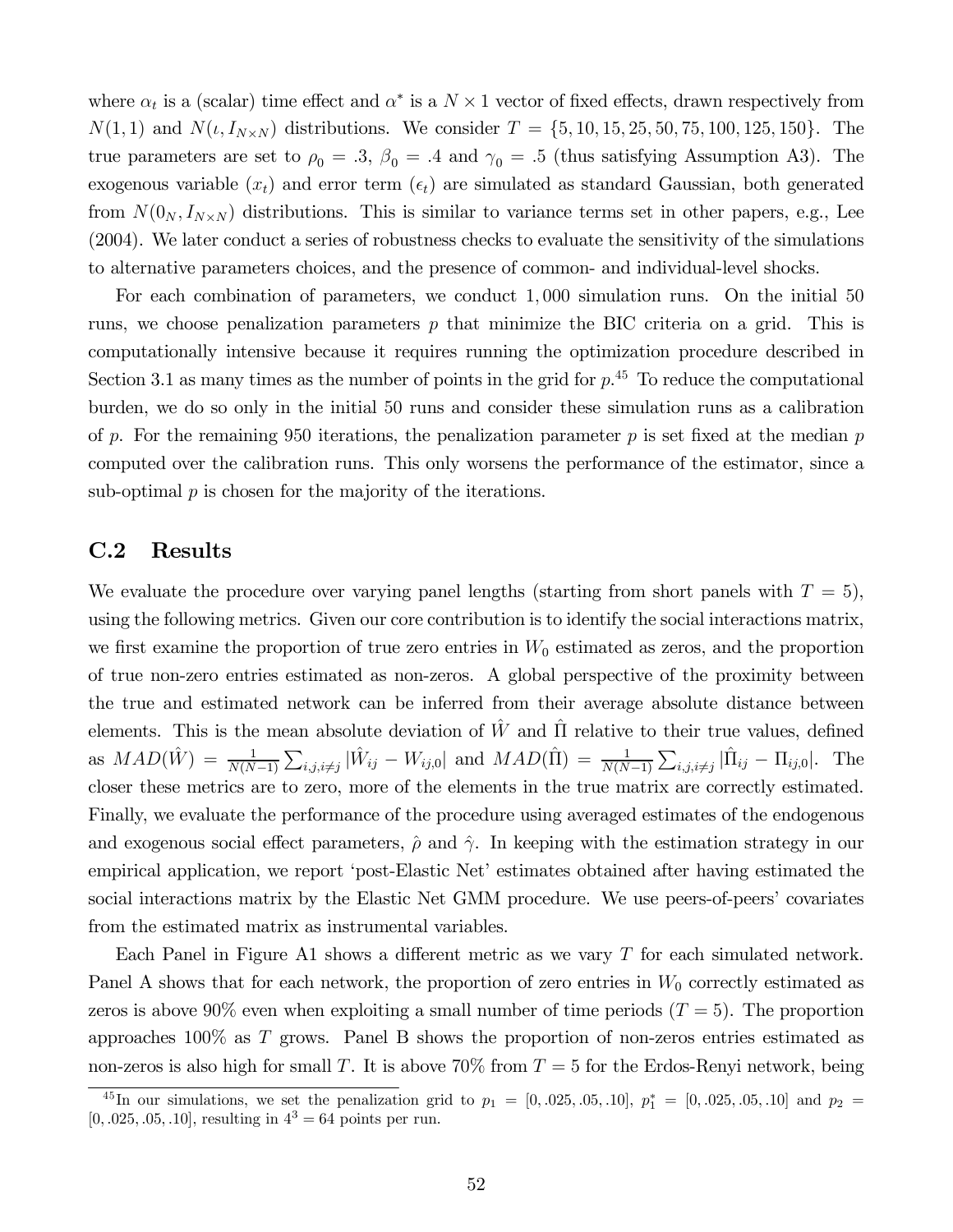at least 85% across networks for  $T = 25$ , and increasing as T grows.

Panels C and D show that for each simulated network, the mean absolute deviation between estimated and true networks for  $\hat{W}$  and  $\hat{\Pi}$  falls quickly with T and is close zero for large sample sizes. Finally, Panels  $E$  and  $F$  show that biases in the endogenous and exogenous social effects parameters,  $\hat{\rho}$  and  $\hat{\gamma}$ , also fall quickly in T (we do not report the bias in  $\hat{\beta}$  since it is close to zero for all  $T$ ). The fact that biases are not zero is as expected for small  $T$ , being analogous to well-known results for autoregressive time series models.

Figure A2 provides a visual representation of the simulated and actual networks under  $T = 100$ time periods. The network size is set to  $N = 30$  in the two stylized networks,  $N = 70$  for the high school network, and  $N = 65$  for the village household network. In comparing the simulated and true network, Figure A2 distinguishes between three types of edges: kept edges, added edges and removed edges. Kept edges are depicted in blue: these links are estimated as non-zero in at least 5% of the iterations and are also non-zero in the true network. Added edges are depicted in green: these links are estimated as non-zero in at least 5% of the iterations but the edge is zero in the true network. Removed edges are depicted in red: these links are estimated as zero in at least 5% of the iterations but are non-zero in the true network. Figure A2 further distinguishes between strong and weak links: strong links are shown in solid edges  $(W_{0,ij} > .3)$ , and weak links are shown as dashed edges.

Consider first Panel A of Figure A2, comparing the simulated and true Erdos-Renyi network. All zero and all non-zero links are correctly estimated. All links are thus recovered and no edges are added to the true network (all edges are in blue). For the political party network, Panel B shows that all strong edges are correctly estimated (it also highlights the party leader nodes). However, around half the weak edges are recovered (blue dashed edges) with the others being missed (red dashed edges). As discussed above, this is not surprising given that shrinkage estimators force small non-zero parameters to zero. Hence, larger  $T$  is needed to achieve similar performance as in the other simulated networks in terms of detecting weak links. Again, we never estimate any added edges (no edges are green).

For the more complex and larger real-world networks, Panel C shows that in the high school network, strong edges are all recovered. However, around half the weak edges are missing (red dashed edges) and there are a relatively small number of added edges (green edges): these amount to 87 edges, or approximately 1.9% of the 4,534 zero entries in the true high-school network. A similar pattern of results is seen in the village network in Panel D: strong edges are all recovered, and here the majority of weak edges are also recovered. A relatively small share of overall edges are added or missed.

Panel B of Table A1 compares the network- and node-level statistics calculated from the recovered social interactions matrix  $\hat{W}$  to those in Panel A from the true interactions matrix  $W_0$ . As Figure A2 showed, the random Erdos-Renyi network is perfectly recovered. For the political party network, the number of recovered edges is slightly lower than the true network (38 vs. 45).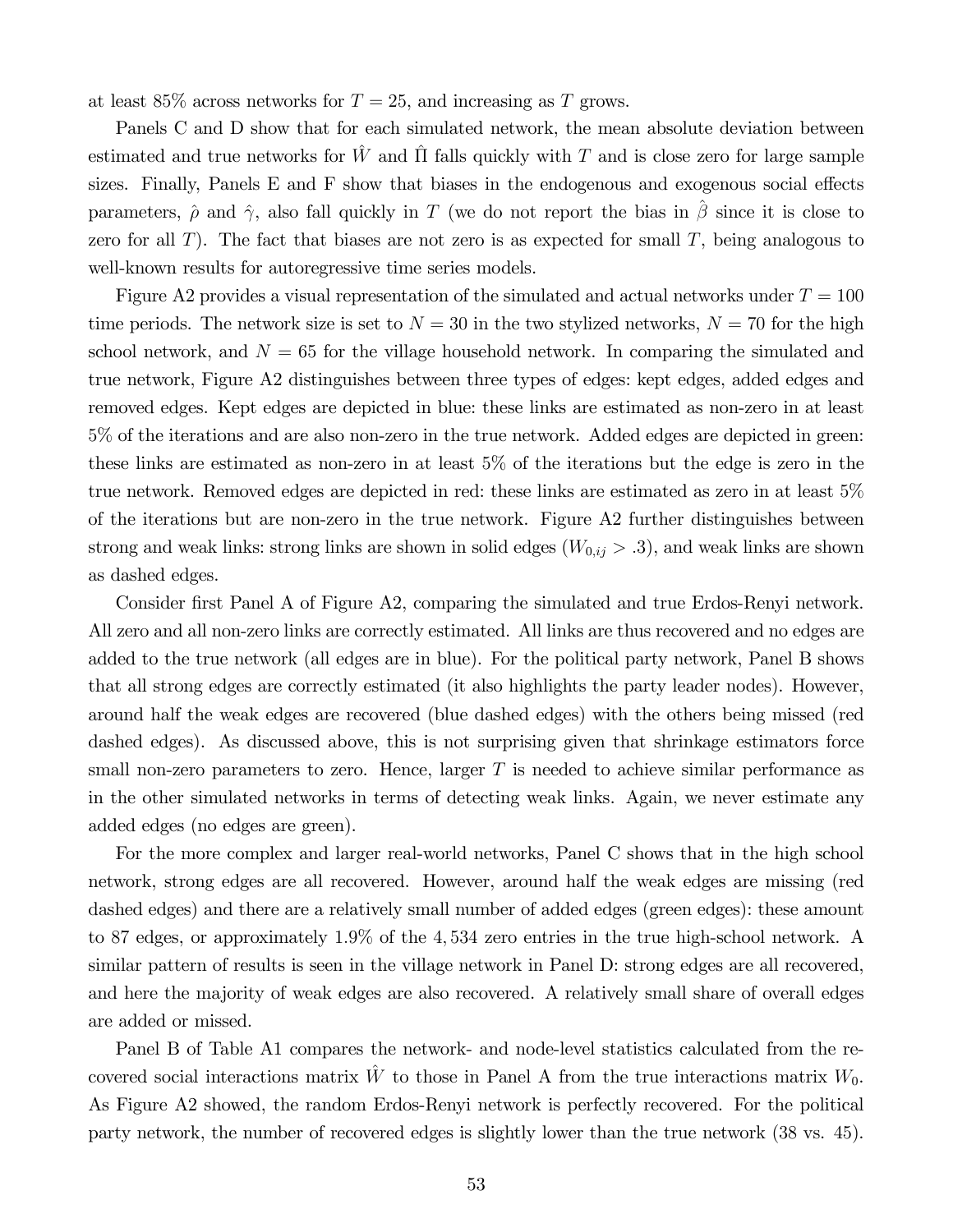This is driven by weak edges: while all the strong edges are recovered (30 out of 30), not all the weak ones are (8 vs. 15). On node-level statistics, the mean of the in- and out-degree distributions are slightly lower in the recovered network, the clustering coefficient is exactly recovered, and all three nodes with the highest out-degree are correctly captured (nodes 1, 11 and 28), that includes both party leaders (individuals 1 and 11).

Performance in the two real world networks is also encouraging. In the high school network, all strong edges are correctly recovered, as are the majority of weak edges. However, as already noted in Figure A2, because weak edges are not well estimated in the high school network, the average in- and out- degrees are smaller in the recovered network relative to the true network. We recover two out of the three individuals with the highest out-degree (nodes 21 and 69). Finally, in the village network, all strong edges are recovered, the majority of weak edges are recovered, the clustering coefficients are similar across recovered and true networks  $(.134 \text{ vs. } .141)$  and we recover two out of the three households with the highest out-degree (nodes 16, 35, and 57).

### C.3 Robustness

Table A2 presents results for the recovered stylized networks under varying network sizes,  $N =$  $\{15, 30, 50\}$ . Differences between the true and estimated networks are fairly constant as N increases: even for small  $N = 15$  a large proportion of zeros and non-zeros are correctly estimated. In all cases, biases in  $\hat{\rho}$  and  $\hat{\gamma}$  decrease with larger T. We also conduct a counterpart robustness check for one of the real work networks. More precisely, we use the savings and insurance networks between households in villages identified in Banerjee *et al.* (2013), that are generally larger than family networks focused on so far. Table A3 shows descriptive statistics on this true village network (Panel A) and the recovered network (Panel B). Relative to the family network, the savings and insurance network has many more edges, a greater proportion of weak edges, is less clustered, with nodes having a higher degree distribution. Despite these differences, the recovered network retains good accuracy on many dimensions: 78% of all edges are recovered, the recovered clustering coefficient is  $.058$  (relative to an actual coefficient of  $.073$ ) and the three nodes with the highest out-degree are all still identified.

Table A4 conducts robustness checks on the sensitivity of the estimates to parameters choices. We consider true parameters  $\rho_0 = \{.1, .3, .7, .9\}, \gamma_0 = \{.3, .7\}, \beta_0 = \{.0, .8\}.$  We also introduce a common shock in the disturbance variance-covariance matrix by varying  $q$  in,

$$
\epsilon_t \sim N \left( 0, \left[ \begin{array}{cccc} 1 & q & \cdots & q \\ q & 1 & \cdots & q \\ \vdots & \vdots & \ddots & \vdots \\ q & q & \cdots & 1 \end{array} \right] \right)
$$

where we consider  $q = \{3, 3, 5, 8, 1\}$ . We find the procedure to be robust to the true values of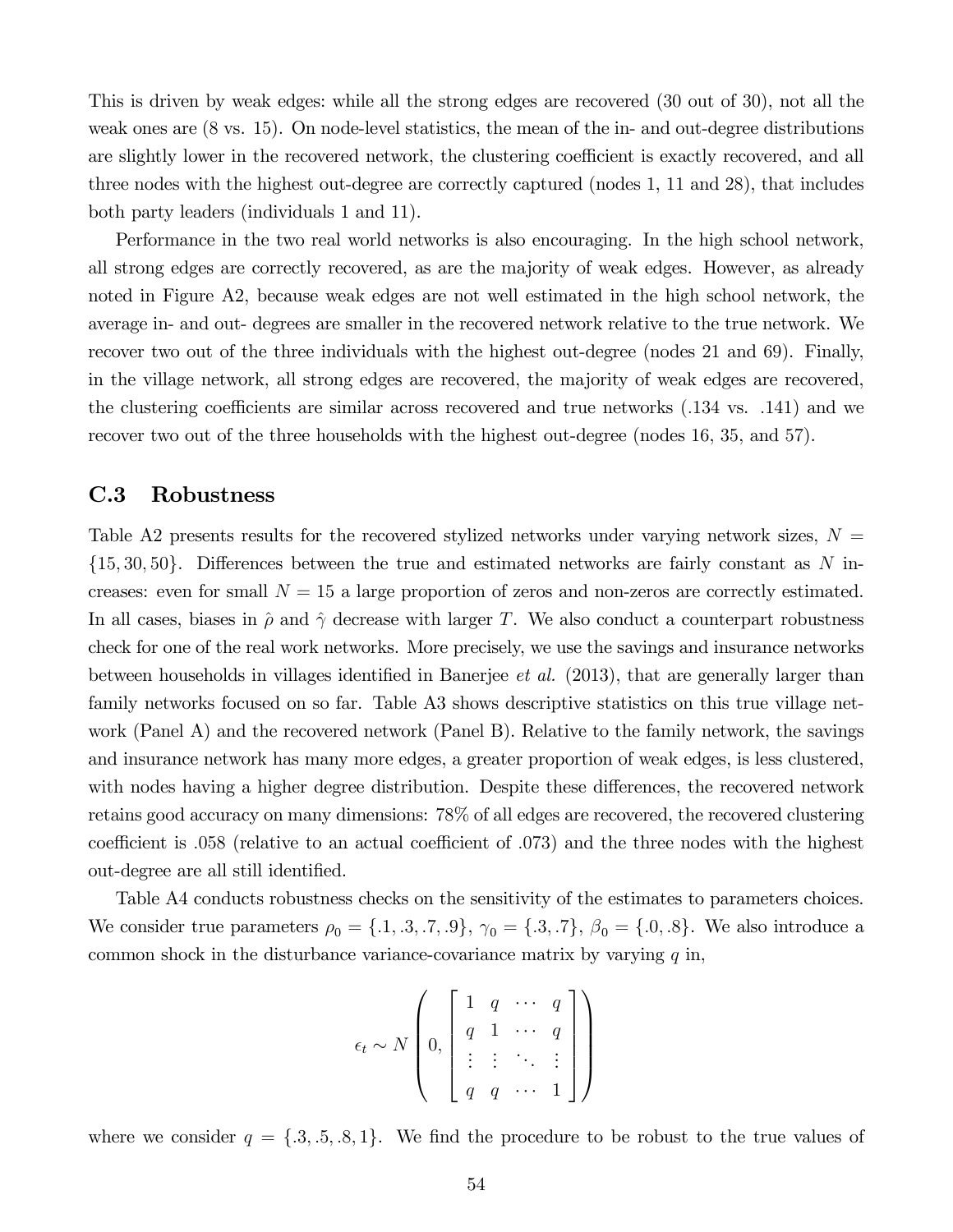$\rho_0$ ,  $\beta_0$ ,  $\gamma_0$ , and q. For  $\beta_0 = 0$ , performance is slightly worse. This is expected as the exogenous variation from  $x_t$  no longer affects  $y_t$  directly.

We next probe the procedure by richening up the structure of shocks across nodes. First, we introduce a common shock correlated with covariates  $x_t$ . To do so, we take  $x_t$  from a Gaussian distribution with mean  $0.5\alpha_t\iota$  and, as before, variance 1. Second, we implement a version where the shock is constant over time but varies at the individual level. In this case, the mean of  $x_t$  is given by  $0.5\alpha^*$ . Third, we implement a version mixing the two types of shocks, with the mean of  $x_t$  given by  $0.5\alpha^* + 0.5\alpha_t\iota$ . In each case, we simulate based on the Erdos-Renyi network as the true  $W_0$ . The results are shown in Figure A3: this shows that for each of the six performance metrics considered, the procedure is highly robust to these richer structures of shocks across individuals and time periods.

The final robustness check demonstrates the gains from using the Adaptive Elastic Net GMM estimator over alternative estimators. Table A5 shows simulation results using Adaptive Lasso estimates of the interaction matrix  $\Pi_0$ , so estimating and penalizing the reduced-form. The Adaptive Lasso estimator performs relatively worse: the mean absolute deviation between  $\dot{W}$  and  $W_0$ is often two to three times larger than the corresponding Adaptive Elastic Net estimates. Appendix Table A6 then shows the performance of the procedure based on OLS estimates of  $\Pi_0$ . Given OLS requires  $m \ll NT$ , we use a time dimension ten times larger,  $T = \{500, 1000, 1500\}$ , and still find a deterioration in performance compared to the Adaptive Elastic Net GMM estimator.

Taken together, these robustness checks suggest the Adaptive Elastic Net GMM estimator is preferred over Adaptive Lasso and OLS estimators. This procedure does well in recovering true network structures, and *a fortiori*, network- and node-level statistics. It does so in networks that vary in size and complexity, and as the underlying social interactions model varies in the strength of endogenous and exogenous social effects, and the structure of shocks.

# D Application: Counterfactuals

We consider a scenario in which California exogenously increases the change in its taxes per capita, so  $\Delta\tau_{it}$  corresponds to an increase of 10%. We measure the differential change in equilibrium state taxes in state  $j$  under the two network structures using the following statistic:

$$
\Upsilon_j = \log(\Delta \tau_{jt} | \hat{W}_{econ}) - \log(\Delta \tau_{jt} | W_{geo}), \tag{20}
$$

so that positive (negative) values imply taxes being higher (or lower) under  $\hat{W}_{econ}$  than  $W_{geo}$ .<sup>46</sup>

Figure A4 graphs  $\Upsilon_j$  for each mainland US state (including for California itself, the origin of the shock). A wide discrepancy between the equilibrium state tax rates predicted under  $\hat{W}_{econ}$ 

<sup>&</sup>lt;sup>46</sup>We calculate the counterfactual at  $\hat{\rho}_{2SLS} = .608$ , the endogenous effect parameter estimated in our preferred specification, Column 7 of Table 2.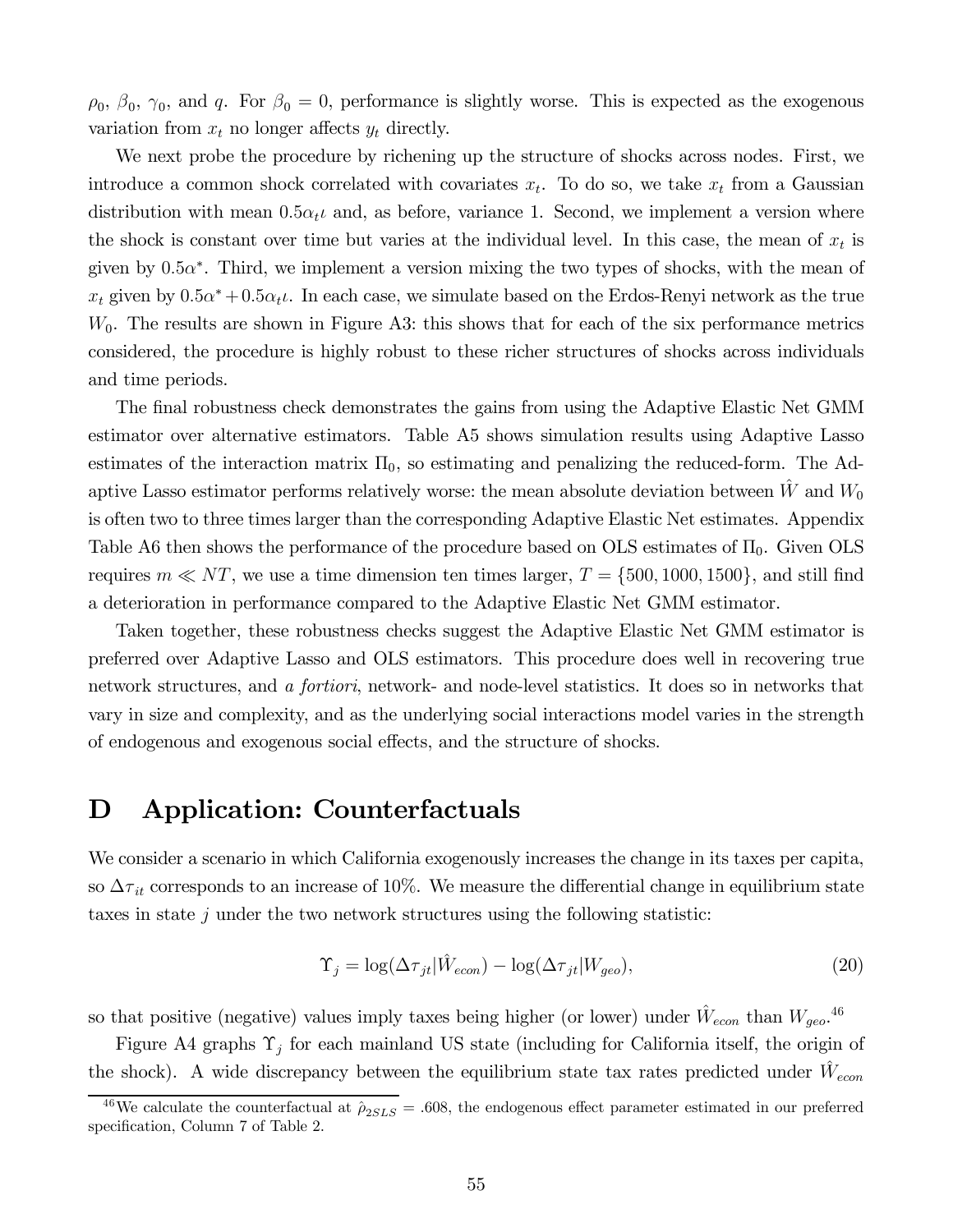relative to  $W_{geo}$ : across states  $\Upsilon_j$  varies from -3.03 to 9.61. Only in one state is  $\Upsilon_j$  close to zero. Table A9 summarizes the general equilibrium effects under both structures. We see that average tax rate increases are 74% higher under  $\hat{W}_{econ}$ . The dispersion of tax rates across states also increases dramatically under  $\hat{W}_{econ}$ . Finally, assuming interactions across states are based solely on geographic neighbors, we miss the fact that many states will have relatively small tax increases.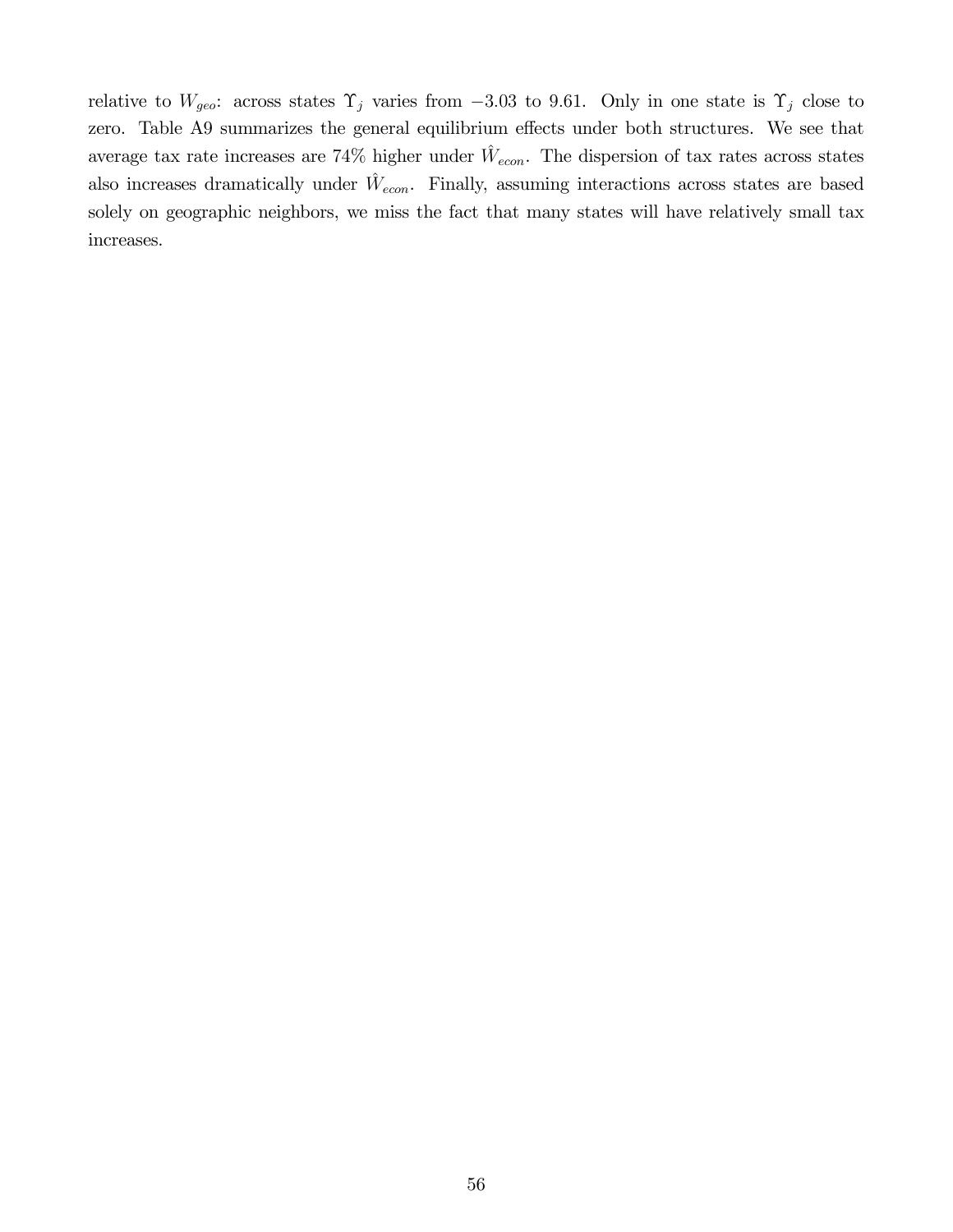# **Table 1: Geographic Neighbors**

# **Dependent variable: Change in per capita income and corporate taxes Coefficient estimates, standard errors in parentheses**

|                                              |           | Besley and Case (1995) Sample | <b>Extended Sample</b> |            |  |
|----------------------------------------------|-----------|-------------------------------|------------------------|------------|--|
|                                              | $(1)$ OLS | $(2)$ 2SLS                    | $(3)$ OLS              | $(4)$ 2SLS |  |
| Geographic Neighbors' Tax Change (t - [t-2]) | $.375***$ | .868***                       | $.271***$              | $.642***$  |  |
|                                              | (.120)    | (.273)                        | (.075)                 | (.152)     |  |
| <b>Period</b>                                | 1962-1988 | 1962-1988                     | 1962-2015              | 1962-2015  |  |
| <b>First Stage (F-stat)</b>                  |           | 6.267                         |                        | 27.320     |  |
| <b>Controls</b>                              | Yes       | Yes                           | Yes                    | Yes        |  |
| <b>State and Year Fixed Effects</b>          | Yes       | Yes                           | Yes                    | Yes        |  |
| <b>Observations</b>                          | 1,296     | 1,248                         | 2,592                  | 2,544      |  |

**Notes:** \*\*\* denotes significance at 1%, \*\* at 5%, and \* at 10%. In all specifications, a pair of states are considered neighbors if they share a geographic border. The sample covers 48 mainland US states. In Columns 1 and 2 the sample runs from 1962 to 1988 (as in Besley and Case (1995)). In Columns 3 and 4 the sample is extended to run from 1962 to 2015. The dependent variable is the change in state i's total taxes per capita in year t. OLS regressions estimates are shown in Columns 1 and 3. Columns 2 and 4 show 2SLS regressions where each geographic neighbors' tax change is instrumented by lagged neighbor's state income per capita and unemployment rate. At the foot of Columns 2 and 4 we report the p-value on the F-statistic from the first stage of the null hypothesis that instruments are jointly equal to zero. All regressions control for state i's income per capita in 1982 US dollars, state i's unemployment rate, the proportion of young (aged 5-17) and elderly (aged 65+) in state i's population, and the state governor's age. All specifications include state and time fixed effects. With the exception of governor's age, all variables are differenced between period t and period t-2. Robust standard errors are reported in parentheses.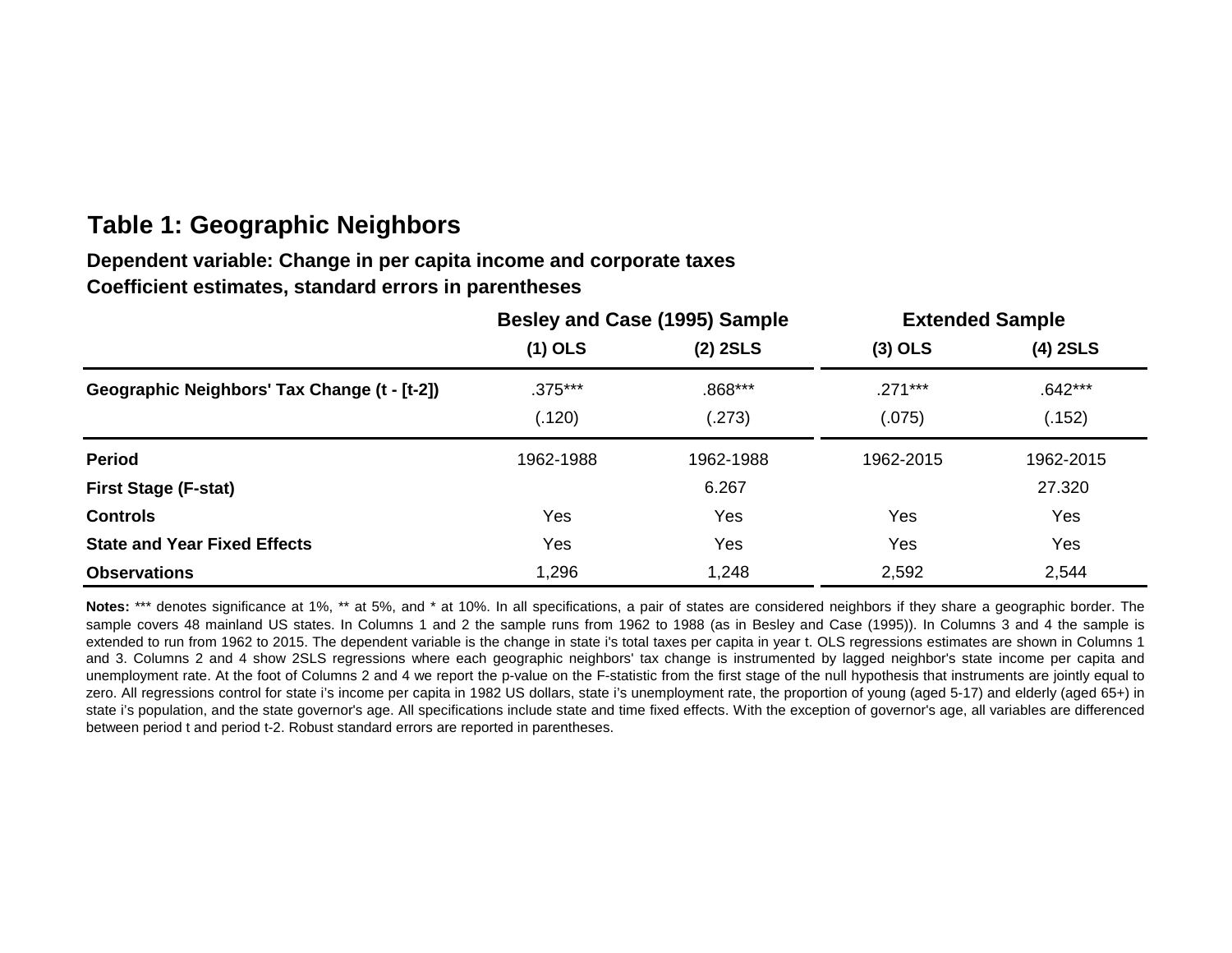# **Table 2: Economic Neighbors**

### **Dependent variable: Change in per capita income and corporate taxes Coefficient estimates, standard errors in parentheses**

|                                            | <b>No Exogenous Social Effects</b> |                         |                                                                      |                             | <b>Exogenous Social Effects</b> |                                                                    |                                                                                    |  |
|--------------------------------------------|------------------------------------|-------------------------|----------------------------------------------------------------------|-----------------------------|---------------------------------|--------------------------------------------------------------------|------------------------------------------------------------------------------------|--|
|                                            |                                    | $(1)$ Initial $(2)$ OLS | $(3)$ 2SLS: IVs are<br><b>Characteristics of</b><br><b>Neighbors</b> | $(4)$ Initial $(5)$ OLS     |                                 | (6) 2SLS: IVs are<br><b>Characteristics of</b><br><b>Neighbors</b> | (7) 2SLS: IVs are<br><b>Characteristics of</b><br>Neighbors-of<br><b>Neighbors</b> |  |
| Economic Neighbors' Tax Change (t - [t-2]) | .886                               | $.378***$               | $.641***$                                                            | $.145**$<br>.645<br>$.332*$ |                                 | $.608***$                                                          |                                                                                    |  |
|                                            |                                    | (.061)                  | (0.060)                                                              |                             | (.072)                          | (.199)                                                             | (.220)                                                                             |  |
| <b>Period</b>                              |                                    |                         | 1962-2015                                                            | 1962-2015                   |                                 |                                                                    |                                                                                    |  |
| <b>First Stage (F-stat)</b>                |                                    |                         | 19.353                                                               |                             |                                 | 9.571                                                              | 10.480                                                                             |  |
| <b>Controls</b>                            | Yes                                | Yes                     | Yes                                                                  | Yes                         | Yes                             | Yes                                                                | Yes                                                                                |  |
| <b>State and Year Fixed Effects</b>        | Yes                                | Yes                     | Yes                                                                  | Yes                         | Yes                             | Yes                                                                | Yes                                                                                |  |
| <b>Observations</b>                        | 2,952                              | 2,952                   | 2,544                                                                | 2,952                       | 2,952                           | 2,544                                                              | 2,592                                                                              |  |

Notes: \*\*\* denotes significance at 1%, \*\* at 5%, and \* at 10%. The sample covers 48 mainland US states running from 1962 to 2015. The dependent variable is the change in state i's total taxes per capita in year t. We allow for exogenous social effects in Columns 4 to 7. In subsequent OLS and IV regressions, the economic neighbors' effect is calculated as the weighted average of economic neighbors' variables. OLS regressions estimates are shown in Column 2, 3 and 5. Column 3 and 6 show the 2SLS regression where each geographic neighbors' tax change is instrumented by lagged neighbor's state income per capita and unemployment rate. Column 7 shows a 2SLS regression where each geographic neighbors' tax change is instrumented by lagged neighbor-of-neighbor's state income per capita and unemployment rate. At the foot of Columns 3, 6 and 7 we report the p-value on the F-statistic from the first stage of the null hypothesis that instruments are jointly equal to zero. All regressions control for state i's income per capita in 1982 US dollars, state i's unemployment rate, the proportion of young (aged 5-17) and elderly (aged 65+) in state i's population, and the state governor's age. All specifications include state and time fixed effects. With the exception of governor's age, all variables are differenced between period t and period t-2. Robust standard errors are reported in parentheses.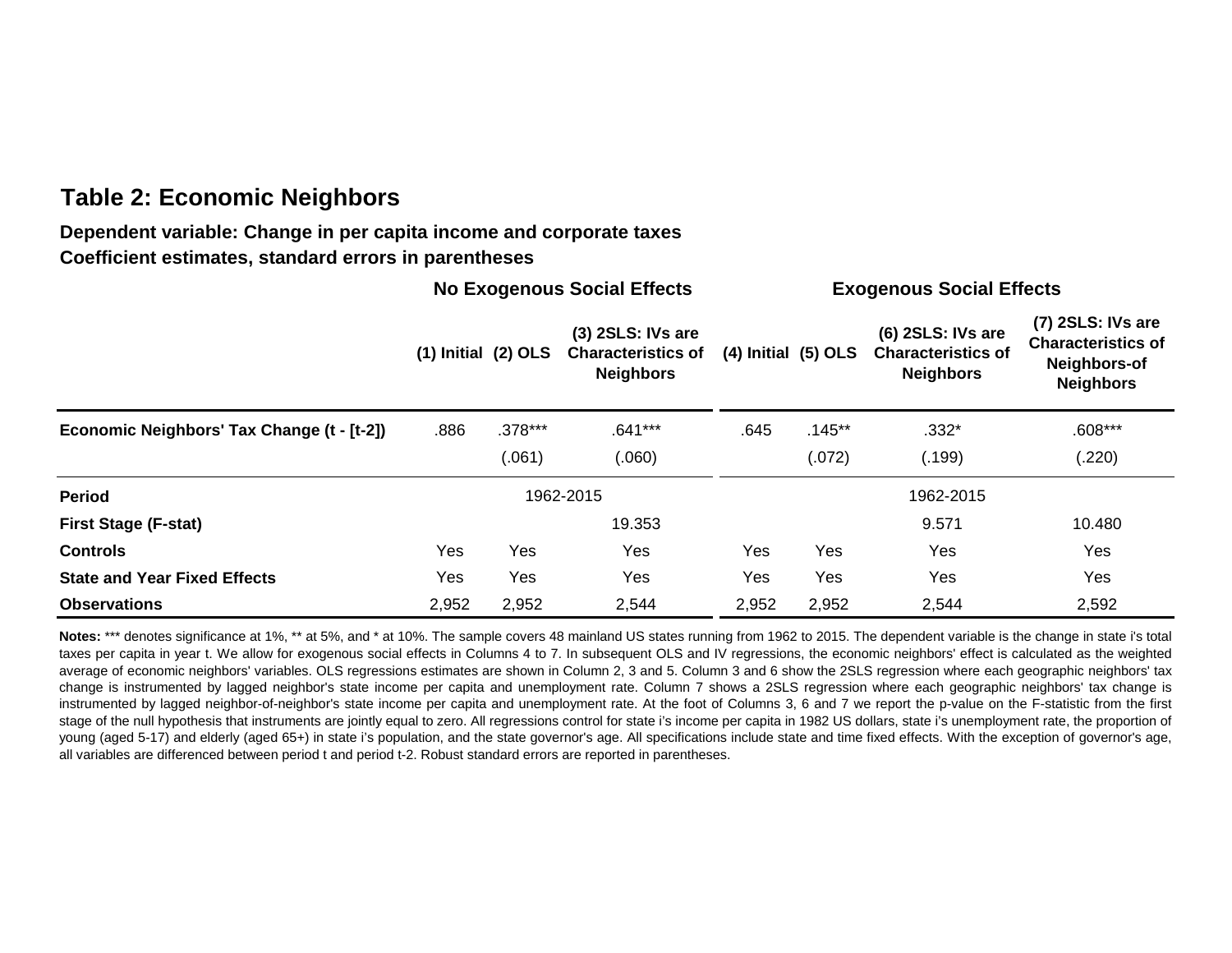|                                                  | <b>Geographic Neighbor</b><br><b>Network</b> | <b>Economic Neighbor</b><br><b>Network</b> |
|--------------------------------------------------|----------------------------------------------|--------------------------------------------|
| <b>Number of Edges</b>                           | 214                                          | 144                                        |
| <b>Edges in Both Networks</b>                    | 79                                           | 79                                         |
| Edges in W-geo only                              | 135                                          |                                            |
| <b>Edges in W-econ only</b>                      |                                              | 65                                         |
| <b>Clustering</b>                                | .1936                                        | .0259                                      |
| <b>Reciprocated Edges</b>                        | 100%                                         | 29.17%                                     |
| <b>Degree Distribution Across Nodes (states)</b> |                                              |                                            |
| out-degree                                       |                                              | 3.000(1.185)                               |
| in-degree                                        | 4.458 (1.597)                                | 3.000 (2.073)                              |

# **Table 3: Geographic Versus Economic Neighbor Networks**

**Notes:** This compares statistics derived from the geographic network of US states to those from the estimated economic network among US states. The number of edges, edges in both networks, edges in W-geo only, edges in W-econ only counts the number of edges in those categories. Reciprocated edges is the frequency of in-edges that are reciprocated by out-edges (by construction, this is 100% for geographic networks). The clustering coefficient is the frequency of the number of fully connected triplets over the total number of triplets. The degree distribution across nodes counts the average number of connections (standard deviation in parentheses): we show this separately for in-degree and out-degree (by construction, these are identical for geographic networks).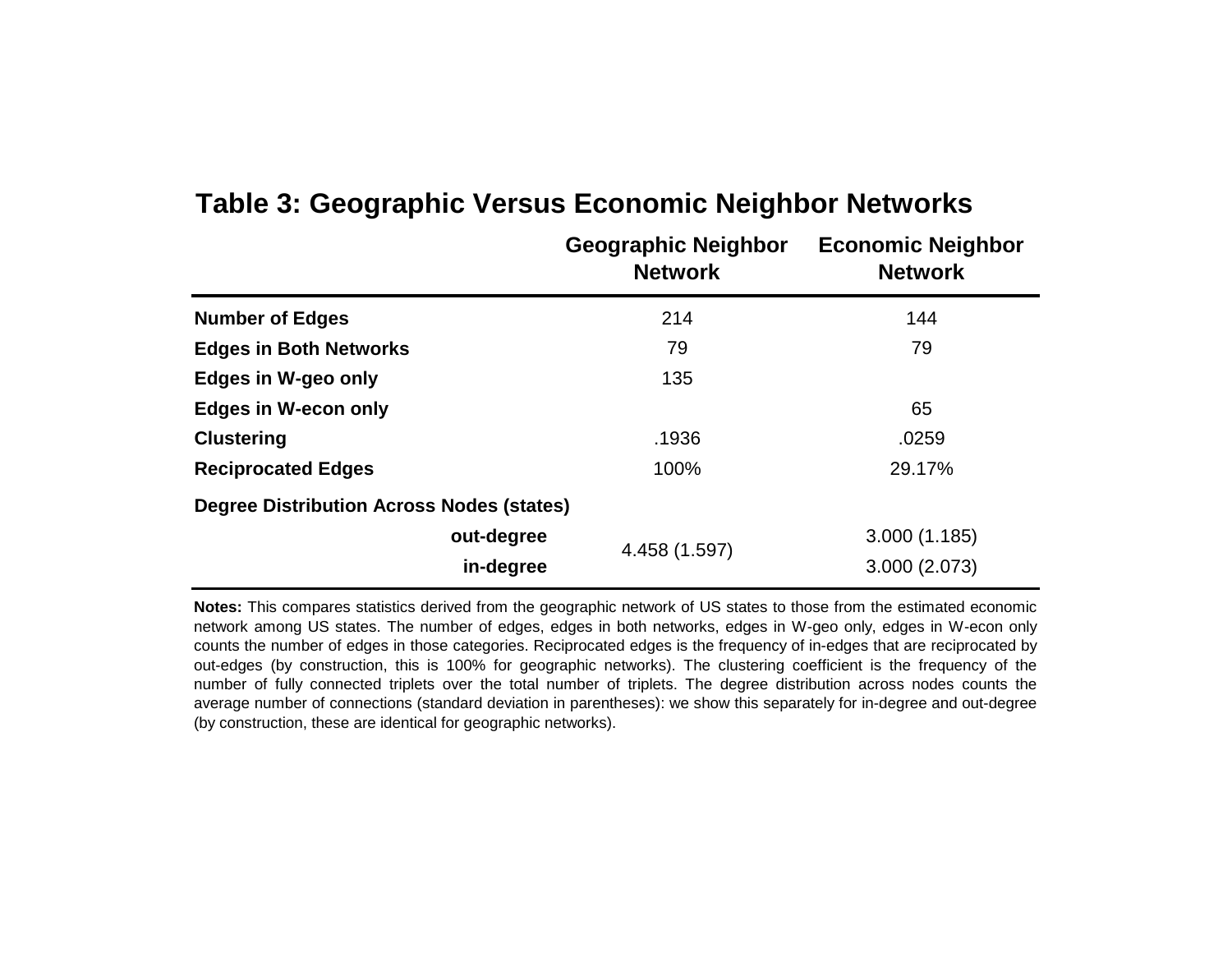### **Table 4: Predicting Links to Economic Neighbors**

**Columns 1-7: Linear Probability Model; Column 8: Tobit Dependent variable (Cols 1-7): =1 if Economic Link Between States Identified Dependent variable (Col 8): =Weighted Link Between States Coefficient estimates, standard errors in parentheses**

|                              | Geography |             | <b>Economic and</b><br>Demographic<br>Homophyly | Labor<br><b>Mobility</b> | <b>Political</b><br>Homophyly | Tax<br><b>Havens</b> | <b>Tobit, Partial</b><br>Avg Effects |           |
|------------------------------|-----------|-------------|-------------------------------------------------|--------------------------|-------------------------------|----------------------|--------------------------------------|-----------|
|                              | (1)       | (2)         | (3)                                             | (4)                      | (5)                           | (6)                  | (7)                                  | (8)       |
| <b>Geographic Neighbor</b>   | .699***   |             | .701***                                         | .701***                  | .698***                       | .698***              | .697***                              | $.068***$ |
|                              | (.030)    |             | (.032)                                          | (.030)                   | (.031)                        | (.031)               | (.031)                               | (.006)    |
| <b>Distance</b>              |           | $-0.453***$ | $-.008$                                         |                          |                               |                      |                                      |           |
|                              |           | (.033)      | (.024)                                          |                          |                               |                      |                                      |           |
| Distance sq.                 |           | .0949***    | .003                                            |                          |                               |                      |                                      |           |
|                              |           | (.007)      | (.006)                                          |                          |                               |                      |                                      |           |
| <b>GDP Homophyly</b>         |           |             |                                                 | $2.409**$                | $2.369*$                      | 2.296*               | 1.046                                | .322      |
|                              |           |             |                                                 | (1.183)                  | (1.186)                       | (1.193)              | (1.150)                              | (.302)    |
| <b>Demographic Homophyly</b> |           |             |                                                 | .222                     | .235                          | .241                 | .256                                 | .077      |
|                              |           |             |                                                 | (.226)                   | (.226)                        | (.228)               | (.225)                               | (.067)    |
| <b>Net Migration</b>         |           |             |                                                 |                          | $.044*$                       | $.044*$              | $-0.032$                             | 0.001     |
|                              |           |             |                                                 |                          | (.025)                        | (.025)               | (.025)                               | (.002)    |
| <b>Political Homophyly</b>   |           |             |                                                 |                          |                               | $-.057$              | $-0.083**$                           | $-.025*$  |
|                              |           |             |                                                 |                          |                               | (.042)               | (.042)                               | (.014)    |
| <b>Tax Haven Sender</b>      |           |             |                                                 |                          |                               |                      | $.107***$                            | $.021***$ |
|                              |           |             |                                                 |                          |                               |                      | (.024)                               | (.005)    |
| <b>Adjusted R-squared</b>    | 0.427     | 0.152       | 0.427                                           | 0.428                    | 0.429                         | 0.429                | 0.440                                |           |
| <b>Observations</b>          | 2,256     | 2,256       | 2,256                                           | 2,256                    | 2,256                         | 2,256                | 2,256                                | 2,256     |

**Notes:** \*\*\* denotes significance at 1%, \*\* at 5%, and \* at 10%. The specifications in Columns 1-7 are cross-sectional linear probabilities models where the dependent variable is equal to 1 if two states are linked, and zero otherwise. In Column 8 the dependent variable is the weighted link between states. Column 8 reports the partial average effects from a Tobit model. A pair of states is considered a first-degree geographic neighbor if they share a border. Distance and distance squared are calculated from the centroids of states' capital cities. GDP homophyly is the absolute difference of states' GDP per capita. Demographic homophyly is the absolute difference of share of young (aged 5-17) plus the absolute difference of the share of elderly in states' population (aged 65+). Net migration based on individuals tax returns (Source: Internal Revenue Service, https://www.irs.gov/statistics/soi-tax-stats-migration-data). Political homophyly is equal to one if a pair of states have governors of same party at given year. Nevada, Delaware, Montana, South Dakota, Wyoming and New York are considered tax haven states. Time averages are taken for all explanatory variables. Robust standard errors in parentheses.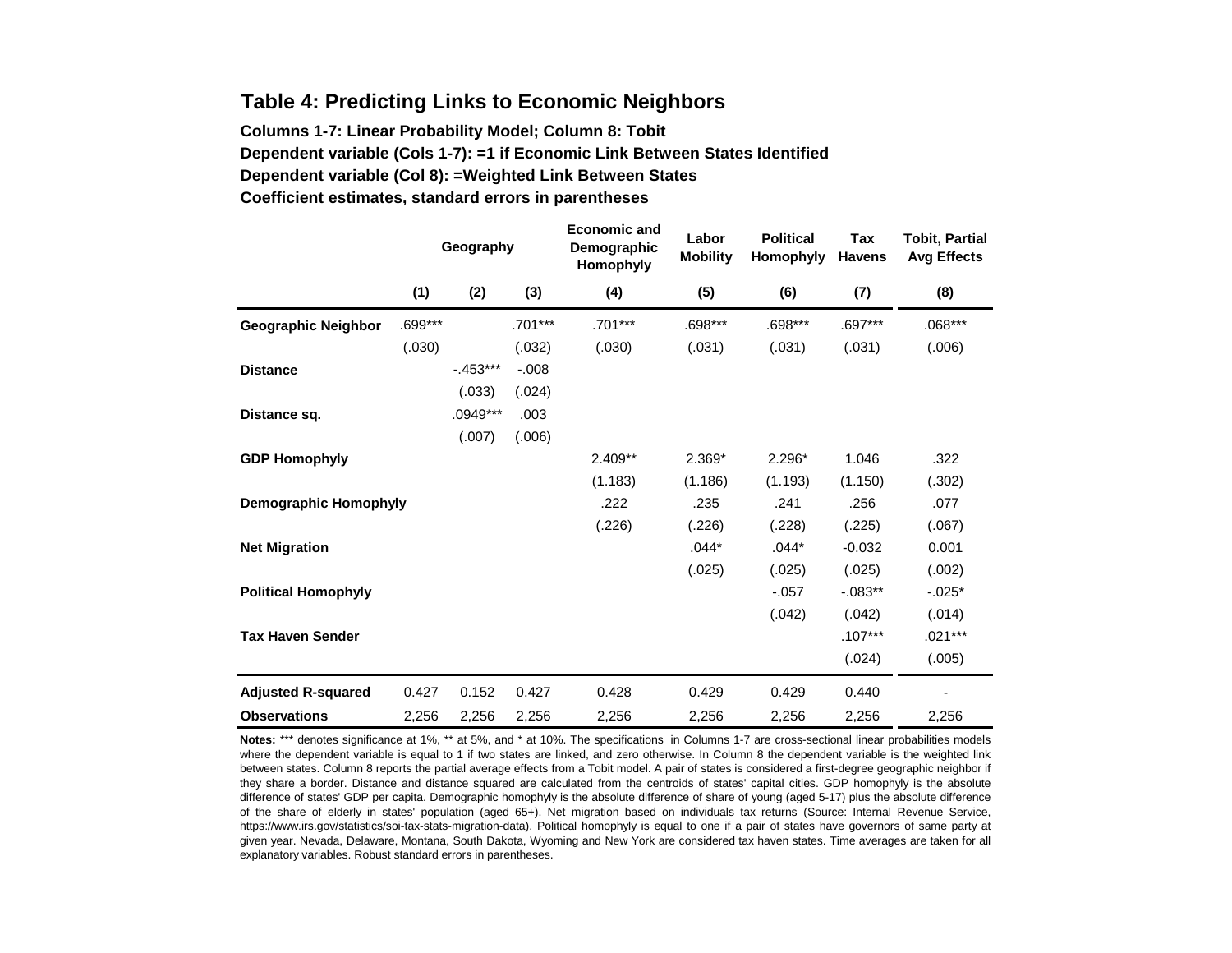# **Table 5: Gubernatorial Term Limits**

# **Dependent variable: Change in per capital income and corporate taxes**

**Coefficient estimates, standard errors in parentheses**

**IVs: Characteristics of Neighbors-of-Neighbors**

|                                            | <b>All Governors</b> |            |           | <b>Governor Cannot Run for Re-</b><br>election | <b>Governor Can Run for Re-</b><br>election |            |  |
|--------------------------------------------|----------------------|------------|-----------|------------------------------------------------|---------------------------------------------|------------|--|
|                                            | $(1)$ OLS            | $(2)$ 2SLS | $(3)$ OLS | $(4)$ 2SLS                                     | $(5)$ OLS                                   | $(6)$ 2SLS |  |
| Economic Neighbors' tax change (t - [t-2]) | $.145***$            | $.608***$  | .016      | $.937*$                                        | $.182**$                                    | $.543**$   |  |
|                                            | (.072)               | (.220)     | (.105)    | (.534)                                         | (.084)                                      | (.237)     |  |
| <b>Period</b>                              |                      | 1962-2015  |           | 1962-2015                                      | 1962-2015                                   |            |  |
| <b>First Stage (F-stat)</b>                |                      | 10.480     |           | 2.835                                          |                                             | 10.120     |  |
| <b>Controls</b>                            | Yes                  | Yes        | Yes       | Yes                                            | Yes                                         | Yes        |  |
| <b>State and Year Fixed Effects</b>        | Yes                  | Yes        | Yes       | Yes                                            | Yes                                         | Yes        |  |
| <b>Observations</b>                        | 2,592                | 2,592      | 640       | 640                                            | 1,917                                       | 1,917      |  |

Notes: \*\*\* denotes significance at 1%, \*\* at 5%, and \* at 10%. The sample in Columns 1 and 2 covers 48 mainland US states running from 1962 to 2015. In Columns 3 and 4 we use the subsample of state-years in which the governor that faced term limits in the subsequent gubernatorial election. In Columns 5 and 6 we use the subsample of state-years in which the governor did not face term limits in the subsequent gubernatorial election, and so could run for reelection. The dependent variable is the change in state i's total taxes per capita in year t. We first estimate our procedure which outputs parameters and the network of economic neighbors. We penalize geographic neighbors throughout and also allow for exogenous social effects. OLS regressions estimates are shown in Columns 1, 3 and 5. Columns 2, 4 and 6 show a 2SLS regression where each geographic neighbors' tax change is instrumented by lagged neighbor-of-neighbor's state income per capita and unemployment rate. At the foot of Columns 2, 4 and 6 we report the p-value on the F-statistic from the first stage of the null hypothesis that instruments are jointly equal to zero. All regressions control for state i's income per capita in 1982 US dollars, state i's unemployment rate, the proportion of young (aged 5-17) and elderly (aged 65+) in state i's population, and the state governor's age. All specifications include state and time fixed effects. With the exception of governor's age, all variables are differenced between period t and period t-2. Robust standard errors are reported in parentheses.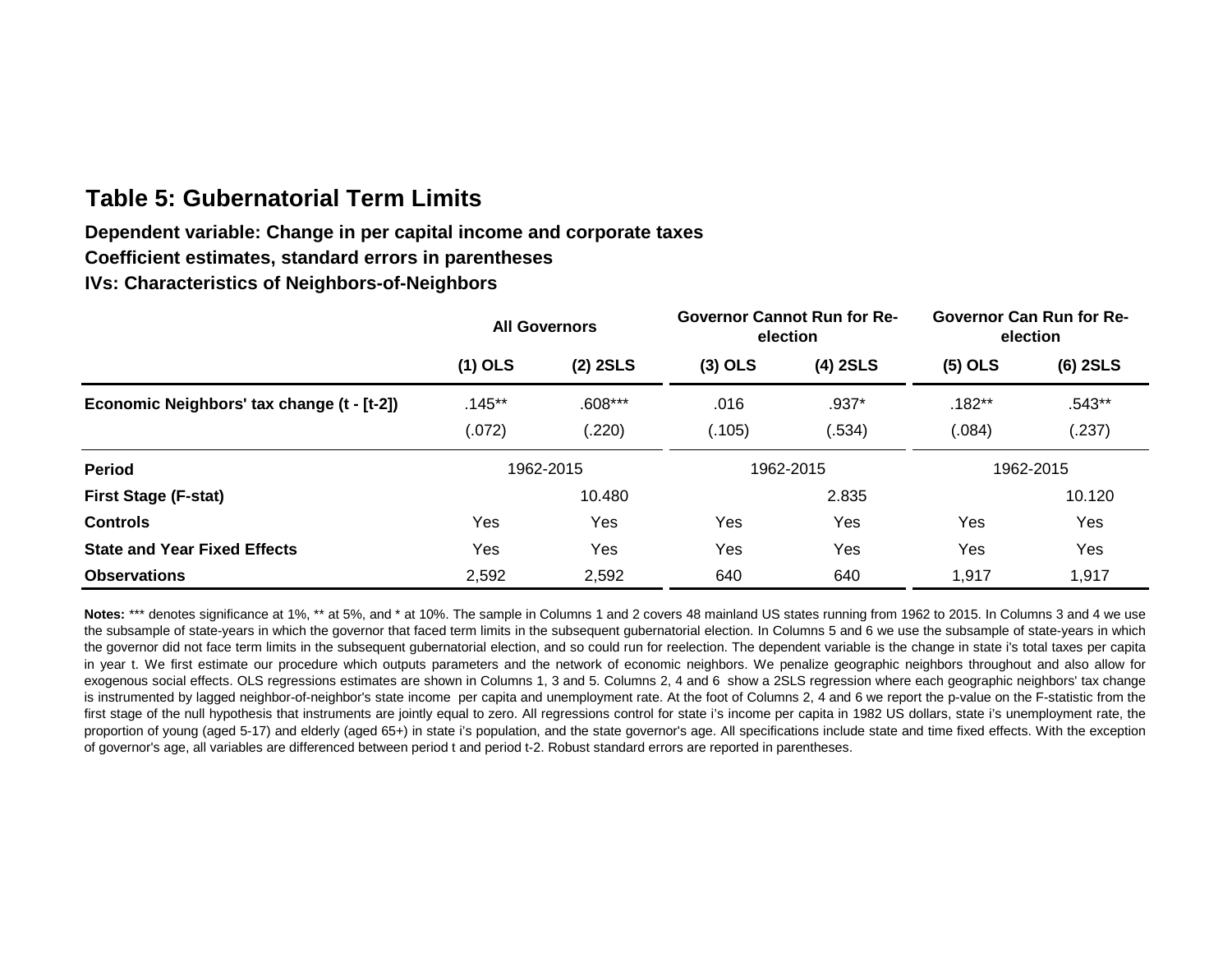

**Figure 1A: Network Graph of US States, Geographic Neighbors**

Notes: Figure 3A represents the continental US states (N=48). An edge is drawn between a pair of states if they share a geographic border. State abbreviations are as used by US Post Office (http://about.usps.com/who-we-are/postal-history/state-abbreviations.pdf).





**Notes:** Figure 3B represents the continental United States (N=48). The economic network is derived from our preferred specification, where we penalize geographic neighbors to states, and<br>allow for exogenous social effects if they are geographic neighbors but were not estimated as connected. A green edge is drawn between a pair of states if they are not geographic neighbors and were estimated connected. The left hand side graph just shows read and blue edges. The right hand side shows all three types of edges. State abbreviations are as used by US Post Office (http://about.usps.com/who-weare/postal-history/state-abbreviations.pdf).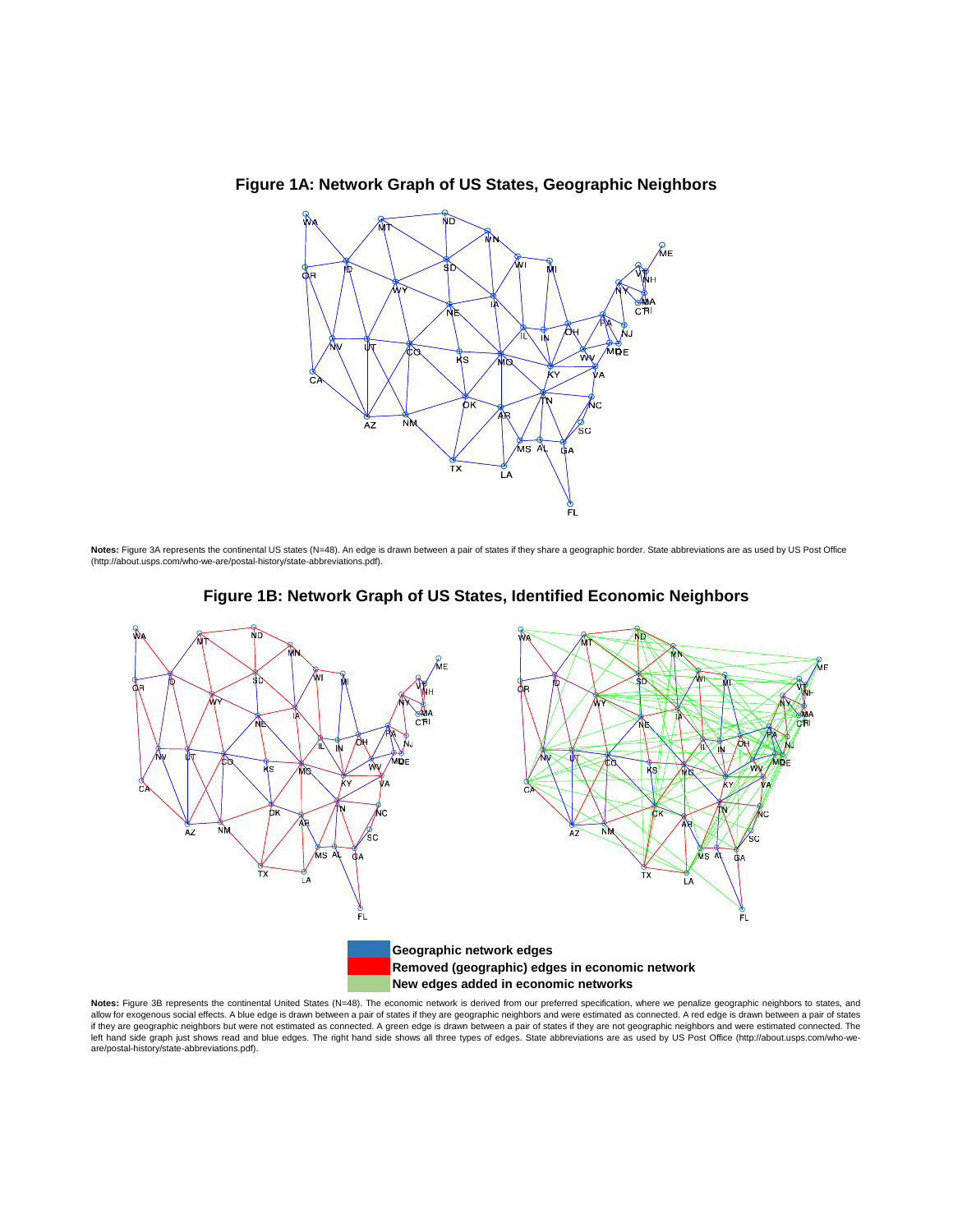

**Figure 2: Strength of Ties and Reciprocity**

**Notes:** Panel A is the histogram of ties in the economic network, conditional on non-zero ties. Panels B and C show the in-network and out-network of California as derived from our preferred specification, where we penalize geographic neighbors to states, and allow for exogenous social effects. The in-network are the states that determine tax setting in California. The out-network is the states in which taxes are set in direct response to those in California. A blue edge is drawn between a pair of states if they are geographic neighbors and were estimated as connected. A red edge is drawn between a pair of states if they are geographic neighbors but were not estimated as connected. A green edge is drawn between a pair of states if they are not geographic neighbors and were estimated connected. State abbreviations are as used by US Post Office (http://about.usps.com/who-we-are/postal-history/state-abbreviations.pdf).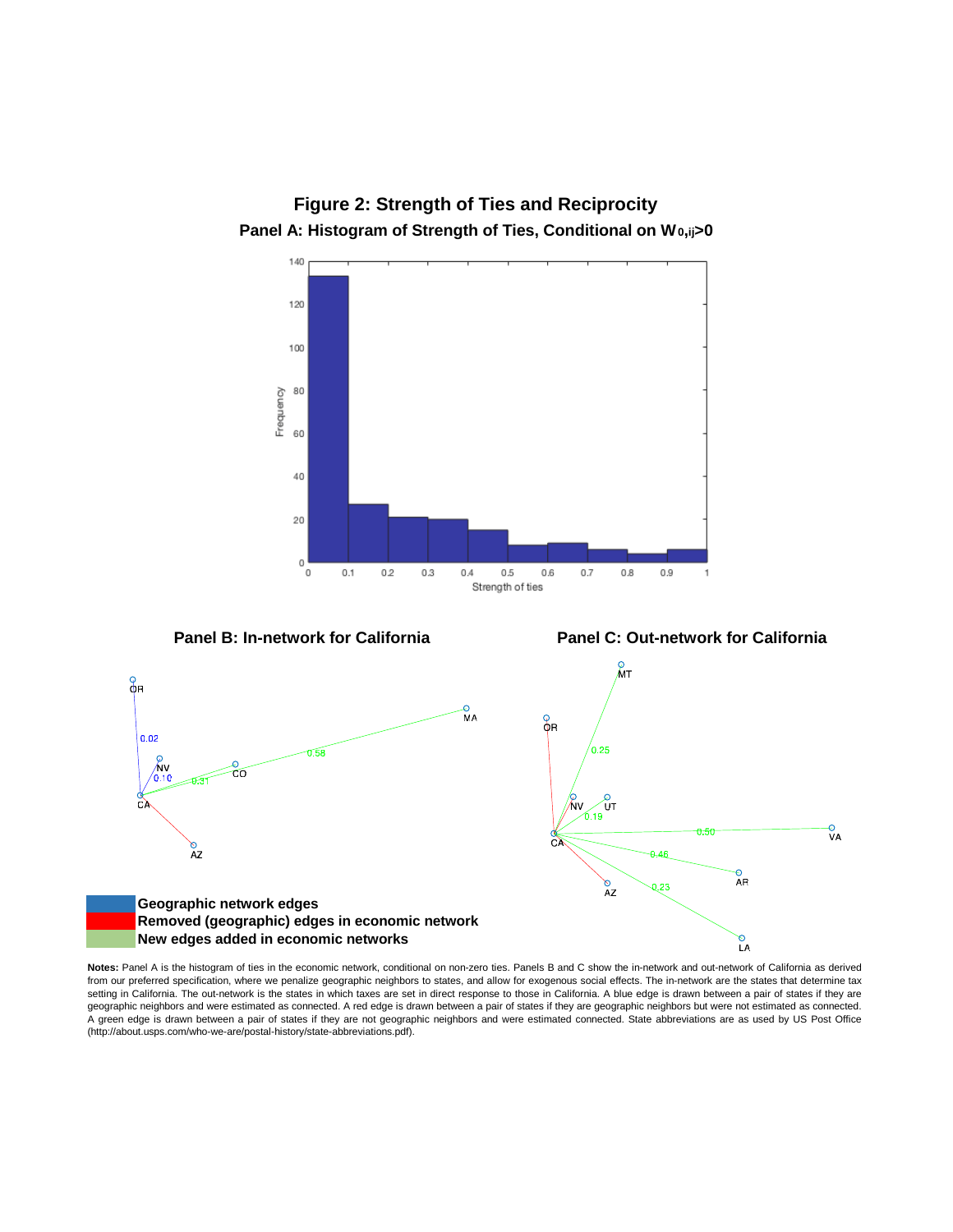

# **Figure 3: In- and Out-degree Distribution**

Panel A: In-degree distribution **Panel B: Out-degree distribution** 

**Notes:** In-degree distribution (Panel A) and out-degree distribution (Panel B). Distribution calculated from geographic neighbors' network (W-geo) in blue. Distribution calculated from economic neighbor's network in (W-econ) in red. State abbreviations are as used by US Post Office (http://about.usps.com/who-we-are/postal-history/state-abbreviations.pdf).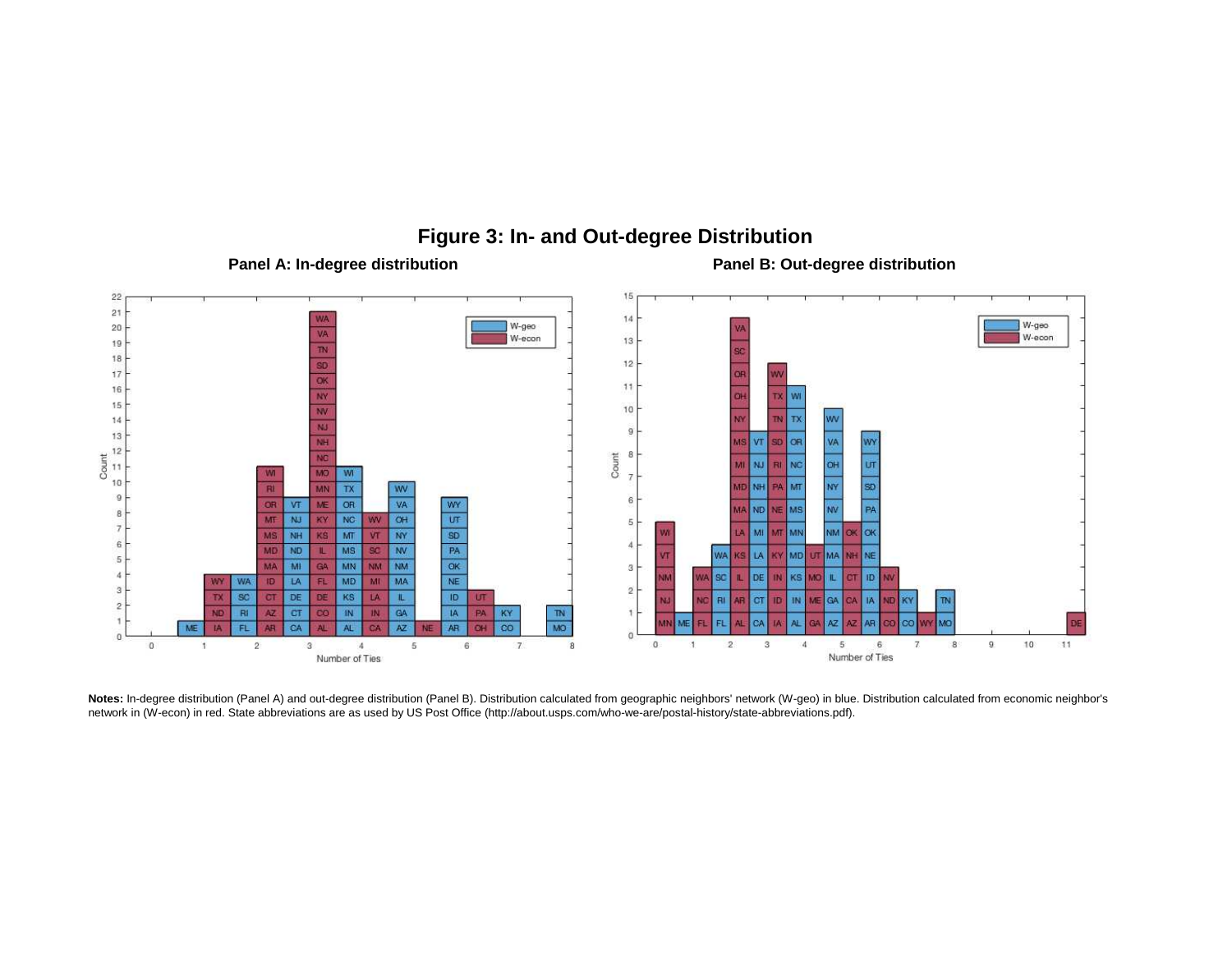

**Figure 4: Simulation Results, Adaptive Elastic Net GMM Partial Knowledge of W<sup>0</sup>**

**Notes:** These simulation results are based on the Banerjee et al. (2013) village network, using the Adaptive Elastic Net GMM algorithm, with penalization parameters chosen by BIC, under various assumptions about knowledge of the true network and time periods T=25, 50, 100, 125 and 150. The "Village" case refers to the simulation implemented without knowledge about the true network. "Village (top 3)" refers to the case where all connections of the three households with highest out-degrees are assumed to be known. "Village (top 5)" and "Village (top 103)" are analogously defined. In all cases, 1000 Monte Carlo iterations were performed. The true parameters are rho-0=.3, beta-0=.4 and gamma-0=.5. In Panel A, the % of zeroes refers to the proportion of true zero elements in the social interaction matrix that are estimated as smaller than .05. In Panel B, the % of non-zeros refers to the proportion of true elements greater than .3 in the social interaction matrix that are estimated as nonzeros. In Panels C and D, the Mean Absolute Deviations are the mean absolute error of the estimated network compared to the true network for the social interaction matrix W and the reduced form matrix respectively. In Panels E and F, the true parameter values are marked in the horizontal red lines. The recovered parameter are the estimated parameters averaged across iterations. All specifications include time and node fixed effects.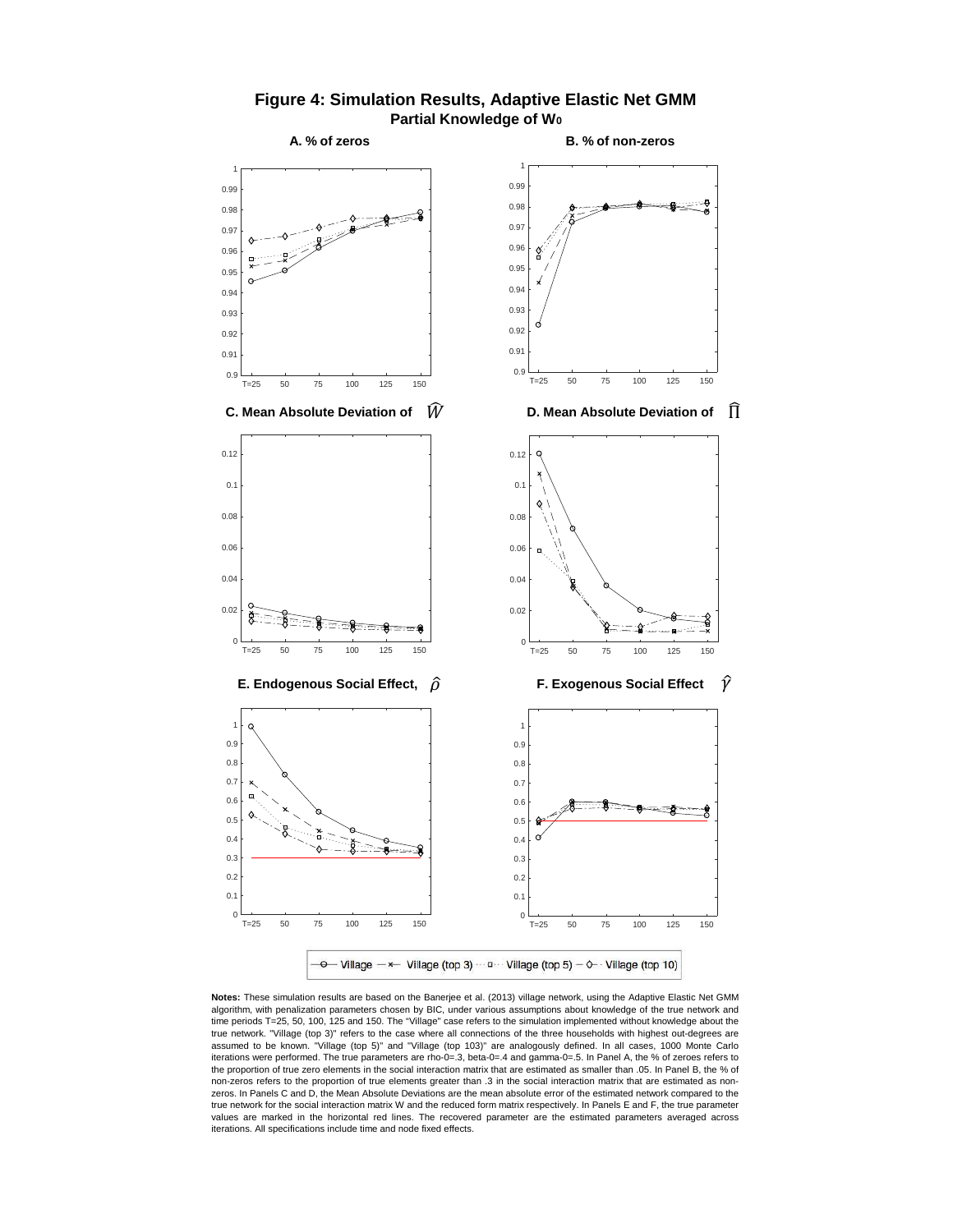

### **Figure 5: Network Graph of US States, Identified Economic Neighbors by Subsamples**

**Panel A: Econ Network, 1962-1988 subsample**

**Panel B: Econ Network, 1989-2015 subsample**

Notes: Panels A and B represents the continental United States (N=48). Panel A is estimated withe 1962-1988 subsample. Panel B is estimated with the 1989-2015 subsample. The economic<br>network is derived from our preferred s are geographic neighbors and were estimated as connected. A red edge is drawn between a pair of states if they are geographic neighbors but were not estimated as connected. A green edge is drawn between a pair of states if they are not geographic neighbors and were estimated connected. The left hand side graph just shows read and blue edges. The right hand side shows all three types of edges. State abbreviations are as used by US Post Office (http://about.usps.com/who-we-are/postal-history/state-abbreviations.pdf).

#### **Panel C: Geographic Versus Economic Neighbor Networks**

|                                           | Geographic<br><b>Neighbor</b><br><b>Network</b> | <b>Economic Neighbor</b><br><b>Network (Full Sample)</b> | <b>Economic Neighbor</b><br>Network (1962-1988) | <b>Economic Neighbor</b><br>Network (1989-2015) |  |
|-------------------------------------------|-------------------------------------------------|----------------------------------------------------------|-------------------------------------------------|-------------------------------------------------|--|
| <b>Number of Edges</b>                    | 214                                             | 144                                                      | 197                                             | 185                                             |  |
| Edges in both W-geo and W-econ            |                                                 | 79                                                       | 108                                             | 86                                              |  |
| Edges in W-econ only                      |                                                 | 65                                                       | 89                                              | 99                                              |  |
| Edges in W-geo only                       |                                                 | 135                                                      | 106                                             | 128                                             |  |
| Clustering                                | .1936                                           | .0259                                                    | .0389                                           | .0394                                           |  |
| <b>Reciprocated Edges</b>                 | 100%                                            | 29.17%                                                   | 35.53%                                          | 23.78%                                          |  |
| Degree Distribution Across Nodes (states) |                                                 |                                                          |                                                 |                                                 |  |
| out-degree                                |                                                 | 3.000(1.185)                                             | 4.104 (1.704)                                   | 3.854 (1.473)                                   |  |
| in-degree                                 | 4.458 (1.597)                                   | 3.000 (2.073)                                            | 4.104 (2.707)                                   | 3.854(2.518)                                    |  |

**Notes:** This compares statistics derived from the geographic network of US states to those from the estimated economic network among US states, for the three samples ("Full Sample", 1962- 2015; 1962-1988; 1989-2015). The number of edges, edges in both networks, edges in W-geo only, edges in W-econ only counts the number of edges in those categories. Numbers are relative to the W-geo network in the first column. Reciprocated edges is the frequency of in-edges that are reciprocated by out-edges (by construction, this is 100% for geographic networks). The clustering coefficient is the frequency of the number of fully connected triplets over the total number of triplets. The degree distribution across nodes counts the average number of connections (standard deviation in parentheses): we show this separately for in-degree and out-degree (by construction, these are identical for geographic networks).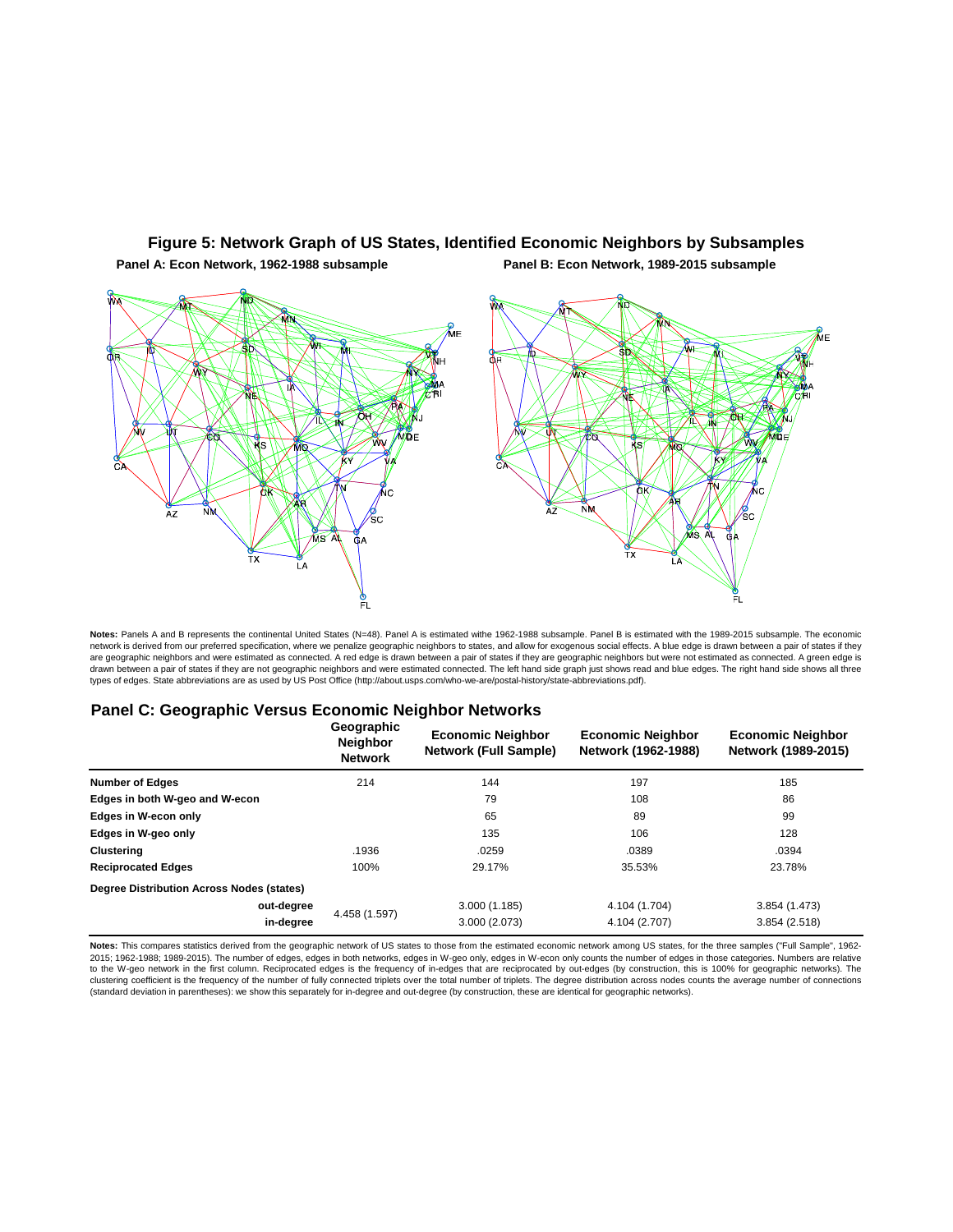|                                                    |                 | <b>Erdos-Renyi</b> Political Party | <b>High school</b><br><b>Coleman (1964)</b> | <b>Village</b><br>Banerjee et al. (2013) |
|----------------------------------------------------|-----------------|------------------------------------|---------------------------------------------|------------------------------------------|
|                                                    |                 |                                    | <b>A. True Networks</b>                     |                                          |
| <b>Number of nodes</b>                             | 30              | 30                                 | 70                                          | 65                                       |
| (a) Network-wide statistics                        |                 |                                    |                                             |                                          |
| Number of edges                                    | 30              | 45                                 | 366                                         | 240                                      |
| Number of strong edges                             | 30              | 30                                 | 70                                          | 65                                       |
| Number of weak edges                               | 0               | 15                                 | 296                                         | 175                                      |
| Number of reciprocated edges                       | 2               | 2                                  | 184                                         | 240                                      |
| <b>Clustering coefficient</b>                      | ٠               | .000                               | .120                                        | .141                                     |
| Number of components                               | 12              | 11                                 | 3                                           | 3                                        |
| Size of maximal component                          | 10              | 16                                 | 68                                          | 51                                       |
| Standard deviation of the<br>diagonal of squared W | .254            | .254                               | .167                                        | .239                                     |
| (b) Node-level statistics                          |                 |                                    |                                             |                                          |
| In-degree distribution                             | 1.00(0.00)      | 1.50(.509)                         | 5.23(2.04)                                  | 3.69(2.35)                               |
| Out-degree distribution                            | 1.00(1.05)      | 1.50(2.49)                         | 5.23(3.64)                                  | 3.69(2.35)                               |
| Nodes with highest out-degree                      | $\{7, 11, 26\}$ | $\{1, 11, 28\}$                    | $\{21, 22, 69\}$                            | ${16, 35, 57}$                           |

# **Table A1: True and Recovered Networks**

|                               |                 |                 | <b>B. Recovered Networks</b> |                |
|-------------------------------|-----------------|-----------------|------------------------------|----------------|
| (a) Network-wide statistics   |                 |                 |                              |                |
| Number of edges               | 30              | 38              | 210                          | 194            |
| Number of strong edges        | 30              | 30              | 70                           | 68             |
| Number of weak edges          | 0               | 8               | 140                          | 126            |
| Number of reciprocated edges  | 2               | 2               | 184                          | 170            |
| <b>Clustering coefficient</b> |                 | .000            | .162                         | .134           |
| Number of components          | 12              | 11              |                              | 4              |
| Size of maximal component     | 10              | 14              | 70                           | 48             |
| (b) Node-level statistics     |                 |                 |                              |                |
| In-degree distribution        | 1.00(0.00)      | 1.27(.450)      | 3.00(1.18)                   | 2.99(1.29)     |
| Out-degree distribution       | 1.00(1.05)      | 1.27(1.76)      | 3.00(1.02)                   | 2.99(1.15)     |
| Nodes with highest out-degree | $\{7, 11, 26\}$ | $\{1, 11, 28\}$ | ${21, 48, 69}$               | ${16, 35, 57}$ |

**Notes:** Panel A refers to the true networks. Panel B refers to the recovered networks. In each Panel, the summary statistics are divided into network-wide and node-level statistics. Strong edges are defined as those with strength greater than or equal to .3. For the in-degree and outdegree distribution, the mean is shown and the standard deviation is in parentheses. The nodes with the highest out-degree are those with the greatest influence on others, and are calculated as the column-sum of the social interaction matrix. The recovered networks statistic are calculated over the average network across simulations with T=100.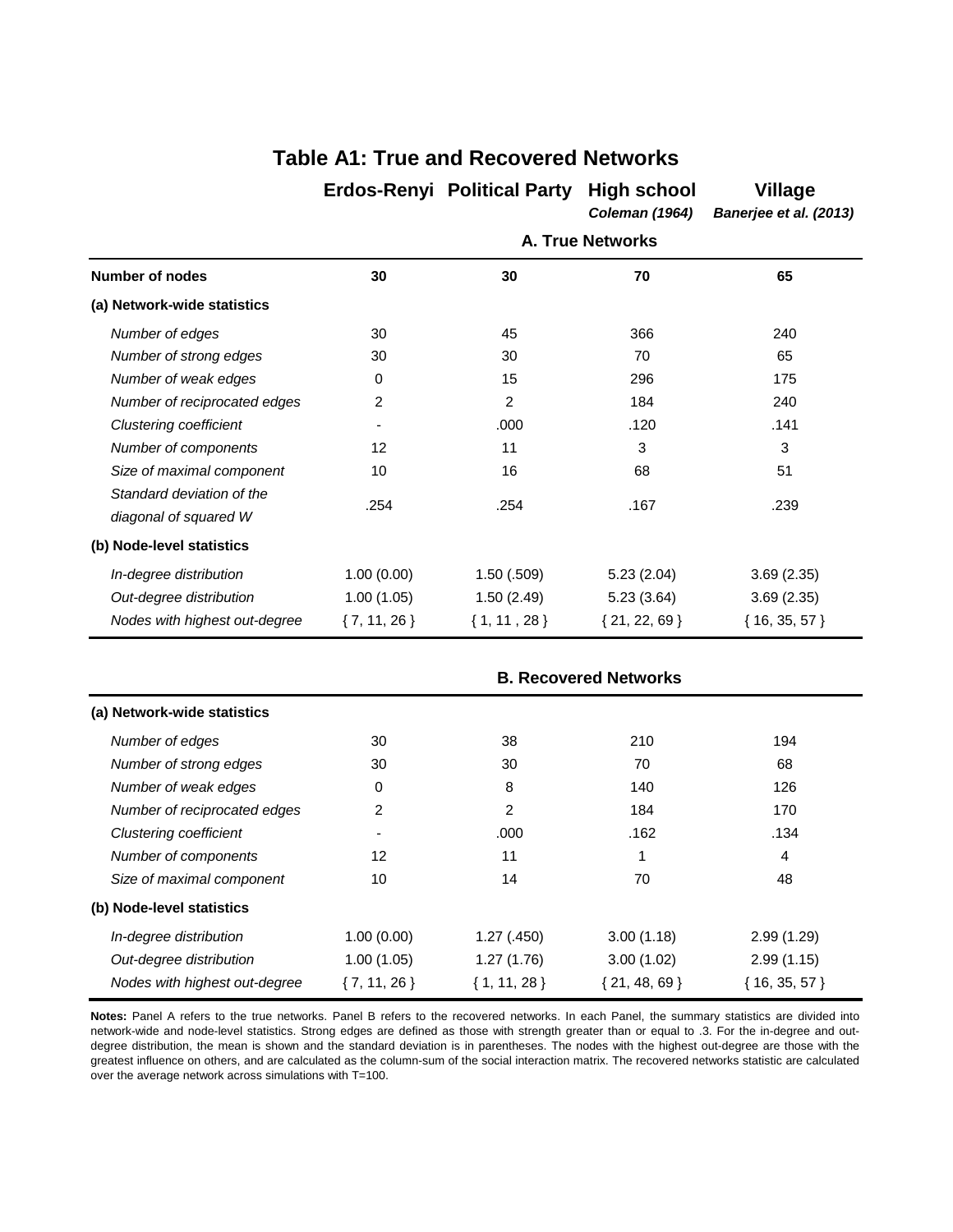|                                |        |                            |        |        |                   |                      |        |                   |        |         |                   |        |         | <u>sunsur barit</u>        |        |                            |          |                   |
|--------------------------------|--------|----------------------------|--------|--------|-------------------|----------------------|--------|-------------------|--------|---------|-------------------|--------|---------|----------------------------|--------|----------------------------|----------|-------------------|
|                                |        | $N = 15$                   |        |        | $N = 30$          |                      |        | $N = 50$          |        |         | $N = 15$          |        |         | $N = 30$                   |        |                            | $N = 50$ |                   |
|                                | T=50   | 100                        | 150    | T=50   | 100               | 150                  | T=50   | 100               | 150    | T=50    | 100               | 150    | T=50    | 100                        | 150    | T=50                       | 100      | 150               |
| % True Zeroes                  | .954   | .976                       | .973   | .957   | .992              | .997                 | .947   | .965              | .979   | .950    | .977              | .979   | .943    | .978                       | .989   | .943                       | .961     | .976              |
|                                |        | $(.033)$ $(.031)$ $(.031)$ |        | (.009) | $(.004)$ $(.002)$ |                      | (.007) | (.006)            | (.005) | (.031)  | $(.025)$ $(.024)$ |        | (0.009) | (.006)                     | (.005) | (.007)                     | (0.006)  | (.006)            |
| % True Non-Zeroes              | .899   | .919                       | .924   | .958   | .960              | .962                 | .977   | .978              | .977   | .914    | .925              | .932   | .930    | .954                       | .960   | .970                       | .977     | .977              |
|                                | (.051) | (.032)                     | (.026) |        | $(017)$ $(016)$   | (.011)               | (.007) | (.007)            | (.008) | (.038)  | (.022)            | (.009) |         | $(.037)$ $(.023)$          | (.016) | (.015)                     |          | $(.009)$ $(.007)$ |
| $MAD(\widehat{W})$             | .021   | .007                       | .004   | .017   | .003              | .001                 | .020   | .011              | .006   | .032    | .019              | .017   | .028    | .014                       | .010   | .023                       | .014     | .009              |
|                                | (.014) | (.011)                     | (.008) | (.004) |                   | $(.001)$ $(.001)$    | (.002) | (.001)            | (.001) |         | $(.011)$ $(.007)$ | (.004) | (.004)  | (.002)                     | (.002) | (.002)                     |          | $(.001)$ $(.001)$ |
| $MAD(\widehat{\Pi})$           | .025   | .012                       | .009   | .020   | .004              | .003                 | .054   | .016              | .007   | .034    | .021              | .019   | .028    | .014                       | .012   | .065                       | .019     | .009              |
|                                | (.012) | (.008)                     | (.006) | 004)   | (.002)            | (.001)               |        | (.018) (.004)     | (.002) | (0.009) | (.006)            | (.003) | (.004)  | (.002)                     | (.001) | (.028)                     |          | $(.004)$ $(.001)$ |
| $\widehat{\boldsymbol{\rho}}$  | .262   | .270                       | .276   | .286   | .286              | .283                 | .667   | .398              | .270   | .235    | .245              | .241   | .209    | .228                       | .223   | .700                       | .383     | .242              |
|                                | (.069) | (.044)                     | (.038) | (.079) | (.026)            | (.022)               | (.079) | (.050)            | (.050) | (.078)  | (.049)            | (.038) | (.084)  | (.035)                     | (.029) | (.100)                     |          | $(.069)$ $(.051)$ |
| $\widehat{\boldsymbol{\beta}}$ | .403   | .399                       | .400   | .405   | .400              | .400                 | .380   | .399              | .401   | .405    | .400              | .397   | .404    | .399                       | .398   | .380                       | .400     | .401              |
|                                | (.039) | (.028)                     | (.022) | (.028) | $(.018)$ $(.015)$ |                      | (.025) | (.015)            | (.012) | (.040)  | (.028)            | (.022) | (.029)  | $(.019)$ $(.015)$          |        | $(.024)$ $(.015)$ $(.012)$ |          |                   |
| Ŷ                              | .577   | .521                       | .507   | .670   | .516              | .498                 | .748   | .686              | .595   | .550    | .481              | .459   | .669    | .501                       | .463   | .686                       | .666     | .566              |
|                                | (.094) | $(.059)$ $(.046)$          |        |        |                   | (.054) (.022) (.018) |        | $(.118)$ $(.056)$ | (.028) | (.093)  | (.060)            | (.050) |         | $(.060)$ $(.027)$ $(.021)$ |        | (.128)                     |          | $(.063)$ $(.032)$ |

**A. Erdos-Renyi B. Political party**

# **Table A2: Simulation Results, Adaptive Elastic Net GMM, Alternative Network Sizes**

**Notes:** These simulation results are based on the Adaptive Elastic Net GMM algorithm, with penalization parameters chosen by BIC, under various true networks, network sizes and time periods T=50, 100 and 150. In all cases, 1000 Monte Carlo iterations were performed. The true parameters are rho-0=.3, beta-0=.4 and gamma-0=.5. The % of true zeroes refers to the proportion of true zero elements in the social interaction matrix that are estimated as smaller than .05. The % of true non-zeroes refers to the proportion of true elements greater than .3 in the social interaction matrix that are estimated as non-zeros. The Mean Absolute Deviations are the mean absolute error of the estimated network compared to the true network for the social interaction matrix W and the reduced form matrix respectively. The recovered parameter are the estimated parameters averaged across iterations. All specifications include time and node fixed effects. Standard errors across iterations are in parentheses.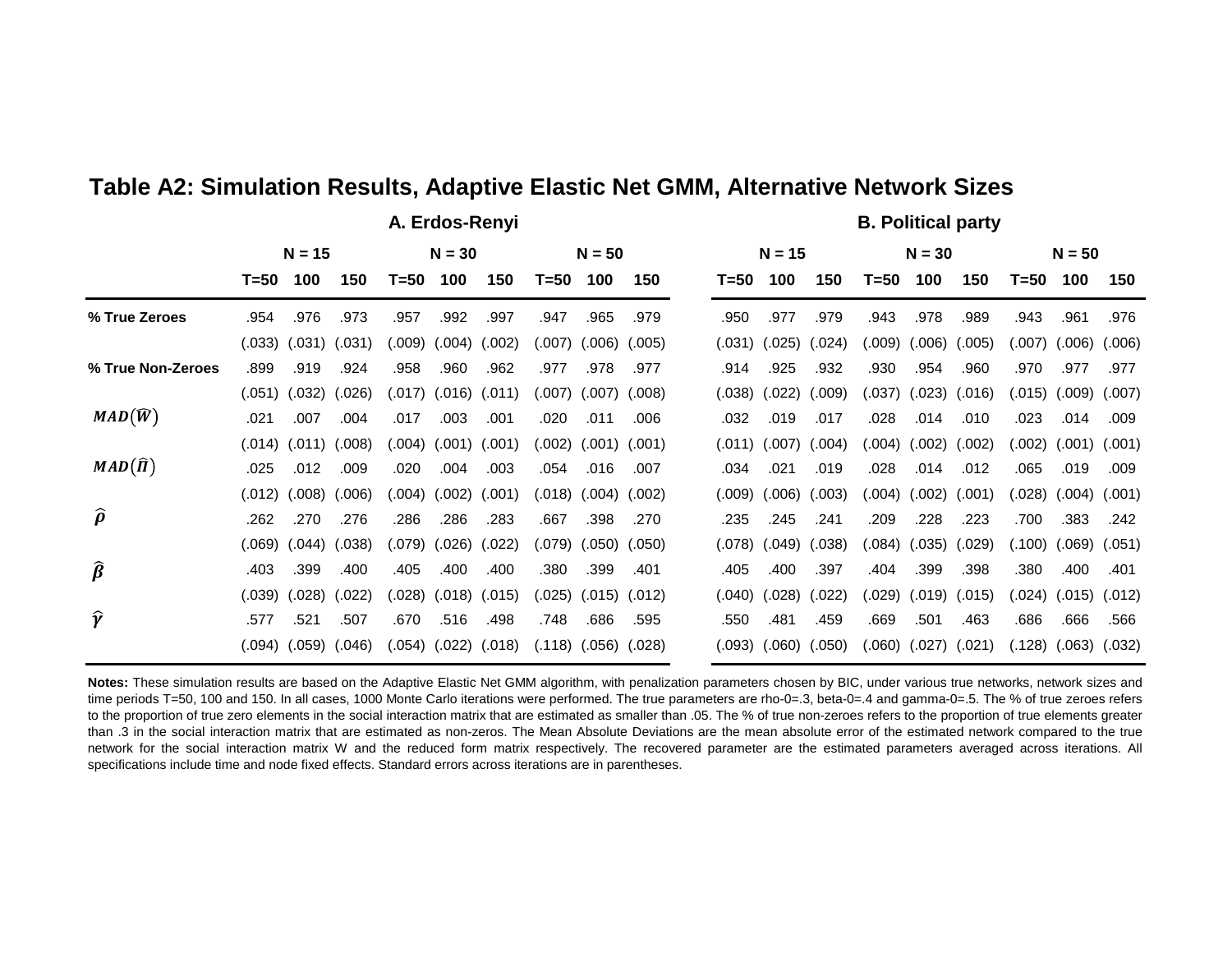|                                                    | <b>Village</b><br><b>Family</b><br>Banerjee et al. (2013) | <b>Village</b><br><b>Savings and Insurance</b><br>Banerjee et al. (2013) |  |  |  |  |
|----------------------------------------------------|-----------------------------------------------------------|--------------------------------------------------------------------------|--|--|--|--|
|                                                    | <b>A. True Networks</b>                                   |                                                                          |  |  |  |  |
| <b>Number of nodes</b>                             | 65                                                        | 65                                                                       |  |  |  |  |
| (a) Network-wide statistics                        |                                                           |                                                                          |  |  |  |  |
| Number of edges                                    | 240                                                       | 343                                                                      |  |  |  |  |
| Number of strong edges                             | 65                                                        | 47                                                                       |  |  |  |  |
| Number of weak edges                               | 175                                                       | 296                                                                      |  |  |  |  |
| Number of reciprocated edges                       | 240                                                       | 340                                                                      |  |  |  |  |
| <b>Clustering coefficient</b>                      | .141                                                      | .073                                                                     |  |  |  |  |
| Number of components                               | 3                                                         | 6                                                                        |  |  |  |  |
| Size of maximal component                          | 51                                                        | 62                                                                       |  |  |  |  |
| Standard deviation of the<br>diagonal of squared W | .239                                                      | .159                                                                     |  |  |  |  |
| (b) Node-level statistics                          |                                                           |                                                                          |  |  |  |  |
| In-degree distribution                             | 3.69(2.35)                                                | 4.90 (3.42)                                                              |  |  |  |  |
| Out-degree distribution                            | 3.69(2.35)                                                | 4.90(3.43)                                                               |  |  |  |  |
| Nodes with highest out-degree                      | $16, 35, 57$ }                                            | ${16, 35, 55}$                                                           |  |  |  |  |

# **Table A3: True and Recovered Village Networks**

|                               | <b>B. Recovered Networks</b> |                |  |  |  |  |  |  |
|-------------------------------|------------------------------|----------------|--|--|--|--|--|--|
| (a) Network-wide statistics   |                              |                |  |  |  |  |  |  |
| Number of edges               | 194                          | 269            |  |  |  |  |  |  |
| Number of strong edges        | 68                           | 65             |  |  |  |  |  |  |
| Number of weak edges          | 126                          | 204            |  |  |  |  |  |  |
| Number of reciprocated edges  | 170                          | 250            |  |  |  |  |  |  |
| Clustering coefficient        | .134                         | .058           |  |  |  |  |  |  |
| Number of components          | 4                            | 4              |  |  |  |  |  |  |
| Size of maximal component     | 48                           | 62             |  |  |  |  |  |  |
| (b) Node-level statistics     |                              |                |  |  |  |  |  |  |
| In-degree distribution        | 2.99(1.29)                   | 3.84(1.90)     |  |  |  |  |  |  |
| Out-degree distribution       | 2.99(1.15)                   | 3.84(1.98)     |  |  |  |  |  |  |
| Nodes with highest out-degree | ${16, 35, 57}$               | ${16, 35, 55}$ |  |  |  |  |  |  |

**Notes:** Panel A refers to the true networks. Panel B refers to the recovered networks. In each Panel, the summary statistics are divided into network-wide and node-level statistics. Strong edges are defined as those with strength greater than or equal to .3. For the in-degree and out-degree distribution, the mean is shown and the standard deviation is in parentheses. The nodes with the highest out-degree are those with the greatest influence on others, and are calculated as the column-sum of the social interaction matrix. The recovered networks statistic are calculated over the average network across simulations with T=100.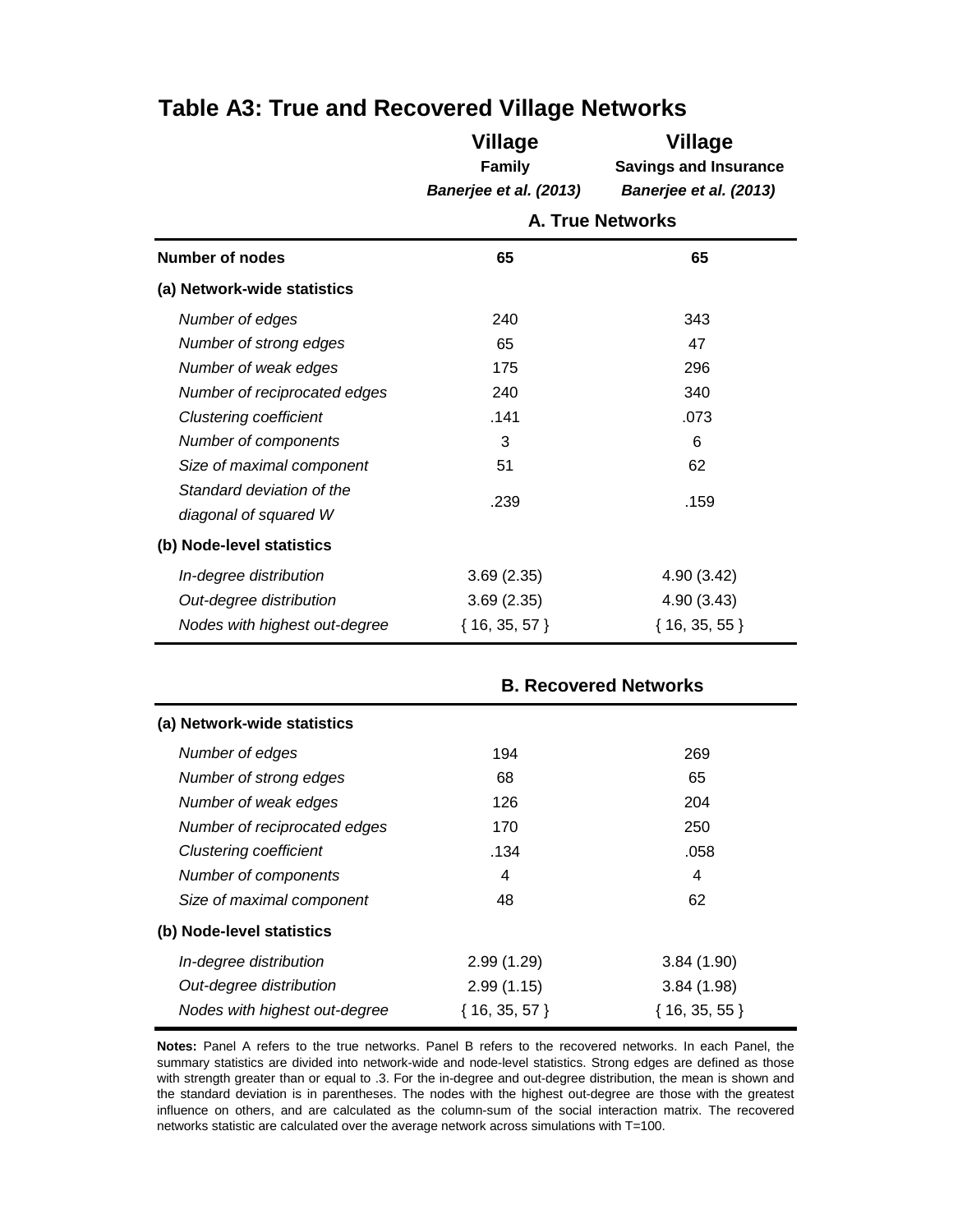|                                | A. Erdos-Renyi |        |        |                   |           |        |         |            |        |        |                            |        |  | <b>B. Political party</b> |          |                   |        |           |                   |            |        |        |        |                            |                                     |
|--------------------------------|----------------|--------|--------|-------------------|-----------|--------|---------|------------|--------|--------|----------------------------|--------|--|---------------------------|----------|-------------------|--------|-----------|-------------------|------------|--------|--------|--------|----------------------------|-------------------------------------|
|                                | $\rho_0$       |        |        |                   | $\beta_0$ |        |         | $\gamma_0$ |        |        | q                          |        |  |                           | $\rho_0$ |                   |        | $\beta_0$ |                   | $\gamma_0$ |        |        | q      |                            |                                     |
|                                | $\cdot$ 1      | .5     |        | .9                | .0        | .8     | .3      | .7         | .3     | .5     | .8                         | 1.0    |  | $\cdot$ 1                 | .5       |                   | .9     | .0        | .8                | .3         | .7     | .3     | .5     | .8                         | 1.0                                 |
| % True Zeroes                  | .986           | .994   | .991   | .979              | .986      | .987   | .974    | .997       | .996   | .997   | .997                       | .997   |  | .971                      | .983     | .982              | .966   | .978      | .977              | .959       | .986   | .985   | .992   | .996                       | .997                                |
|                                | (.005)         | (.004) | (.004) | (.005)            | (.005)    | (.007) | (0.006) | (.002)     | (.002) | (.003) | (.002)                     | (.002) |  | (.008)                    | (.005)   | (.006)            | (.007) | (0.008)   | (.007)            | (.007)     | (.005) | (.004) | (.004) | (.004)                     | (.003)                              |
| % True Non-Zeroes              | .951           | .963   | .963   | .956              | .806      | .967   | .961    | .961       | .963   | .962   | .961                       | .959   |  | .772                      | .813     | .836              | .864   | .469      | .856              | .741       | .834   | .803   | .808   | .816                       | .832                                |
|                                | (.028)         | (.011) |        | $(.011)$ $(.017)$ | (.096)    | .000   | (.015)  | (.016)     | (.012) | (.013) | $(.013)$ $(.018)$          |        |  | (.045)                    | (.036)   | $(.034)$ $(.031)$ |        |           | $(.147)$ $(.035)$ | (.044)     | (.036) | (.037) | (.035) | (.034)                     | (.027)                              |
| $MAD(\widehat{W})$             | .005           | .002   | .003   | .007              | .014      | .004   | .011    | .001       | .001   | .001   | .000                       | .000   |  | .017                      | .012     | .012              | .018   | .029      | .012              | .023       | .010   | .011   | .009   | .008                       | .007                                |
|                                | (.002)         | (.001) | (.001) | (.002)            | (.005)    | (.002) | (.003)  | (.001)     | (.001) | (.001) | $(.001)$ $(.001)$          |        |  | (.003)                    | (.002)   | (.002)            | (.003) |           | $(.007)$ $(.002)$ | (.003)     | (.002) | (.002) | (.001) | (.001)                     | (.001)                              |
| $MAD(\hat{\Pi})$               | .005           | .006   | .013   | .077              | .013      | .007   | .009    | .004       | .003   | .003   | .002                       | .002   |  | .011                      | .021     | .043              | .208   | .021      | .017              | .016       | .016   | .013   | .011   | .010                       | .009                                |
|                                | (.002)         | (.002) | (.005) | (.051)            | (.004)    | (.003) | (.002)  | (.002)     | (.001) | (.001) | $(.001)$ $(.001)$          |        |  | (.002)                    | (.002)   | (.004)            | (.026) | (.004)    | (.003)            | (.002)     | (.002) | (.002) | (.001) | (.001)                     | (.001)                              |
| $\widehat{\boldsymbol{\rho}}$  | .081           | .487   | .709   | .917              | .318      | .244   | .287    | .286       | .285   | .285   | .288                       | .292   |  | .046                      | .403     | .598              | .847   | .298      | .171              | .221       | .225   | .224   | .222   | .218                       | .218                                |
|                                | (.034)         | (.027) | (.025) | (.012)            | (.047)    | (.076) | (.036)  | (.023)     | (.023) | (.020) | $(.017)$ $(.009)$          |        |  | (.038)                    | (.031)   | (.040)            | (.040) | (.071)    | (.067)            | (.048)     | (.030) | (.030) | (.028) | (.025)                     | (.018)                              |
| $\widehat{\boldsymbol{\beta}}$ | .401           | .399   | .397   | .364              | (.008)    | .801   | .402    | .399       | .401   | .400   | .400                       | .400   |  | .400                      | .399     | .398              | .380   | $-0.015$  | .801              | .402       | .400   | .399   | .398   | .398                       | .398                                |
|                                | (.018)         | (.019) | (.019) | (.023)            | (.025)    | (.018) | (.019)  | (.019)     | (.016) |        | $(.012)$ $(.009)$ $(.001)$ |        |  | (.019)                    | (.020)   | (.020)            | (.026) | (.029)    | (.020)            | (.020)     | (.019) |        |        | $(.016)$ $(.014)$ $(.009)$ | (.003)                              |
| Ŷ                              | .532           | .512   | .517   | .509              | .432      | .552   | .376    | .698       | .503   | .495   | .493                       | .492   |  | .519                      | .489     | .488              | .469   | .305      | .548              | .391       | .638   | .474   | .454   | .440                       | .431                                |
|                                | (.023)         | (.022) | (.024) | (.028)            | (.070)    | (.033) | (.027)  | (.021)     | (.018) |        | $(.015)$ $(.012)$ $(.007)$ |        |  | (.030)                    |          | $(.027)$ $(.031)$ | (.050) |           | $(.117)$ $(.038)$ | (.036)     | (.025) |        |        |                            | $(.023)$ $(.019)$ $(.015)$ $(.010)$ |

### **Table A4: Simulation Results, Adaptive Elastic Net GMM, Alternative Parameters**

Notes: These simulation results are based on the Adaptive Elastic Net GMM algorithm, with penalization parameters chosen by BIC, under various true networks, network sizes, time periods T=100 and parameter values. In all c 1000 Monte Carlo iterations were performed. The % of true zeroes refers to the proportion of true zero elements in the social interaction matrix that are estimated as smaller than .05. The % of true non-zeroes refers to th true elements greater than .3 in the social interaction matrix that are estimated as non-zeros. The Mean Absolute Deviations are the mean absolute error of the estimated network compared to the true network for the social matrix W and the reduced form matrix respectively. The recovered parameter are the estimated parameters averaged across iterations. All specifications include time and node fixed effects. Standard errors across iterations parentheses.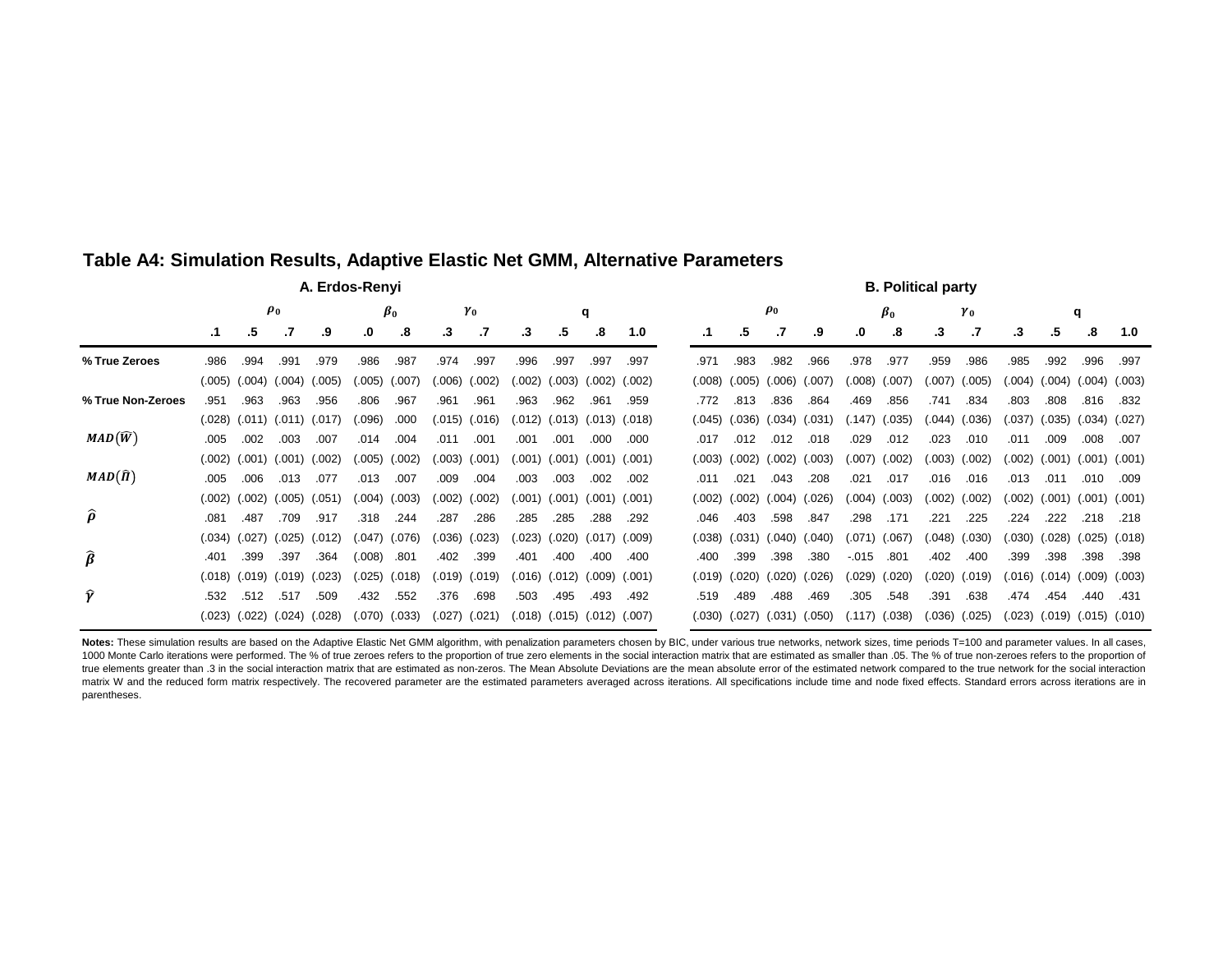# **Table A5: Simulation Results, Adaptive Lasso**

**A. Erdos-Renyi** B. Political party

|                                |          | $N = 15$ |        | $N = 30$ |                   |        | $N = 50$ |                   |        |  |        | $N = 15$ |        |        | $N = 30$                   |        | $N = 50$ |                   |        |  |
|--------------------------------|----------|----------|--------|----------|-------------------|--------|----------|-------------------|--------|--|--------|----------|--------|--------|----------------------------|--------|----------|-------------------|--------|--|
|                                | $T = 50$ | 100      | 150    | T=50     | 100               | 150    | T=50     | 100               | 150    |  | T=50   | 100      | 150    | T=50   | 100                        | 150    | T=50     | 100               | 150    |  |
| % True Zeroes                  | .728     | .798     | .842   | .737     | .848              | .878   | .845     | .846              | .913   |  | .730   | .799     | .840   | .737   | .849                       | .880   | .846     | .846              | .921   |  |
|                                | (.023)   | (.024)   | (.022) | (.012)   | $(.008)$ $(.008)$ |        | (.005)   | (0.006)           | (.027) |  | (.024) | (.025)   | (.023) | (.013) | (.009)                     | (.009) | (.006)   | (.006)            | (.008) |  |
| % True Non-Zeroes              | .996     | 1.000    | 1.000  | .497     | 1.000             | 1.000  | .494     | .496              | .930   |  | .992   | 1.000    | 1.000  | .507   | 1.000                      | 1.000  | .498     | .501              | .996   |  |
|                                | (.039)   | (.000)   | (.000) | (.096)   | (.001)            | (.000) |          | $(.071)$ $(.074)$ | (.177) |  | (.023) | (.002)   | (.000) | (.105) | (.004)                     | (.001) | (.074)   | (.076)            | (.042) |  |
| $MAD(\widehat{W})$             | .071     | .050     | .039   | .064     | .039              | .033   | .039     | .039              | .027   |  | .070   | .050     | .039   | .063   | .038                       | .032   | .039     | .038              | .025   |  |
|                                | (.005)   | (.005)   | (.004) | (.002)   | (.002)            | (.002) |          | (.000) (.002)     | (.005) |  | (.005) | (.004)   | (.004) | (.002) | (.002)                     | (.002) | (.000)   | $(.002)$ $(.001)$ |        |  |
| $MAD(\hat{\Pi})$               | .092     | .056     | .042   | .084     | .049              | .036   | .071     | .045              | .032   |  | .093   | .057     | .044   | .084   | .050                       | .036   | .071     | .045              | .033   |  |
|                                | (.008)   | (.005)   | (.004) | (0.005)  | (.003)            | (.002) | (.004)   | (.003)            | (.002) |  | (.008) | (.005)   | (.003) | (.005) | (.003)                     | (.002) | (.004)   | (.002)            | (.002) |  |
| $\widehat{\boldsymbol{\rho}}$  | .962     | .815     | .535   | .998     | .988              | .965   | 1.000    | .993              | .995   |  | .970   | .783     | .512   | .998   | .993                       | .979   | 1.000    | .994              | .995   |  |
|                                | (.112)   | (.186)   | (.231) | (.040)   | (.066)            | (.095) |          | (.000) (.075)     | (.054) |  | (.106) | (.199)   | (.236) |        | $(.041)$ $(.050)$          | (.077) | (000)    | $(.069)$ $(.054)$ |        |  |
| $\widehat{\boldsymbol{\beta}}$ | .131     | .285     | .330   | .000     | .158              | .254   | .000     | .000              | .121   |  | .144   | .292     | .336   | .000   | .177                       | .259   | .000     | .000              | .167   |  |
|                                | (.079)   | (.049)   | (.038) | (000)    | (.053)            | (.030) | (000)    | (.000)            | (.066) |  | (.081) | (.049)   | (.039) |        | $(.000)$ $(.047)$          | (030)  | (000)    | (.000)            | (.044) |  |
| Ŷ                              | .996     | .998     | .968   | .000     | 1.000             | .999   | .000     | .000              | .863   |  | 1.000  | .995     | .942   | .000   | 1.000                      | .999   | .000     | .000              | .992   |  |
|                                | (.063)   | (.015)   | (.051) | (000)    | $(.000)$ $(.007)$ |        |          | $(.000)$ $(.000)$ | (.344) |  | (.000) | (.023)   | (.066) |        | $(.000)$ $(.000)$ $(.014)$ |        | (.000)   | $(.000)$ $(.089)$ |        |  |

**Notes:** These simulation results are based on the Adaptive Lasso algorithm, with penalization parameters chosen by BIC, under various true networks, network sizes and time periods T=50, 100 and 150. In all cases, 1000 Monte Carlo iterations were performed. The true parameters are rho-0=.3, beta-0=.4 and gamma-0=.5. The % of true zeroes refers to the proportion of true zero elements in the social interaction matrix that are estimated as smaller than .05. The % of true non-zeroes refers to the proportion of true elements greater than .3 in the social interaction matrix that are estimated as non-zeros. The Mean Absolute Deviations are the mean absolute error of the estimated network compared to the true network for the social interaction matrix W and the reduced form matrix respectively. The recovered parameter are the estimated parameters averaged across iterations. All specifications include time and node fixed effects. Standard errors across iterations are in parentheses.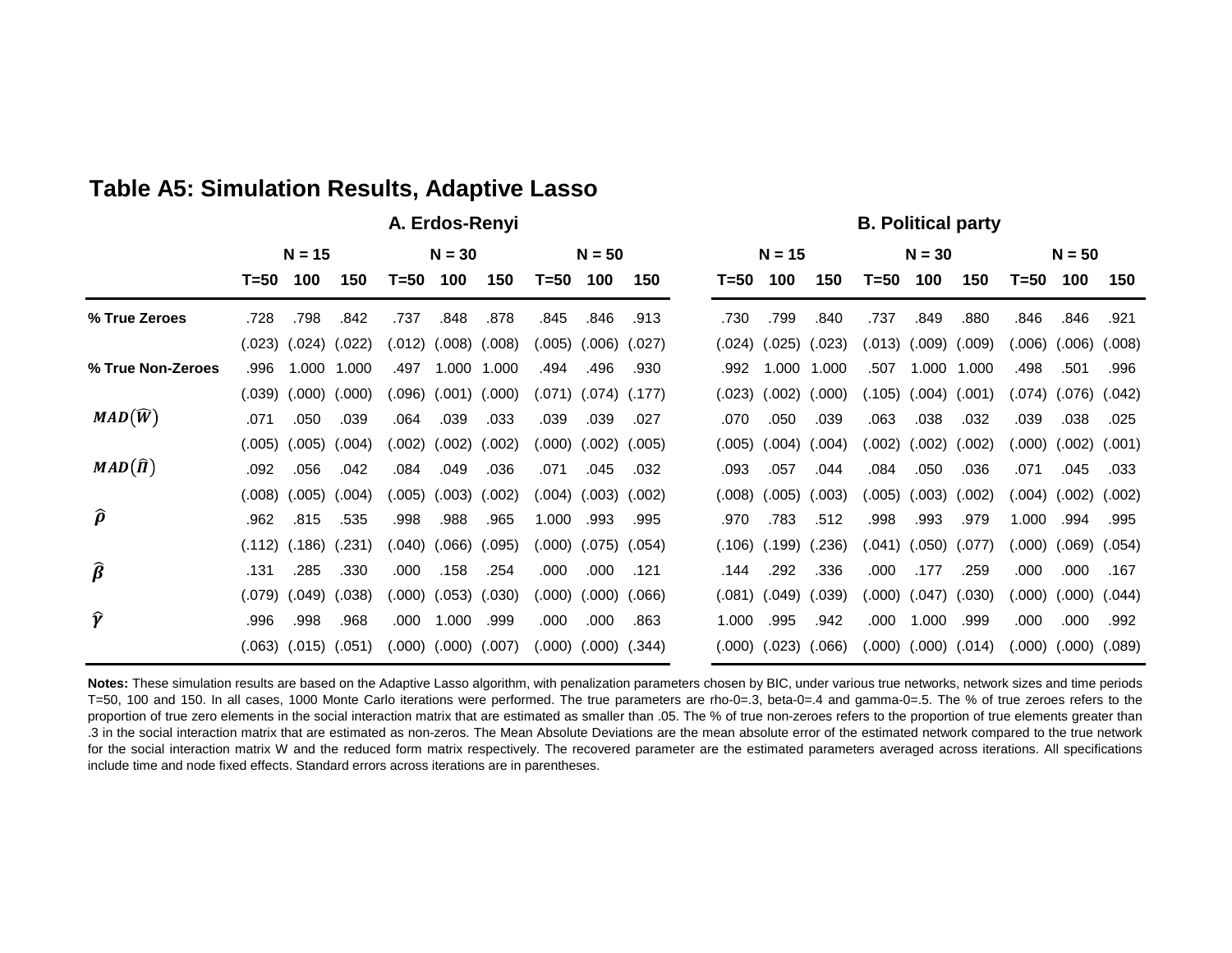# **Table A6: Simulation Results, OLS**

### **A. Erdos-Renyi** B. Political party

|                                 | $N = 15$   |         |                            | $N = 30$   |                      |                      | $N = 50$       |                            |             | $N = 15$   |                   |        |                            | $N = 30$ |        | $N = 50$   |                   |        |
|---------------------------------|------------|---------|----------------------------|------------|----------------------|----------------------|----------------|----------------------------|-------------|------------|-------------------|--------|----------------------------|----------|--------|------------|-------------------|--------|
|                                 | T=500 1000 |         | 1500                       | T=500 1000 |                      | 1500                 | $T = 500$ 1000 |                            | 1500        | T=500 1000 |                   | 1500   | T=500 1000                 |          | 1500   | T=500 1000 |                   | 1500   |
| % True Zeroes                   | .825       | .878    | .911                       | .884       | .928                 | .958                 | .936           | .966                       | .979        | .824       | .882              | .916   | .886                       | .932     | .959   | .940       | .967              | .979   |
|                                 | (.018)     |         | $(.020)$ $(.021)$          |            | $(.007)$ $(.007)$    | (.006)               |                | $(.019)$ $(.003)$          | (.002)      | (.020)     | $(.021)$ $(.020)$ |        | $(.007)$ $(.007)$          |          | (.005) | 003)       | (.003)            | (.002) |
| % True Non-Zeroes               | 1.000      | .000    | 1.000                      | 1.000      | 1.000                | 1.000                | .977           | 1.000                      | 1.000       | 1.000      | 1.000             | 1.000  | 1.000                      | 1.000    | 1.000  | 000.1      | 1.000             | 1.000  |
|                                 | (.000)     | $000$ . | (.000)                     | (.000)     | (.000)               | (.000)               | (.107)         | (.000)                     | (.000)      | (.000)     | (.000)            | (.000) | (000)                      | (.000)   | (.000) | .000)      | (.000)            | (.000) |
| $MAD(\widehat{W})$              | .039       | .032    | .028                       | .031       | .025                 | .022                 | .025           | .021                       | .019        | .037       | .030              | .025   | .030                       | .024     | .021   | .024       | .020              | .018   |
|                                 | (.003)     | 0.004)  | (.004)                     |            | $(.001)$ $(.001)$    | (.001)               | (.000)         | (.000)                     | (.000)      | (.003)     | (.003)            | (.003) | $(.001)$ $(.001)$ $(.001)$ |          |        | .000)      | (.000)            | (.000) |
| $MAD(\widehat{\Pi})$            | .038       | .027    | .022                       | .039       | .027                 | .022                 | .040           | .027                       | .022        | .038       | .027              | .022   | .038                       | .027     | .022   | .039       | .027              | .022   |
|                                 | (.002)     | 0.001   | (.001)                     |            | $(.001)$ $(.001)$    | (.001)               | (.001)         | (.000)                     | (.000)      | (.002)     | (.001)            | (.001) | (.001)                     | (.001)   | (.001) | 0.001)     | (.000)            | (.000) |
| $\widehat{\boldsymbol{\rho}}$   | .488       | .381    | .362                       | 1.000      | .981                 | .617                 | 1.000          | 1.000                      | 1.000       | .465       | .396              | .382   | 1.000                      | .953     | .590   |            | 1.000 1.000 1.000 |        |
|                                 |            |         | $(.114)$ $(.117)$ $(.108)$ |            |                      | (.000) (.051) (.064) |                | $(.000)$ $(.000)$ $(.000)$ |             | (.108)     | (.104)            | (.074) | $(.000)$ $(.075)$          |          | (.062) | 000)       | $(.000)$ $(.000)$ |        |
| $\widehat{\boldsymbol{\beta}}$  | .394       | .398    | .399                       | .343       | .372                 | .400                 | .256           | .350                       | .353        | .397       | .401              | .399   | .346                       | .382     | .400   | .280       | .350              | .350   |
|                                 | (.017)     | .009)   | (.006)                     | (.017)     | (.025)               | (.003)               | (.064)         | (.002)                     | (.013)      | (.022)     | (.014)            | (.005) | (.013)                     | (.024)   | (.000) | 029)       | (.002)            | (.000) |
| $\widehat{\boldsymbol{\gamma}}$ | .964       | .871    | .809                       |            | 1.000 1.000          | .998                 | .956           |                            | 1.000 1.000 | .955       | .841              | .769   | 1.000                      | 1.000    | .995   | 1.000      | 1.000             | 1.000  |
|                                 | (.046)     | (.079)  | (.083)                     |            | (.000) (.000) (.009) |                      | (205).         | (.000)                     | (.000)      | (.053)     | (.068)            | (.046) | $(.000)$ $(.000)$ $(.015)$ |          |        | 000)       | $(.000)$ $(.000)$ |        |

**Notes:** These simulation results are based on OLS estimates, under various true networks, network sizes and time periods T=500, 1000 and 1500. In all cases, 1000 Monte Carlo iterations were performed. The true parameters are rho-0=.3, beta-0=.4 and gamma-0=.5. The % of true zeroes refers to the proportion of true zero elements in the social interaction matrix that are estimated as smaller than .05. The % of true non-zeroes refers to the proportion of true elements greater than .3 in the social interaction matrix that are estimated as non-zeros. The Mean Absolute Deviations are the mean absolute error of the estimated network compared to the true network for the social interaction matrix W and the reduced form matrix respectively. The recovered parameter are the estimated parameters averaged across iterations. All specifications include time and node fixed effects. Standard errors across iterations are in parentheses.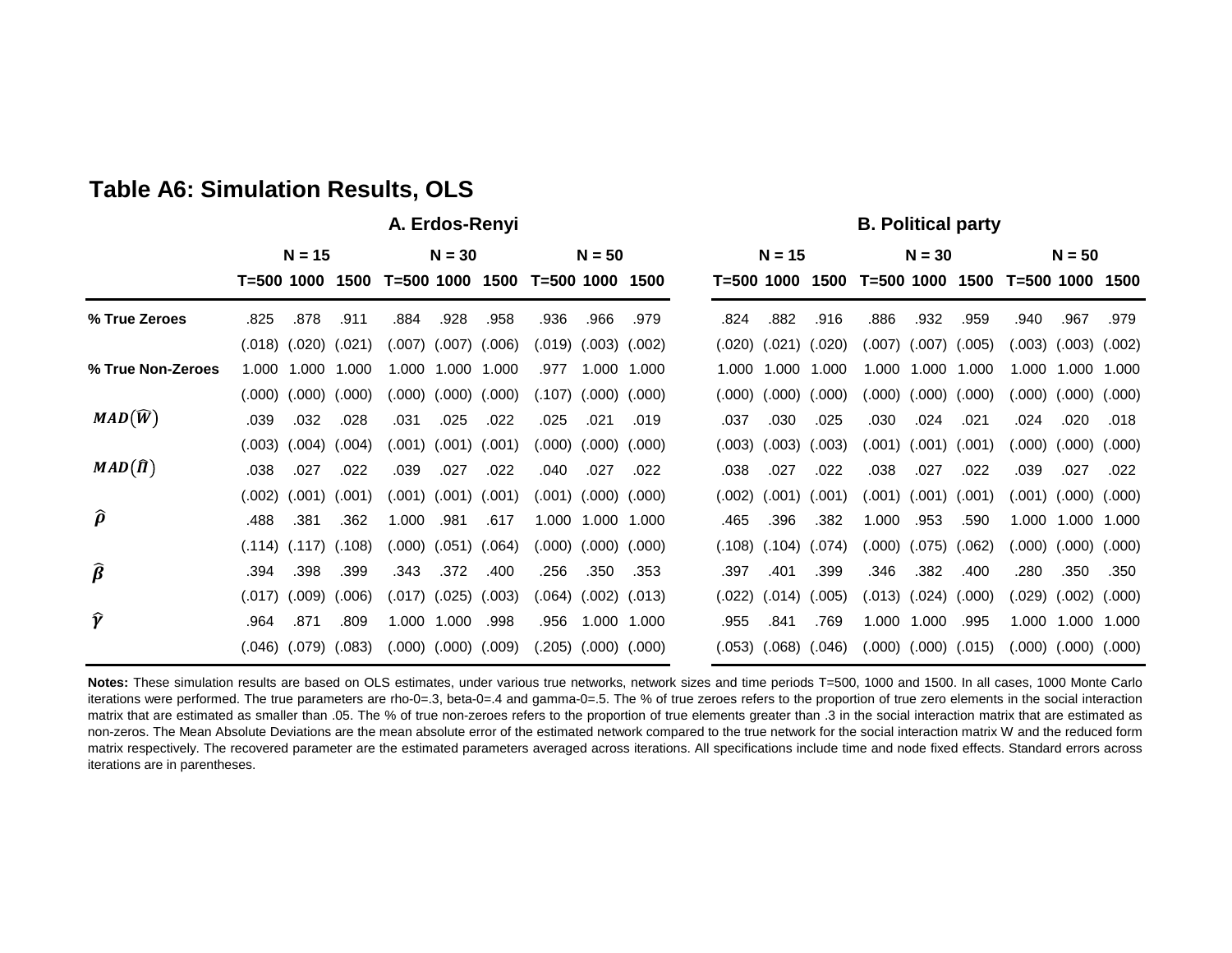|                            | <b>Obs</b>                            | <b>Mean</b> | <b>SD</b> | Min                                   | q25    | <b>Median</b> | q75    | <b>Max</b> |  |  |
|----------------------------|---------------------------------------|-------------|-----------|---------------------------------------|--------|---------------|--------|------------|--|--|
|                            | A. Besley and Case sample (1962-1988) |             |           |                                       |        |               |        |            |  |  |
| State total tax per capita | 1296                                  | .371        | .266      | .036                                  | .145   | .300          | .530   | 1.345      |  |  |
| State income per capita    | 1296                                  | 9.951       | 2.130     | 4.105                                 | 8.585  | 9.919         | 11.375 | 18.808     |  |  |
| Unemployment rate          | 1296                                  | 5.885       | 2.242     | 1.800                                 | 4.200  | 5.500         | 7.000  | 18.000     |  |  |
| Proportion of young        | 1296                                  | .234        | .033      | .160                                  | .210   | .240          | .260   | .310       |  |  |
| Proportion of elderly      | 1296                                  | .106        | .020      | .040                                  | .090   | .110          | .120   | .190       |  |  |
| State governor's age       | 1296                                  | 51.088      | 7.441     | 33.000                                | 45.000 | 50.000        | 56.000 | 73.000     |  |  |
| Governor term limit dummy  | 1296                                  | .258        | .438      | .000                                  | .000   | .000          | 1.000  | 1.000      |  |  |
|                            |                                       |             |           | <b>B. Extended sample (1962-2014)</b> |        |               |        |            |  |  |
| State total tax per capita | 2688                                  | 0.983       | 0.803     | 0.036                                 | 0.037  | 0.813         | 1.557  | 4.298      |  |  |
| State income per capita    | 2736                                  | 13.268      | 4.016     | 4.147                                 | 10.348 | 12.960        | 15.879 | 27.974     |  |  |
| Unemployment rate          | 2688                                  | 5.764       | 2.026     | 1.800                                 | 4.300  | 5.400         | 6.800  | 17.800     |  |  |
| Proportion of young        | 2688                                  | 0.236       | 0.033     | 0.170                                 | 0.210  | 0.230         | 0.260  | 0.340      |  |  |
| Proportion of elderly      | 2688                                  | 0.117       | 0.023     | 0.050                                 | 0.100  | 0.120         | 0.130  | 0.190      |  |  |
| State governor's age       | 2736                                  | 53.557      | 8.134     | 33.000                                | 47.000 | 53.000        | 59.000 | 78.000     |  |  |
| Governor term limit dummy  | 2638                                  | 0.249       | 0.433     | 0.000                                 | 0.000  | 0.000         | 0.000  | 1.000      |  |  |

## **Table A7: Summary Statistics, Tax Competition Application**

**Notes:** Summary statistics of variables (in levels) used in subsequent regressions. Besley and Case sample runs from 1962 to 1988 and extended sample until 2014. State total tax per capita is the sum of sales, income and corporation tax in thousands of 1982 US dollars. State income per capita in thousands of 1982 US dollars. Proportion of young is the proportion of the population between 5 and 17 years. Proportion of elderly is the proportion of the population aged 65 or older. State governor's age in years. Governor term limit dummy is equal to 1 if governor faces term limits in the current mandate. Data sources: State total tax per capita, Census of Governments (1972, 1977, 1982, 1987, 1992-2016) and Annual Survey of Goverment Finances (all other years); Steta income per capita, Bureau of Economic Analysis; Unemployment rate, Bureau of Labor Statistics; Proportion of young (aged 5-17) and elderly (aged 65+), Census Population & Housing Data; State governor's age and political variables manually sourced from individual governor's webpages on Wikipedia.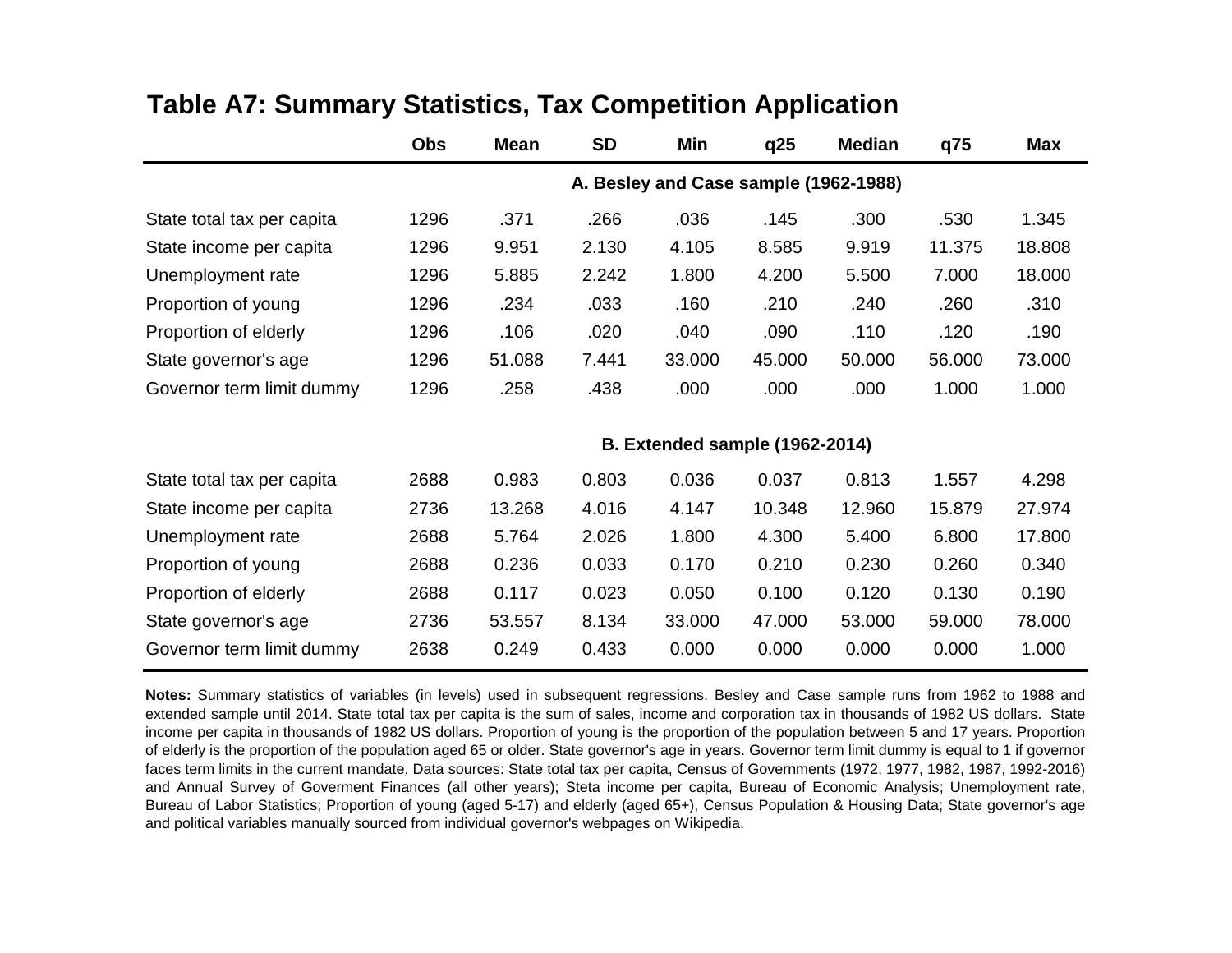## **Table A8: Exogenous Social Effects**

**Dependent variable: Change in per capital income and corporate taxes Coefficient estimates, standard errors in parentheses**

|                                                 | (1) Initial | $(2)$ OLS  | (3) 2SLS: IVs are<br><b>Characteristics of</b><br><b>Neighbors</b> | (4) 2SLS: IVs are<br><b>Characteristics of</b><br><b>Neighbors-of Neighbors</b> |
|-------------------------------------------------|-------------|------------|--------------------------------------------------------------------|---------------------------------------------------------------------------------|
| Economic Neighbors' tax change (t - [t-2])      | .645        | $.145***$  | $.332*$                                                            | $.608***$                                                                       |
|                                                 |             | (.072)     | (.199)                                                             | (.220)                                                                          |
| Economic Neighbors' income per capita           | .090        | $.098***$  | $.091***$                                                          | $.080***$                                                                       |
|                                                 |             | (.011)     | (.012)                                                             | (.014)                                                                          |
| Economic Neighbors' unemployment rate           | 37,200      | 9.899***   | 11.780***                                                          | 13.714***                                                                       |
|                                                 |             | (3.443)    | (2.856)                                                            | (3.022)                                                                         |
| <b>Economic Neighbors' population aged 5-17</b> | 1378.1      | 376.2      | 478.5                                                              | 596.6                                                                           |
|                                                 |             | (399.0)    | (414.2)                                                            | (401.7)                                                                         |
| Economic Neighbors' population aged 65+         | $-4304.5$   | $-842.8$   | $-769.7*$                                                          | $-641.3$                                                                        |
|                                                 |             | (504.3)    | (450.2)                                                            | (468.6)                                                                         |
| Economic Neighbors' governor age                | $-2.158$    | $-0.311$   | $-0.293$                                                           | $-0.263$                                                                        |
|                                                 |             | (.281)     | (.285)                                                             | (.294)                                                                          |
| <b>Period</b>                                   |             |            | 1962-2015                                                          |                                                                                 |
| <b>First Stage (F-stat)</b>                     |             |            | 9.571                                                              | 10.480                                                                          |
| <b>Controls</b>                                 | <b>Yes</b>  | <b>Yes</b> | Yes                                                                | Yes                                                                             |
| <b>State and Year Fixed Effects</b>             | Yes         | <b>Yes</b> | Yes                                                                | Yes                                                                             |
| <b>Observations</b>                             | 2,952       | 2,952      | 2,544                                                              | 2,592                                                                           |

**Notes:** \*\*\* denotes significance at 1%, \*\* at 5%, and \* at 10%. The sample covers 48 mainland US states running from 1962 to 2015. The dependent variable is the change in state i's total taxes per capita in year t. In all Columns, we penalize geographic neighbors in all Columns and allow for exogenous social effects. In OLS and IV regressions, the economic neighbors' effect is calculated as the weighted average of economic neighbors' variables. OLS regressions estimates are shown in Column 2. Column 3 shows the 2SLS regression where each geographic neighbors' tax change is instrumented by lagged neighbor's state income per capita and unemployment rate. Column 4 shows a 2SLS regression where each geographic neighbors' tax change is instrumented by lagged neighbor-of-neighbor's state income per capita and unemployment rate. At the foot of Columns 3 and 4 we report the p-value on the F-statistic from the first stage of the null hypothesis that instruments are jointly equal to zero. All regressions control for state i's income per capita in 1982 US dollars, state i's unemployment rate, the proportion of young (aged 5-17) and elderly (aged 65+) in state i's population, and the state governor's age. All specifications include state and time fixed effects. With the exception of governor's age, all variables are differenced between period t and period t-2. Robust standard errors are reported in parentheses.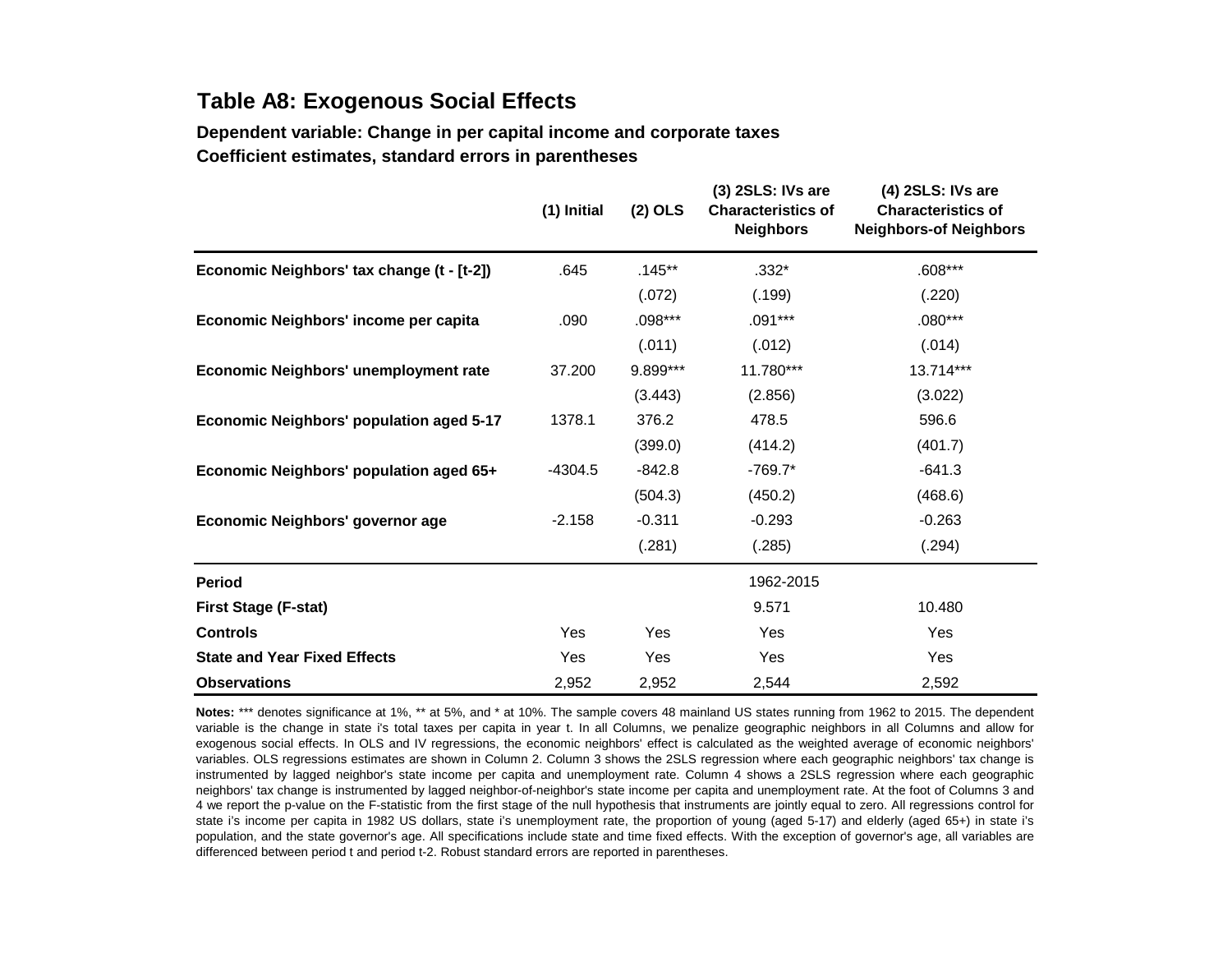|                                     | <b>Geographic Neighbor</b><br><b>Network</b> | <b>Economic Neighbor</b><br><b>Network</b> | <b>Ratio</b> |
|-------------------------------------|----------------------------------------------|--------------------------------------------|--------------|
| Average tax increase                | 0.0038                                       | 0.0066                                     | 1.74         |
| Variance tax increase               | 0.0160                                       | 0.0153                                     | 0.96         |
| <b>Tax dispersion</b>               | 0.0053                                       | 0.0141                                     | 2.66         |
| <b>States with tax increase</b>     | 48                                           | 48                                         | 1.00         |
| States with tax increase $> 0.05\%$ | 11                                           | 44                                         | 4.00         |
| States with tax increase $> 0.5\%$  | 5                                            | 11                                         | 2.20         |
| States with tax increase > 1%       | $\overline{4}$                               | 8                                          | 2.00         |
| States with tax increase $> 2.5\%$  | 1                                            | 3                                          | 3.00         |
| States with tax increase > 5%       |                                              |                                            | 1.00         |

## **Table A9: General Equilibrium Impacts of California Tax Rise**

**Notes:** This shows the equilibrium impulse responses in taxes set in each state as a result of California increasing its tax change by 10%. The rho coefficient is derived from our preferred specification to estimate the economic network, where we penalize geographic neighbors to states, and allow for exogenous social effects (based on a sample of 48 mainland US states running from 1962 to 2015). We compare these derived tax changes under the identified economic network structure, relative to that assumed under a geographic neighbors structure. The final Column shows the ratio of the same statistic derived under each network.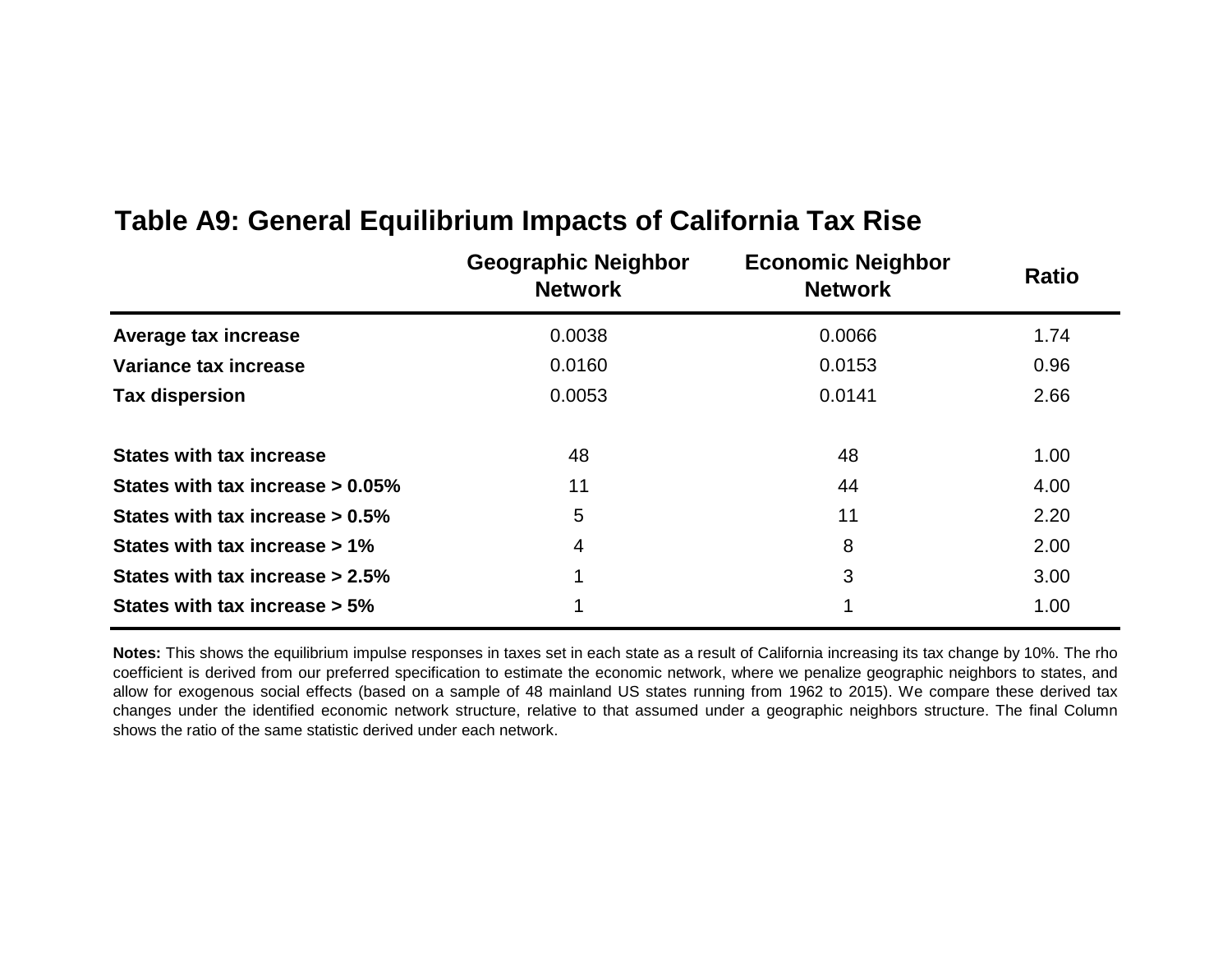

**Figure A1: Simulation Results, Adaptive Elastic Net GMM**

**Notes:** These simulation results are based on the Adaptive Elastic Net GMM algorithm, with penalization parameters chosen by BIC, under various true networks and time periods T=5, 10, 15, 25, 50, 100, 125 and 150. In all cases, 1000 Monte Carlo iterations were performed. The true parameters are rho-0=.3, beta-0=.4 and gamma-0=.5. In Panel A, the % of zeroes refers to the proportion of true zero elements in the social interaction matrix that are estimated as smaller than .05. In Panel B, the % of non-zeros refers to the proportion of true elements greater than .3 in the social interaction matrix that are estimated as nonzeros. In Panels C and D, the Mean Absolute Deviations are the mean absolute error of the estimated network compared to the true network for the social interaction matrix W and the reduced form matrix respectively. In Panels E and F, the true parameter values are marked in the horizontal red lines. The recovered parameter are the estimated parameters averaged across iterations. All specifications include time and node fixed effects.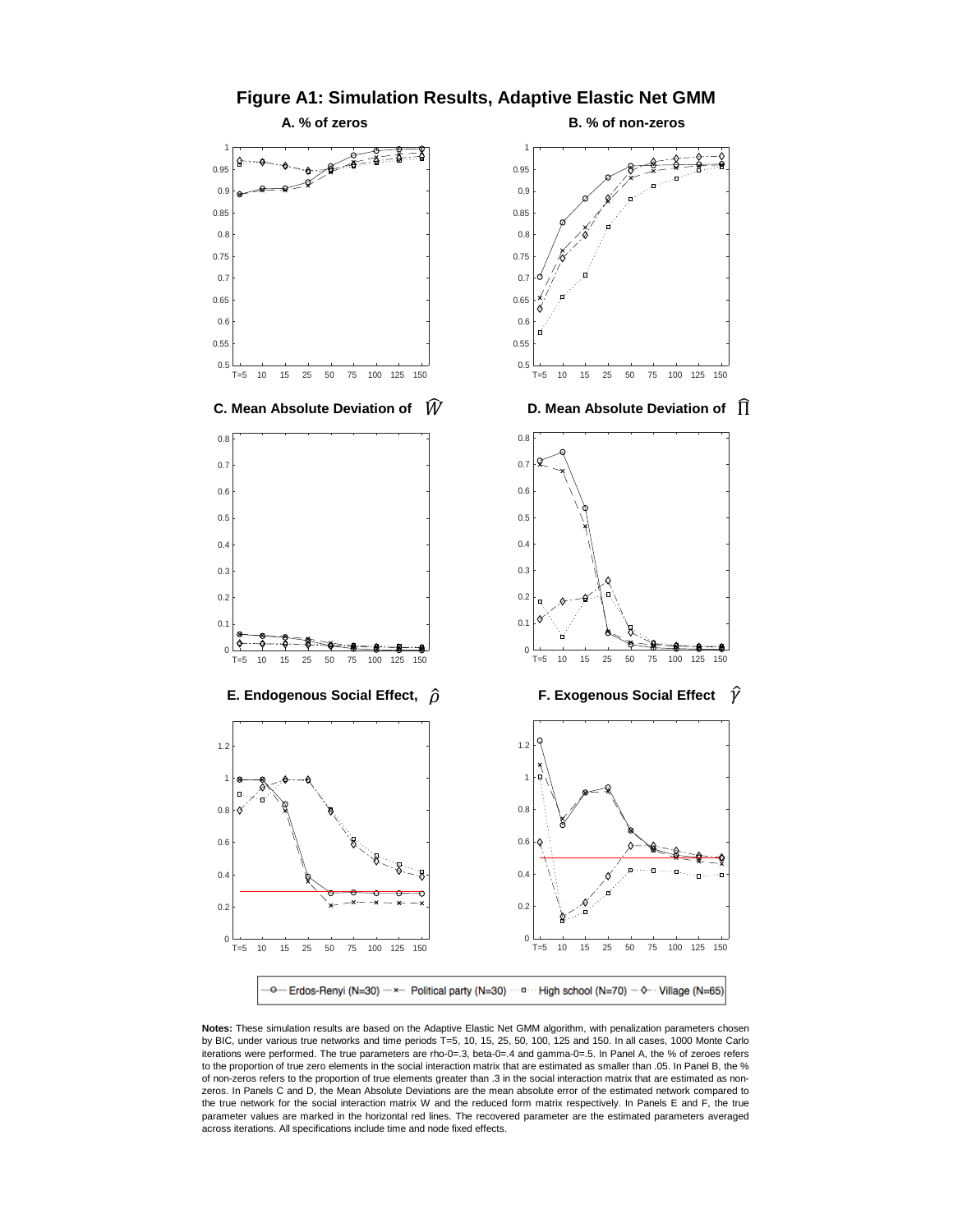

**Notes:** These simulation results are based on the Elastic Net algorithm, with penalization parameters chosen by BIC, under various true networks and time periods T=50, 100 and 150. In the two stylized networks (Erdos-Renyi and political party), we set N=30, and the real world networks, the high school friendship and village network are based on N=65 and 70 non-isolated nodes respectively. Party leaders in the political party network are marked in black in Panel B. In all cases, 1,000 Monte Carlo iterations were performed. The true parameters are rho-0=.3, beta-0=.4 and gamma-0=.5. All specifications include time and node fixed effects. Kept edges are depicted in blue: these links are estimated as non-zero in at least 5% of the iterations and are also non-zero in the true network. Added edges are depicted in green: these links are estimated as non-zero in at least 5% of the iterations but the edge is zero in the true network. Removed edges are depicted in red: these links are estimated as zero in at least 5% of the iterations but are non-zero in the true network. The figures further distinguish between strong and weak links: strong links are shown in solid edges (whose strength is greater than or equal to .3), and weak links are shown as dashed edges.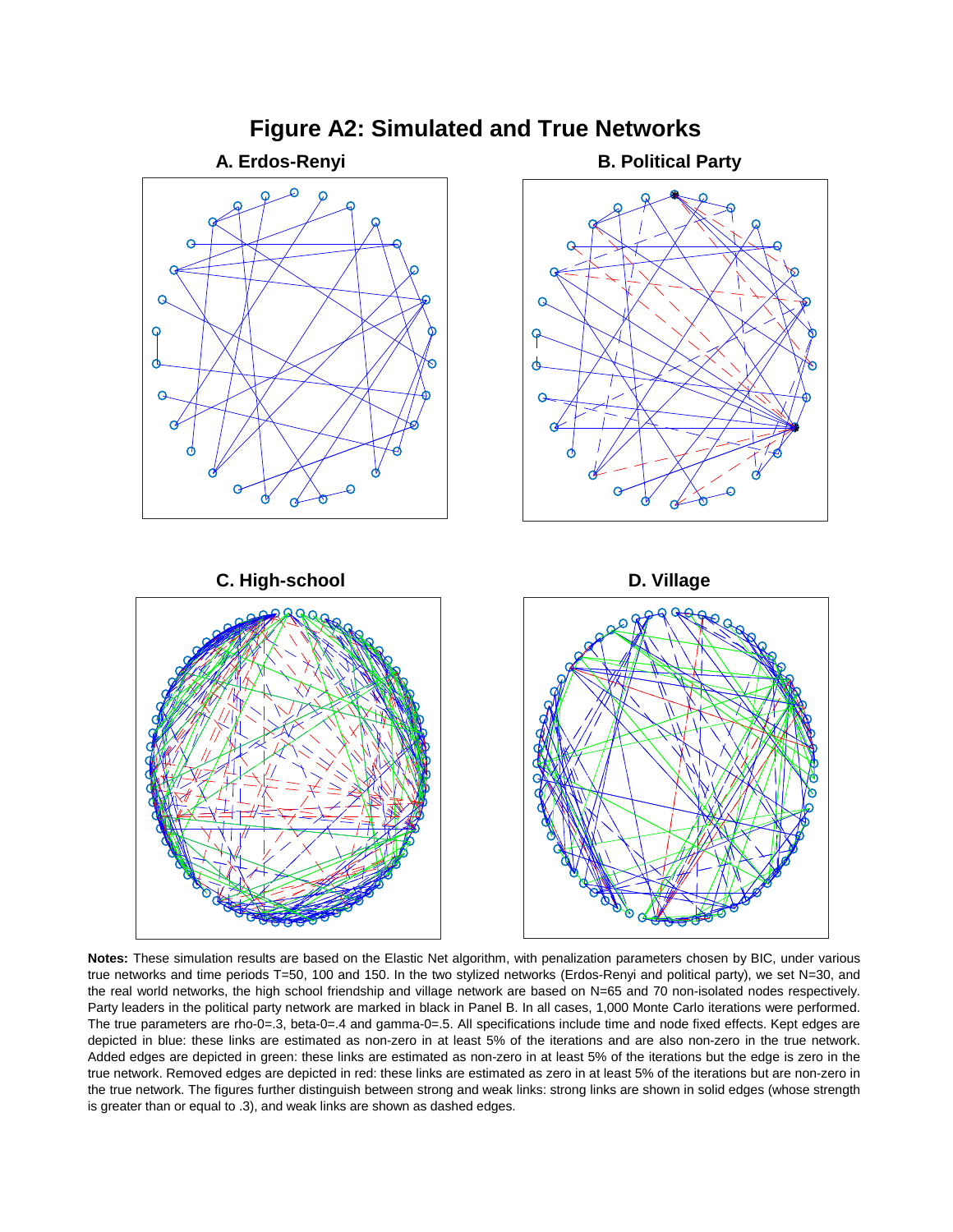

## **Figure A3: Simulation Results, Adaptive Elastic Net GMM**

**Notes:** Simulations with common shocks between the exogenous variable and the error term: time-constant and varying at the individual level ("individual"), constant across individuals and varying over time ("time") and both types of shocks. These simulation results are based on the Adaptive Elastic Net GMM algorithm, with penalization parameters chosen by BIC, under various true networks and time periods T=25, 50, 100, 125 and 150. In all cases, 1000 Monte Carlo iterations were performed. The true parameters are rho-0=.3, beta-0=.4 and gamma-0=.5. In Panel A, the % of zeroes refers to the proportion of true zero elements in the social interaction matrix that are estimated as smaller than .05. In Panel B, the % of non-zeros refers to the proportion of true elements greater than .3 in the social interaction matrix that are estimated as non-zeros. In Panels C and D, the Mean Absolute Deviations are the mean absolute error of the estimated network compared to the true network for the social interaction matrix W and the reduced form matrix respectively. In Panels E and F, the true parameter values are marked in the horizontal red lines. The recovered parameter are the estimated parameters averaged across iterations. All specifications include time and node fixed effects.